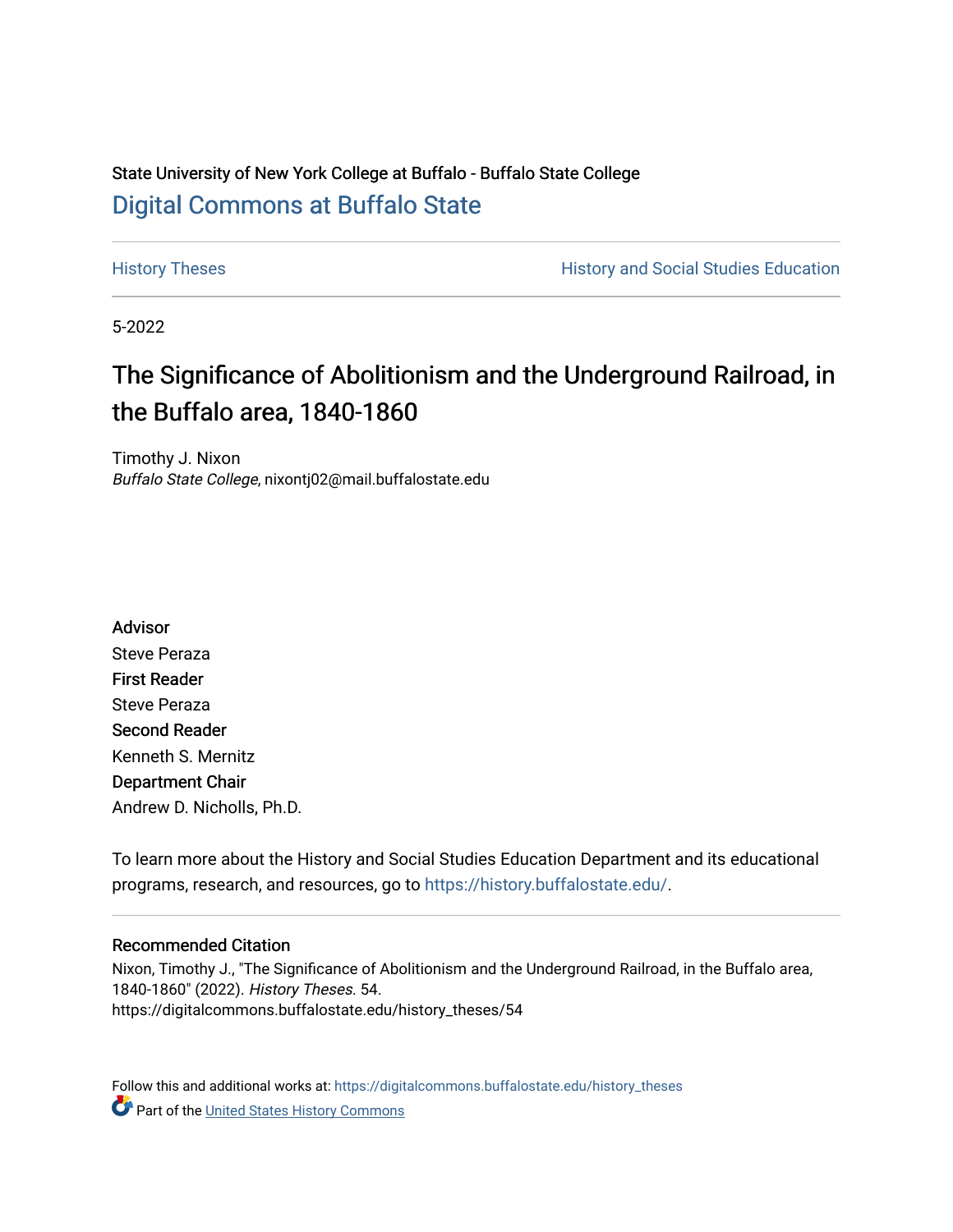#### **Abstract**

The movement to end slavery is commonly known as the abolitionist movement. As a city located next to the Canadian border, Buffalo was a major route on the Underground Railroad. Sadly, when researching abolitionism and the Underground Railroad, national research seems to gloss over Buffalo. If Buffalo makes an appearance in national history books on this topic it is usually only a mention of being an Underground Railroad route into Canada. If historians mention Upstate New York, they usually focus on Frederick Douglass's home of Rochester. Using the accounts of abolitionists, fugitive slaves, newspapers, community activists, and guest speakers, it becomes clear that by the 1850s Buffalo was at the forefront of a new wave of abolitionism. This new wave is distinguishable from what came before it by, advocating for, and taking radical action to end slavery. One of these actions was helping those attempting to escape slavery. This author intends to analyze both primary and secondary sources, from 1830- 1859, that pertain to any abolitionist lecture, convention, debate, newspaper, or activity such as helping fugitive slaves, happening in the Buffalo area. This study will use these sources to show the development of increasing escalation in abolitionist activity and rhetoric in Buffalo, which can be traced back to the 1830s. With this new information, this study intends to inform readers about how Buffalo was more than just an Underground Railroad route. It was a leading city in this new wave of abolitionism.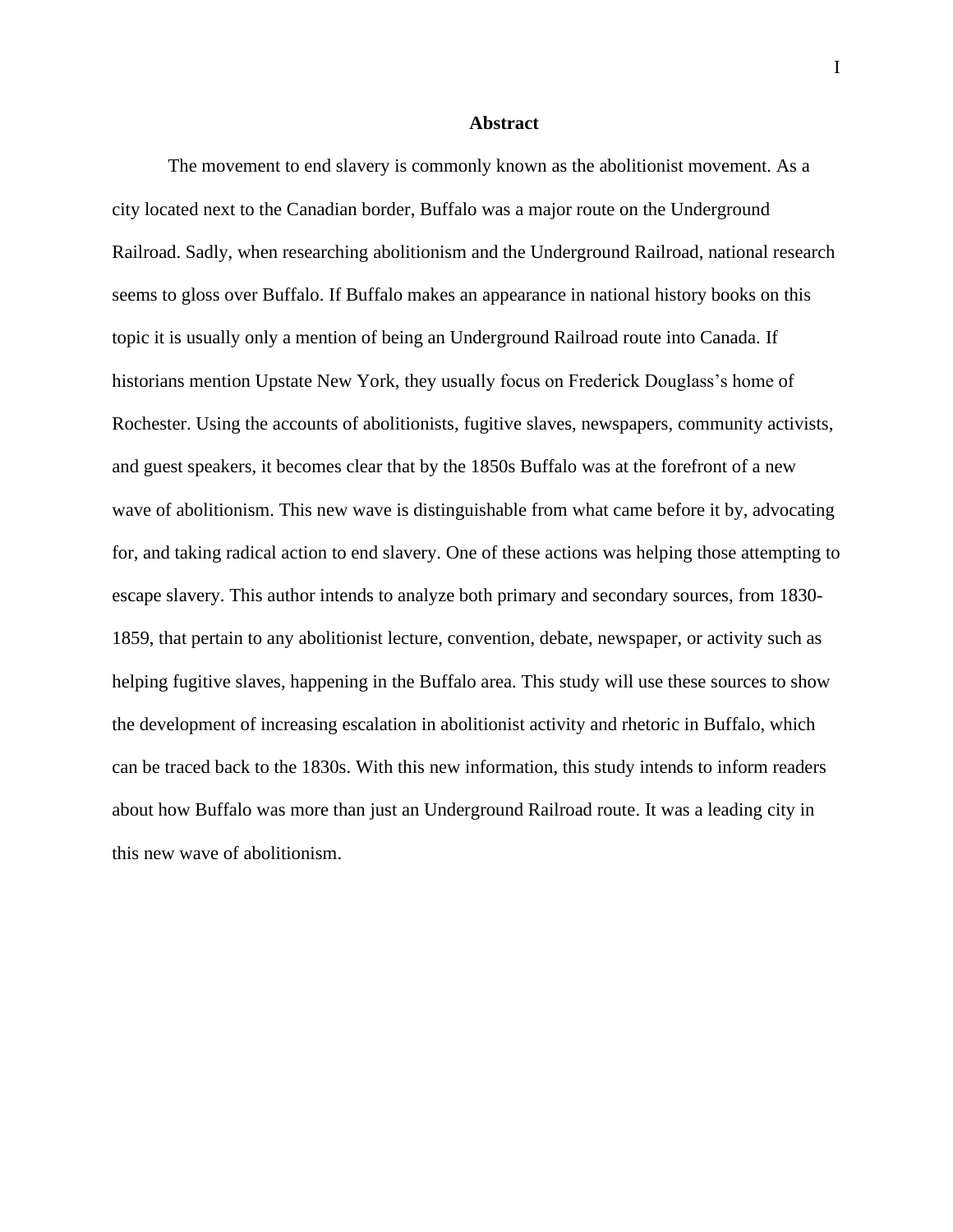State University of New York College at Buffalo Department of History

The Significance of Abolitionism and the Underground Railroad, in the Buffalo area, 1840-1860

> A Thesis in History

> > By

Timothy J. Nixon

Submitted in Partial Fulfillment of the Requirements for the Degree of

> Masters of Arts May 2022

Approved by:

Steve Peraza, Ph.D. Assistant Professor Department of History and Social Studies Education

Kenneth S. Mernitz, Ph.D. Associate Professor Department of History and Social Studies Education

> Kevin J. Miller, Ed.D. Dean of the Graduate School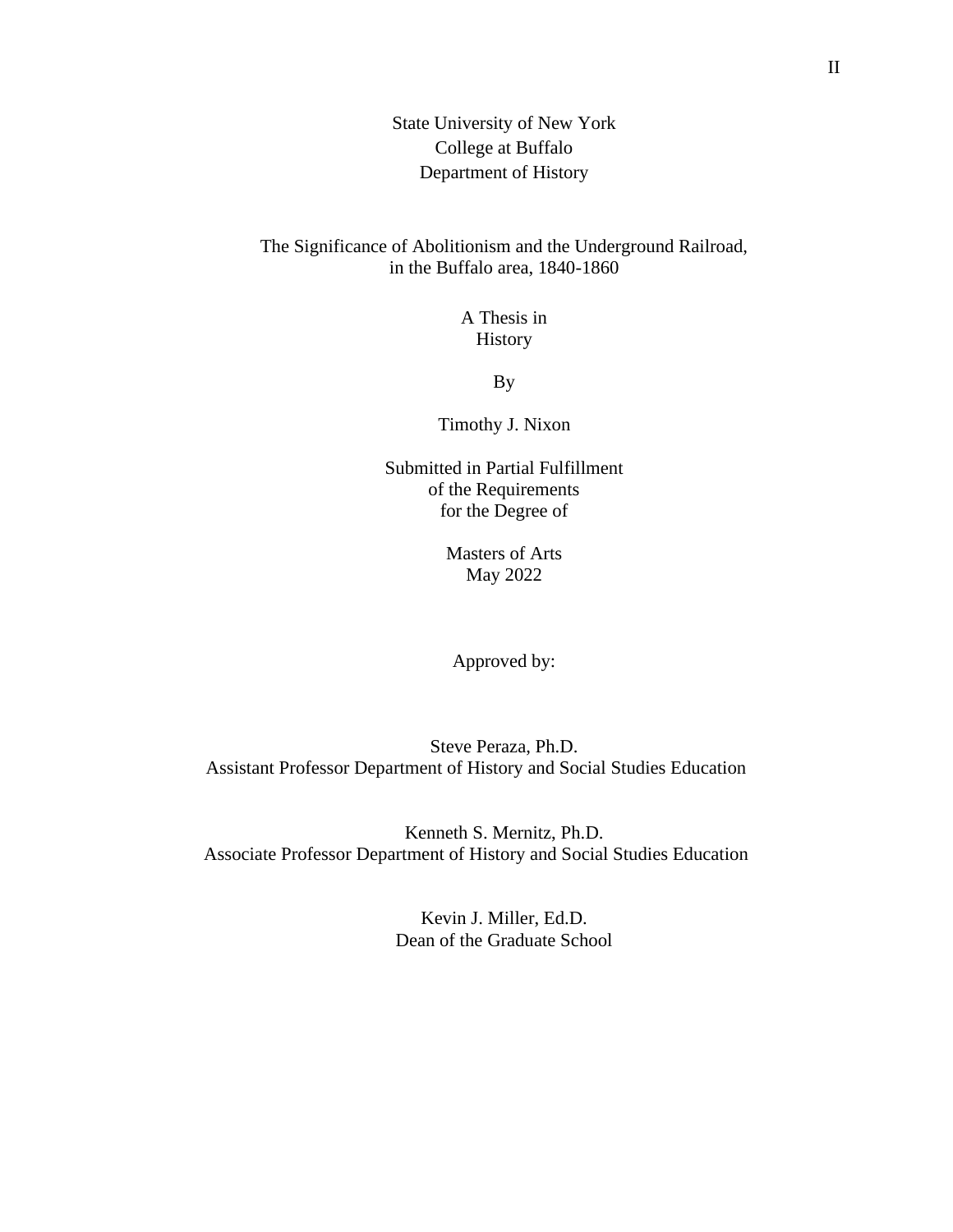## **Contents**

| Abstract                                                                       | $\mathbf I$ |
|--------------------------------------------------------------------------------|-------------|
| Introduction                                                                   | 1           |
| Chapter I: The Beginning of Buffalo's Abolition Movement                       | 8           |
| Historical Background impacting Buffalo in the 1830s                           | 9           |
| Jonson and other White Abolitionists of 1830s Buffalo                          | 12          |
| Buffalo's Abolition Movement of the 1830s from Brown's perspective.            | 16          |
| Conclusions                                                                    | 24          |
| Chapter II: Abolitionism During the 1840s: Buffalo's Local Awakening           | 25          |
| The Liberty Party in Buffalo                                                   | 25          |
| <b>Frederick Douglass</b>                                                      | 38          |
| Conclusions                                                                    | 42          |
| Chapter III: Buffalo Emerges as a Leader of the National Abolitionist Movement | 44          |
| Conventions                                                                    | 44          |
| Newspapers                                                                     | 51          |
| The Underground Railroad                                                       | 53          |
| Conclusions                                                                    | 57          |
| Chapter IV: Buffalo's Leading Role in the Abolitionist Movement of the 1850s   | 59          |
| The Fugitive Slave Act of 1850                                                 | 59          |
| Liberating Fugitive Slaves in Buffalo                                          | 71          |
| The Kansas-Nebraska Act of 1854                                                | 73          |
| Conclusion                                                                     | 79          |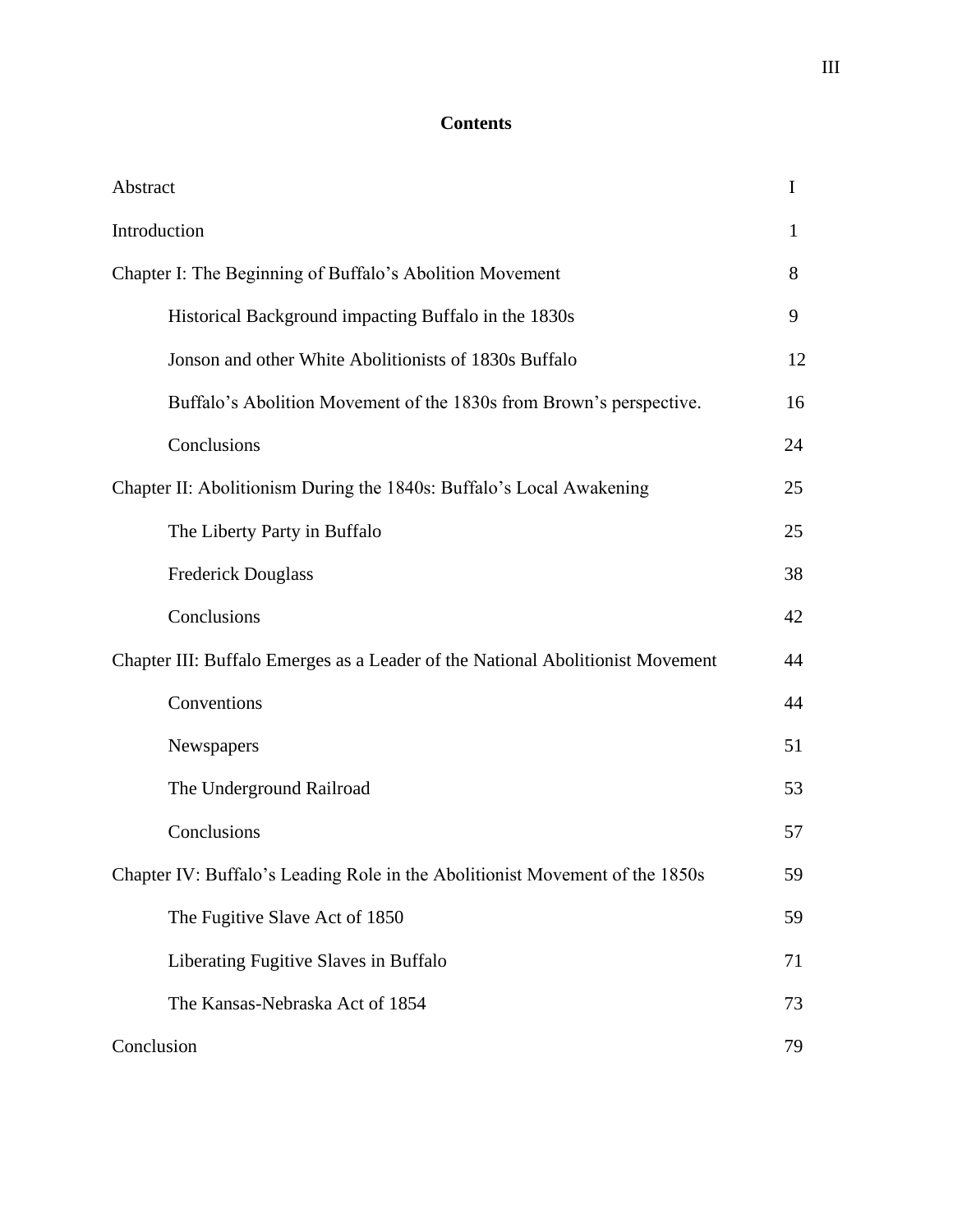#### Introduction

When one thinks of the movement to end slavery, the city of Buffalo, New York may not come to mind. This is a mistake. Buffalo was a key city in the abolition movement for many reasons. Buffalo fostered leaders and thinkers who would speak out, and take action against agents of slavery. Buffalo attracted conventions and speakers, where leaders would speak out against slavery, and ideas would be spread. These ideas on slavery were spread, in newspapers far beyond Buffalo. Geographically, Buffalo is located close to Canada, which made Buffalo an important terminus on the Underground Railroad. This Underground Railroad route saw fugitive African Americans seeking safe harbor in Canada after the Canadians ended slavery in 1835. Still, many historians, with an eye on the national movement, seem to overlook Buffalo's importance in the movement against slavery, as anything but a terminus of the Underground Railroad. As such, more light should be shed on Buffalo, in an intellectual and political history of Buffalo's role in the movement to end slavery.

Even some of the leaders of the abolitionist movement such as George Bradburn did not believe in Buffalo's potential to listen to and support the abolitionist message. He believed that Buffalonians were too busy with their daily life to care about ending slavery. So, when Frederick Douglass and George Bradburn arrived in Buffalo, in August of 1843, Bradburn did what many contemporary historians have seemed to do he skipped over Buffalo. Frederick Douglass and other speakers, such as George Bradburn, were on a six-month tour across the eastern and midwestern United States as part of the American Anti-Slavery Society's Hundred Conventions project. Before arriving in Buffalo, they had overcome obstacles in Syracuse and received a warm welcome in Rochester. In Buffalo, Edwin A. Marsh, a local abolitionist, acquired a room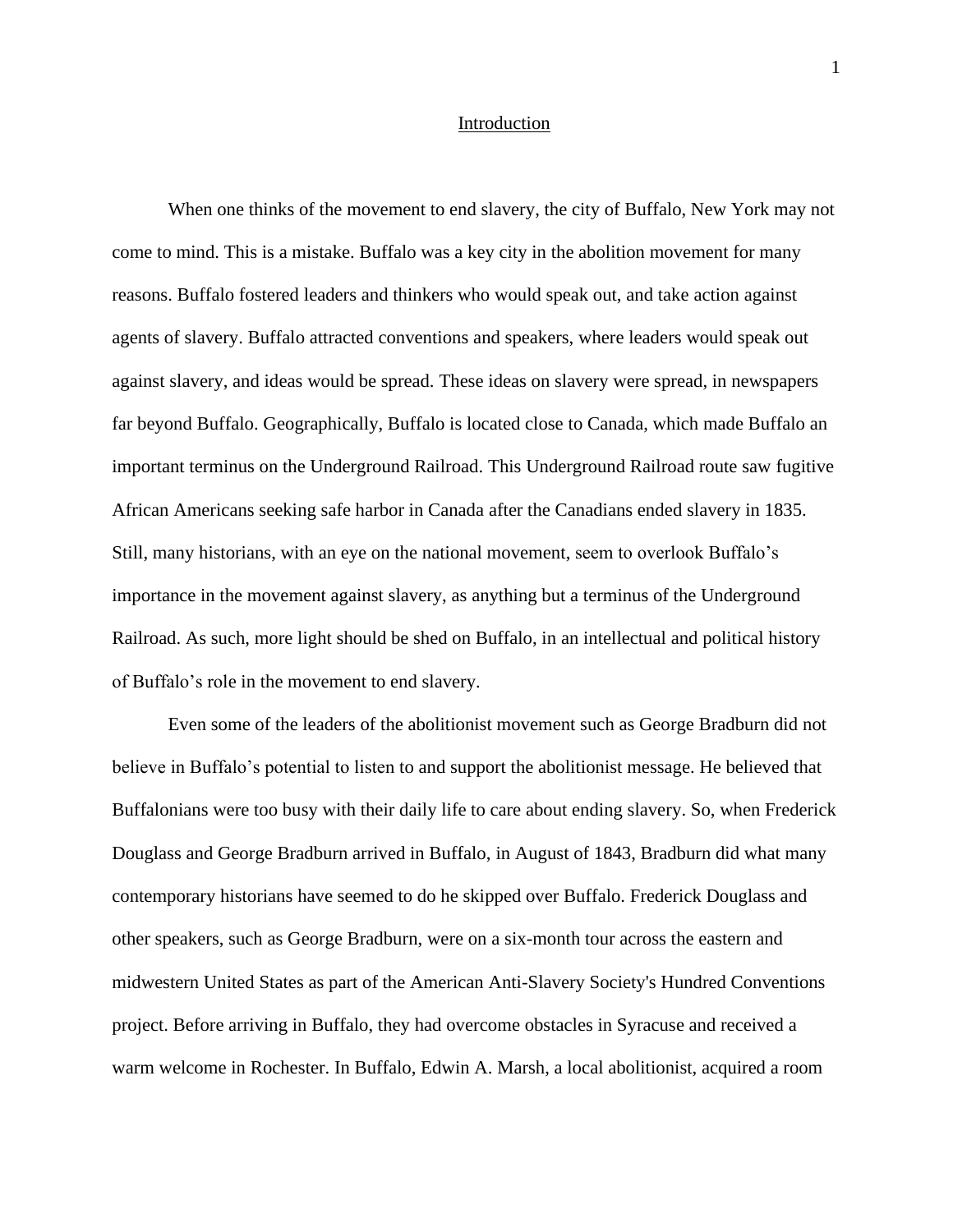for the Buffalo convention. Douglass described it as, "an old dilapidated and deserted room, formerly used as a post office."<sup>1</sup> It was here, on the second floor of an old, abandoned post office, that Douglass was to give his first lecture. When Bradburn and Douglass arrived for the first day of meetings they were shocked, as only a few cabmen were in attendance. Douglass describes finding seated, "a few cabmen in their coarse, every-day clothes, whips in hand, while their teams were standing on the street waiting for a job."<sup>2</sup> These cabbies were using the deserted room as a gathering place, before going about their own day of work. This was not the crowd they had hoped for, leading them to assume that Buffalo was, "too busy to attend to such matters as we had in hand."<sup>3</sup> Disappointed by the poor attendance of cabbies that Bradburn described as a 'set of ragamuffins,' he decided that Buffalo was not worth his time. He took the first steamship to Cleveland, leaving Douglass behind in Buffalo.<sup>4</sup>

Douglass's persistence paid off. In only a few days, his meetings had increased from a few cabbies to 5,000 individuals coming to hear his views on abolitionism. Bradburn's and Douglass's initial pre-conceptions of Buffalo being too busy to care about abolition were proven wrong. The people came out once they heard there was someone worth listening to.<sup>5</sup>

Many professional historians hold the same assumption as Bradburn, as their writing often overlooks Buffalo. This oversight could lead scholars to mistakenly believe that Buffalo was not active in the abolitionist movement, as professionals have overlooked abolitionist actions in Buffalo while highlighting other cities such as Rochester. This is unfair, as this research will expose, by the mid-1840s, Buffalo was a hotbed of abolitionist activity, and

<sup>&</sup>lt;sup>1</sup> Fagant, John. "Frederick Douglass in Buffalo." Buffalo Architecture and History. Accessed October 3, 2019. https://buffaloah.com/h/fagant/Douglass.pdf.

 $<sup>2</sup>$  Ibid.</sup>

 $3$  Ibid.

<sup>4</sup> Ibid.

<sup>5</sup> Ibid.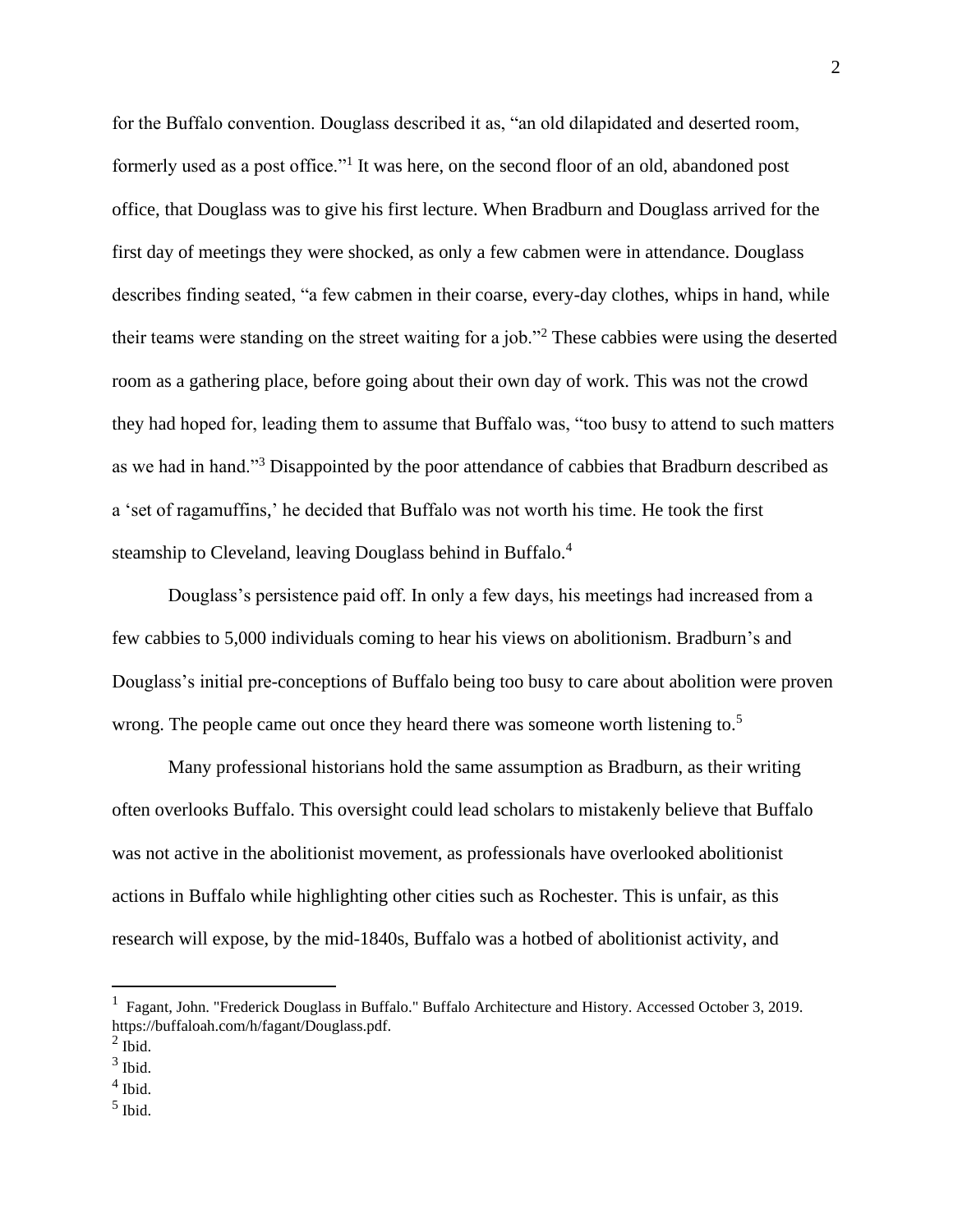influential in driving the thought process of the movement. This thought process that Buffalo helped foster formed in two separate ways. One such way was race solidarity among African Americans who would help each other out when threatened by Southern interference such as slave catchers coming to town. Another driving force of the abolitionist movement that Buffalo helped to develop was the movement, especially of White abolitionists away from just moral suasion, towards actually taking immediate actions to end slavery and help African Americans who were in danger because of continued aggression by agents of the South.

Before one looks at the actions of the 1840s one should examine the roots of this movement in the 1830s. Then one should highlight the actions Buffalonians took in the 1840s that expanded abolitionist sentiment across the city, and how these actions helped to radicalize the abolition movement, not only in Buffalo but across the nation. Lastly one should look at Buffalo in the 1850s, where there is ample evidence of a broad abolitionist sentiment and vocal abolitionist leaders engaged with matters of national significance.

First, it should be pointed out that for most purposes, abolitionist, will be the most commonly used terminology in this scholarship. It will be used to connote any action, thought, or belief in bringing about the end of slavery or helping fugitive slaves. For simplicity, anti-slavery will only be used in quotes. Far more important to this study, than the difference between antislavery and abolitionism, will be the evolution of abolitionists who believe in moral suasion versus taking either physical or political action. Although there are not a plethora of historical works on abolitionist activities in Western New York, there were still some very helpful sources. One such author is Stanley Harrold, in 2004 he wrote, *The Rise of Aggressive Abolitionism: Addresses to the Slaves.* Harrold states that previous consensus historians had believed that abolitionists, especially ones from the same area, were mostly united in their goals of abolishing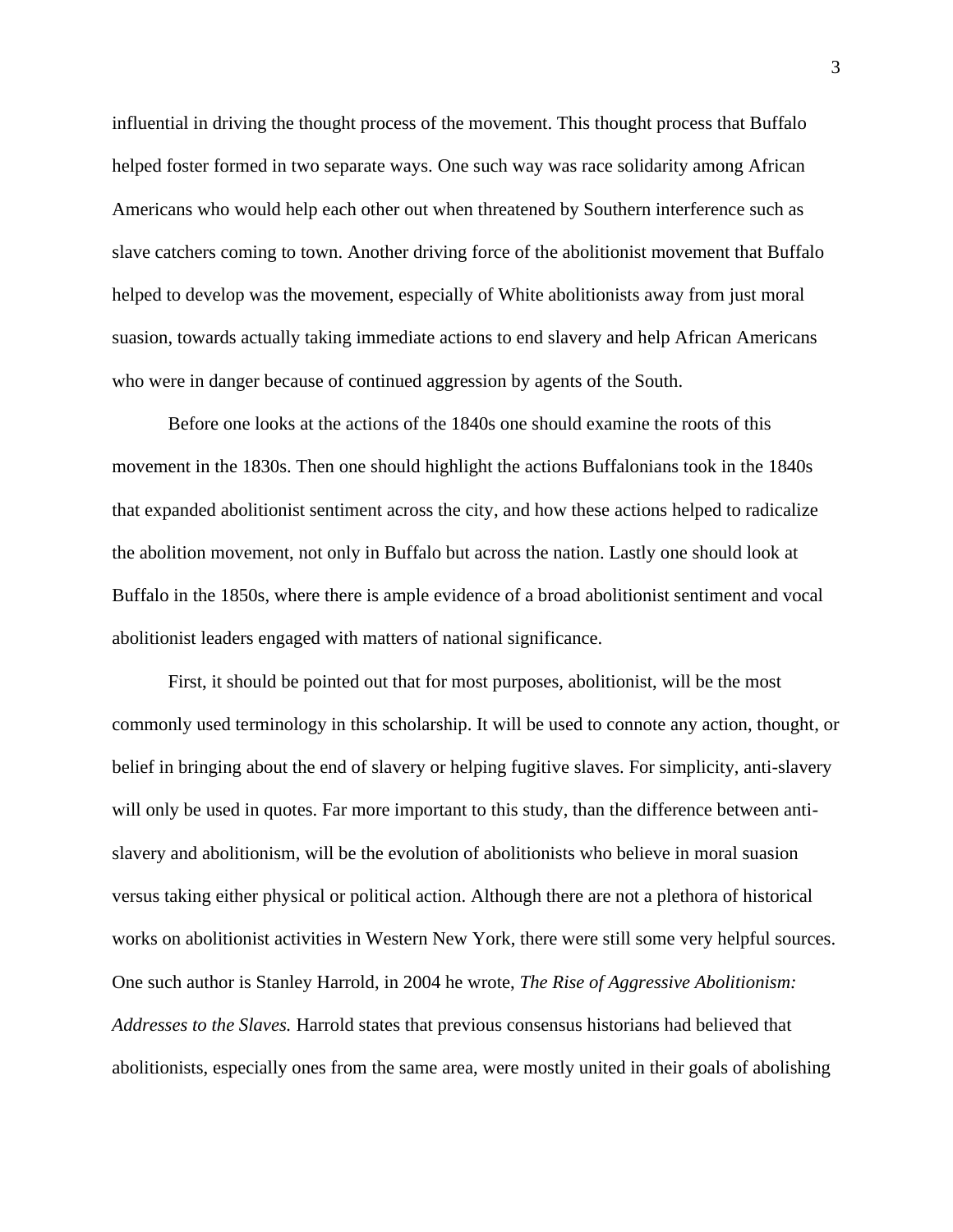slavery. Harrold composed a revisionist history of this idea. He found a, "fermenting state of ambiguity, indecisiveness, and virtual self-contradiction regarding many-or even all-the issues that abolitionists wished to address."<sup>6</sup> Harrold found that some of the reformers' arguments changed over time. Harrold tracks three defining speeches; Gerrit Smith's Address of the Anti-Slavery Convention of the State of New York to the Slaves in the United States of America, delivered in Peterboro, New York in January 1842; William Lloyd Garrison's Address to the Slaves of the United States, presented in Faneuil Hall, Boston, in May 1843; and Henry Highland Garnet's An Address to the Slaves of the United States of America, delivered in August 1843, in Buffalo, New York<sup>7</sup>. Harrold used these speeches to show a movement away from abolitionists being, "law-abiding, pacifistic abolitionists" toward more aggressive tactics that include breaking the law, using violence, and supporting slave insurrections.<sup>8</sup> He even pushes the idea that these speeches were steppingstones toward the Civil War. Harrold finds abolitionism had two basic forms "The conservative abolitionists, and the Garrisonian, or radicals political or Liberty."<sup>9</sup>

Another author is Milton C. Sernett who wrote, *North Star Country: Upstate New York and the Crusade for African American Freedom*. Some of his historiographical questions include what rifts were caused in the debate about slavery and race, after "ecclesiastical abolitionists took the fight into America's churches."<sup>10</sup> Another question he explores is how did the presence of African Americans, in Upstate New York, define the emancipation struggle to be more powerful than the traditional movement of abolitionism, which was portrayed as the struggle of a

<sup>6</sup> Richard Sears. "Civil War Book Review." Review of *The Rise of Aggressive Abolitionism: Addresses to the Slaves*. In *The Rise of Aggressive Abolitionism: Addresses to the Slaves*, by Stanley Harrold, 2. N.p.: University Press of Kentucky, 2004.

 $<sup>7</sup>$  Ibid. 1</sup>

<sup>8</sup> Ibid. 2

<sup>&</sup>lt;sup>9</sup> Ibid.

<sup>10</sup>Milton C. Sernett. *North Star Country: Upstate New York and the Crusade for African American Freedom*. Syracuse, NY: Syracuse University Press, 2002.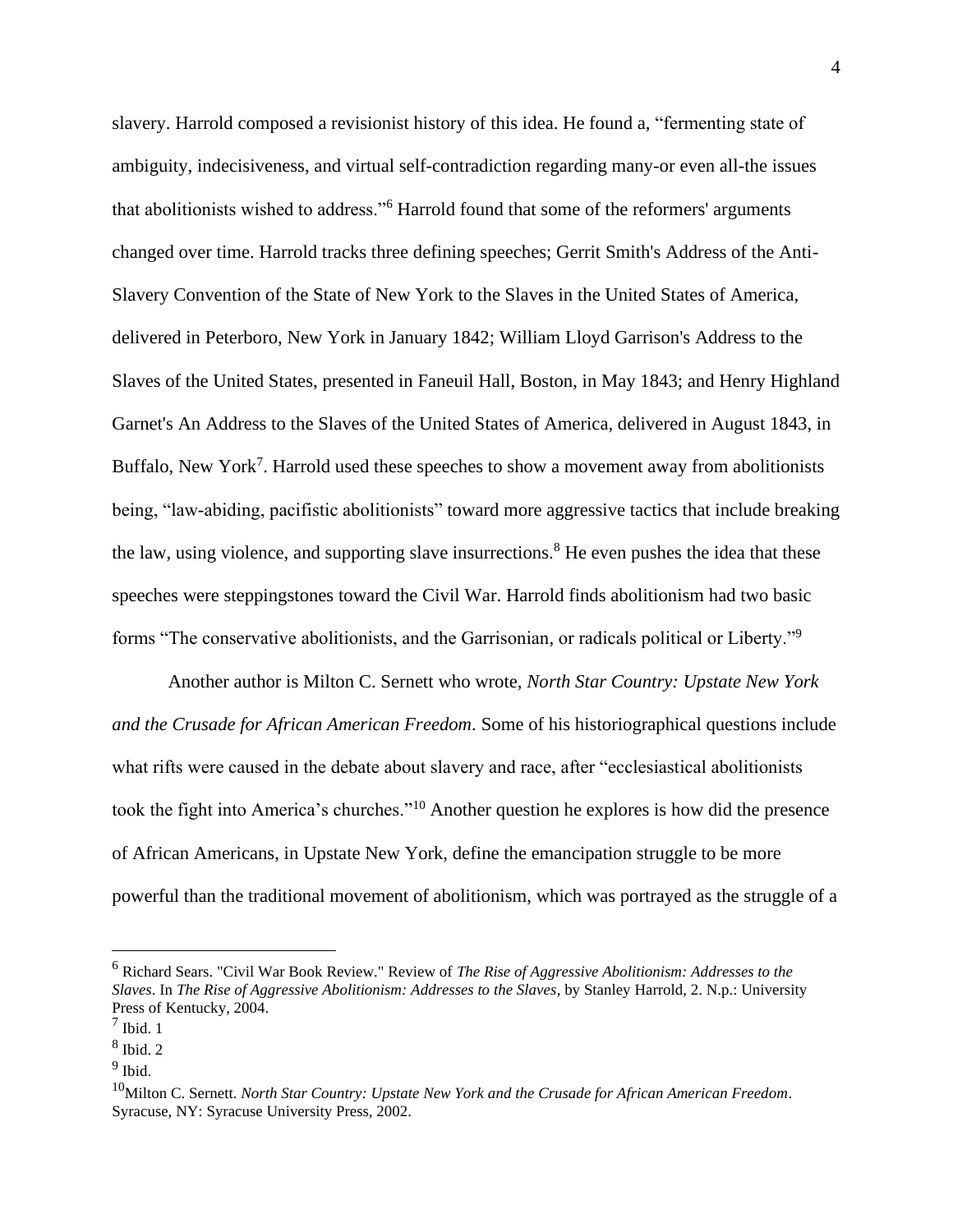minority of white men. A third question includes what moral choices did Upstate New Yorkers make when they encountered the strife of African Americans attempting to achieve liberty, did their religious persuasion affect their judgement?<sup>11</sup> My scholarship will be more focused on the moral decisions New Yorkers made, over questions of religious persuasion.

The third author is Manisha Sinha, who wrote*, The Slave's Cause: A History of Abolition*. She addresses historiographic questions of the differences between the two waves of abolitionism. The first wave is defined as the time from the American Revolution to the early 1820s. The new wave of abolition takes place from the late 1820s to the Civil War. She questions the difference between the contributions and goals of Black abolitionists and White abolitionists. She also questions how the abolition movement is linked to other movements against inequality, such as women's rights. Sinha's book, "narrates a movement history of abolition in the United States in a transnational context."<sup>12</sup> Sinha's book was the biggest inspiration for my research, where this study will try to do the same thing, which is to narrate the history of abolition in the United States, but this study will do so in the context of Western New York, especially Buffalo.

The fourth author with helpful research was John Myers, who wrote *The Major Effort of National Anti-Slavery Agents In New York*. He addresses how abolition activity, such as the formation of abolitionist societies, increased across New York, after a visit by a national lecturer. Sadly, he only focuses on a narrow time frame of 1835-1837. Myers takes a methodical approach by naming a lecturer, then documenting where they went, and lastly the outcomes of their visit.<sup>13</sup> From

<sup>11</sup> Ibid. XIX-XX

<sup>12</sup> Sinha, Manisha. *The Slave's Cause: A History of Abolition*, 5. London, UK: Yale University Press, 2016.

<sup>13</sup> Myers, John L. "The Major Effort of National Anti-Slavery Agents In New York State, 1836-1837." *New York History* 46, no. 2 (1965): 162–86. http://www.jstor.org/stable/23162538.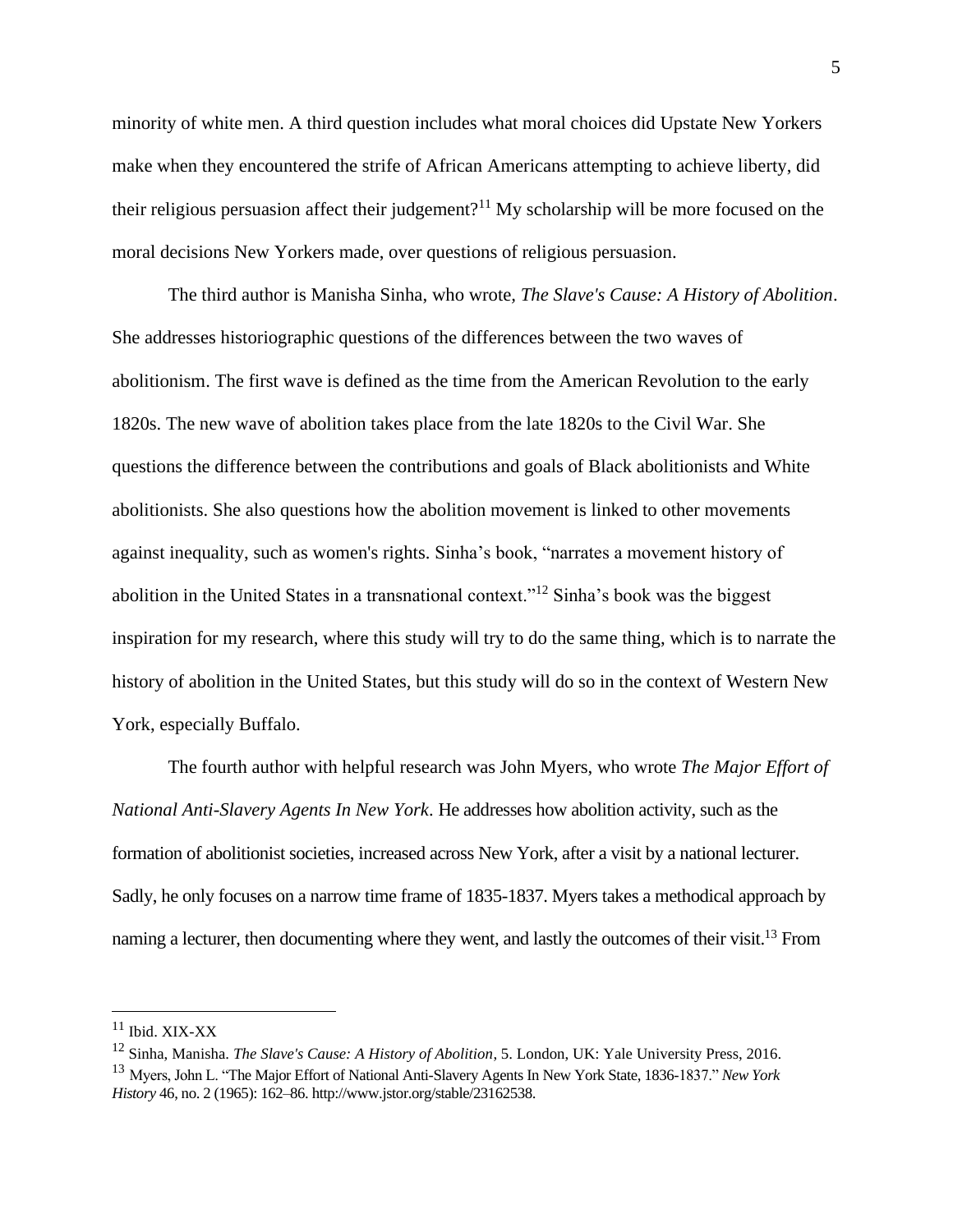the story of Douglass and research, we can tell that Buffalo and Erie County did not have much experience receiving abolitionists by the mid-1830s, and as such is hardly mentioned in Myer's text. This lack of early visits by national abolitionist leaders could help explain why Buffalo has not received the national attention cities as Syracuse and Rochester do. With these cities receiving multiple lecturers, they jumpstarted their abolition movement in the 1830s. With these lecturers usually originating from the east coast, perhaps Buffalo was too far west for them to venture. This study shows that when Buffalo began to get these lectures, and later conventions, the outcome in Buffalo was greater than or equal to the other Upstate cities, as it took up the abolitionist cause.

Another author with helpful research was Gregory Lampe. He wrote *Frederick Douglass: Freedom's Voice, 1818-1845*. His book follows Frederick Douglass and the lecturers who traveled with him across the country. He starts his book by explaining the origin and power of Douglass's oratory skills, then he turns his focus on crowd turnout and responses to Douglass and his co-lecturers. Through his tales of other cities, one can see that the initial, poor response that Douglass received in Buffalo was similar to many other cities. Also, the eventual success, measured in turnout, the Buffalo conventions received was not always replicated. The prominence of Rochester at the forefront of abolitionism seems to be predicated on the fact that Douglass decided to live here, as although Lampe notes that the initial welcome Rochester provided Douglass was slightly warmer than Buffalo, the outcome one could argue was better in Buffalo. Douglass stayed in Buffalo beyond his mandated time of three days, extending his speeches to eight days. He then decided to stay even longer to attend the National Convention of the Colored Citizens, even though many of his fellow Garrisonians were against the convention even taking place, as they viewed it as advocating too much radical political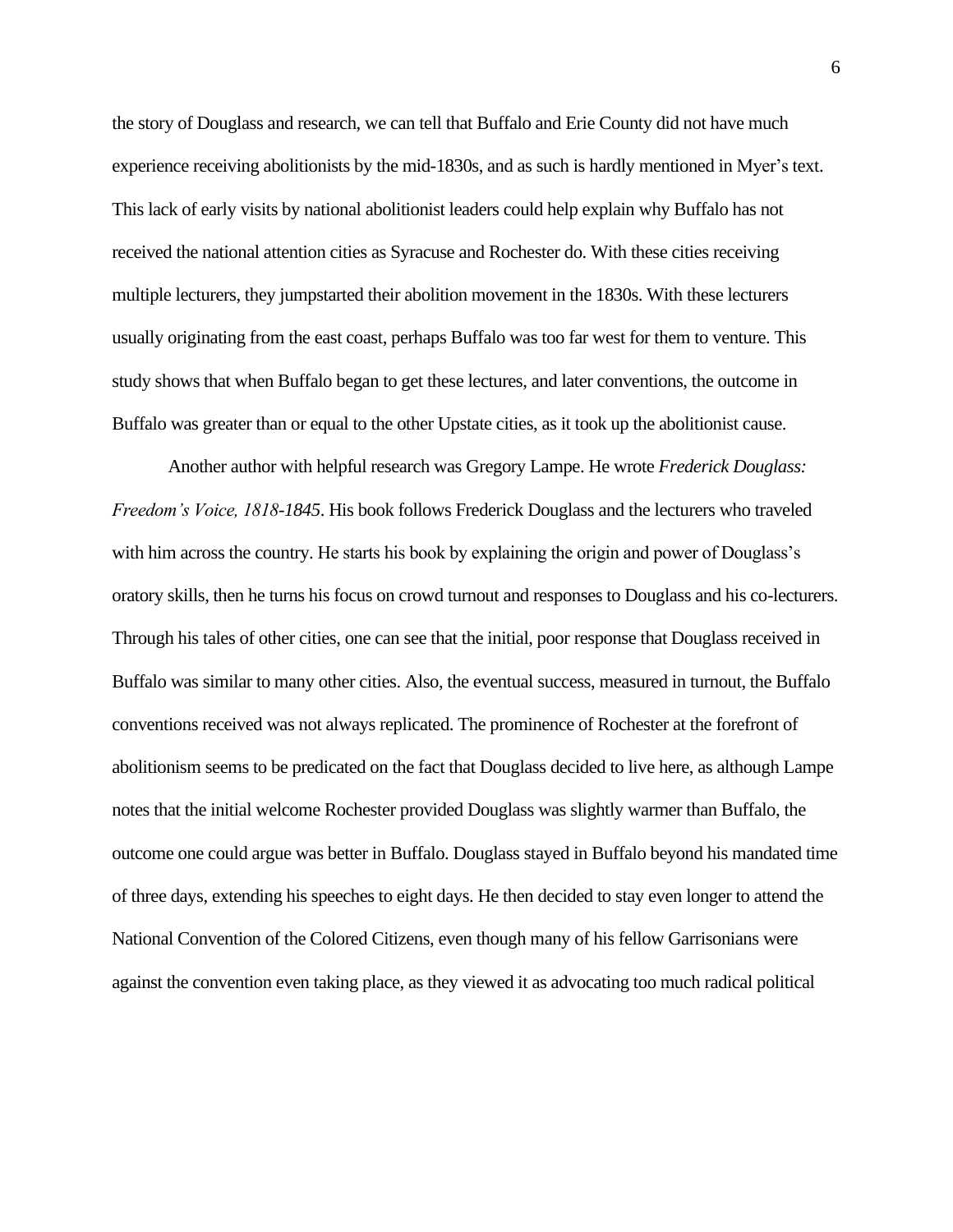action.<sup>14</sup> As such Lampe's research can be used to reframe Buffalo as the prominent Upstate city engaged in the abolitionists' message instead of being too busy for it.

Using these historians' questions, I have formulated some questions to help to illuminate the under-researched topic of Buffalo's role in the abolition movement. How did Buffalo's development between 1820 and 1860, affect Buffalo's response to the issue of slavery? How were abolitionist activities in Buffalo comparable with trends in the national movement? What were the actions taken by certain individuals, who proclaimed to act in the interest of abolition? How was Buffalo affected by being a border city to Canada, making it one of the last stops on the American side of the Underground Railroad? What was Buffalo's role in the radicalization of abolitionist activity that Stanley describes? What events or actions helped to push Buffalo's abolitionists, or abolitionists who met in Buffalo, to advocate extreme actions. The author expects to find many instances of abolitionist activity in Buffalo. One expects to see a city responding to national events that the whole country had to deal with, such as the Fugitive Slave Act of 1850, or new States entering the Union. Also, when referring to Buffalo, this study will include its surrounding areas which is now known as the Buffalo-Niagara metropolitan area, this includes Erie, Niagara, and Cattaraugus County. As a border city to Canada, Buffalo deserves a spotlight in history, for the countless African Americans it helped to smuggle to freedom.

<sup>&</sup>lt;sup>14</sup> Lampe, Gregory P. *Frederick Douglass: Freedom's Voice, 1818-1845*, 176. Michigan State University Press, 1998.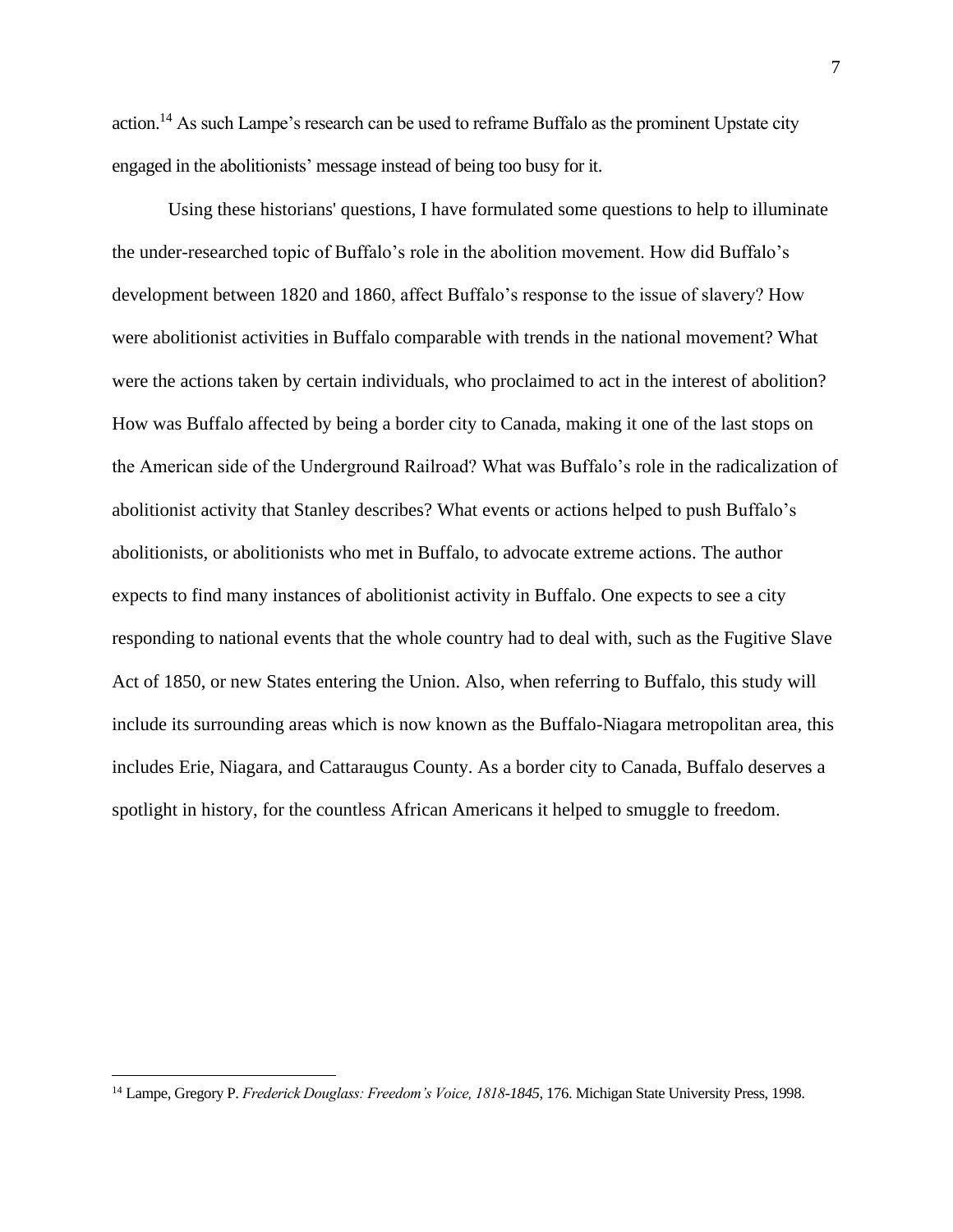#### Chapter I:

#### The Beginning of Buffalo's Abolition Movement

The abolition movement in America, according to Sinha, has been marked by two waves of abolitionism. The first wave of abolitionism goes back to when the United States were still British colonies, through the revolutionary times, up to the end of the 1820s. Interestingly Sinha notes of a period called the 'neglected period of antislavery,' this period consists of the waning years of the first wave of abolition up to the second wave, this neglected period happens circa 1815-1825. As both Buffalo and Black Rock were not major cities in the first wave of abolition, it will not be the focus of this study. Instead, the focus of this study will be on Buffalo's role, in what Sinha identifies as the second wave of abolition, which would be best specified as starting circa 1825 and ending after the Civil War in  $1865$ .<sup>1</sup> This chapter will focus on abolitionist activities in Buffalo from 1830-1839. Sadly, even though this period is firmly in what Sinha nationally finds as the second wave of abolition, it is difficult to find much abolitionist activity in Buffalo during the 1830s. Even though Sinha found that the national abolitionist movement's second wave began in 1825, Buffalo would seem to not be very active in the abolitionist movement, until the 1840s, when a plethora of abolitionist activity became apparent. Still, two residents of Buffalo, New York can give further insight into abolitionist activity and sentiment of both the White and Black citizens of Buffalo. The actions of these two individuals also helps to shed light on the main racial difference between why White and Black people took up the abolitionist cause. White northerners will primarily become involved in radical abolitionist

<sup>&</sup>lt;sup>1</sup> Sinha, "The Neglected Period of Antislavery." 160-191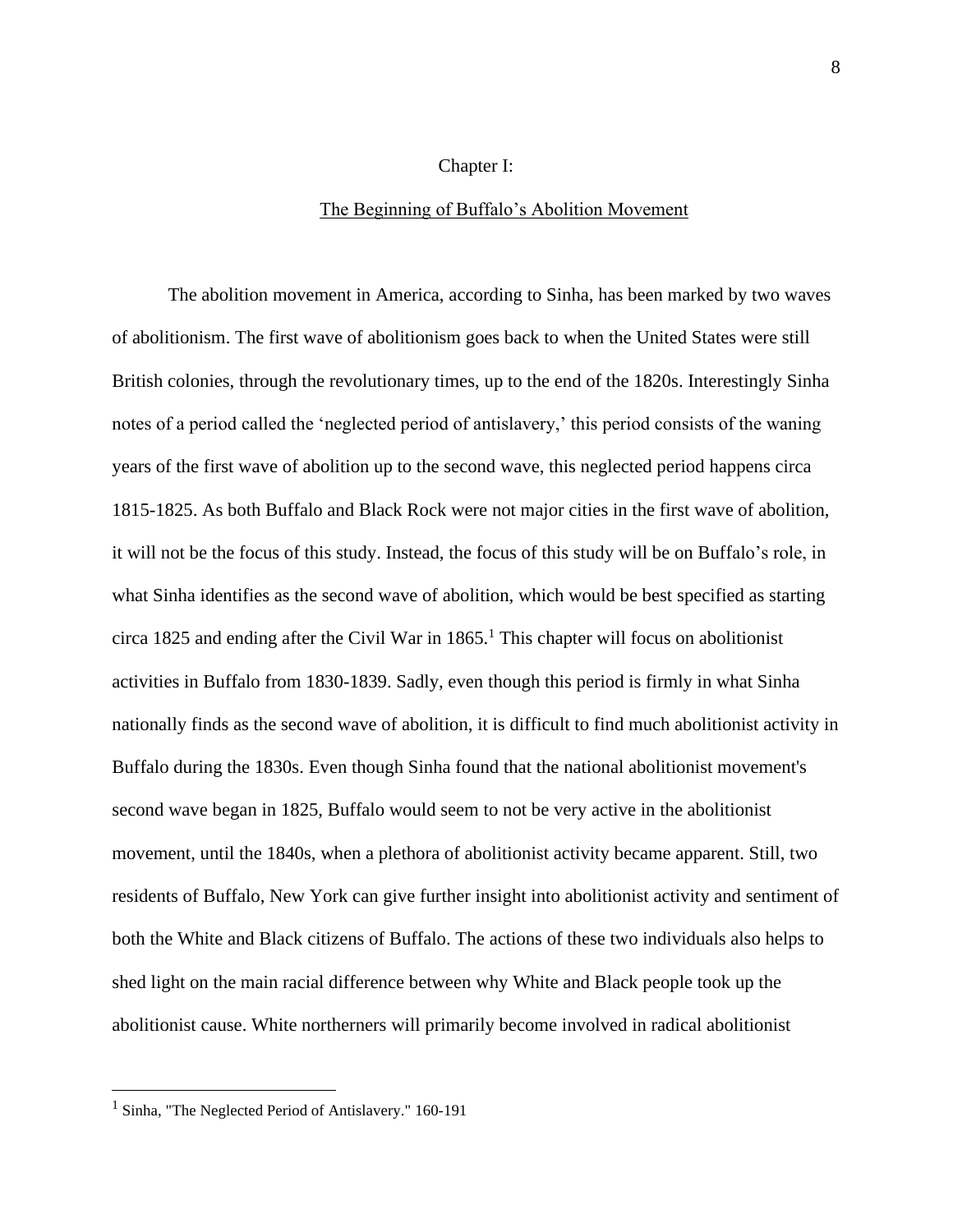activities in the sense that Southerners were abusing the law. This will also be present with ideas of Southern aggression against the Northern culture, such as when slave catchers bribed Northerners to do their bidding. African Americans on the other hand seem to get involved in radical abolitionist activities out of a sense of racial solidarity and the dangers agents of slavery impose upon members of their race. Two Buffalo residents who became active in the abolitionist cause and exemplify these distinctions are George W. Jonson, and William Wells Brown.

#### **Historical Background impacting Buffalo in the 1830s**

Before this study starts to explore the abolitionist movement of the 1830s it would be prudent to first explore a few major historical events happening in Buffalo, and around the region that impacted the people of Buffalo. Issues such as the Second Great Awakening, and Market Revolution would change Buffalo in the 1830s and make it a place more receptive to the abolitionist movement. The Second Great Awakening was a Protestant religious revival, that rejected the Calvinist ideas of the world being out of people's control because everything is how God intended it to be. If this Calvinist ideology remained dominant then one would presume that religious people would allow slavery to continue to exist because it was god's will.

In November 1830, Charles Finney, a leading revivalist in Western New York, gave a speech to Rochester's Third Presbyterian Church, where he stated, "God had made man a moral free agent, evil was the product not of innate depravity but of choices made by selfish men and women. Sin and disorder would disappear when they choose good over evil and convinced others to do the same."<sup>2</sup> Historian Paul Johnson, author of *A Shopkeeper's Millennium: Society and Revivals in Rochester, New York, 1815-1837,* contends that this speech was very successful, that thousands of middle-class men and women set off on an activist crusade to re-make society

<sup>2</sup> Johnson, Paul E. *A Shopkeeper's Millennium : Society and Revivals in Rochester, New York, 1815-1837*, 3. 1st ed. New York: Hill and Wang, 1978.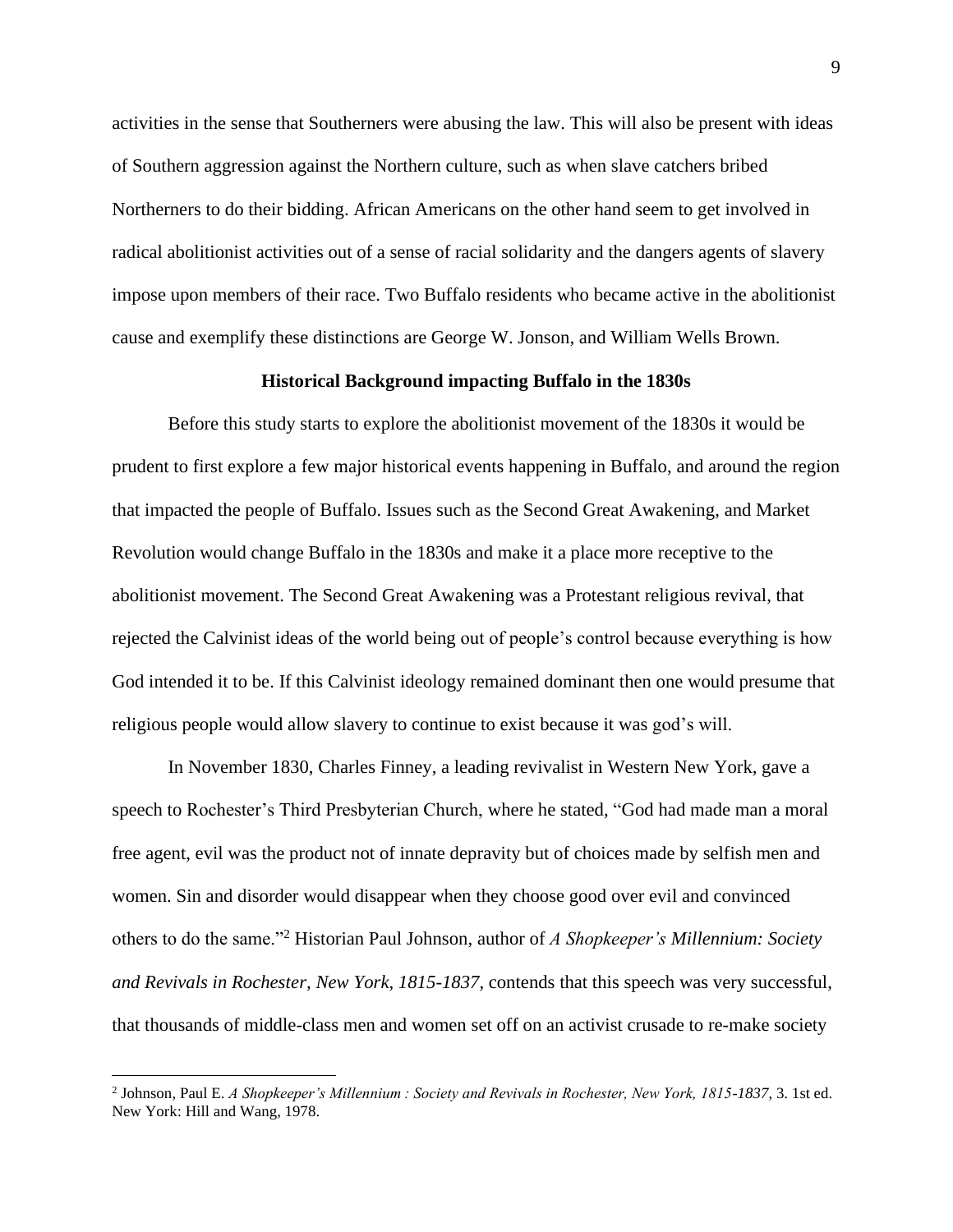in gods image. Temperance of alcohol was one of the societal issues that the Second Great Awakening tried to address. Instead of going to taverns, or having dealings with prostitutes, people went to church more to hear about the evils that could be rooted out of society. They became evangelical purists. The growing number of people attending church is also significant. Paul Johnson found that from 1800 to 1835, across most of the northern United States, church membership doubled relative to the population, with most of this growth happening after 1830. Johnson also found that the church membership in Rochester doubled. Although Johnson does not provide a date for these changes, it shows that church massive growth was occurring in Western New York.<sup>3</sup> At these churches, more people than ever before would hear of the evils of slavery. Historian Gilbert Barnes found that the rejection of gradual abolition in favor of immediatism was a direct outgrowth of the Second Great Awakening.<sup>4</sup>

The Second Great Awakening would also help cement the idea of Higher Law into abolitionist messaging. Basically, abolitionists would begin to argue that there was a higher law than the constitution. That law would be gods law, which is significant because slavery was now being seen as Anti-Christian. Thus, if god's new millennium was going to begin, slavery would have to be stopped across the country as soon as possible. It would now be seen as a Christian duty to bring about the end of slavery.

Locally there were some changes occurring in Buffalo as well. One such change was the completion of the Erie Canal in 1825. The Erie Canal was completed in part because of the Market Revolution. Basically, markets were expanding, farms and manufacturers were no longer just producing for local markets, but for far-flung markets across the country. Historian Charles Sellers, in his book *The Market Revolution Jacksonian America, 1815-1846*, points out New

 $3$  Ibid. 4

<sup>4</sup> Ibid. 5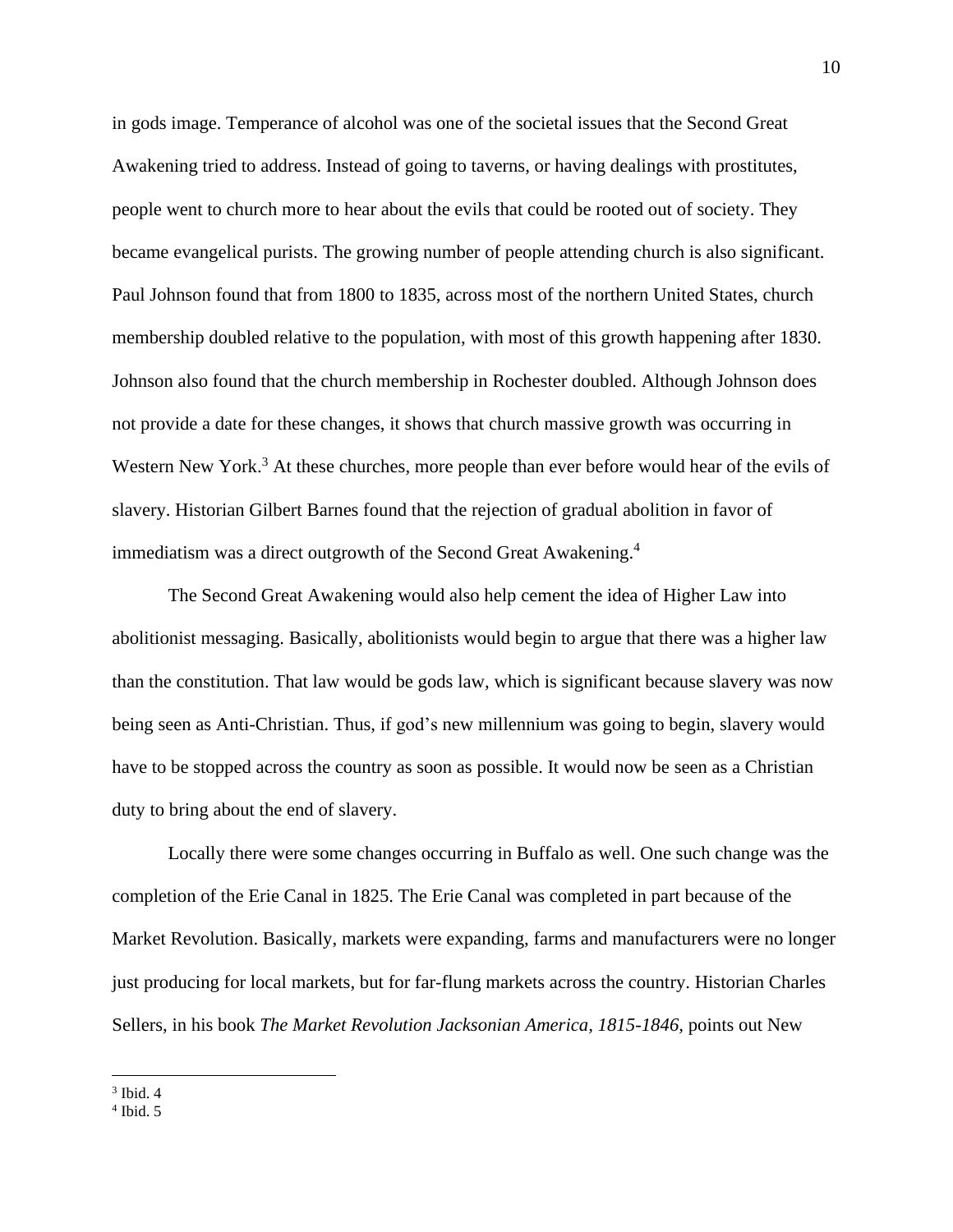York was one of the aggressive states in "pushing commerce into their hinterland."<sup>5</sup> Sellers argues that New York wanted to become the foremost route for trade between the Atlantic into the interior of the West. The problem was cities like Philadelphia and Baltimore were closer to the trans-Appalachian West, with improved roads across the Appalachian Mountains to upper Ohio. Still, New York had a massive advantage because of the break in the Appalachian Mountains in Upstate, New York. Trying to be a leader in this Market Revolution, New York set out to beat competition from Philadelphia and Baltimore. This led New York to complete the Erie Canal.<sup>6</sup> The completion of the Erie Canal would significantly impact the economy of Buffalo.

With the opening of the Erie Canal in 1825, Buffalo quickly became the gateway to the West, and the United States' premier Great Lakes port. Buffalo became a major transshipment center between the East and West. By 1843, Buffalo was a busy city of commerce. Buffalo was a transfer point where grain was sent to the east coast, while Irish and German immigrants transferred westward. Anthony Trolloppe, an English novelist, described Buffalo as having, "rivers of wheat and maize ever running."<sup>7</sup> The massive grain elevators that still to this day dominate the waterfront, were popping up. Buffalo's harbor was packed with ships and activity. The transfer of people, produce and materials created many jobs and a great demand for workers. Employment opportunities greatly outnumbered the available labor pool. These factors created a viable African American community because of the availability of lake and canal, dock jobs. Also, Buffalo's proximity to the slave-free haven of Canada, made Buffalo a major site on the Underground Railroad. This growing economy and closeness to Canada, made Buffalo an

<sup>5</sup> Sellers, Charles. *The Market Revolution Jacksonian America, 1815-1846*, 41. Oxford, U.K. Oxford University Press, 1991.

<sup>6</sup> Ibid. 41-42

<sup>7</sup> Fagant, "Frederick Douglass in Buffalo." 1.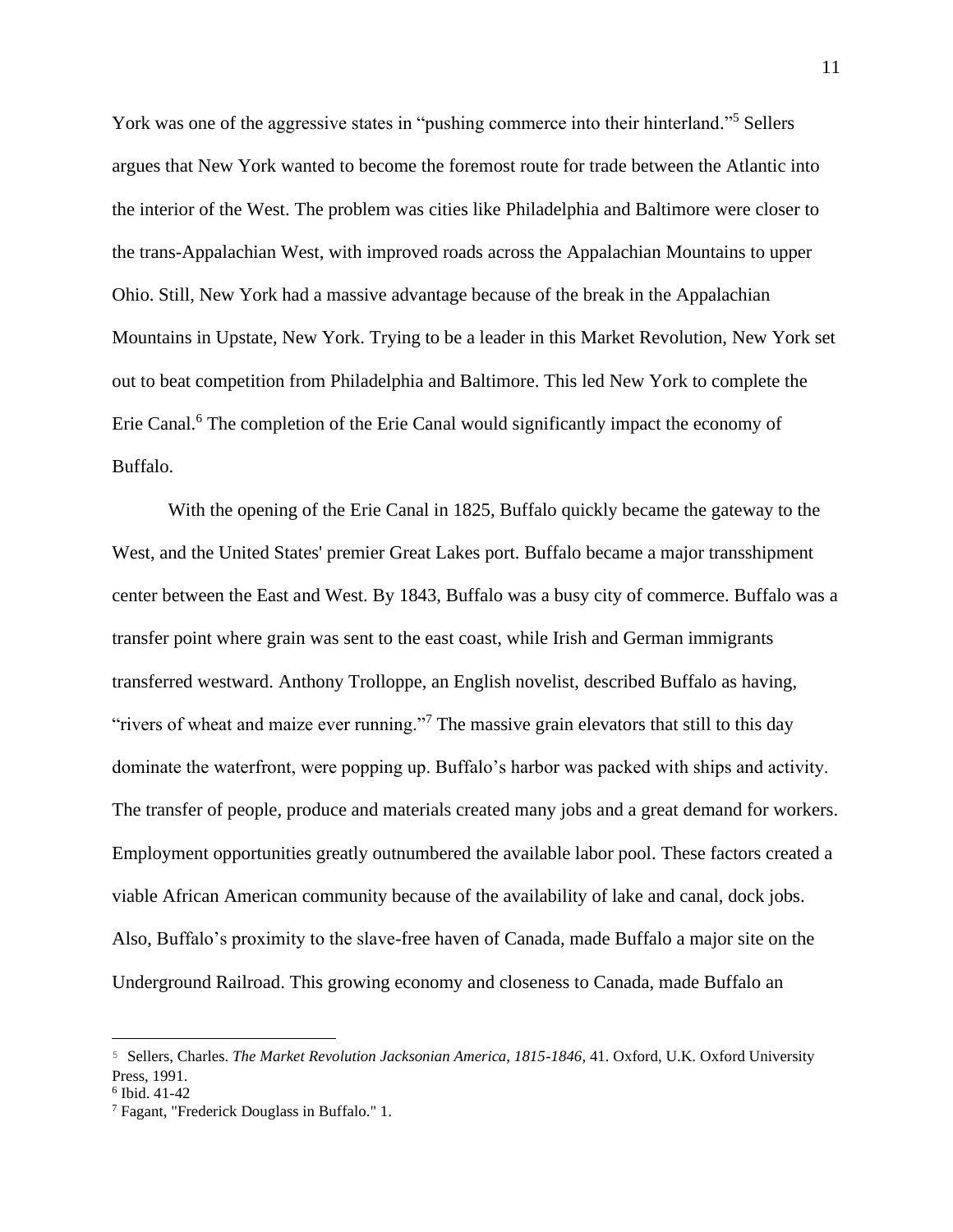attractive location for both free and fugitive African Americans. The presence of an African American community is important because many times it was Buffalo's African American community and individuals that helped support fugitive slaves, as will be shown in this study.

To communicate with business interests in the interior of the country, opened up by the Market Revolution, telegraph links had to be built. Historian Nicole Kondziela, author of "When Ink Turned into Bullets: The Effect of the Press in Buffalo, New York and the Nation along with Its Role in Igniting a Civil War" argues that the Buffalo press was a driving force in igniting the Civil War, studies how Buffalo's telegraph links spread the news to the West. Kondziela states,

As was customary at the time, many smaller newspapers would reprint articles from more prominent papers instead of taking the time to rewrite an article on the same event or topic. Consequently, whatever biases or opinions that existed within the article from the first newspaper then carried over to every other paper that decided to use the same article within their pages. For example, since Buffalo was the western most city in the north to have access to telegraph for some time during the 1840s, newspapers in Illinois were reprinting articles from the Buffalo Morning Express and the Buffalo Commercial Advertiser, among others.<sup>8</sup>

As the Buffalo *Morning Express* was a newspaper specifically founded to spread the abolitionist cause, the fact that Kondziela finds it being reprinted in western cities, shows the importance of Buffalo newspapers in the spread of abolitionist thought across the country.

### **Jonson and other White abolitionists of 1830s Buffalo**

For Buffalo to spread abolitionist thought it would need to have individuals become deeply committed to the cause. One such individual was George W. Jonson. Jonson left extensive journals on his daily activities, which Nelson Terry Hientzman painstakingly compiled to tell the story of one of Buffalo's leading, unsung, abolitionists. Hientzman points out that Jonson's journals illuminate a man who seemed to be uninterested in the abolitionist fight, until

<sup>8</sup> Kondziela, Nicole C., "When Ink Turned into Bullets: The Effect of the Press in Buffalo, New York and the Nation along with Its Role in Igniting a Civil War" (2016), 3. History Theses. Paper 39.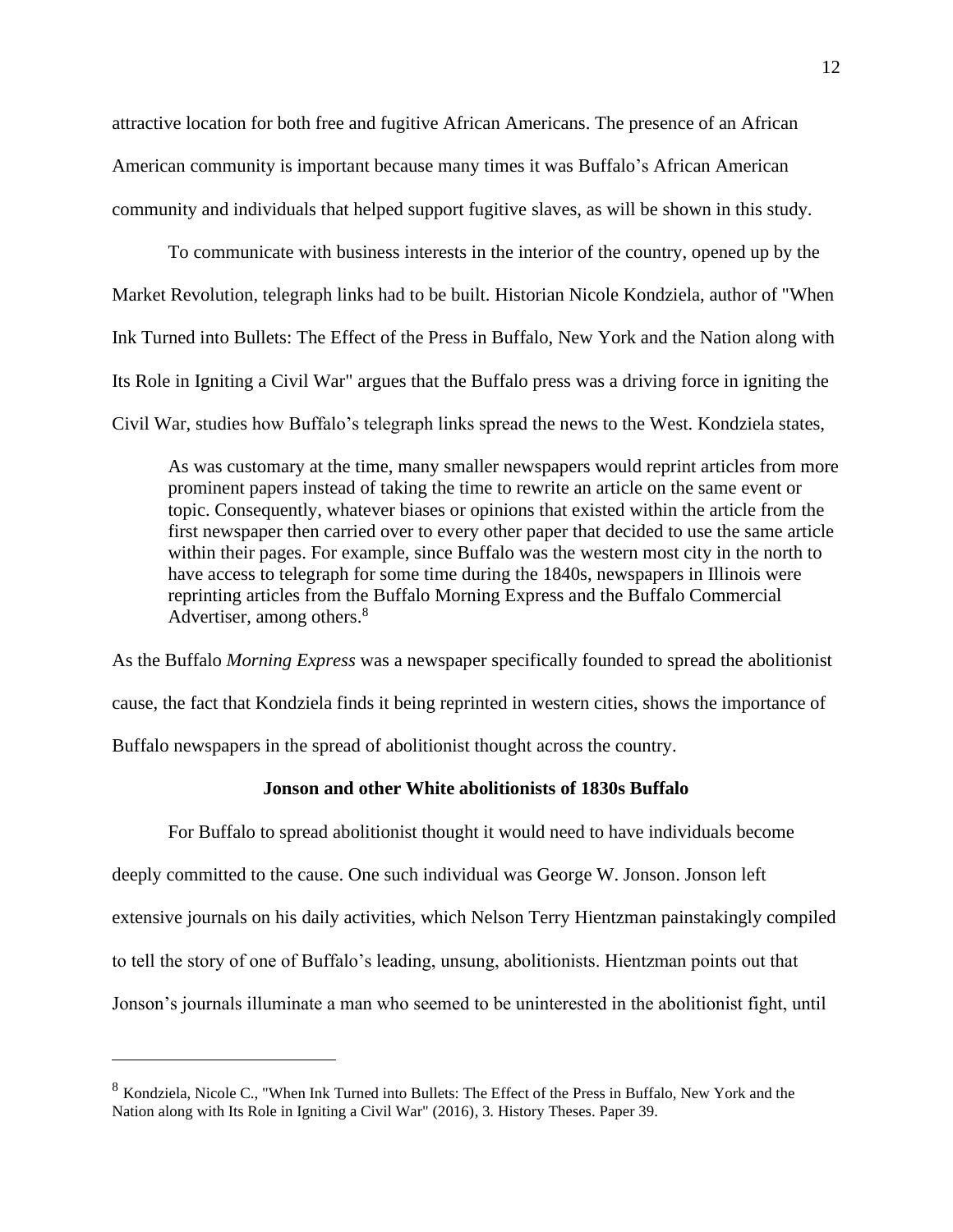circumstances put him in the middle of a mob while walking the streets of Buffalo on July 12th, 1835. In his journal, Jonson writes that when he saw the mob, he, "became a practical abolitionist for the first time, spite of me."<sup>9</sup> This quote exposes that Jonson never planned to get involved in the abolitionist movement, if not for being placed in this situation. Hientzman claims that this mob was started because the family of a former slave had escaped, living in St. Catharines, Canada. A slave catcher by the name of Tait had discovered their location, crossed the border into Canada, and kidnapped them in the dead of night, bringing them back into the U.S., via Buffalo. Then these recaptured slaves were rescued by a group of black people, which included William Wells Brown, who lived in Buffalo. In the process of rescuing the former slaves, the group of black Buffalonians came to violently engage with Tait and his 'Irish posse'. Later when trying to return the family of former slaves to Canada, via the Black Rock ferry, Tait and his Irish mob engaged the Black rescue party. Even though the family escaped, eight to ten of the local African Americans were arrested. Jonson would complain about the arrest stating, "The infamous agent and his bogtrotting abettors, should have been arrested instead."<sup>10</sup> This journal helps illuminate the so-called 'pulse' of the city. This also shows how Jonson's abolitionist activity was not rooted primarily in a strong belief that slavery should be nationally ended, but in how the detestable actions of agents of slavery. In Buffalo, until the end of the 1830s, there is evidence of a bunch of moral white citizens, such as this lawyer and Jonson, but no evidence of widespread white abolitionist activity. Also, it is very telling that when this escaped African American family was taken to Buffalo, they were saved by other African

<sup>9</sup> Hientzman, Nelson Terry. *"Not a Scintilla of Abolition in Buffalo:" The Rise of a Liberty Man as Revealed in the Journals of George Washington Jonson*, 27.

 $^{10}$  Ibid. 28  $\,$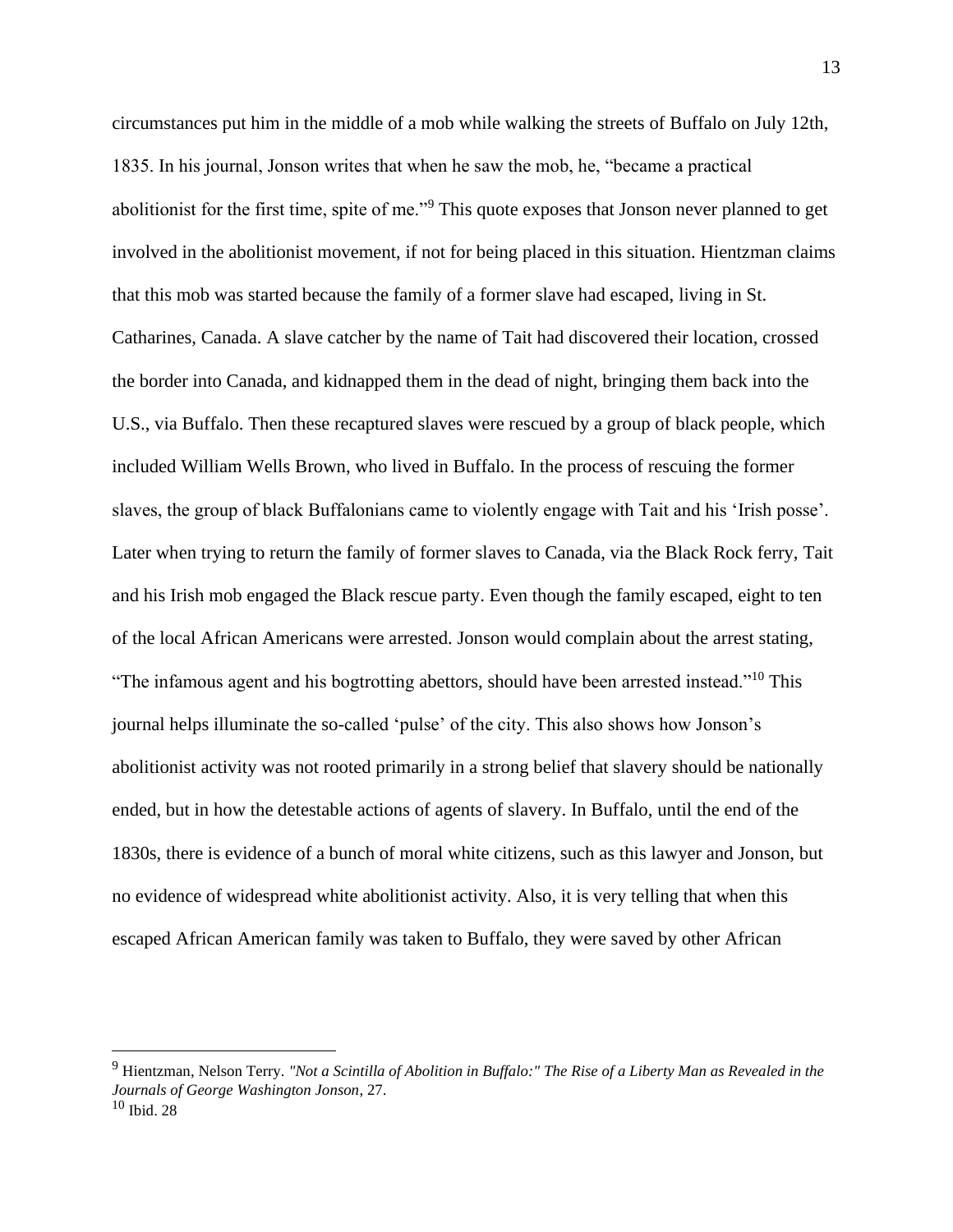Americans, not well-to-do, idealistic white people, whom some conventional historians paint as central to the abolitionist movement.

The important takeaway from this mob that Jonson became entwined in, was the fate of the Black rescuers, who were now expected to defend their actions in court. According to Jonson, "the design of the mob seemed to be to mob Pepper (the lawyer) for defending the negroes, being an abolitionist also: or at least to continue their abuse of him; and for that purpose, to get past the constable, and up the narrow passage to the Justice's office." He continued, "…in the mob's midst I boldly and loudly denounced the villains. The majority of the people of the city profess a horror of Abolitionism and are in favor of the rights of the poor negroes being over-ridden. Shame on such a community - a burning shame! What I preached will do good!.."<sup>11</sup> One thing to note about this is that even though Jonson derides the majority of the community for not coming out to defend the lawyer and Black rescuers from the mob, it is important to note that Hientzman denotes that the Irish mob belongs to Tait, by calling them his Irish mob. With that implication, one wonders if Tait paid them, which would mean their actions would not be representative of the whole Buffalo community. If they were Irish people from Buffalo, and not being paid, this would be more damning, but this scenario could still only be indicative of one community in Buffalo. Furthermore, the Irish of the time were stereotyped as being against abolition as they were worried about free African Americans threatening their economic status making their actions less surprising. Even if they were Irish people from Buffalo, one could find it unfair to characterize others' inaction to be the same as supporting the Irish's actions. In contrast to Jonson, when William Wells Brown tells this story from his perspective, the goodwill of many local individuals will be exposed.

 $11$  Ibid. 32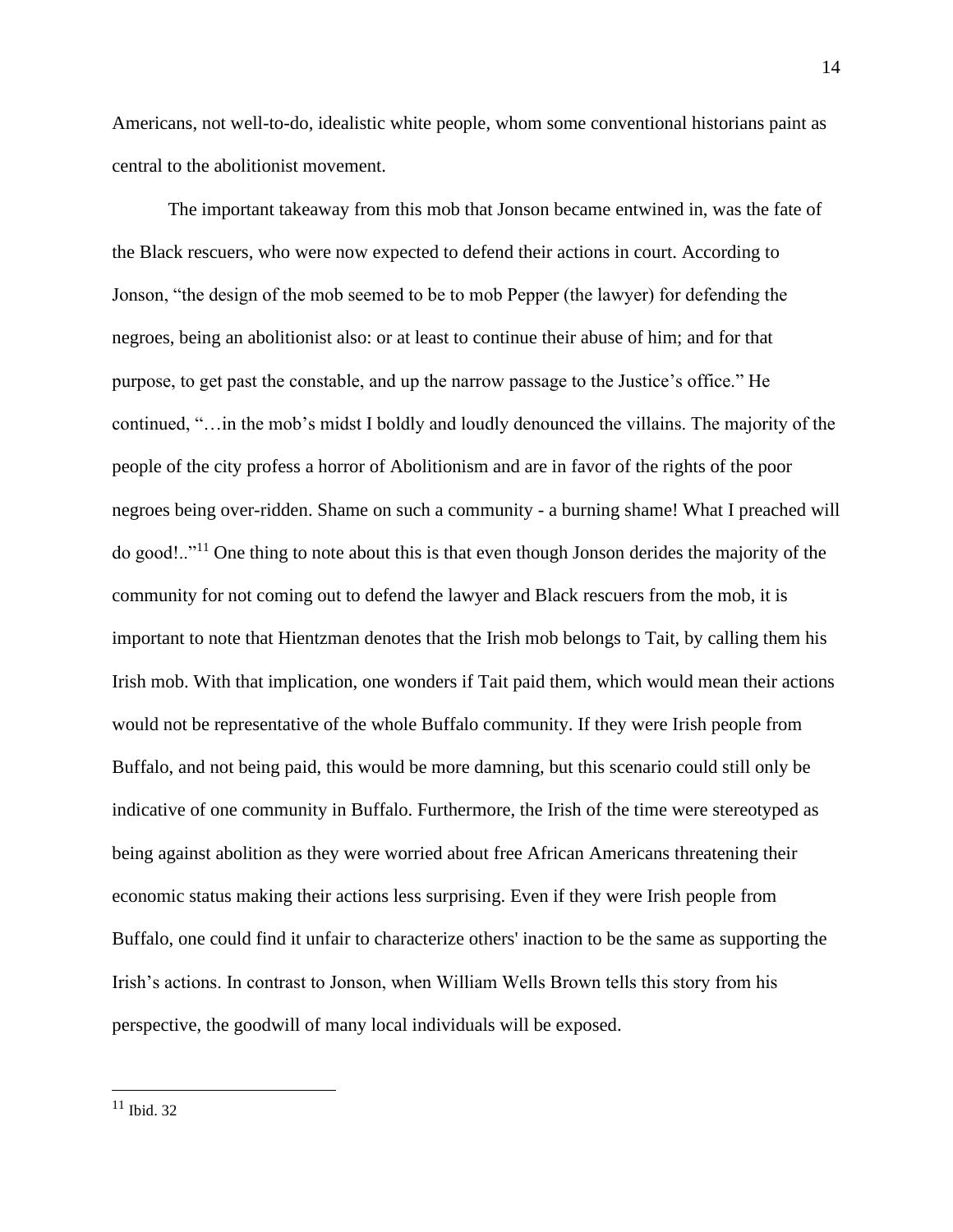Another white abolitionist known to be active during 1830s Buffalo would be Samuel H. Addington, who was just one of the abolitionists to be mobbed at the Utica anti-slavery convention in 1835. By the late 1840s he would be the Recording Secretary of the Buffalo City Anti-Slavery Society.<sup>12</sup> Jonson in the 1840s would be a committed organizer for abolitionist activities and organizations, but as Hientzman points out, "Jonson was not actively involved in any organized abolitionist movement in Buffalo during the 1830s."<sup>13</sup> There is no evidence of Addington who was from Buffalo, and known to be an active abolitionist in the 1830s, organizing abolitionists in Buffalo.

As for Buffalo, during the 1830s, there is truly little evidence of organized abolitionist societies, organizations, or action. One such society that was mentioned is the Buffalo and Erie County Anti-Slavery society. After facing the mob, in 1835, Jonson is credited with drafting the constitution of the Buffalo and Erie County Anti-Slavery society.<sup>14</sup> Unfortunately, the only information on the Buffalo and Erie County Anti-Slavery society, which can be found, by the research cited in this paper, is that Jonson drafted the constitution in 1835. Also, this search has only turned up two sources mentioning Jonson's drafting of the society's constitution, that being Heinzman's book, and *The Liberty Party, 1840–1848: Antislavery Third-Party Politics in the United States*, by Reinhard O. Johnson.<sup>15</sup> Since there is an apparent lack of sources corroborating the actions, members, or even the existence of this society, one could assume that this society was either not very active, or long lived. Future historians may wish to try to shed more light on the actions of the Buffalo and Erie County Anti-Slavery society. If more information can be

 $12$  Ibid. 82

<sup>13</sup> Ibid. 32

<sup>14</sup> Ibid. 14

<sup>15</sup> Johnson, Reinhard Johnson. *The Liberty Party, 1840-1848: Antislavery Third-Party Politics in the United States*. Baton Rouge, LA: Louisiana State University Press, 2021.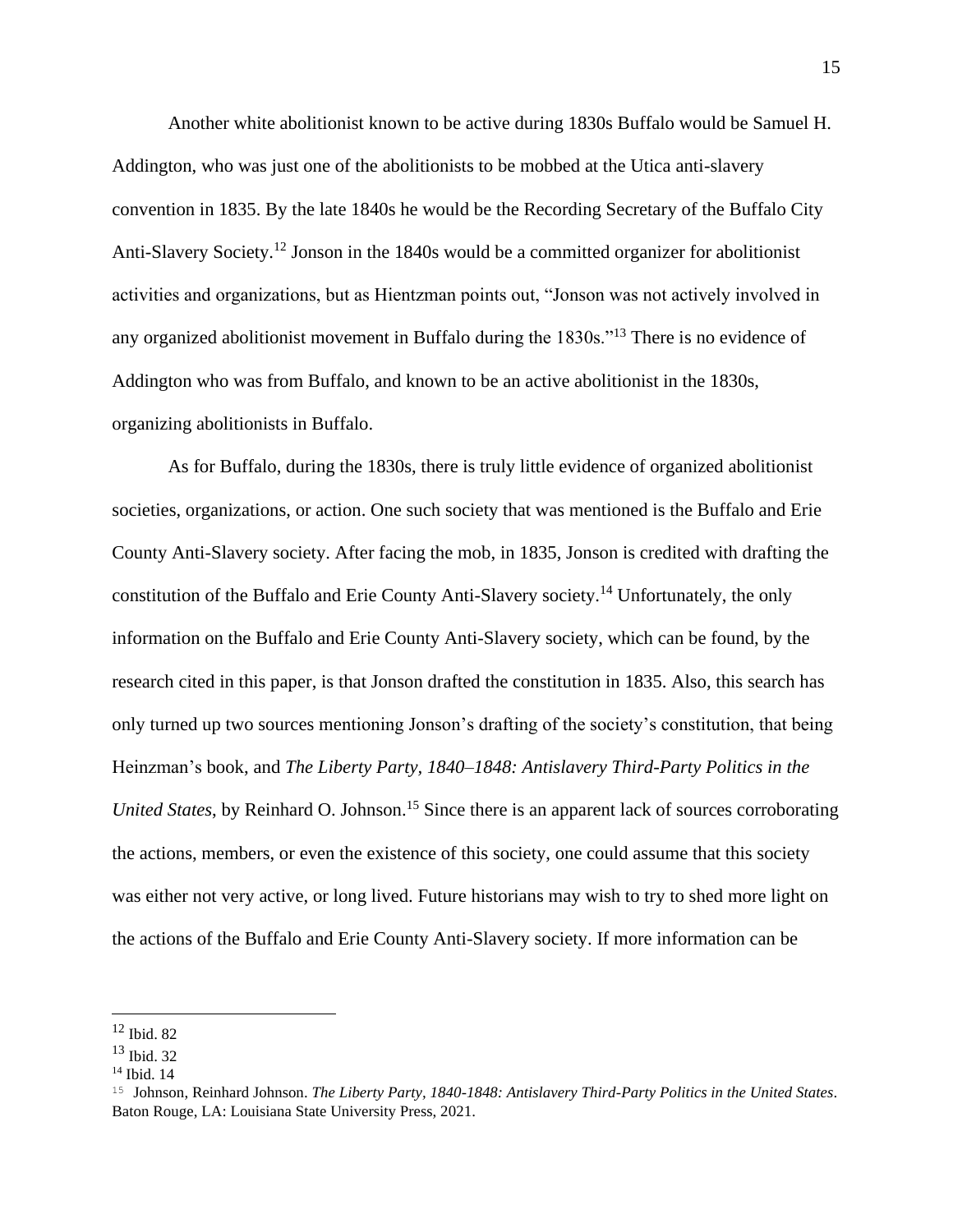found it would seem to be an original scholarship that would help expose the existence of organized abolitionist action in Buffalo during the 1830s. This leads to the conclusion that even though there are signs of individual white abolitionists, people whom William Wells Brown would call friends, there is no evidence of large-scale organized abolitionist activity. Large-scale organized abolitionist activity would not take place in Buffalo until the 1840s.

#### **Buffalo's abolition movement of the 1830s from Brown's perspective**

One way that Buffalo was involved in the abolition movement was by helping runaway slaves find shelter in Canada. Since Buffalo is a border city to Canada, The Underground Railroad would be active in Buffalo. The problem with tracing the Underground Railroad has always been that it was a secret operation, without a defined start, although one of the earliest accounts of Buffalo's role in the Underground Railroad comes from abolitionist, orator, and historian, William Wells Brown, who lived in Buffalo circa, 1836-1845. After escaping from slavery, Brown worked on Great Lakes steamboats, which enabled him to carry other fugitives to safety in Canada.<sup>16</sup> Brown moved his family to Buffalo from Cleveland, in the summer of 1836. He picked Buffalo for many reasons, such as it was a terminus of steamboat lines making it a convenient place for steamboat workers to live. More importantly, Buffalo had three times the African American population than Cleveland, suggesting more opportunities for employment. Most relevant was Buffalo's proximity to Canada in case he needed to escape for whatever reason.<sup>17</sup>

<sup>&</sup>lt;sup>16</sup> Cynthia M. Van Ness "'Still they come': some eyewitness accounts of the Underground Railroad in Buffalo." *Afro-Americans in New York Life and History* 36, no. 1 (2012): 86+. *Gale Academic Onefile* (accessed November 14, 2019). https://link-gale

com.proxy.buffalostate.edu/apps/doc/A280967667/AONE?u=nysl\_we\_bsc&sid=AONE&xid=eda90657. <sup>17</sup> William Farrison. "William Wells Brown in Buffalo." *Journal of Negro History* 39, no. 1 (January 1, 1954). http://search.proquest.com/docview/1290540775/.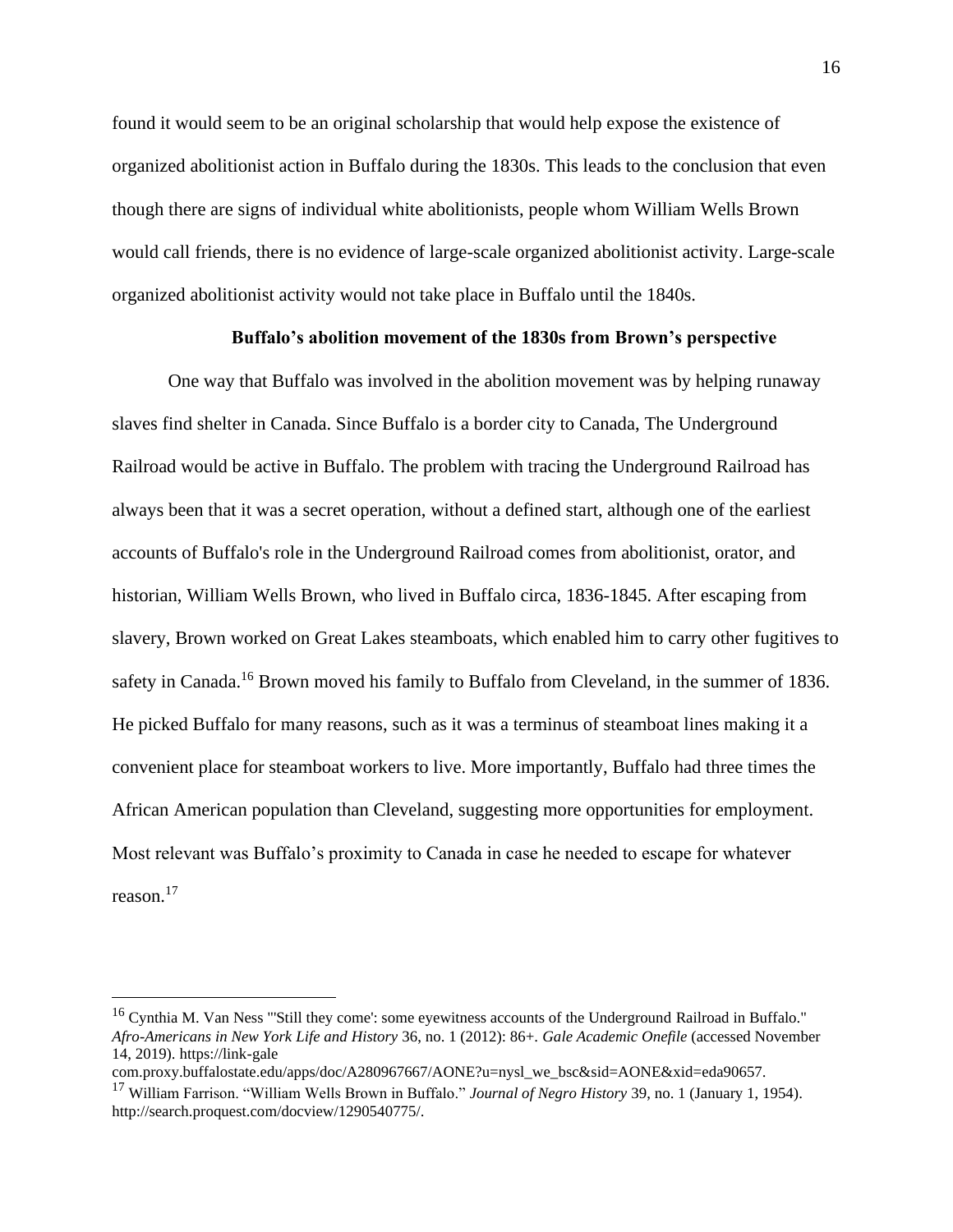Although Brown would not find the need to escape, he would soon help other African Americans escape to Canada. Since Brown made his living working on steamboats, he could conveniently hide fugitive slaves from catchers, and transport them to Canada via Detroit or Buffalo. Brown in, *Narrative of William W. Brown, an American Slave: Written by Himself,*  states that when his ship would arrive in Cleveland, the people who were assisting the slaves knew that he would not charge them to help the fugitive slave. He also claims that he always had at least one slave, sometimes four or five, to help escape when his ship arrived in Cleveland.<sup>18</sup> Once he helped a fugitive slave escape by painting them white, dressing the man as a woman, then guiding him to his steamer and carrying them to Buffalo, to proceed to Canada.<sup>19</sup> In the diary of Brown's daughter, Josephine Brown, she described other small ways William Wells Brown helped slaves, such as,

Buffalo being a place through which many fugitives passed while on their way to Canada. Mr. Brown spent much time in assisting those who sought his aid. His house might literally have been called the 'fugitive's house.' As Niagara Falls were only twenty miles from Buffalo, slaveholders not unfrequently passed through the latter place attended by one or more slave servants. Mr. Brown was always on the look-out for such, to inform them that they were free by the laws of New York, and to give them necessary aid. The case of every colored servant who was seen accompanying a white person was strictly inquired into, Mr. Brown's residence also became the home of Anti-Slavery agents, and lecturers on all reformatory movements.<sup>20</sup>

It is important to note that Brown is a free black person, who is actively helping enslaved black people by sheltering them, presumably feeding them, and smuggling them to safety. All these actions require money and are dangerous to Brown's life if ever a slaveholder or their agents found him. Since he allowed congregations of abolitionists into his residence, his residence could not have remained secret. This makes it surprising that in his narrative of his life, titled,

<sup>18</sup> Brown, William Wells. *Narrative of William W. Brown, an American Slave: Written by Himself*, 70. Chapel Hill: University of North Carolina at Chapel Hill Library, 2011. Accessed December 6, 2020. ProQuest Ebook Central.  $19$  Ibid.

 $^{20}$  Van Ness, "'Still they come': some eyewitness accounts of the Underground Railroad in Buffalo."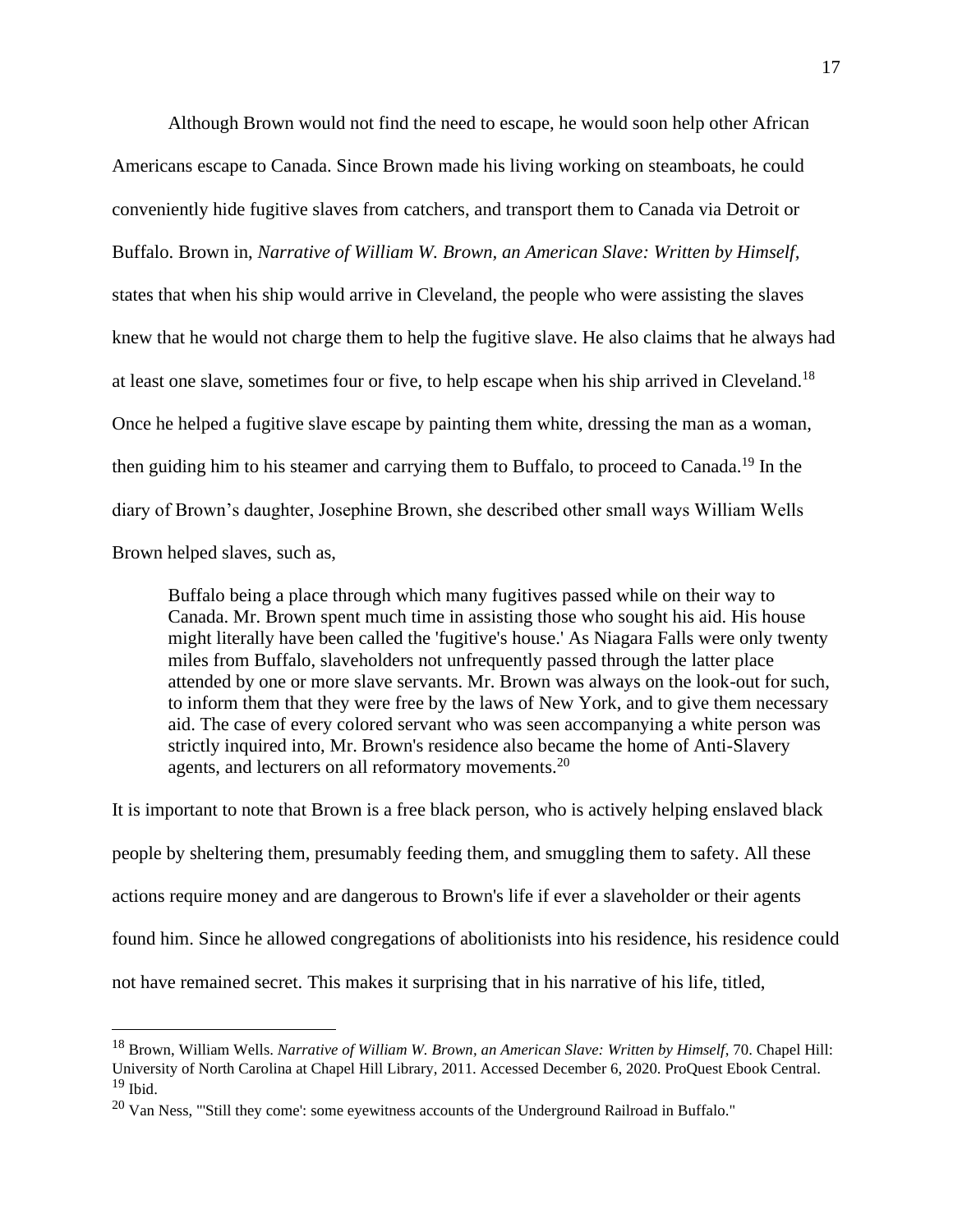*Narrative of William W. Brown, an American Slave: Written by Himself*, while living in Buffalo, besides during Tait's fugitive slave situation, he never reports getting into altercations with enemies of abolition. This indicates that the Buffalo community, at the very least, did not strongly object to Brown's actions, and could be indicative of Buffalo being supportive of the plight of fugitive slaves, and those who help them.

The story of Bacon Tait, misspelled "Tate" by Brown, is told from a very different perspective than Jonson. Unlike Jonson, Brown did not accidentally find himself becoming involved in this incident. He was one of the African Americans, in Buffalo, who set out to rescue the fugitive slaves. Brown provides a more ground-level re-telling of these events than Jonson. Apparently, Tate came North with a list of 20 fugitive slaves, and the Stanford family was one of the most valuable on his list. As the Stanford family had made their way to Canada, they were legally out of Tait's reach. So, he sent a local African American hotel worker to St. Catharines to spy on them and figure out how to best kidnap them. By using what Brown describes as a 'liberal' use of money, Tait found four, presumably local, Buffalonians to help him kidnap the Stanford family. After being alerted around three hours after the kidnapped family had crossed over to Buffalo, Brown, who was in the company of around 5 or 6 other African Americans, all rushed to a stable to rent horses. Brown states that Buffalo's African American community was, "noted for their promptness in giving aid to the fugitive slave."<sup>21</sup> This proved to be true, as when Brown reached the stable, he found many other African Americans doing the same thing. They traced the kidnappers' route two ways and split up. Brown happened to go the right way. On the road towards Hamburg, they ran across a man. He told them that the kidnappers had the family in a tavern and that he himself was looking for some neighbors to, "demand of the kidnappers the

 $21$  Brown, 72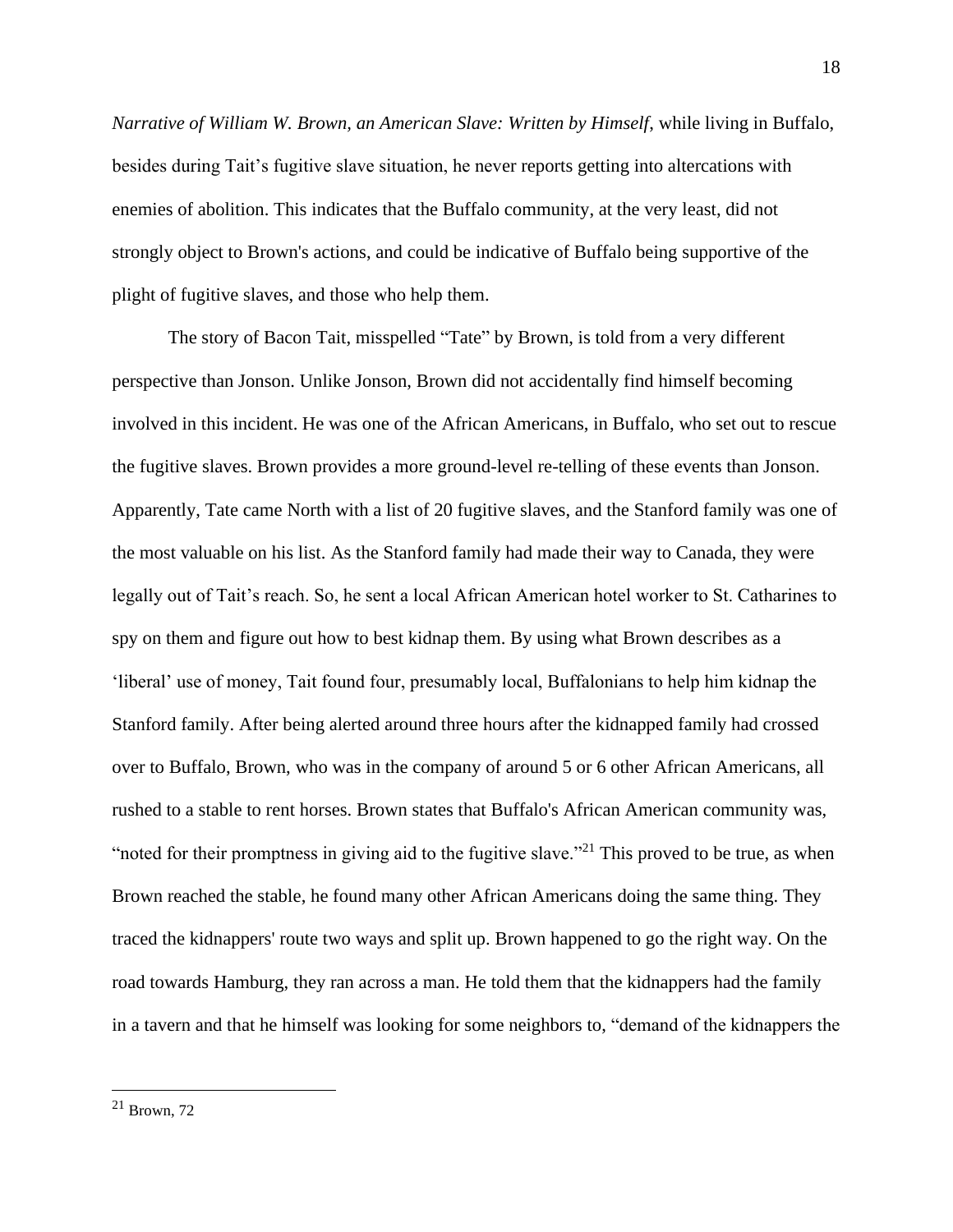authority by which they were taking these people into slavery."<sup>22</sup> When Brown's group was spotted making their way to the tavern, the kidnapper locked the Stanford family in a room and threatened Brown's group with guns. Brown states that the patrons of the bar seemed to rejoice in their presence, he also finds an ally in the tavern-keep who states, "Boys, get into the room in any way you can; the house is mine, and I give you liberty to break in through the door or window."<sup>23</sup> Despite the kidnappers claiming they would shoot them, Brown's group persisted till the kidnappers gave up, without shooting anyone, thus, ending the kidnapping attempt.

Even though the Stanford family was safe from the kidnappers, the Stanford family, and their rescuers were not out of trouble yet. Soon they would find Tait had 'employed' the sheriff to retake the slaves. Luckily, before the sheriff caught up with them, they were joined by a group of around 40 to 50 African Americans. In between the rescuers and a ferry to Canada from Black Rock was the Sheriff, his officers, and about sixty canal workers. The Sheriff accused them of violating the Riot Act and called upon good citizens to help him keep the peace. Brown then claims it was the sheriff's officers who rushed them with clubs, at which a general fight broke out. During the fight the lawyer Pepper, the same one from Jonson's story, appeared. Every time an officer would try to make an arrest, he would ask the officer if he had a warrant to take the man. As they did not, he would then inform the rescuers, "He has no right to take you; knock him down."<sup>24</sup> The rescuers worked together to stop officers from arresting each other and fought their way to the ferry. Eventually, the rescuers fought their way to the ferry and forced the captain to bring the Stanford's to Canada, where they rejoiced and remained free. About forty of the African American rescuers were remanded to jail and in the following trials, they were

<sup>22</sup> Ibid. 73

 $23$  Ibid.

<sup>24</sup> Ibid. 75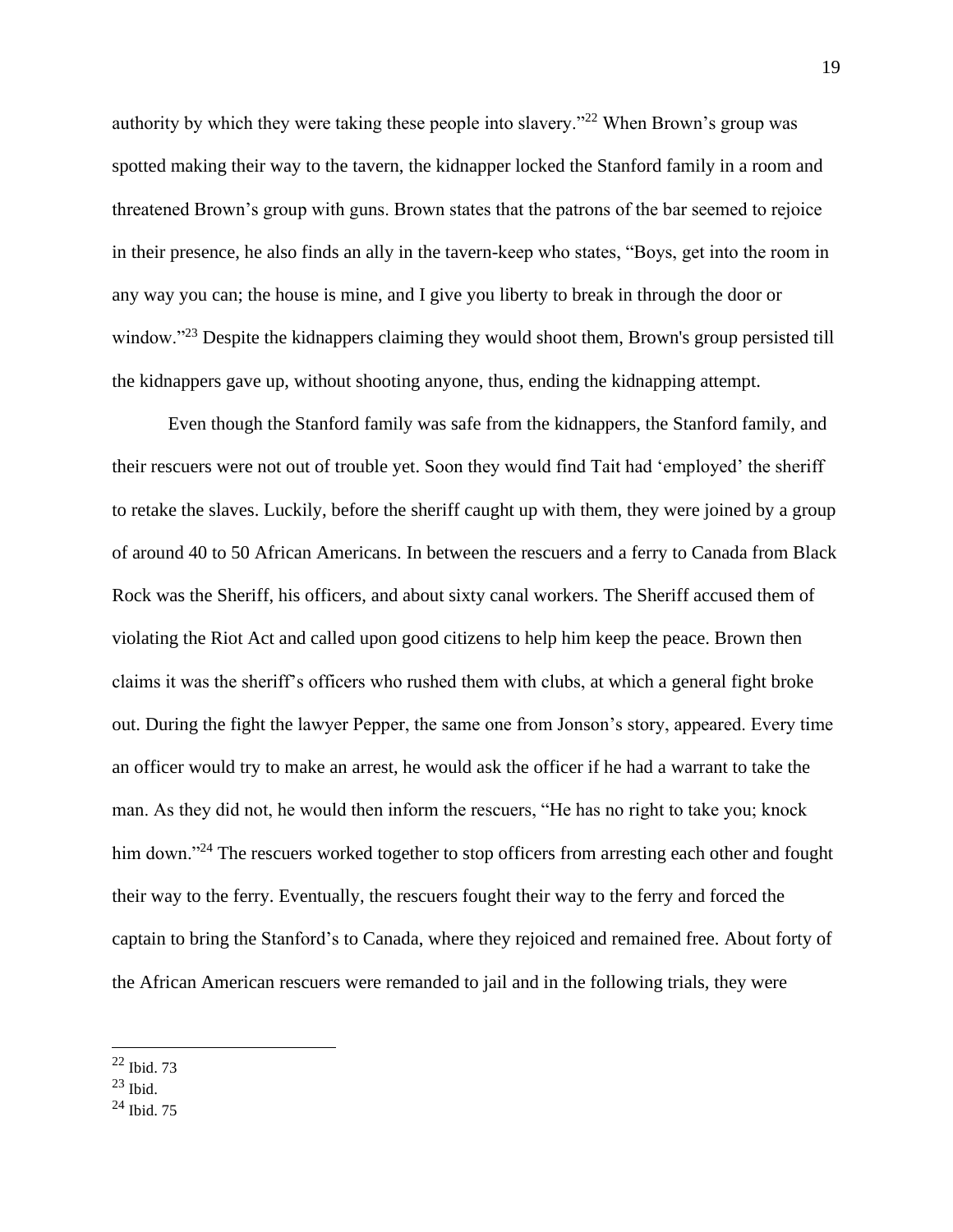charged from 5 to 50 dollars. Since it was Sunday, Brown claims the Sheriff charged them with "breaking the Sabbath by assembling in such large numbers to protect a brother slave and his wife and child from being dragged back into slavery."<sup>25</sup> In summary, Brown calls this event, "the most fearful fight for human freedom that I ever witnessed."<sup>26</sup>

Many events of this account help to further the claim that there was an active African American community in Buffalo, taking action against agents of slavery. Such as Brown calling Buffalo's African American community prompt in aiding fugitive slaves. More evidence is provided by the many African Americans showing up and using their money to rent horses to chase down the carriage. Even more evidence is provided by the fact that Brown and his fellow African Americans were not deterred by the kidnappers' guns, they were willing to die to save the Stanford family. Then the rescuers fought a mob of both officers, and dock workers, even while knowing the result was likely arrest and fines. The Stanford family was not from Buffalo, nor known by anyone in the community, if it had not been for the Buffalo African American community's actions, their fate would have been sealed, and they would be illegally returned to slavery. Brown provides motivation for their actions, in helping these strangers when he states, "The most of those who made up our company were persons who had made their escape from slavery, and who knew its horrors from personal experience, and who had left near and dear relatives behind them."<sup>27</sup> Even with many of these African Americans having the same motivation, the fact that this many African American community members could gather in such large numbers. Then decided to do whatever it took to help fugitive slaves, no matter the cost. Exposes an African American community ready to engage in all aspects of abolitionist action.

<sup>25</sup> Ibid 78.

<sup>26</sup> Ibid.

<sup>27</sup> Ibid. 74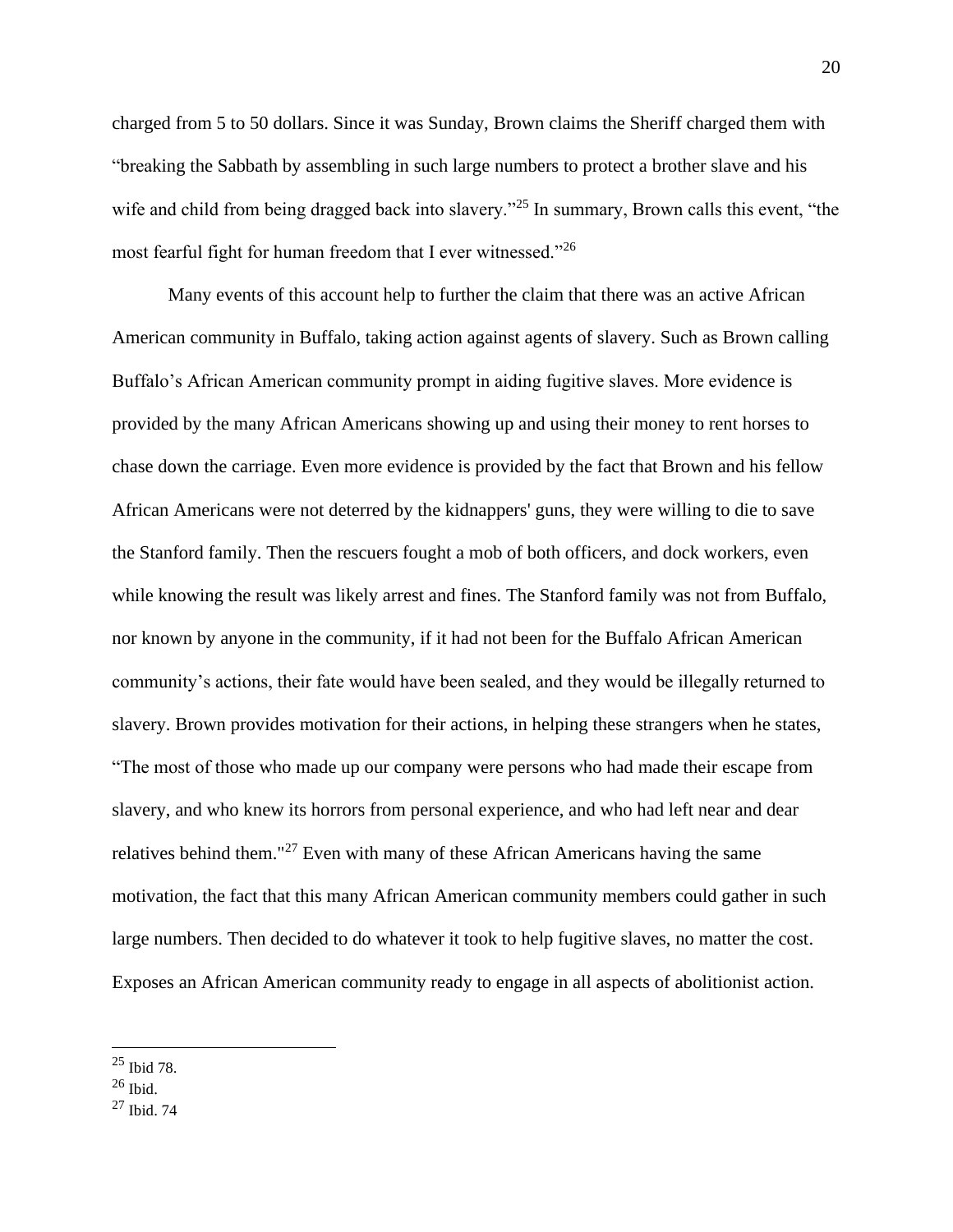This support for taking action to save slaves would be present again when Buffalo had to deal with increasing Southern intervention after the passing of the 1850 Fugitive slave law, which would make the North unsafe for all African Americans.

As pertaining to the average white Buffalonian, Brown's testimony of these events portrays mixed reactions. First one should look at the helpful citizens. Before starting to analyze the actions of the individuals in this story, it should be pointed out although Brown identifies many African American individuals, many times he does not identify individuals' race, based on the average demographics of Buffalo, and sometimes occupation of the individual, we will assume they are White. First, there is the man whom the rescuers find on the road, who tells them where the kidnappers are hiding. Although he flags down Brown's group and tells them where the kidnappers had taken the Stanford's, he does not join the group to assist the Stanford's. Instead, he claims to be gathering neighbors to ask about the authority on which the kidnappers took them. This could be one of two things, either this was just the man using a common phrase and he did not care if the extradition was legal. Or it could indicate that this man was more concerned with lawful practice than saving the Stanford family. Also, he never actually shows up, which could mean many things: perhaps it was hard to rouse his neighbors to save the Stanford's, or they were just too late. Then there were the people at the tavern. Brown finds they were happy to see the rescuers, and the owner encouraged them to break his property, to save the Stanford's. Pertaining to these people's position on abolition, one could assume that these people were against slavery but were not ready to take action to stop slavery. Another potential explanation for the actions of the man on the road, and the tavern owner, is rooted in regionalism. Basically, these white individuals potentially did not care about slavery existing in the South. Instead, they were angry about Southerners coming to the North and interfering with

21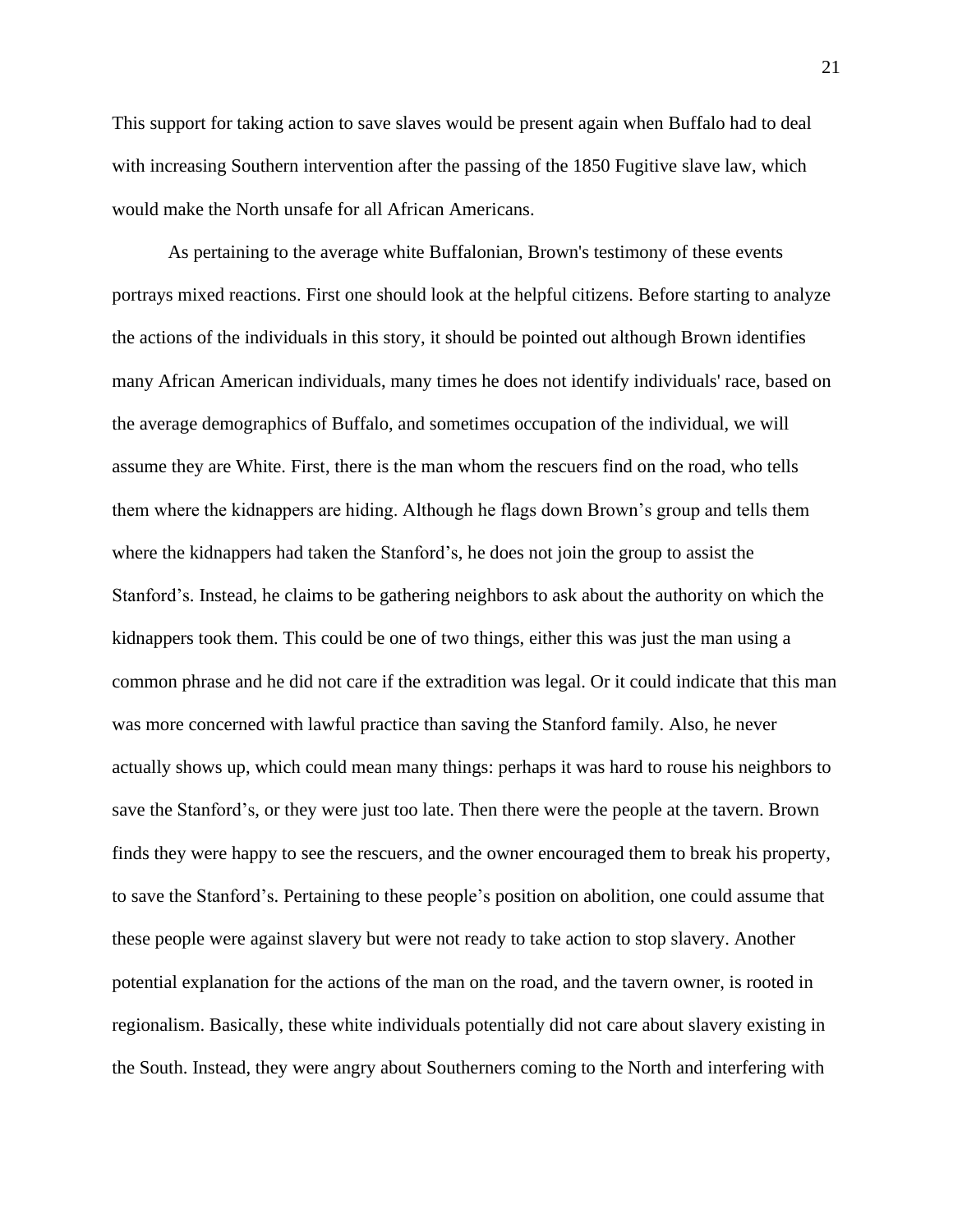their way of life. This makes sense as many people care more about what is affecting their own lives, than what is happening in far-off places. Regionalism will be further explored, when this issue of Southern slave catchers coming to the North becomes a major issue, after the passing of the fugitive slave law of 1850. We will never know if these citizens held abolitionist sentiment, or were just angry at the Southern interlopers. It is clear that slavery was not part of Buffalo culture and was something these individuals did not condone.

The most impressive of White locals who joined Brown's group, was the lawyer Pepper. He joined Brown's group to defend both the rights of the Stanford's and the rescuers. By being present, he helped to motivate the rescuers and kept them from being wrongly charged. Without him being present, it is likely the sheriff or officers could have made up their own version of events. By standing up to law enforcement, especially by telling Brown's group they could physically resist, he risked extrajudicial retaliation from the sheriff and his officers. Even though Brown never mentions Pepper using violence himself, Pepper encourages the rescuers to fight against their unlawful arrest. This was smart, if he used violence himself, he potentially would not be able to defend the rescuers in court. As for Pepper's motivation, it can be assumed it went beyond simple regionalism, and that Pepper not only held abolitionist sentiments but was willing to take action to further abolitionist goals. This can be assumed because Pepper joins the story after the kidnappers had retreated, during which the rescuers were facing the law, as such it was a local issue. Pepper took a stand against local Buffalonians, who would have put the life, liberty, and pursuit of happiness, of the Stanford family in jeopardy. One could not know what law enforcement and the courts would have done with the Stanford family if Pepper and the rescuers had not ensured they got safely to Canada. Another factor that often influences lawyers, but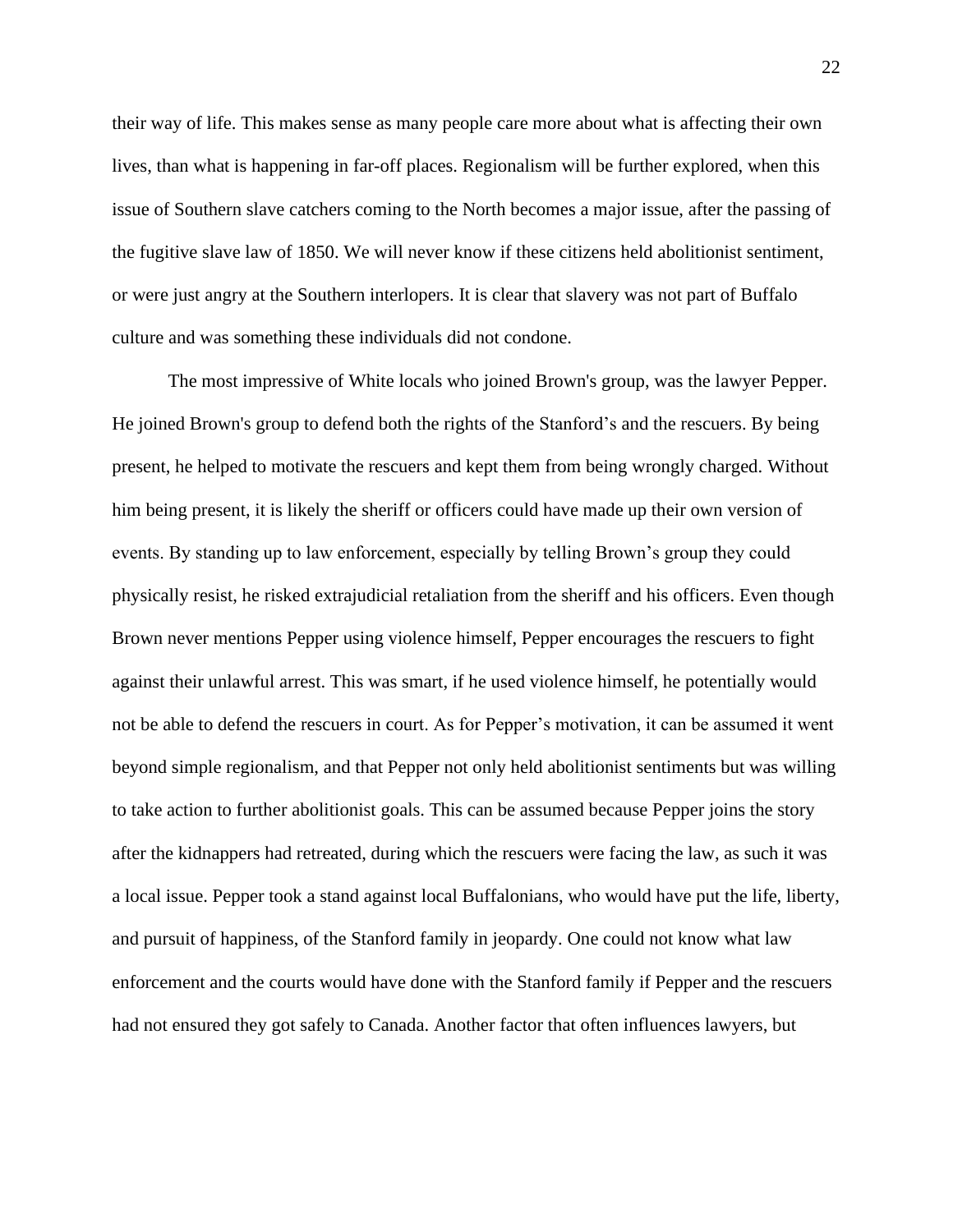probably did not influence Pepper, is greed. Most likely the individuals in Brown's group were not wealthy, and he was defending them before they reached the courtroom or negotiated a price.

There were also those who joined with Tait, attempting to stop Brown's group from rescuing the Stanford's. The first group to look at is the law. Brown uses ambiguous wording when describing their motivation stating they were 'employed' by Tait.<sup>28</sup> Does Brown simply mean that Tait went to them and asked for their help? This could mean that they were simply interested in upholding law and order, perhaps racially biased. A more likely possibility is that the word "employed" is used by Brown, to indicate that he thinks the officers were paid off by Tait, which would correspond to Tait's tactic of using money, such as when he bribed the Black hotel worker, to cross the border and spy on the Stanford's. Another reason racism most likely influenced the officers, no matter what the officer's motivation was to stop the rescuers, is that in the end, the only charge the officer could come up with was they were breaking Sabbath by assembling. Breaking the Sabbath does not seem like a reasonable explanation to beat up a group of people, or imprison them. Although it is uncertain what motivated these officers to attempt to stop the rescue of the Stanford's, one can assume they were motivated by a mixture of racism, and greed, but there is no evidence that they took these actions in support of slavery.

Both Jonson and Brown's stories speak of the mob who helped the officers, Jonson identifies them as Irish, and Brown identifies them as dock workers. By looking at both stories we can ascertain they are the same group. This mob was trying to stop the Stanford's from getting across to Canada. Later they tried to attack the lawyer for defending the African Americans. Since Irish dockworkers often saw African Americans as competition to their economic opportunities, this is a potential explanation for their racist behavior. Another

<sup>28</sup> Ibid. 75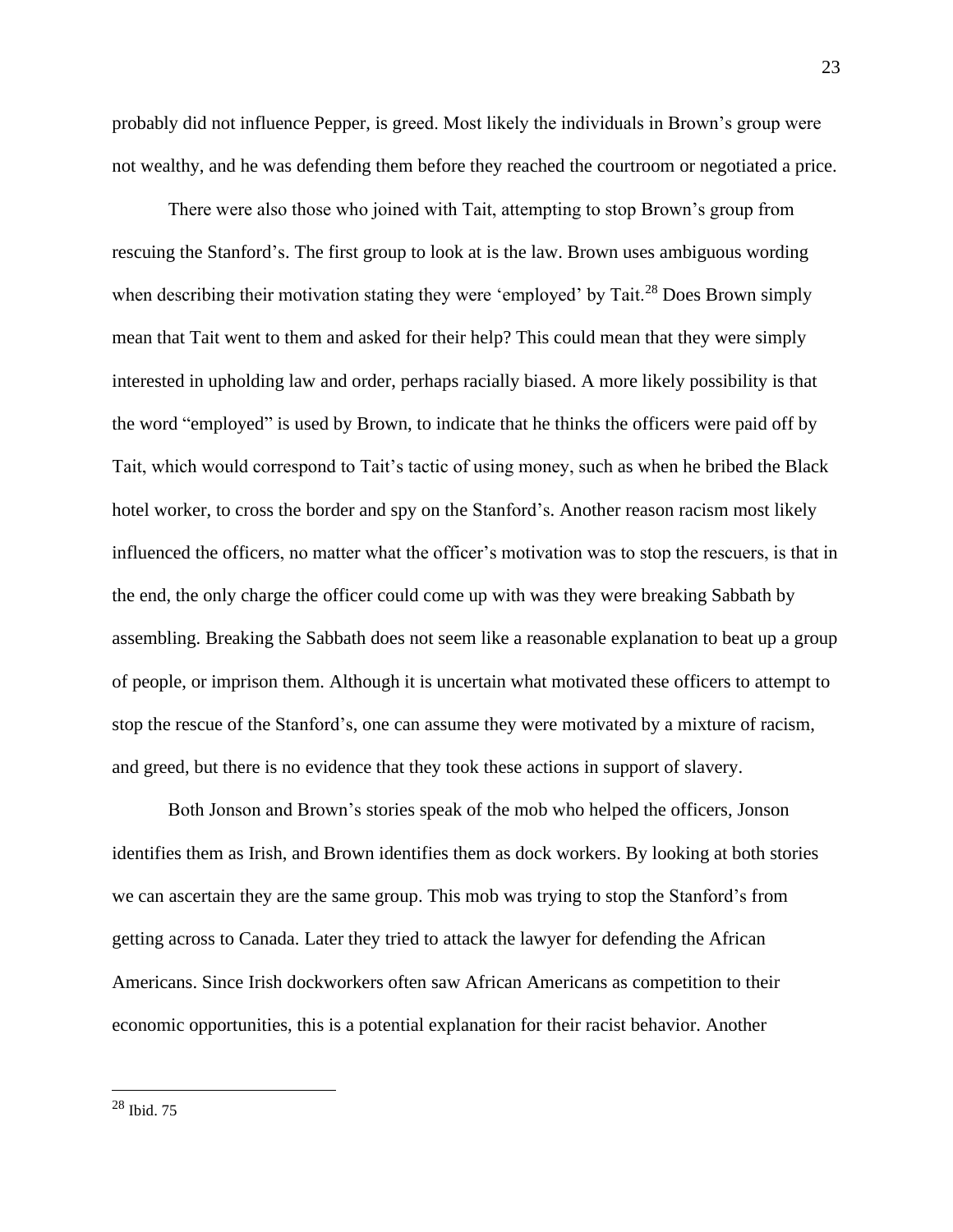explanation for their actions could be greed; it is plausible that Tait paid them off at some point, to try to stop the rescue of the Stanford's. Beyond the incentive of trying to capture the Stanford's, Tait could have been trying to intimidate those who would oppose the capture of slaves, with the expectation that another case like this would arise again.

#### **Conclusions**

It can be concluded that in Buffalo during the 1830s individual White abolitionists seem to be mostly involved in the legal and moral arguments for abolition. There is little evidence of them organizing or holding conferences. Many local whites, such as Pepper and the tavern owner, are willing to give their support to the abolitionist cause and help fugitive African Americans, but only as far as the law permits. In summation, while there are signs that local White people know the horrors of slavery, and are sympathetic to the cause, there is no evidence of them taking radical, immediate, or unlawful action to support the cause. Buffalo's Black community presents as very active, saving slaves from slave catchers. The fast way the African American community shows up, to help the Stanford family, could be indicative that this was not the first time something like this had happened, and it certainly would not be the last. This is interesting, because it shows the 1830s African American community ready to take radical action where they can prevent slavery, long before the leaders of national conferences, including the ones in Buffalo, encourage them to do so. These conferences might have been pivotal to enlisting White support for these radical actions, but it seems the Black community was already ready to take these actions. In conclusion, the African American community was leading the charge toward what will be defined as radical abolitionism and will become a mainstream position by the end of the 1840s.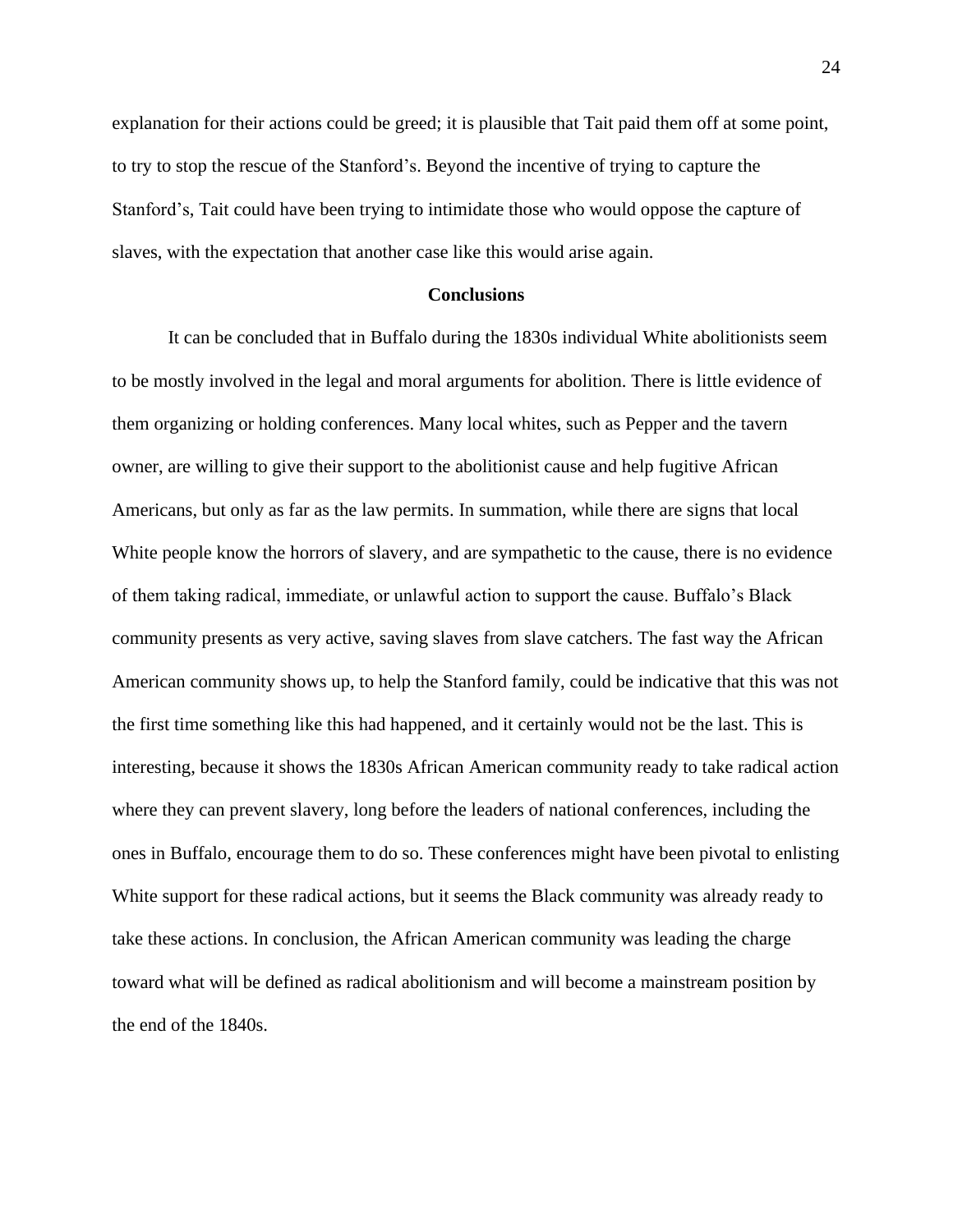#### Chapter II

#### Abolitionism During the 1840s: Buffalo's local Awakening

Compared to the 1830s the 1840s would be a time of great action from abolitionists in Buffalo. Both the African American and White communities of Buffalo would become extremely active and have an abolitionist zeal not seen before. Buffalo's abolitionist sentiment would awaken during the early to mid-1840s with locals embracing and spreading abolitionist thought. Evidence of this abolitionist awakening in Buffalo is shown in many ways. One such example is exposed in the litany of journals left by Jonson, exposing a growing number of meetings and discussions on the topic of abolition, across Western New York. Jonson's journals also help expose Buffalo becoming involved in the national abolitionist movement, by helping to cultivate Liberty Party action in Buffalo. Another example of an abolitionist awakening occurring in Buffalo was shown by the growing crowds and attention that former slave, Fredrick Douglass, received in Buffalo.

#### **The Liberty Party in Buffalo**

One recurring issue of consequence to the Northern abolitionist movement, was the movement from being a peaceful passive movement, towards increasing lawlessness and violence. Before the 1840s the dominant thought among abolitionists was that moral persuasion was the best way to achieve the abolition of slavery. By the 1840s, radical, action-taking, abolitionism became widely accepted by many Northerners. Howard Bell attributes this rise in radical abolitionism to the advent of the Liberty Party. The Liberty Party was founded in 1840 and would soon be led by Gerrit Smith. Stanley Harrold, author of, *The Rise of Aggressive Abolitionism: Addresses to the Slaves,* states that the Liberty Party was founded, "To use politics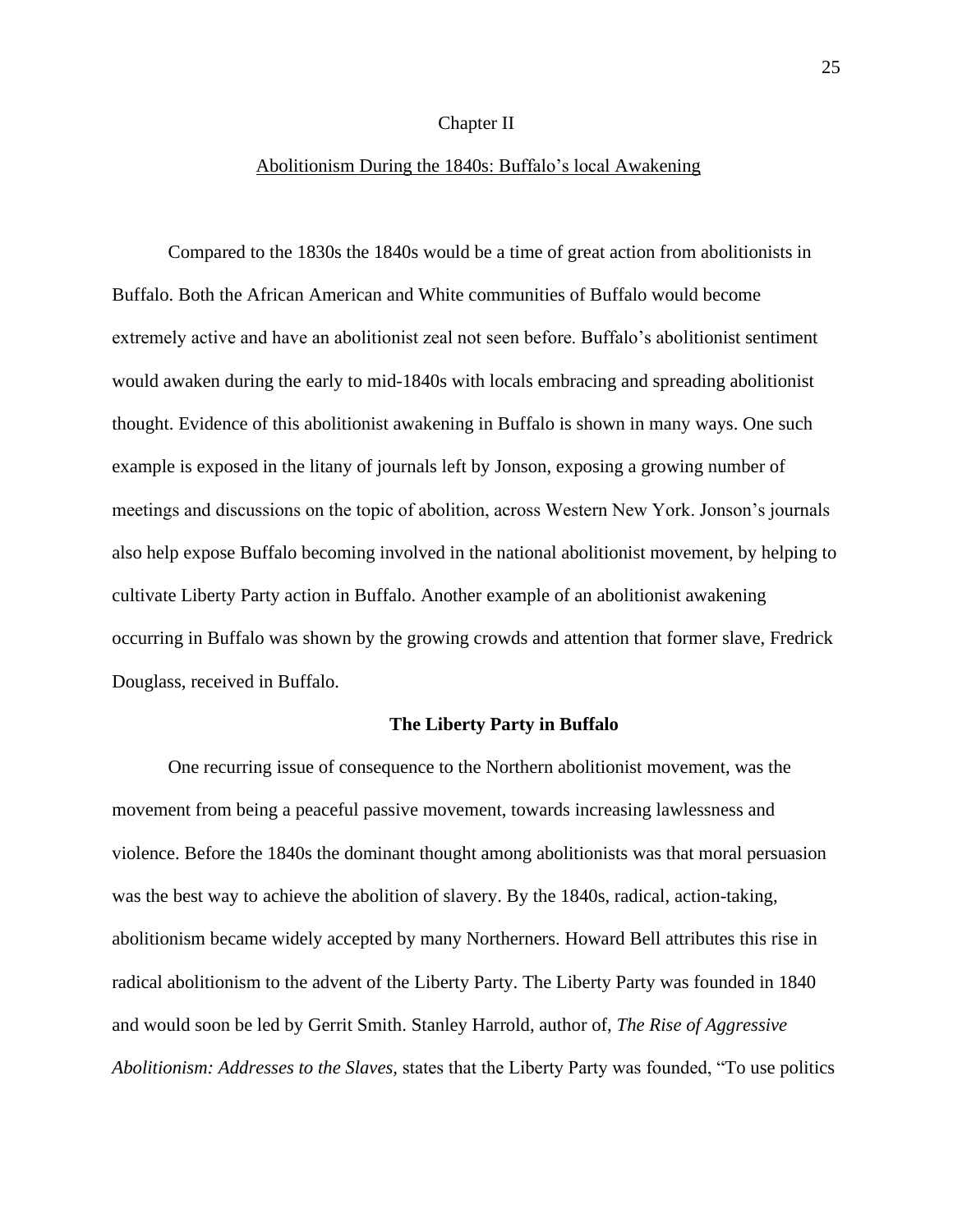as a means of spreading antislavery sentiment. Almost from its beginning this organization divided into two major factions: Smith's radical political abolitionists and a more moderate group centered in Cincinnati."<sup>1</sup> Smith's faction of radical political abolitionists, using both political mobilization and civil disobedience, would be centered in Upstate New York.<sup>2</sup> It was found that by 1843, many African American leaders, especially the ones located outside of the New England area, were extremely supportive of the ideals of the Liberty Party. They supported it because the political action taken by the Liberty Party was usually denied to African Americans before this point. Therefore, it is not surprising that national conventions meeting in upstate New York, including Buffalo, would be influenced by Liberty Party ideals.<sup>3</sup> The issue of moral suasion versus political action, which would sometimes include violence and civil disobedience would be a recurring issue at conventions, and among abolitionists through the 1840s. One should notice that Buffalonians, and conventions held in Buffalo, show a tendency towards political action.

Perhaps Buffalo's support in this rise in radical abolitionism, attributed to taking action, could be explained by events of the 1830s such as Brown's encounter with the slave catchers. Moral suasion would not have saved the kidnapped Stanford family. Even though the catchers had no legal standing to kidnap the family from Canada, the police still sided with the kidnappers. From this event, the African American community experienced the power of taking radical abolitionist actions. Jonson, and presumably people of like mindsets, who supported abolition but were not yet ready to get involved beyond moral suasion, experienced firsthand the

<sup>&</sup>lt;sup>1</sup> Stanley, Harrold. *Rise of Aggressive Abolitionism: Addresses to the Slaves*. 8. Lexington:

University Press of Kentucky, 2004. Accessed October 5, 2019. ProQuest Ebook Central.

<sup>2</sup> Howard H. Bell. "National Negro Conventions of the Middle 1840's: Moral Suasion vs. Political Action." *The Journal of Negro History* 42, no. 4 (1957): 247. doi:10.2307/2715512.  $3$  Ibid.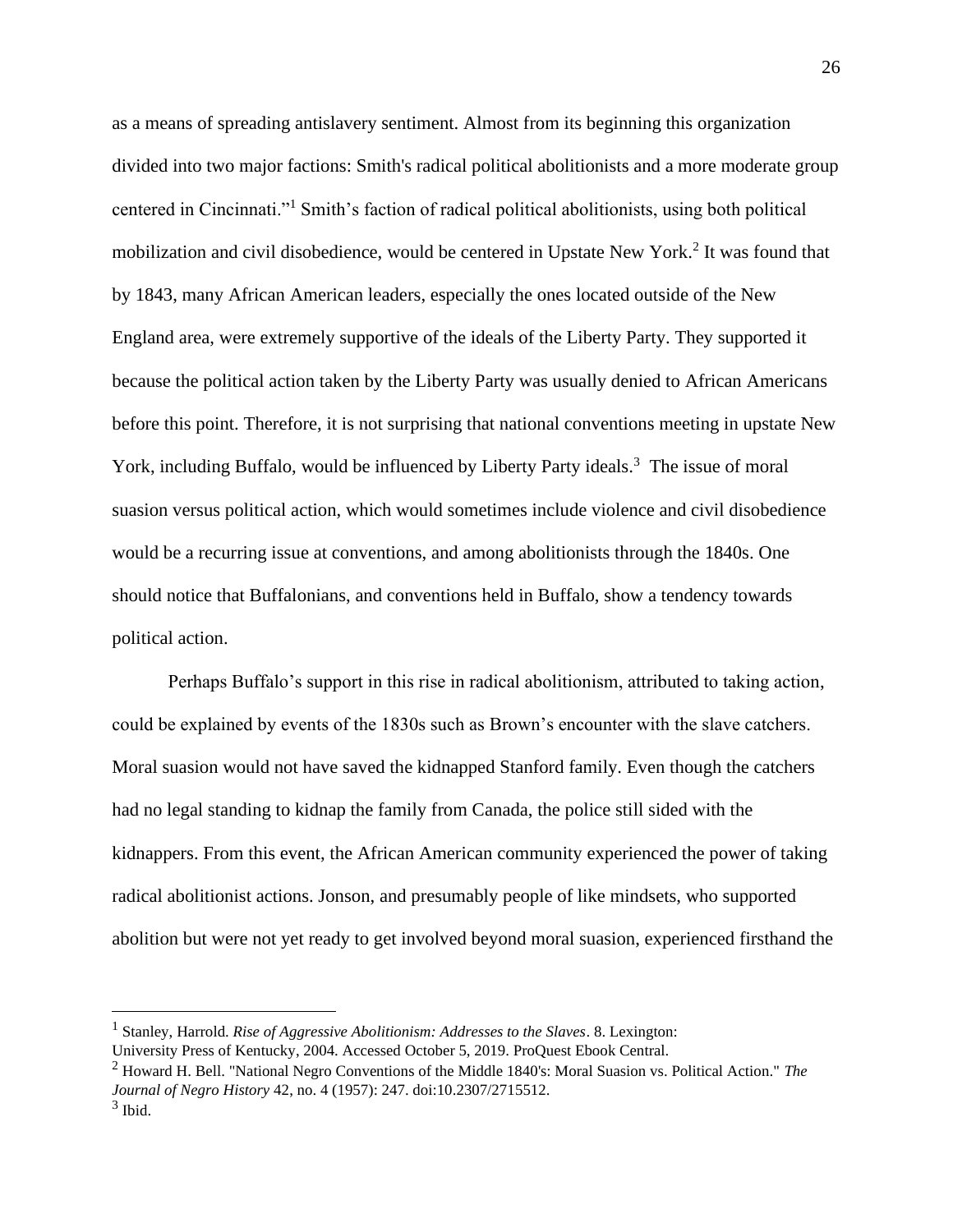trouble that could be caused when slave catchers and police alike took extra-legal steps to advance the encroachment of Southern slavery on Buffalo. This public escalation of anti-slavery forces in Buffalo could have led to increased support for the escalation of abolitionist actions beyond moral suasion. One way this want for action would present itself is in Buffalo's Liberty Party.

George W. Jonson, the unplanned defender of slaves in 1830s Buffalo, would return from a short hiatus from Buffalo as one of its chief abolitionists in the 1840s. Hientzman states that during the early 1840s, "the loose network of Buffalonians sympathetic to the abolitionist cause began... to reform into a functional organization of focused antislavery activity. Under GWJ's guidance, the focus centered on creating the nucleus of a local Liberty Party."<sup>4</sup> Jonson's local Buffalo Liberty Party was affiliated with Smith's faction of radical political abolitionists, centered in Upstate New York. This information helps to expose Buffalo's leading local abolitionists ideas aligned with a more radical abolitionist approach.

Jonson's journals help to illuminate both the high quantity of abolitionist meetings, occurring in Buffalo in the 1840s, and that Jonson was becoming a more active leader of the Western New York abolitionist movement, and the local Liberty Party. A brief time period contained in Jonson's journals, from August to November 1841, exposed an explosion of Liberty Party action in Western New York. His journals show the places where meetings were held, how Jonson was becoming a leader of the local Liberty Party, and lastly that the Liberty Party was taking action. One should also remember that these logged events were attended by Jonson, meaning there could have been more events happening that Jonson was unable to attend. Also, it is possible that Jonson is inflating his own self-importance. Journals show a Liberty Party

<sup>4</sup> Hientzman, 85.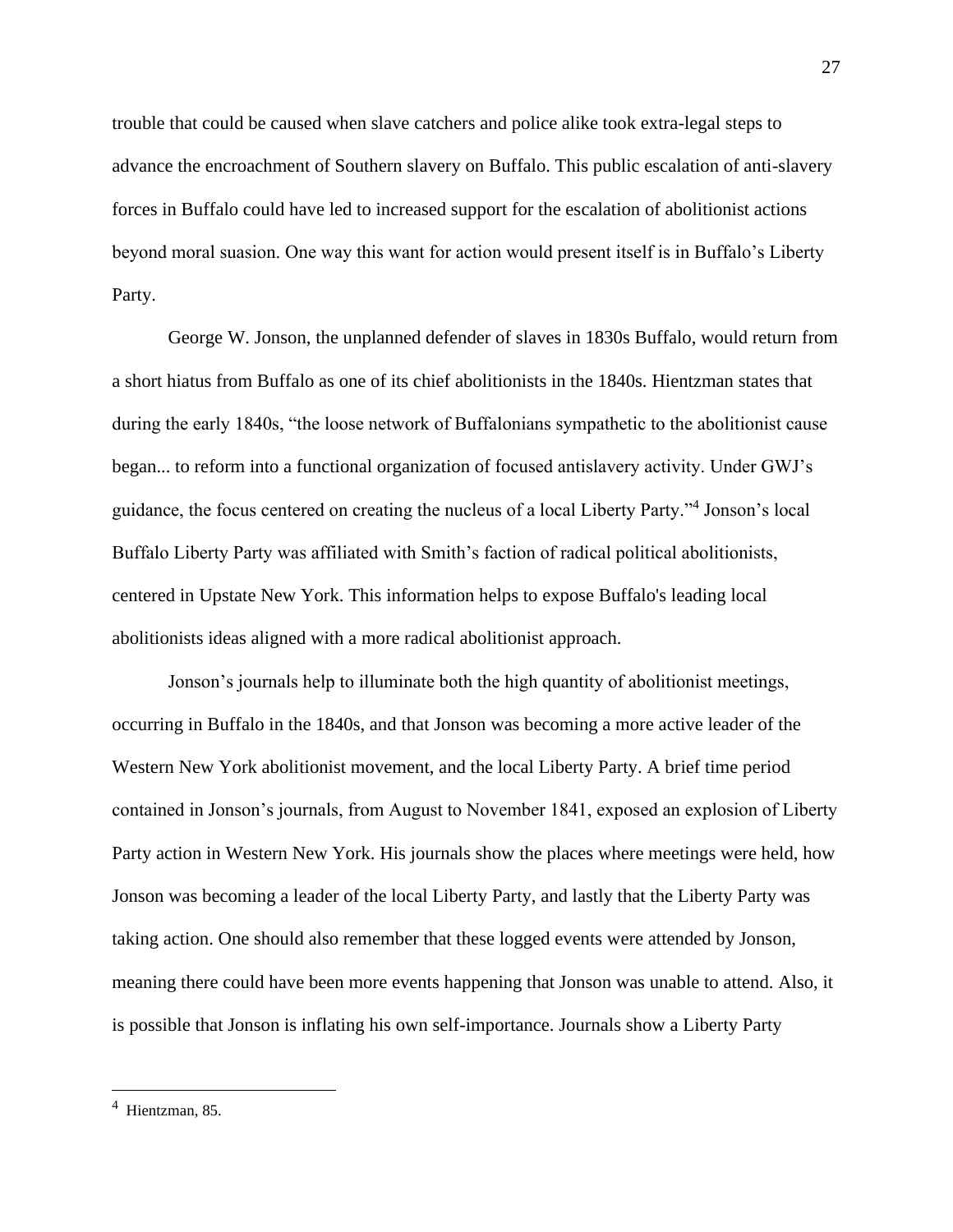convention happening on August 25th, 1941, in Arcade, which is described by Jonson as large. On September 22, there was a Liberty Party convention held at Griffin's Mills in Aurora. On October 28th, 1941, there was a meeting of the Liberty Party at what could be assumed as a private residence of D.W. Williams, which is at Corner of Church and Franklin Street. On November 25th, Jonson mentions meeting at some place called Atkins' store, which would imply a private business. On November 29th, Jonson mentions requesting the use of churches for, "monthly concerts on behalf of the enslaved."<sup>5</sup> From the locations of these events one can infer that the Liberty Party had support in the city of Buffalo, with its meeting at D.W. Williams, and also in the surrounding rural communities such as Arcade and Aurora. Also, it can be inferred that both private businesses, private residences, and churches, were not only willing to be associated with, but to advance Liberty Party ideals. If the Liberty Party were seen to Buffalonians as radicals, it can be inferred that they would have trouble finding places to host their meetings. As businesses must worry about customer perceptions, private citizens might fear social shunning, and churches do not want parishioners switching churches. Jonson never mentions having to deal with any of these problems. Jonson's journals expose that by 1841 the Liberty Party operated across the Western New York region and was most likely accepted.

Jonson's journals also expose that he took a leadership role in the Liberty Party. At a convention on August 26th, Jonson mentions giving a speech, then later when the convention became more relaxed and they were sharing poems, Jonson mentions being deferred to and taking an active role in this exercise. On October 28th, Jonson presided over a meeting about getting out the vote. On November 29th, Jonson and a few others got together to resurrect the Old City Abolitionist Society which was formed in 1834. Although he declined the presidency,

<sup>5</sup> Ibid. 87-88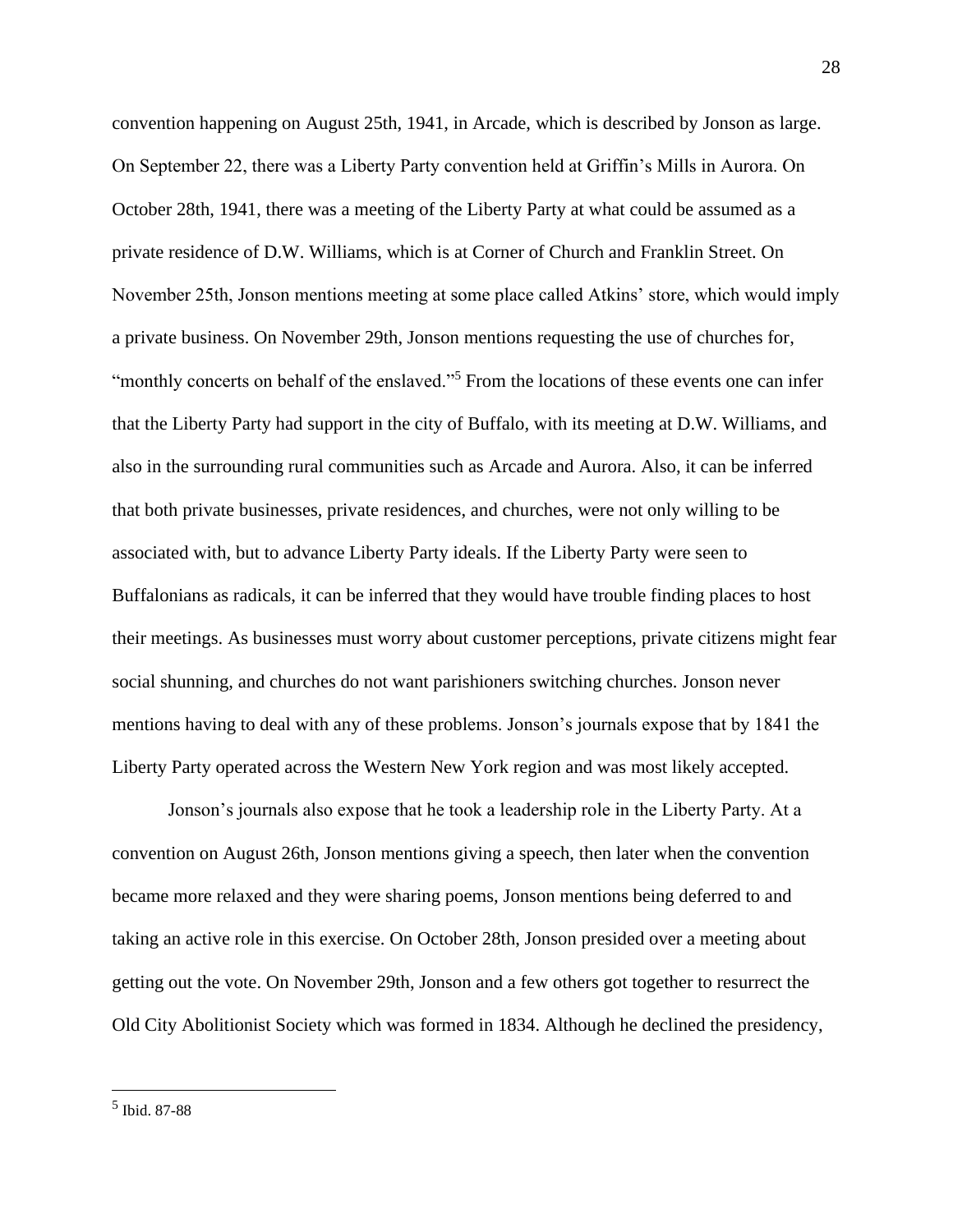he accepted being the corresponding secretary.<sup>6</sup> All of these events show individuals in the Liberty Party looking to Jonson for leadership. Even though Jonson did not take the presidency of the old city Abolitionist society, it is impressive that he was offered it, which shows that his colleagues looked to him for leadership. Which he would still provide by taking the role of corresponding secretary. Overall, this fits Jonson's life choices, he seems to want to organize and help push the abolitionist cause, to inspire and recruit more followers to the movement, but not become the face of it. This reluctance to being the acknowledged leader could help explain why his role in the movement is usually not mentioned, still many times, especially when a movement is getting started, or in an awakening period, it is the organizers who shape a movement over figureheads and pronounced leaders. Jonson can be seen as a behind the scenes sort of leader, who pushed for political action.

These journals show multiple instances of action being taken in Buffalo during this brief window of time. One such action is creating a culture of abolition at the multiple conventions where lectures, poems, and speeches were given. This is important because many people seek entertainment with people of like sensibilities, since the Liberty Party was hosting these events one can assume a culture of abolition was forming in attendees. Another action taken was the nomination of candidates to advance the Liberty Party cause, such as on August 26th, Joseph Plumb of Erie County was nominated for New York State Senator of the 8th district. On September 22, the Liberty Party nominated; Asa Warren of Eden, Elihu Rice of Sardinia, and Edwin Marsh of Buffalo for the New York State Assembly. These are names of leaders who were at the forefront of politics and even if they lost, other candidates would have to contend with losing their support for this third party if they did not try to court abolitionist voters. Also,

<sup>6</sup> Ibid.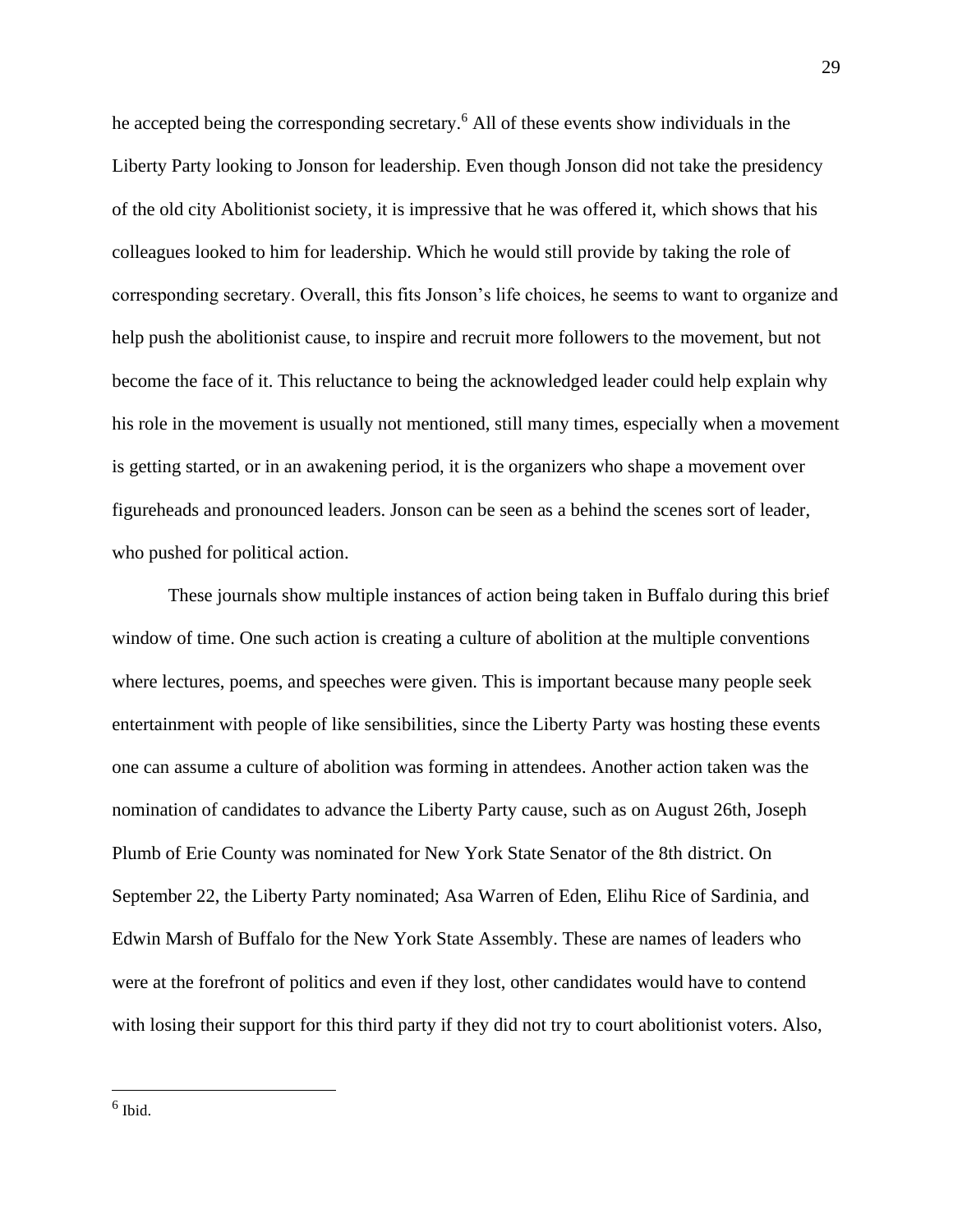one can further infer that the Liberty Party had support in both rural and urban Western New York with the diversity of locations they were nominating representatives from. After nominating their candidates, the Liberty Party went to great lengths to get out the vote, with broadside addresses to voters of Erie County, meetings over the general canvas of voters, and speeches in churches.<sup>7</sup> Just like in other get-out-the-vote efforts one can assume the campaigners were not only advocating for their candidates, but trying to persuade voters that their brand of political action against slavery was needed, and awaken them to the growing voice of the radical abolitionist movement. A movement that wanted to end slavery as quickly as possible, not just try to convince Southerners to give up the practice.

Jonson also had much to do with spreading Liberty Party ideals in the local Buffalo newspapers. One such Liberty Party idea that Jonson would help spread occurred when Gerrit Smith gave his address of the Anti-Slavery Convention of the State of New York to the Slaves in the United States of America, delivered in Peterboro, New York in January 1842. Historian Stanley Harrold identifies Smith's address as one of three key addresses that helped to radicalize the abolition movement. The other two addresses are William Lloyd Garrison's Address to the Slaves of the United States, presented in Faneuil Hall, Boston, in May 1843, and Henry Highland Garnet's An Address to the Slaves of the United States of America, delivered in August 1843, in Buffalo, New York. While Smith's address did not occur in Buffalo, it was important because it was a precursor to Henry Highland Garnet's, Address to the Slaves of the United States of America, which was delivered in August 1843, in Buffalo, New York. Another reason Smith's address is relevant to the abolitionist awakening and radicalization in Western New York, is because it helps expose the escalating radicalization of Jonson and the Liberty Party of Buffalo.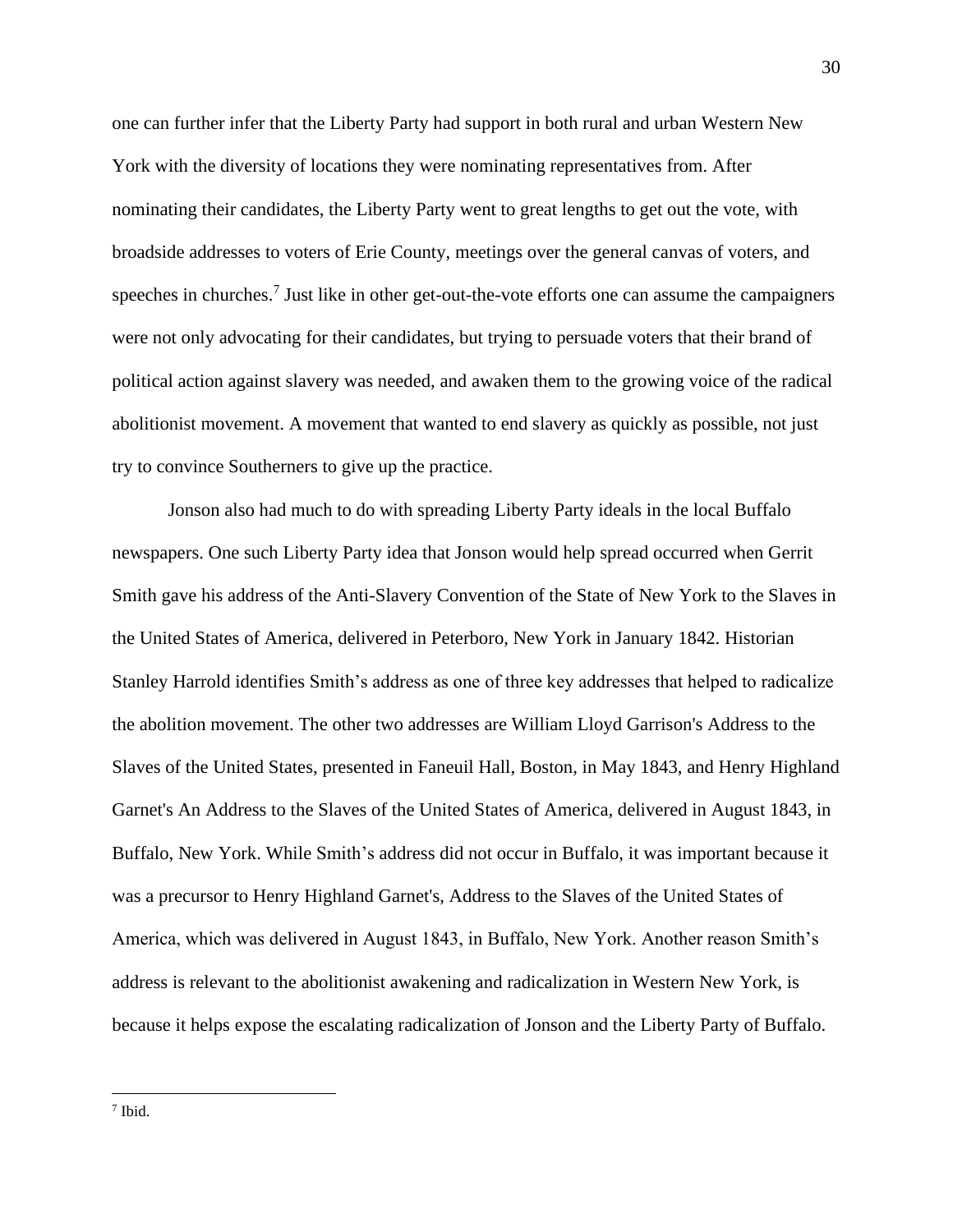Smith's address also exposes the obstacles Jonson, and the local Liberty Party had to overcome to reach its audience, to help awaken them to the struggle to end slavery. As such one must understand why this address was controversial.

Smith's address was radical because Smith urged slaves to disregard both state and federal law, with the ultimate goal being escaping slavery. While Smith did not advocate violence, Harrold states that his address is noteworthy because "Smith did originate was the legitimization of contacting slaves."<sup>8</sup> It is also important to note who was in attendance at this speech. Harrold states that the convention attendees who voted in favor of his address were all white Liberty Party members who were, "evangelical perfectionists from central New York, who denied that slavery could enjoy the protection of church or state."<sup>9</sup> This idea of slavery not being able to be justified by neither church nor state, is an idea that Smith will elaborate on, not only to win the support of attendees, but also to attempt to win general support for the immediate ending of slavery, from the general population, who usually support the following of laws.

In his address, Smith states,

Perilous as it is, you should, nevertheless, snatch all your little opportunities to learn to read. The art of reading is an abundant recompense for the many stripes it may have cost you to acquire it. The slave, who has learned to read a map, has already conquered half the difficulty in getting to Canada; and the slave, who has learned to read the Bible, can learn the way to heaven. Have no conscience against violating the inexpressibly wicked law which forbids you to read it; - nor indeed against violating any other slaveholding law. Slaveholders are but pirates; and the laws, which piracy enacts, whether upon land or sea, are not entitled to trammel the consciences of its victims.<sup>10</sup>

This portion of the address is interesting because even though Smith proclaims to be speaking to slaves, he is using this to also engage a White audience. While the utility of reading a map is obvious, more interesting is Smith's motive in mentioning the law forbidding bible reading. This

<sup>8</sup> Harrold, 20

<sup>9</sup> Ibid. 53

<sup>10</sup> Harrold, 159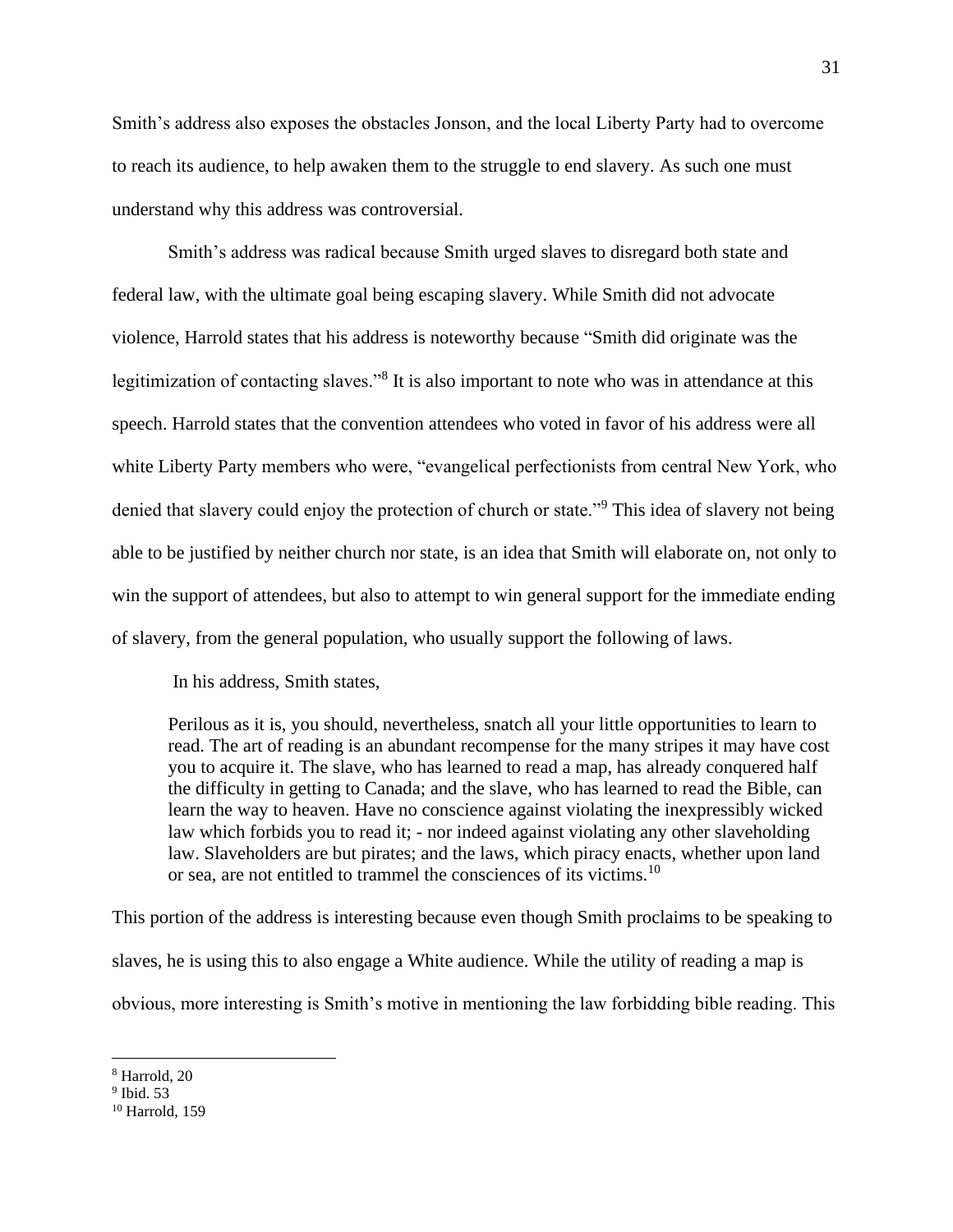is Smith's way to expose how following the law is detrimental to the soul of a slave. It is a way for Smith to show intellectual White people that the laws slaveholders pass are unchristian. This is important because many contemporary people believed that the law of God supersedes the law of man. Therefore, if Smith succeeded in having his audience conclude a slave should be allowed to read the Bible, despite what the law says, they might also agree that slaves should disregard all laws keeping them enslaved. Also, they might conclude it was righteous for abolitionists to break the law by assisting fugitive slaves.

This idea that emerges from abolitionist messaging such as Smith's, is known as 'Higher Law.' The idea of 'Higher Law', is only possible because of the activism and ideals of the Second Great Awakening. The use of 'Higher Law' in the context of abolition can be seen as a fusion of the moral suasion abolitionists into the action taking abolitionists. Basically, since all men are equal in god's eyes, any law that offends the evangelical law, such as slavery, should be disregarded. Some, such as Smith would go beyond pushing for disregarding laws that violate 'Higher Law', and advocate for breaking and fighting against these laws. Smith's ideas relate directly back to the ideas of prominent Second Great Awakening leader Charles Finney as he wanted to quickly create god's new millennium by rooting out all societal evils that went against God's law.<sup>11</sup> This idea would obviously be effectively spread in churches, as a reason to advocate for the end of slavery and to provide assistance to fugitive slaves.

This is especially important as church attendance had greatly increased because of the Second Great Awakening's religious revival. In the future 'higher law' would eventually become a legal defense in the courtroom. Historian Stephen Lubet, the author of *Fugitive Justice Runaways, Rescuers, and Slavery on Trial,* tracks the development of this idea of 'higher law' in

<sup>11</sup> Johnson, *A Shopkeeper's Millennium : Society and Revivals in Rochester, New York, 1815-1837*, 3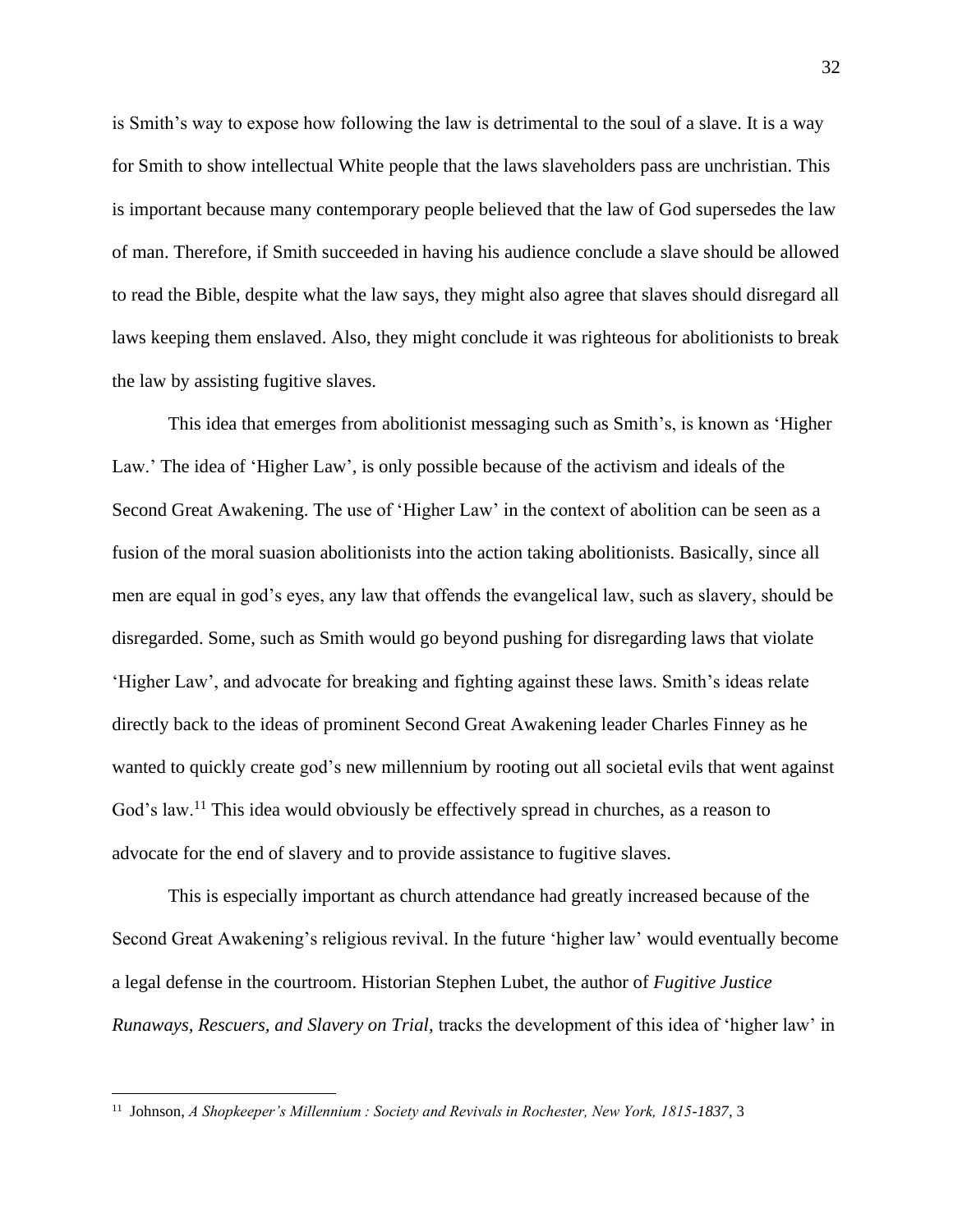connection to legal defenses in cases of accused fugitive slaves after the passing of the Fugitive Slave Act of 1850. Lubet states, "William Lloyd Garrison had long condemned the Constitution, given its implicit recognition of slavery, as a covenant with death and an agreement with Hell."<sup>12</sup> While calling the constitution itself an evil document would be a hard sell to the average white person, New York Senator William Seward stated that there were 'higher laws' than the constitution. This argument of the higher law of God, over man, in regards to slavery, ties into The Great Awakening. The Second Great Awakening was the revival of religious movements for change that was sweeping over what is known as the burned-over district of Upstate New York. Among other issues, It would influence religious peoples into thinking that even though slavery may be constitutionally legal, it was against God's Higher Law. This Second Great Awakening was happening across many parts of the country, especially Upstate New York, including Buffalo. Smith's address was revolutionary because it not only affirmed that slavery was against god, but it was imperative for Christian peoples to stop it. That a slave escaping and not being obedient to slaveholders is actually the Christian thing to do. The idea of 'higher law' is not only revolutionary to mobilizing agents of abolition in the 1840s but it becomes a legal defense strategy in the courtrooms of the 1850s, with lawyers trying to help clients wronged by the Fugitive Slave Law of 1850. With these events in mind, it is clear that the changes made to the religious thoughts and lives of churchgoers after the Second Great Awakening helped paved the way for more individuals to be receptive to Smith's message and the immediate abolitionist message in general.

Previously the average Buffalonian citizen's stance on extrajudicial action, to stop slavery, is best illustrated by the previously told story of the Stanford family, who was abducted

<sup>&</sup>lt;sup>12</sup> Lubet, Steven. *Fugitive Justice Runaways, Rescuers, and Slavery on Trial.* 8. Cambridge, MA : Belknap Press of Harvard University Press, 2010.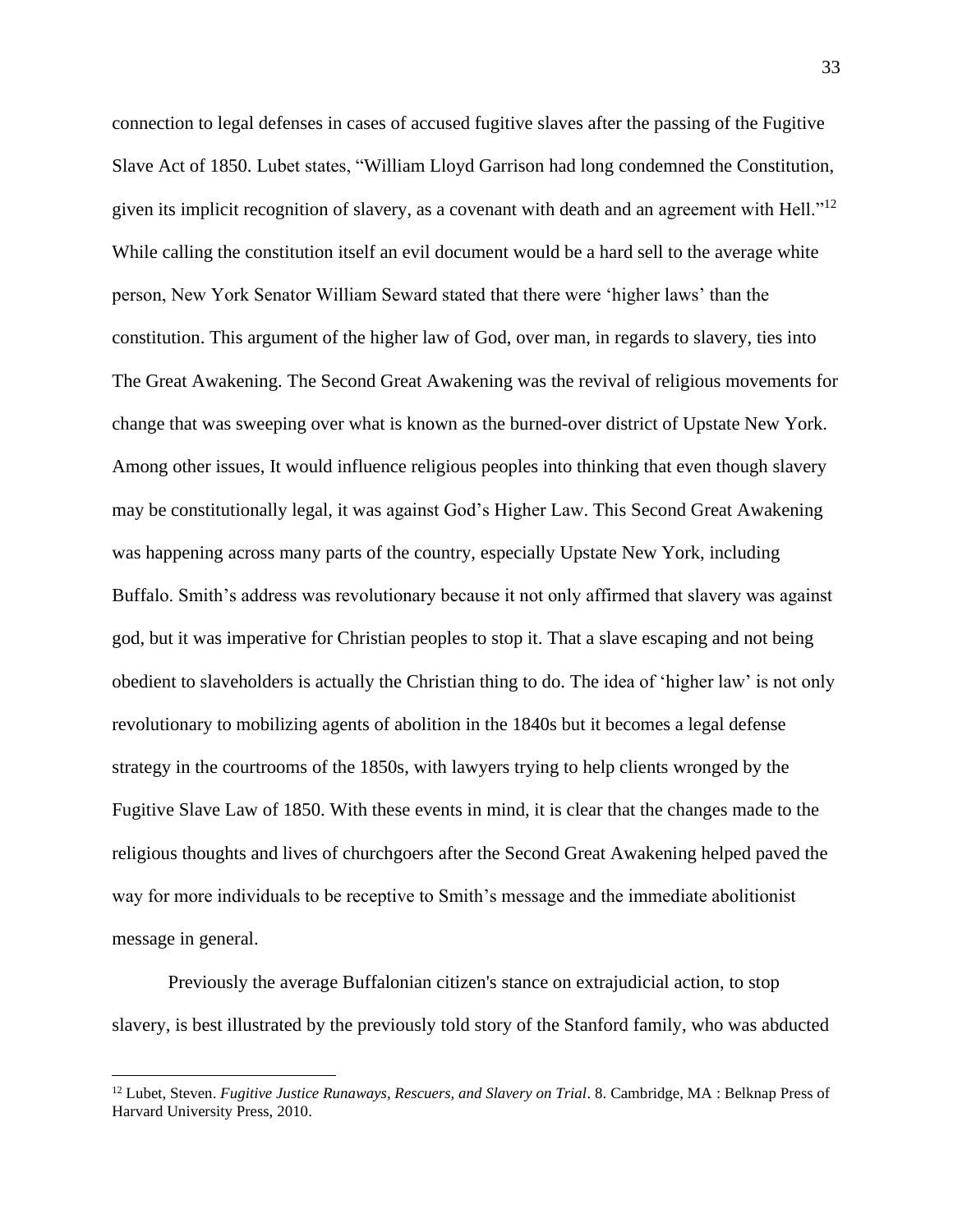from Canada and then quickly rescued by Buffalo's African American community. During that ordeal the African American community was willing to take extrajudicial steps, including brawling with police, to return the Stanford family to Canada. Despite the actions of the Irish mob and the police, whom one could suspect were paid off by the slave catcher Tait, the White citizens that William Wells Brown mentions in his story all seem to support the cause of rescuing the Stanford family. Still, they are unwilling, or unable to take actual action to save them. Jonson is an example of this because he only got involved in the aftermath of this event when a mob unexpectedly interrupted his day by harassing the White lawyer, Pepper, who defended Brown's African American rescue party's rights. Jonson's reaction to this speech will help expose a major awakening and radicalization in his thinking.

This address caused much national debate, with abolitionists and non-abolitionists alike taking issue with advocating illegal, even if peaceful, actions by slaves to take their freedom. Jonson was not conflicted, he fully supported African Americans taking action. After this address, Jonson wrote in his journal, "I am in advance of advanced abolitionists, I am not only for doing away slavery in the South but for putting arms into the hands of the negroes and forming them into companies and training them."<sup>13</sup> This quote exposes a radical even militant mindset that Jonson had now taken in support of immediate abolition by any means. Even though Smith's address would not be as radical as the other two addresses, identified by Harrold, as they called on slaves to further disobey their masters by using violence, if necessary, local abolitionist leader, Jonson, was already advocating these ideas. Even those more radical public addresses do not reach the levels of militancy Jonson held, especially in his ideas of arming and training

<sup>34</sup>

<sup>13</sup> Hientzman, 87-88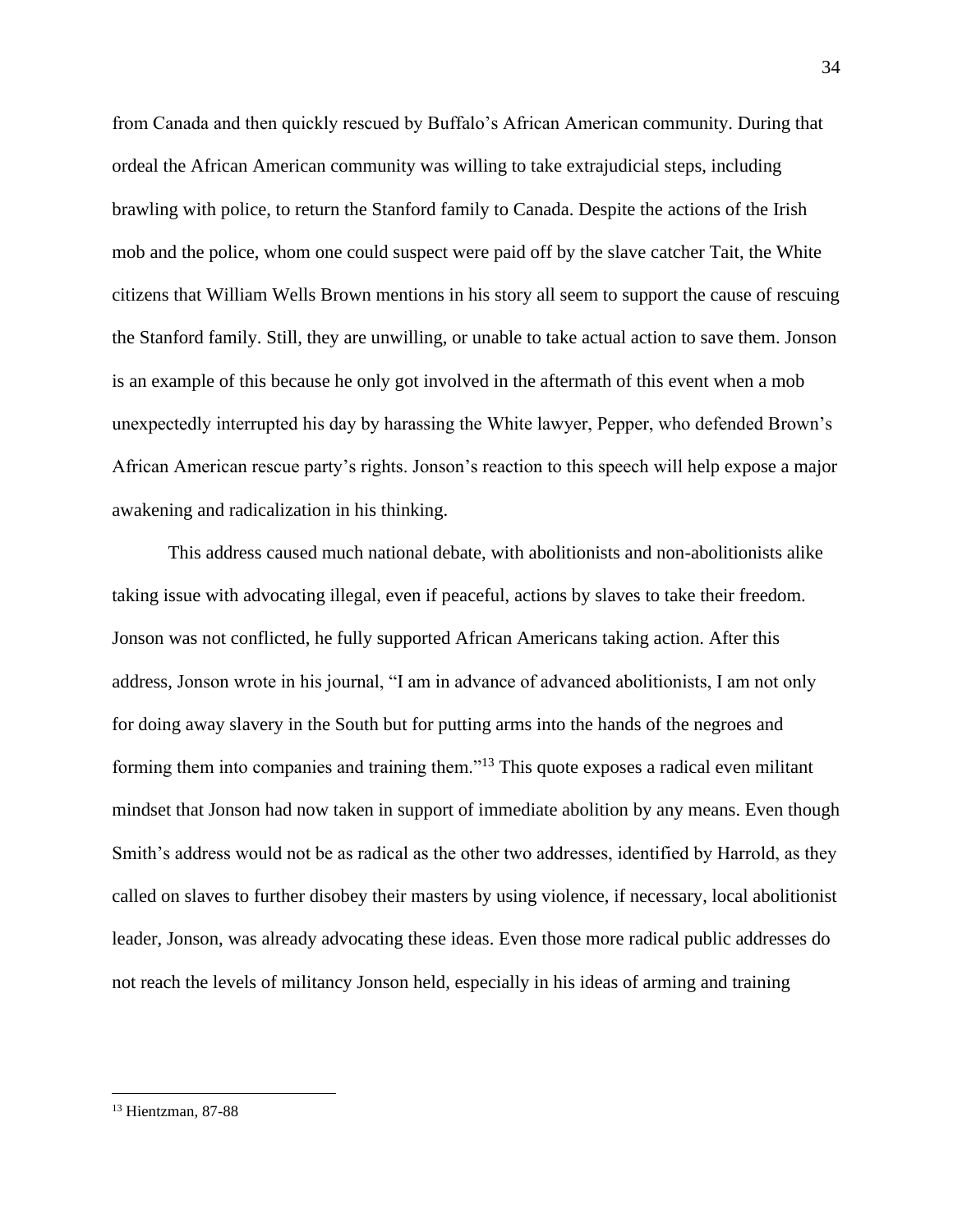slaves, which can be seen as evidence of some local Buffalo abolitionists having early support for military action to end slavery just short of 20 years before the start of the Civil War.

To prove Jonson was not the only Liberty Party member to become radicalized one can look at another one of Buffalo's less known abolitionists, Edwin A. Marsh. Marsh was a White abolitionist, who had ties to the American Anti-Slavery Society, and the Liberty Party. Jonson's journals before Smith's address mention him being nominated as an assemblyman to the Liberty Party, and also him getting out the vote. Even though these are actions that support abolitionism, they do not indicate a willingness to get actively involved in helping fugitive slaves escape slavery. In July 1842, just six months after Smith's address, Jonson's journals expose Marsh being involved in The Underground Railroad, as a Unitarian pastor brought a family of freedomseeking, fugitive slaves, to Marsh, with Jonson's help they found the family shelter for the night, before arranging to transport them to Detroit.<sup>14</sup> Even though the mentions of Marsh in historical records are scant, the available evidence shows radicalization towards action, following Smith's address.

How the Liberty Party overcame difficulties they experienced in spreading the ideas espoused by Smith's address also illustrates the growing influence of the Liberty Party. As the Liberty Party was not a mainstream party, they had trouble financing their own paper. Jonson remarked that the Liberty party, "usually lacked exposure from the major party presses."<sup>15</sup> This became a major issue when the local Whig paper, the Buffalo *Commercial Advertiser* published an article critical of Gerrit Smith's Peterboro address, without publishing the address in its whole. Jonson wanted to start his own paper, but Hientzman states there was a "lack of enough grass roots support in Western New York to financially sustain a separate Liberty

<sup>14</sup> Ibid. 125-126

<sup>15</sup> Ibid. 102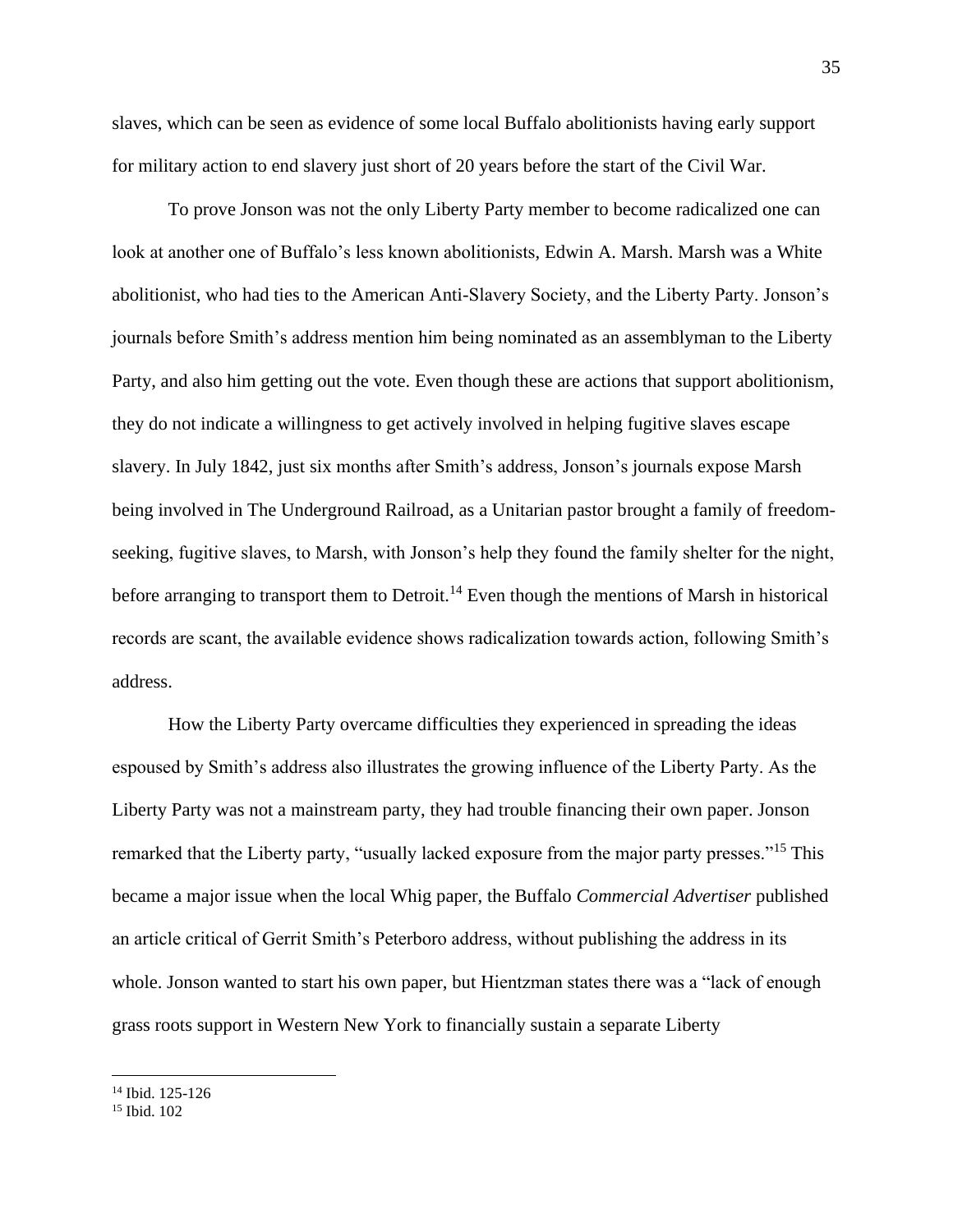paper."<sup>16</sup>Instead of creating their own paper, other papers such as the Buffalo *Commercial Advertiser* offered to admit the Liberty Party's abolitionist and temperance notices as paid advertisements.

One might falsely presume this failure to obtain their own paper is evidence of either an inactive, insignificant, or incompetent, Liberty Party in Buffalo. Besides the expenses of owning a paper, there are advantages to delivering your message on mainstream and traditionally hostile outlets. Jonson took advantage of this by denouncing the Buffalo *Commercial Advertiser* for not including Smith's address, on their own paper. In response, on February 1, 1842, the Buffalo *Commercial Advertiser* decided to republish the editor's explanation of Smith's address, the Liberty men's protests, and then they finally published the full text of Smith's address.<sup>17</sup> This shows a major victory for the Liberty Party as they were able to make a major newspaper not only publish Smith's address in full but also to publish the Liberty Party's protests against their own journalism. It is not unreasonable to believe that this increased exposure to Smith's address and Liberty Party arguments, would help to awaken abolitionist sentiments in some readers of the *Buffalo Commercial Advertiser*, who would otherwise not have picked up and read a paper, from a press solely dedicated to abolition, as slavery is an issue that could be out of sight and mind for many Buffalonians.

To sum up the importance of Jonson, Hientzman, the historian who compiled his journals, points out that he excelled in both political action and organization. Hientzman states,

If antislavery men and women sought to 'abolitionize' society, then GWJ sought to 'politicize' abolitionists… Jonson came to believe that slavery could only be reached through the ballot-box, not the pulpit, by a party which would make the extinction of slavery its specialty. Hence GWJ was most concerned, as has been seen, about public

 $16$  Ibid.

<sup>17</sup> Ibid. 103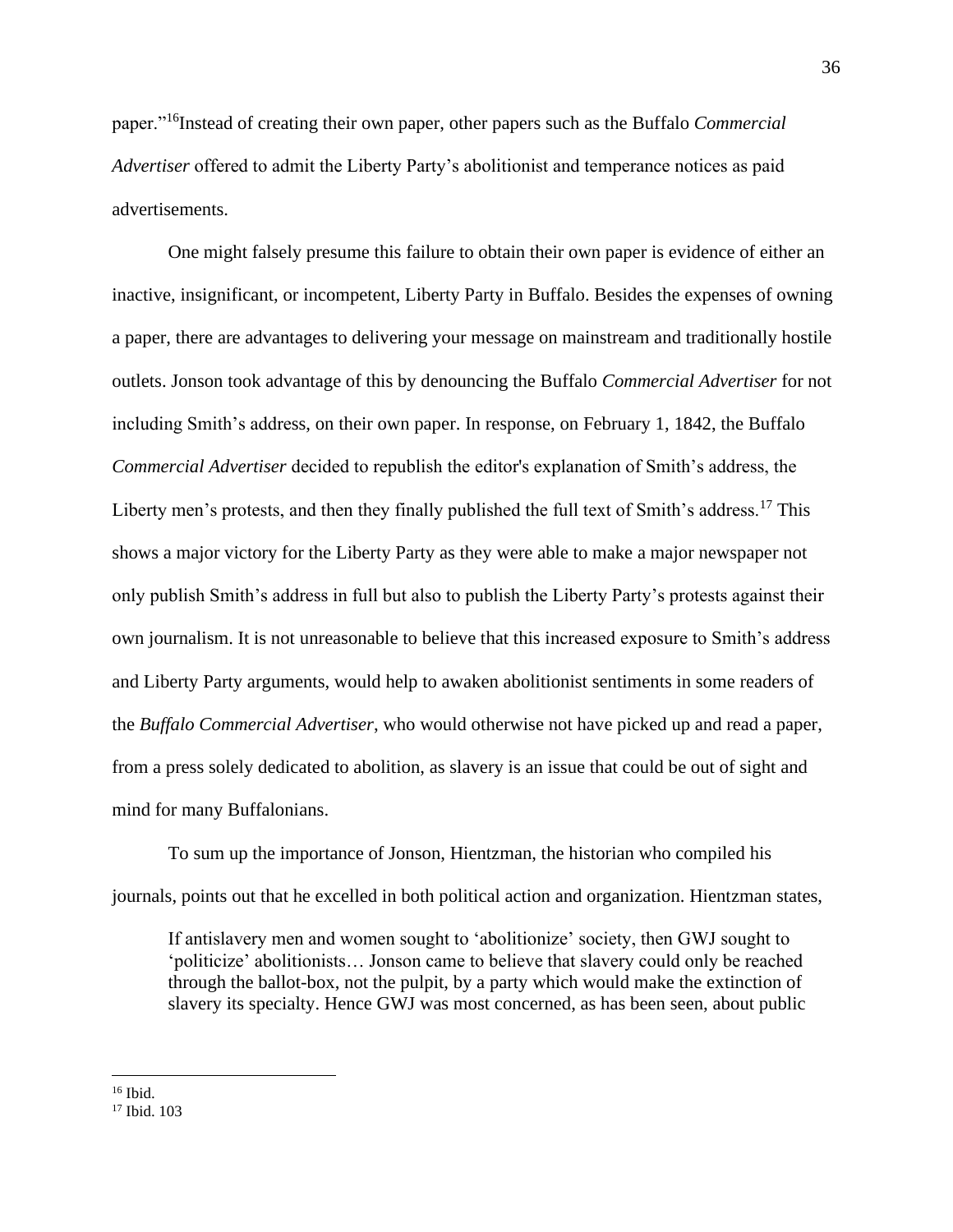relations, media manipulation, and attracting the right sort of people to spearhead the local movement. $18$ 

As discussed, Jonson was a driving force in the local abolitionist movement, especially the Liberty Party. His contribution to the awakening of the abolitionist movement in Buffalo can be seen in many ways. His public relations made a vibrant culture for abolitionists where they could be entertained by poems or lectures. He wrote to established newspapers to spread the abolitionist message. Jonson even pushed local abolitionist leaders, who helped spread the abolitionist message to more people. Still, Jonson was not without flaw, he was an elitist. Jonson once shared his belief that, "no reform was ever started or sustained by the poor and oppressed whom it was to benefit. It is only the well born and well-to-do that are capable of being reformers."<sup>19</sup>

Perhaps this snobbery, on the part of Jonson, and perhaps his fellow Liberty Party friends, helps to explain the initial low turnout for Frederick Douglass, when he arrived in Buffalo for his 100-convention tour. Beyond snobbery, one has to acknowledge that the Liberty Party and Jonson had vastly different views from the followers of Garrison, which Douglass at this time was. While the Liberty Party advocated for political action and immediate change, followers of Garrison believed in moral suasion or convincing people that slavery was evil. Since the followers of Garrison held different views a New York State Liberty Party organizer named Alvan Stewart published a letter to the *Liberty Press* in July 1843 urging both central and western New York to boycott the Hundred Convention Tour. Stating that views to not pursue political action, were prolonging slavery. As such they should not receive money nor attention.<sup>20</sup>

<sup>18</sup> Ibid. 116

<sup>19</sup> Ibid. 117

<sup>20</sup> Lampe. 175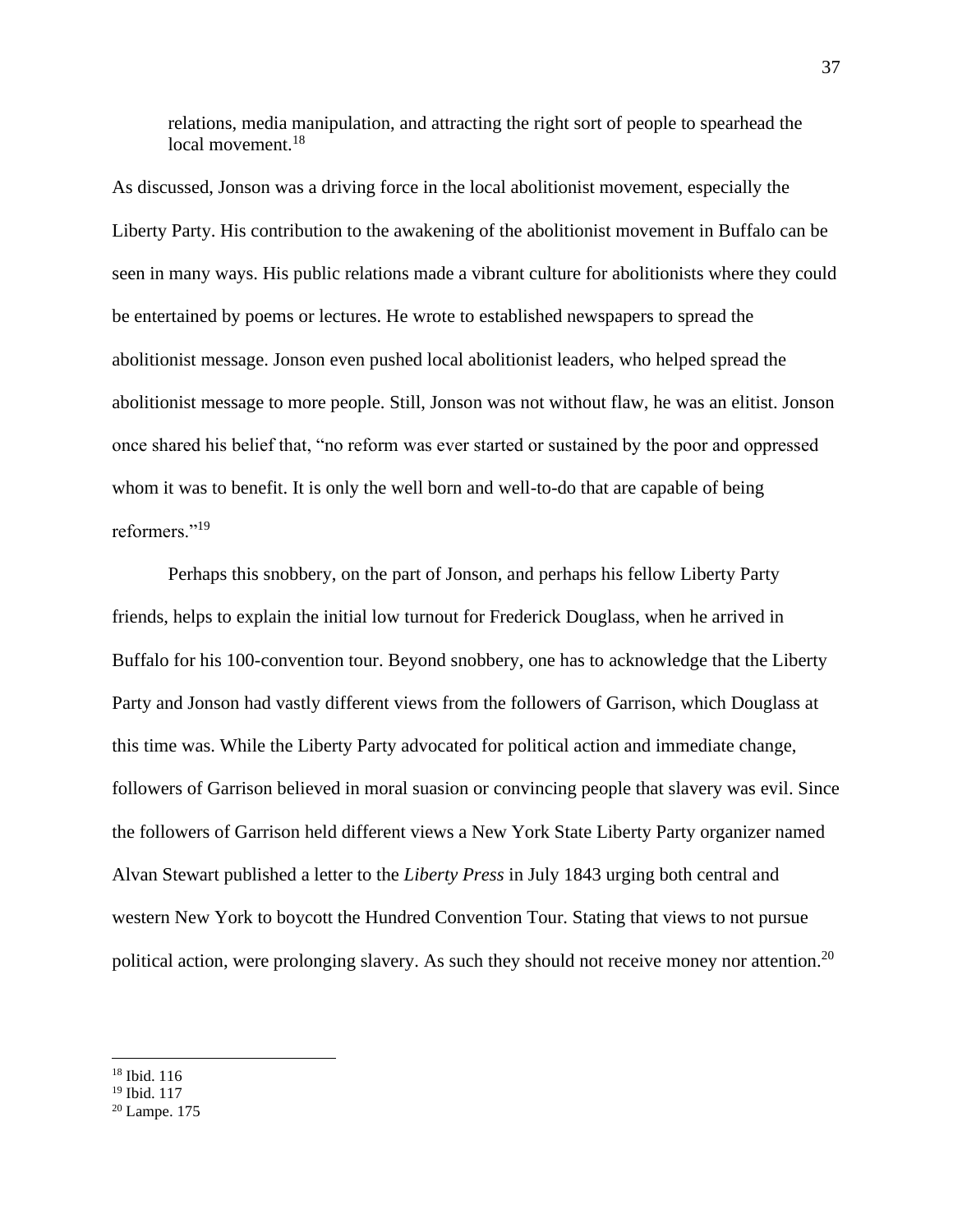This is evidence that instead of Buffalo being too busy to listen to Bradburn and Douglass's message, their message was not radical enough for Buffalo's established abolitionists.

#### **Frederick Douglass**

Frederick Douglass is one of the most well-known abolitionists of all time. As historian Gregory Lampe correctly points out, he was successful because contemporaries, "could not reconcile his genius with the nineteenth-century stereotype that blacks were genetically and culturally inferior."<sup>21</sup> Lampe points out that because he eloquently described his first-hand experiences as a slave, listeners could not help but realize the injustices of slavery. Lampe identifies many individuals from all steps of life, from self-identified abolitionists, to first timers more deeply committing to the abolitionist cause after hearing Douglass speak. As such, having Douglass speak in Buffalo will serve as a catalyst for increasing abolitionist activity in Buffalo.

August 1843 was an active month for abolitionists in Buffalo. The biggest event would be the National Convention held at Buffalo, N.Y. in 1843. A few days before this National Convention, Frederick Douglass would visit Buffalo, as part of his 100-convention tour. The Massachusetts Anti-Slavery Society, which met in early 1843, developed a plan for a series of one hundred conventions to be held throughout the North. They hoped that holding meetings in many towns and cities across the Northeast and Midwest would create an abolitionist sentiment in the people.<sup>22</sup> Douglass thought that by sharing tales of his first-hand experiences as a slave he could shed light on the horrible practice to Americans. Douglass states, "Could they know slavery as I knew it, they would hasten to the work of its extinction."<sup>23</sup> However, Douglass would have to get people to listen to his story, if he wanted his story to affect anyone.

 $21$  Ibid. viii

<sup>22</sup> Fagant, "Frederick Douglass in Buffalo." 1.

<sup>23</sup> Frederick Douglass. "One Hundred Conventions." In *The Life and Times of Frederick Douglass*, 159. Mineola, NY: Dover Publications inc, 2003.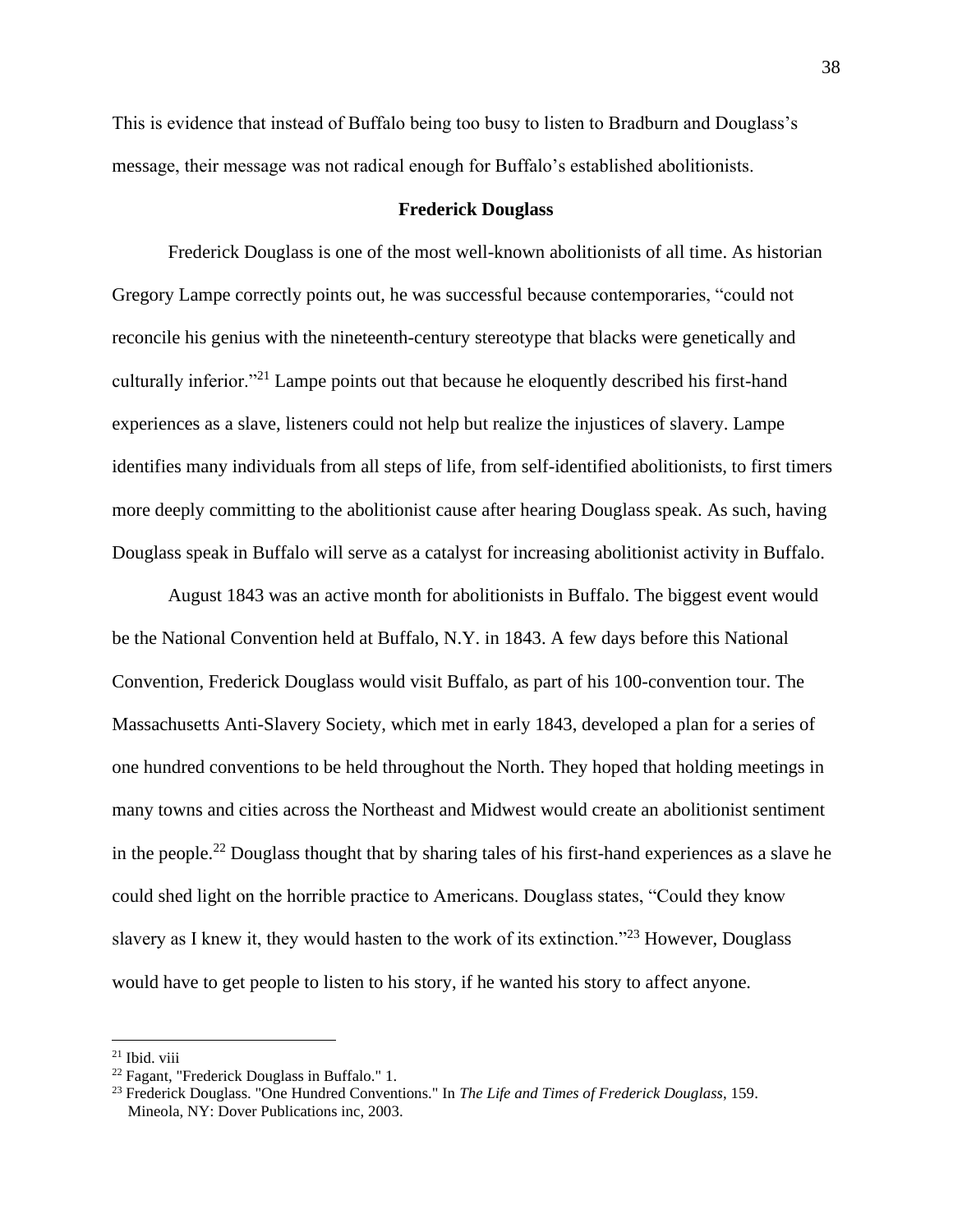When Frederick Douglass came to Buffalo in 1843, he was only in his mid-twenties, and had only escaped from slavery five years before. He made his first public speech only two years before coming to Buffalo.<sup>24</sup> George Bradburn and Frederick Douglass arrived in Buffalo early in August. Just as they had done for other stops on their tour, a local abolitionist was to find a room in Buffalo to accommodate the convention. This would be done by previously mentioned local abolitionist, Edwin A. Marsh. Marsh was only able to acquire what Douglass describes as, "an old dilapidated and deserted room, formerly used as a post office."<sup>25</sup> Fagant's article sheds more light on how underwhelming a location this former post office was. Not only was it located on the second floor, but it was only accessed by an outside flight of steps.<sup>26</sup> Still, even with these poor conditions, Douglass and Bradburn held hope for their convention.

That hope gave out for Bradburn when he saw the crowd assembled to hear them speak for the first time. Douglass states that they, "found seated a few cabmen in their coarse, everyday clothes, whips in hand, while their teams were standing on the street waiting for a job."<sup>27</sup> This unpromising audience was too much for Bradburn, he remarked to Douglass that he would not speak to "such a set of ragamuffins."<sup>28</sup> Bradburn then left Douglass, alone to speak in Buffalo. These descriptions help shine a light on the busy bustling city of Buffalo, which seems to be as Frederick Douglass described as too busy to attend to the matter of Abolition.<sup>29</sup>

Directly before coming to Buffalo, Douglass led a convention in Rochester. Douglass states that "Abolitionists of all shades of opinion were broad enough to give the Garrisonians (for such we were) a hearing.<sup>30</sup> Douglass goes on to state that he had no trouble obtaining a church to

<sup>&</sup>lt;sup>24</sup> Fagant, "Frederick Douglass in Buffalo." 1.

<sup>&</sup>lt;sup>25</sup> Douglass, "One Hundred Conventions."162

<sup>26</sup> Fagant, "Frederick Douglass in Buffalo." 2.

<sup>27</sup> Douglass, "One Hundred Conventions." 162

 $28$  Ibid.

 $29$  Ibid.

<sup>30</sup> Ibid. 161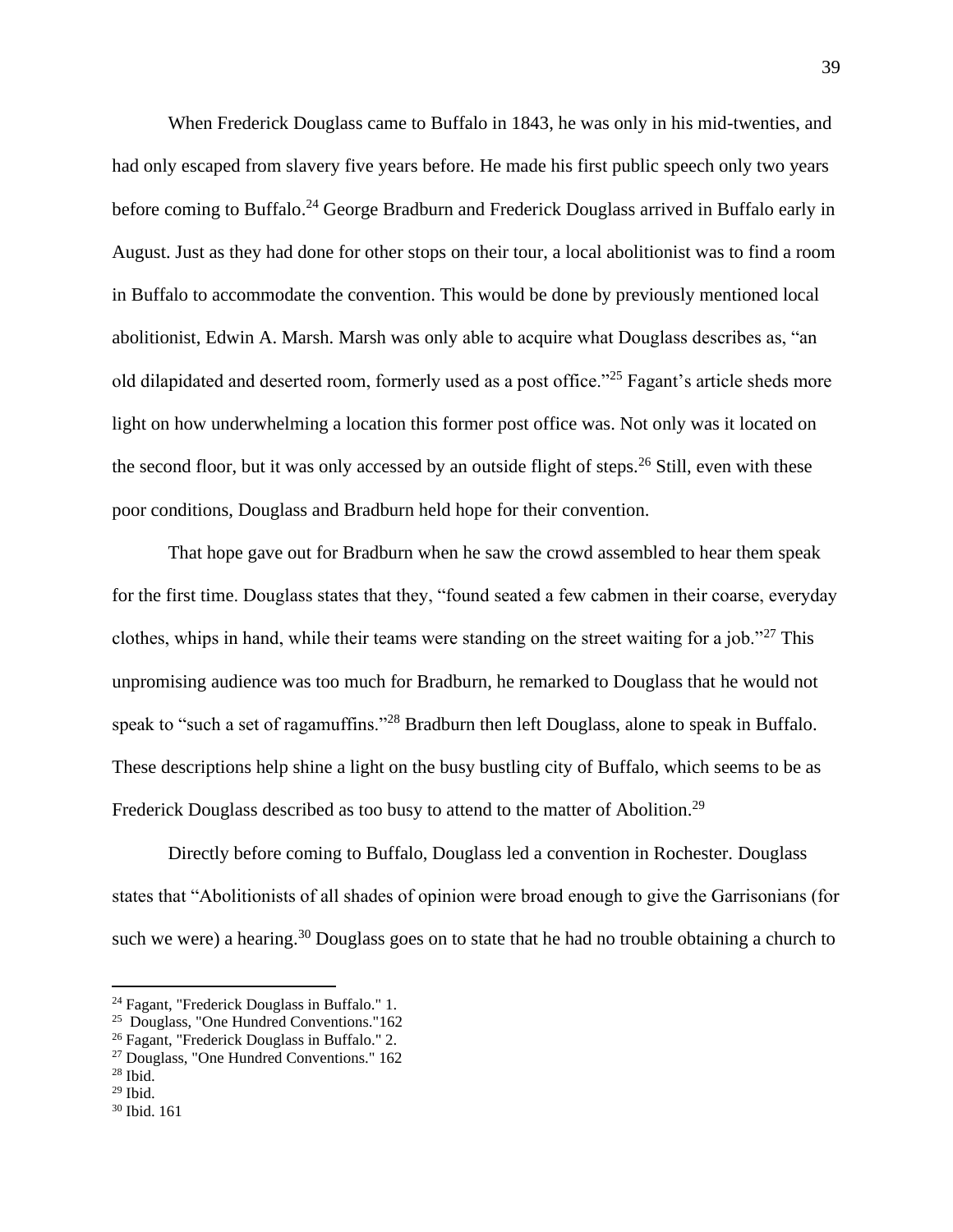hold the convention in Rochester. He even describes being entertained by two Rochester locals, Isaac, and Amy Post, whom Douglass describes as not caring about what others might think about them engaging in abolitionist activity, they believed it was their duty. Douglass also states that many fugitive slaves would find a roof with them.<sup>31</sup> This is significant because he received an immediately ideal reaction in Rochester, he was listened to and respected. This is evidence of Rochester being a city mature with abolitionist ideas.

This reaction he received in Rochester can be contrasted to the situation Douglass experienced when he first came to Buffalo. From this information, one can surmise that more citizens in Rochester were involved in the abolitionist cause, before Douglass's arrival, than in Buffalo, because Rochester provided Douglass with a better initial location and attendance. Another piece of evidence, that sheds light on Rochester already being a hotbed of abolitionist activity, before Douglass's arrival, is how Douglass articulates being impressed by the 'manly' way the local Rochester abolitionists debated with him.<sup>32</sup>

Buffalo may have taken longer to pay attention to Douglass's message, but eventually they did. Douglass claims that in only a few days, his meetings had increased from a few cabbies to 5,000 individuals coming to hear his views on abolitionism. In his autobiography, *The Life and Times of Frederick Douglass,* Douglass writes,

For nearly a week I spoke every day in this old post-office to audiences constantly increasing in numbers and respectability, till the Baptist church was thrown open to me, and when this became too small I went on Sunday into the open park and addressed an assembly of four or five thousand persons.<sup>33</sup>

Even if the number of attendees was exaggerated, the continuous upgrading in locations and numbers of attendees is impressive. Bradburn and Douglass's initial pre-conceptions of Buffalo

<sup>31</sup> Ibid.

 $32$  Ibid.

<sup>33</sup> Ibid. 162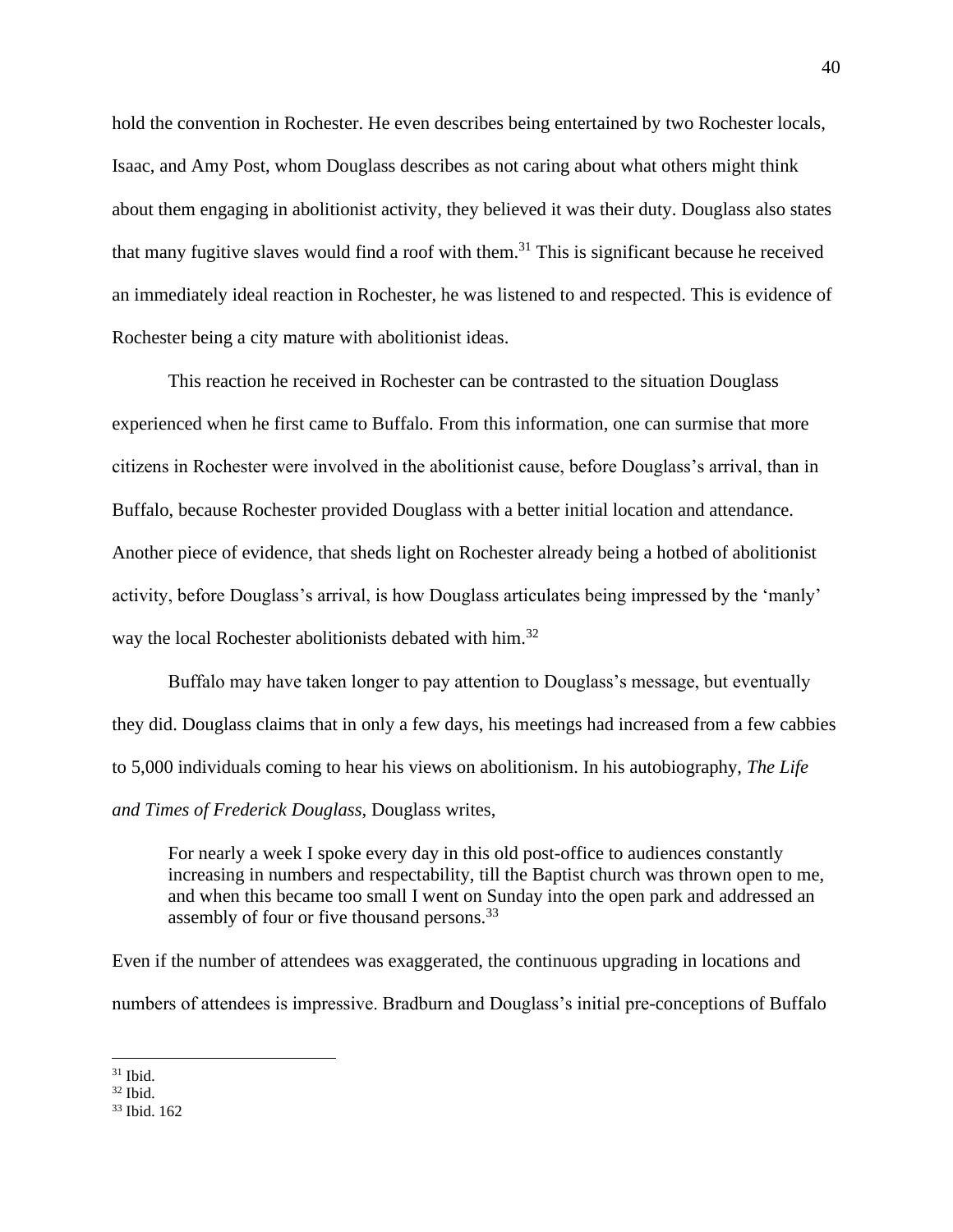being too busy to care about abolition were proven wrong. They just needed someone worth listening to that could break through the busyness of their lives. $34$ 

One could argue that Douglass's convention had a larger impact in Buffalo than it did in Rochester. However, detractors could attempt to argue the opposite, using the fact that Douglass never mentions local Buffalonian abolitionists debating with him. This should be interpreted as a sign that before Douglass's arrival, the abolition movement in Buffalo had not reached maturity, it was still awakening. Even if one concedes that Buffalo took longer than Rochester to take up the abolitionist cause, one cannot deny that Douglass never mentions addressing crowds of four to five thousand people, in a large park, in Rochester. In Buffalo, the park he gave his lecture in, was Courtyard Park, which is now Lafayette Square, a Civil War monument.<sup>35</sup> Even before Douglass gave his massive address in the park, he had upgraded from the ex-post office to the Baptist church. By the end of Douglass's visit to Buffalo, he had acquired a better location and attendance than he had in Rochester.

Attendance and location of Douglass's meetings can also show that Buffalo was more active of a city in the Abolitionist movement than Syracuse. As when Douglass arrived in Syracuse he initially could not find a place to give a lecture. Then with the help of Stephen Smith, whom Douglass tellingly does not identify as an abolitionist, but as an eminent citizen, he gives his first lecture to only 5 people in a park in front of Smith's house, he then moved to a rundown abandoned church, and finally spoke in an old Congregational church. He spent only three days lecturing in Syracuse, and the biggest crowd described was only 500. This is in contrast to the 5,000 he described in Buffalo. As such Syracuse should be thought as the Upstate New York city that was too busy to hear Douglass, not Buffalo. The only reason Buffalo is

<sup>&</sup>lt;sup>34</sup> Fagant, "Frederick Douglass in Buffalo." 4.

 $35$  Ibid.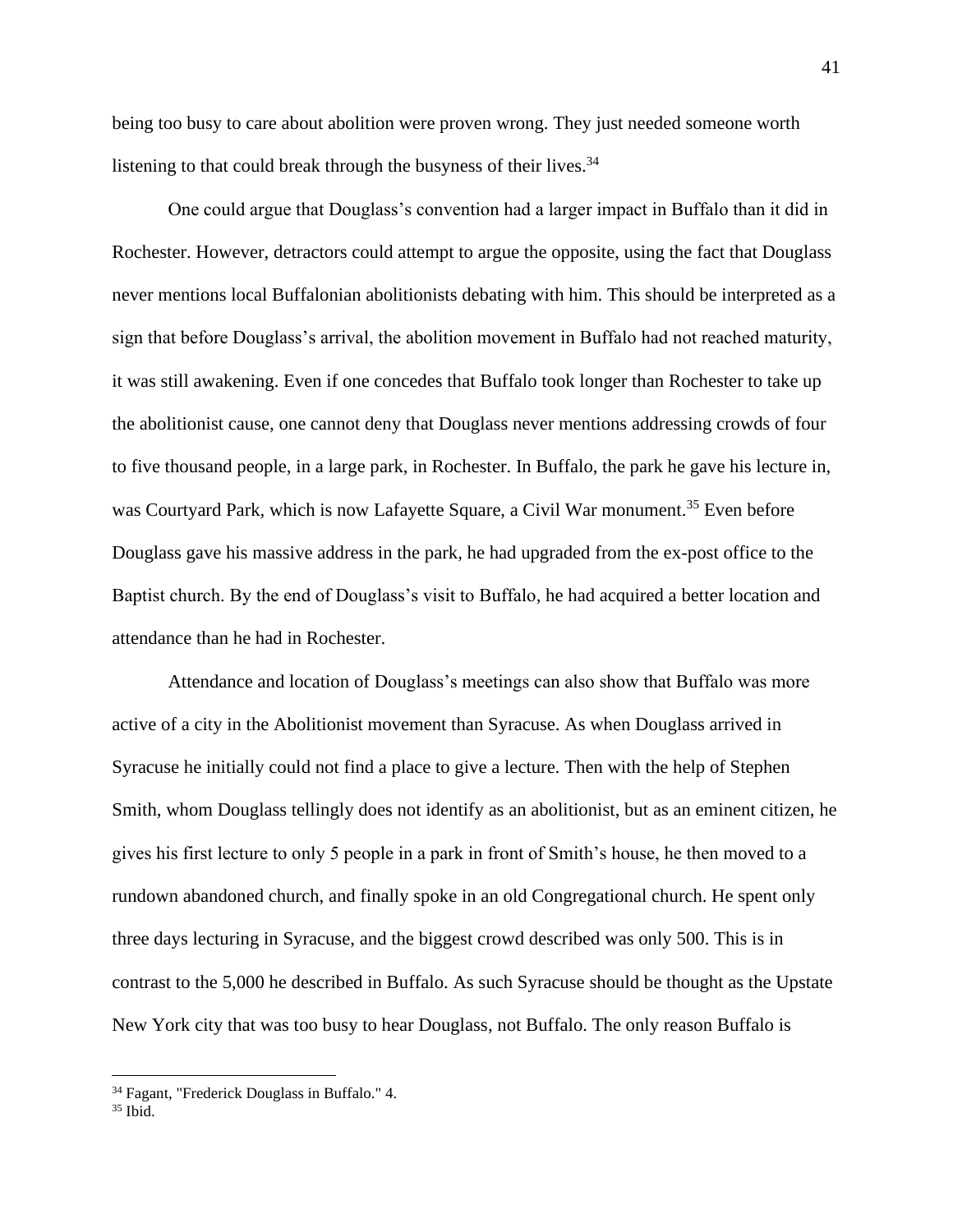remembered as such is the interesting tale of Bradburn deciding to skip Buffalo. As Syracuse was visited before Buffalo, perhaps this bad experience influenced Bradburn's decision to leave Buffalo as he thought the convention would turn up as Syracuse did.

Beyond increasing attendance, at Douglass's lectures, one should note the length of time Douglass spent in Buffalo. For example, Douglass was scheduled to speak in Syracuse for 3 days, Utica for 3 days, Rochester for 4 days, and Buffalo for 3 days. Although they had a schedule, Douglass did not always stick to it. Utica was cut short from 3 days to only 1 day. Buffalo on the other hand was extended to 8 days. This expansion was because of the great success they were having in Buffalo.<sup>36</sup> Williams Wells Brown actually attended one of these conventions and stated they, "tore the veil of prejudice from the eyes of the whites of the city."<sup>37</sup> Wells goes on to state they opened up churches that had previously not been supportive of abolitionists. Wells also states there were thousands in attendance and the lecturers received thunderous applause.<sup>38</sup> This is evidence of the Buffalo community coming out to hear the abolitionist message at a rate greater than other cities such as Rochester. If Buffalo was not yet part of the national debate, it was about to take center stage in the abolitionist debate, when the 1843 National Convention of Colored Citizens was held in Buffalo.

### **Conclusions**

As the experiences of leaders such as Jonson and Douglass illustrate, Buffalo in the early to mid-1840s was awakening to the abolitionist message. More people were getting deeply involved in the local movement. This local awakening to the abolitionist message would put Buffalo on the map for getting involved with the national movement to end slavery. Jonson

<sup>36</sup> Lampe. 175-181

<sup>37</sup> Ibid. 181

 $38$  Ibid.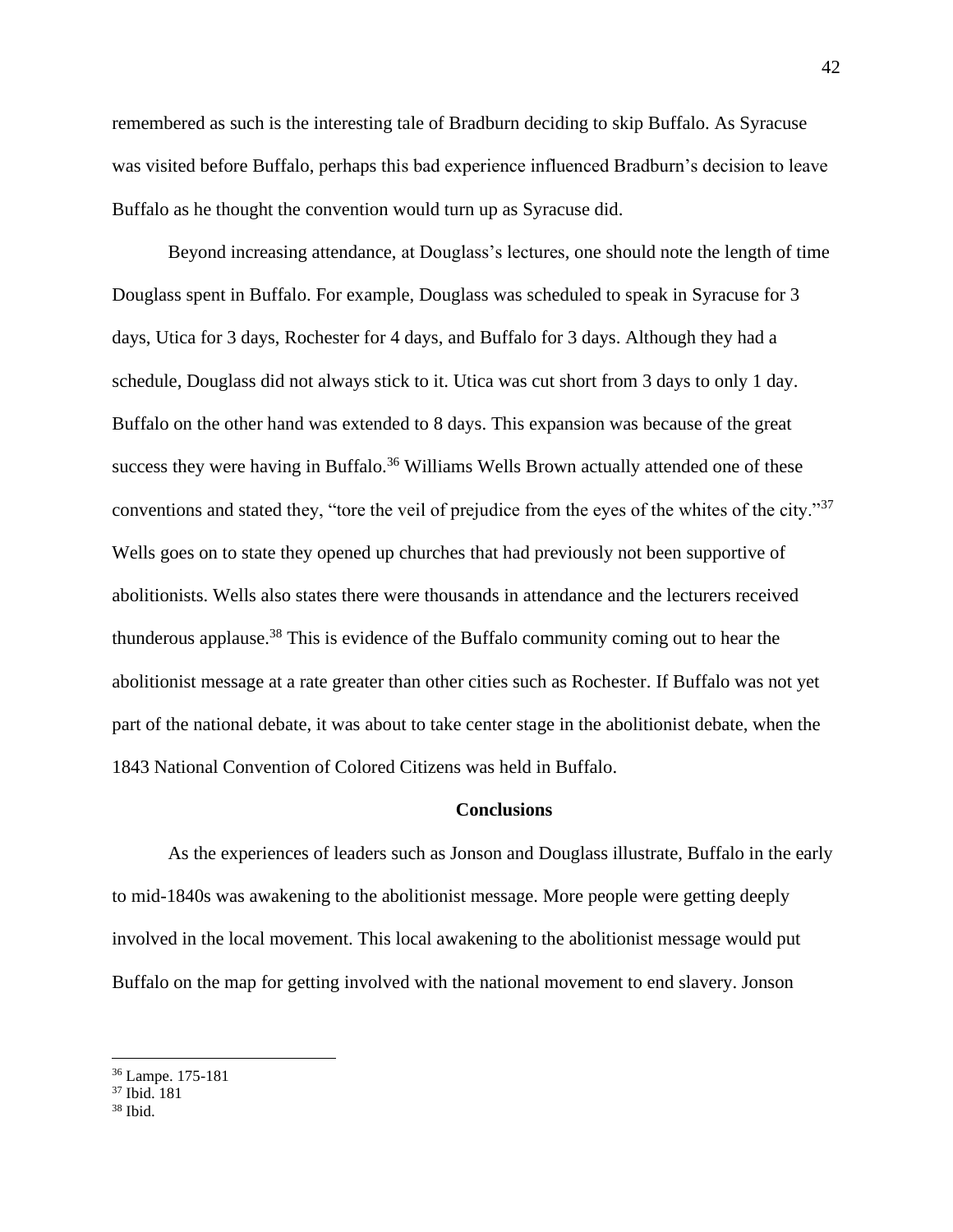exposes the growing political action of the well-off white men, who through the Liberty Party helped to spread the abolitionist message across both rural and urban parts of Western New York. While Douglass helps to illuminate how African Americans became organized and found their place in advancing the abolitionist movement, with victims of slavery engaging in political action to help those still enslaved. Douglass's lectures drew more attention to the plight of enslaved African Americans. This increased attention was a catalyst that increased the number of people supporting the abolitionist cause. Douglass encouraged local African Americans to get involved in the liberation of enslaved African Americans and perhaps made people more receptive to addressing the African American audience in general. This would be an important goal in the national convention held in Buffalo, New York, which was held days after Douglass's lectures.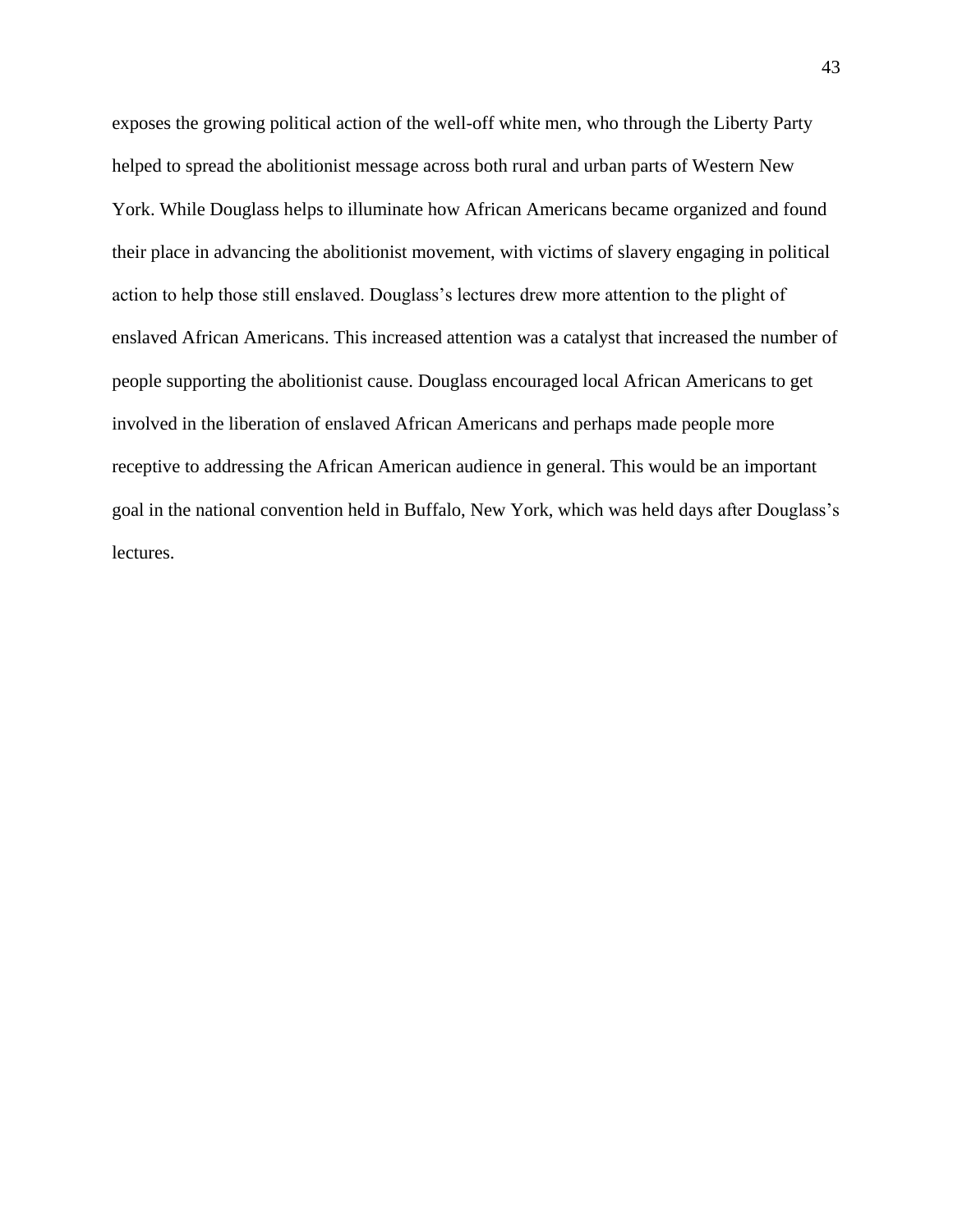#### Chapter III

### Buffalo Emerges as a Leader of the National Abolitionist Movement

After Buffalo awakened itself locally to the abolitionist movement, in the early to mid-1840s, Buffalo quickly became deeply involved in the national movement for the abolition of slavery in the mid to late 1840s. Buffalo would not only get involved in national abolitionist issues, but it would also contribute. One such way was hosting national conventions on slavery, which became driving forces in shaping a policy of abolitionist political action. Another way Buffalo contributed to the national abolitionist movement was the formation of newspapers supportive of abolition. Lastly, there is evidence that Buffalo became even more involved in the Underground Railroad than ever before. Buffalo's involvement in these events of importance to the national abolitionist movement is evidence that by the mid to late 1840s Buffalo had become an important and influential city in the national abolitionist movement.

#### **Conventions**

One major convention that exemplifies the effect of the growing influence of militant abolitionism, coming into conflict with the old guard thought process of moral suasion had on abolitionist thought, is the 1843 National Convention of Colored Citizens held in Buffalo, NY. Howard H. Bell, a historian who researched these conventions, states that it was here that,

For the first time the moral suasionists, representing the old order met in national convention with men who championed the newer confidence in political action as the means by which the salvation of all the people was to be accomplished. Though seriously outnumbered, the moral suasionists were not without modifying influence.<sup>1</sup>

 $<sup>1</sup>$  Bell, 253.</sup>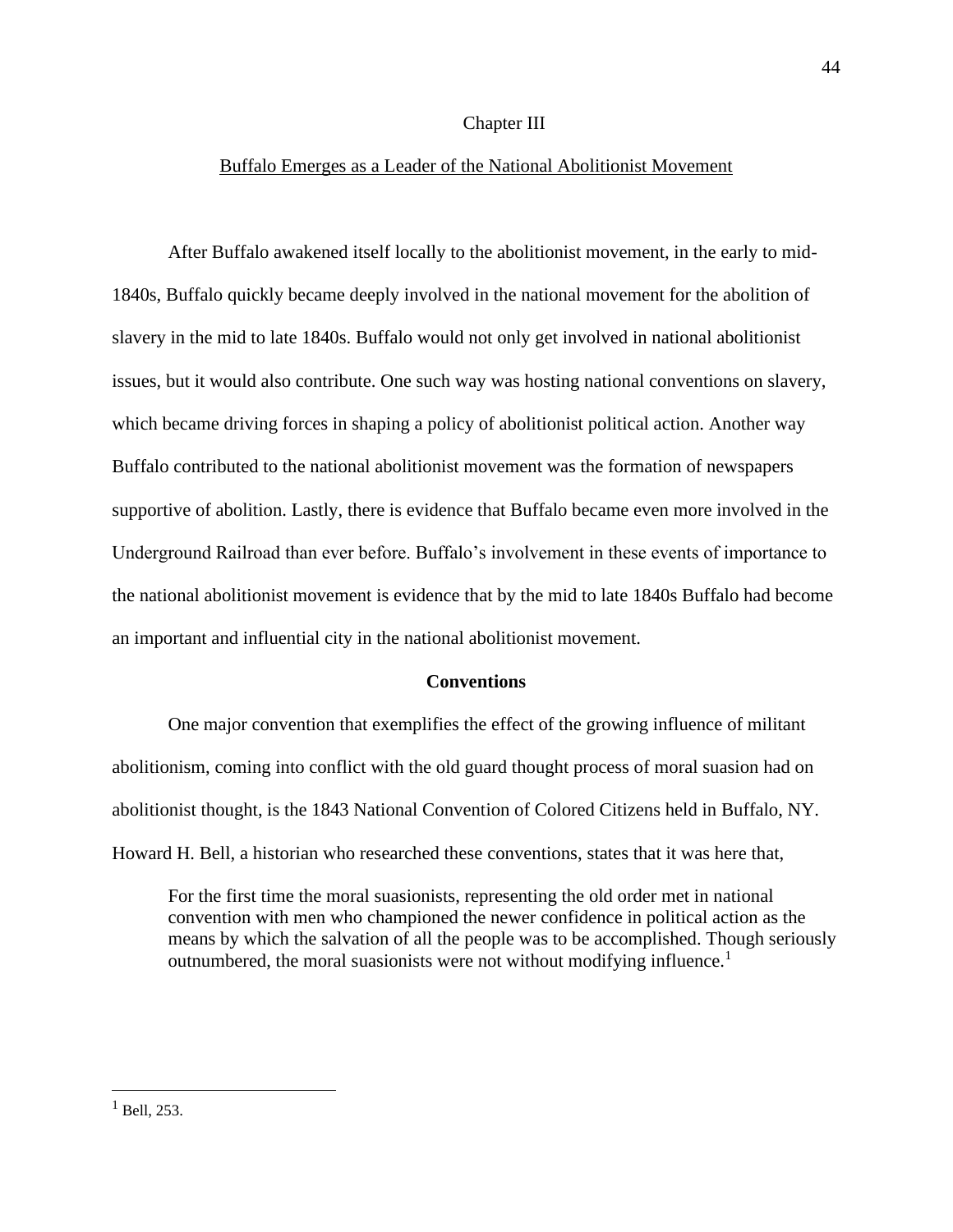This attempt to acknowledge both sides of the abolitionist argument can be best seen in the opening keynote address of the convention. That address was delivered by an African American abolitionist from Buffalo, named Samuel Davis.

In the inaugural address of the The National Convention of Colored Citizens of 1843, Samuel Davis, who was at the time living in Buffalo, delivered the first address. As such Samuel Davis deserves more study. He was born a slave on August 13th, 1810, in Temple Mills, Maine. Samuel was born with the name William McCarty. His father's father was a White man, who married a Black slave. This would technically make his father, mother, his brothers, and himself slaves by law. Although his White grandfather protected them from that fate, his health was failing, and William knew that after he died his future would be in question as he would be the property of his grandfather's heirs. When he turned 17, which was in 1797, he took matters in his own hands and moved to Boston. Here he changed his name to William Davis, he would then change his name to Samuel Rand, before finally settling on Samuel Davis. He attended Oberlin College in Ohio which in 1835 became the first predominantly white collegiate institution to admit male African American students. Davis's studies included primarily theology and teaching.<sup>2</sup>

After graduating from Oberlin, and a brief stay in Windsor Ontario, Samuel Davis moved to Buffalo. Davis was active in Buffalo in many ways, one such was his religious activities. He was a reverend and pastor in the Michigan Street Baptist Church of Buffalo. He would also be involved in education. In 1839, a year after Buffalo established the first taxpayer funded, free public schools, in New York, the city's African American parents petitioned for their children to

<sup>2</sup> Richardson, William J. "The life and times of Samuel H. Davis: an anti slavery activist." *Afro-Americans in New York Life and History* 33, no. 1 (2009): 47+. *Gale Academic OneFile* (accessed March 8, 2021). https://link.gale.com/apps/doc/A192404032/AONE?u=nysl\_we\_albionhs&sid=AONE&xid=f7c13d13.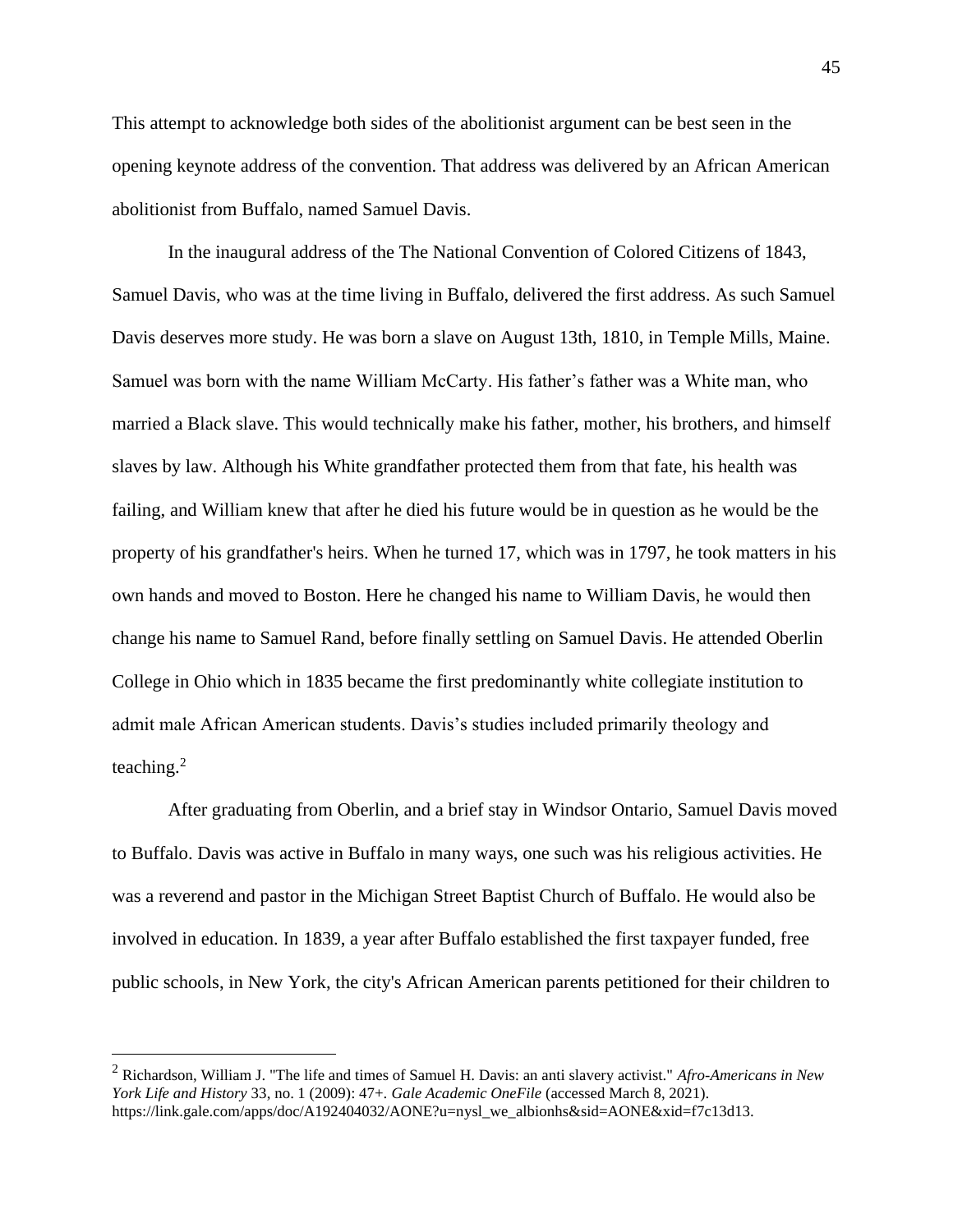be able to attend. Although the City Council refused integration, they did establish an African American public school. Samuel Davis would be the third teacher hired here. He was later promoted to the principal teacher at Buffalo's public African School, in 1842 until 1844. He then established his own private school for African American students from 1844 until 1845, when he returned to teach at the public schools. Davis is most known for his involvement in The National Convention of Colored Citizens of 1843. Davis was elected a delegate from Buffalo, elected Chairman Pro Tempore, and asked to give the keynote opening speech.

His address should be further analyzed, for it can shed more light on what the common abolitionist thought was in Buffalo, and throughout the North. Davis starts his address by stating the grievances African Americans have. He stated,

Gentlemen, in behalf of my fellow citizens of Buffalo, I bid you welcome, from the East and West, the North and South, to our city. Among you are the men who are lately from that part of our country where they see our brethren bound and manacled, suffering and bleeding, under the hand of the tyrant, who holds in one hand the Constitution of the United States, which guarantees freedom and equal rights to every citizen, and in the other, "the scourge dripping with gore," drawn from the veins of his fellow man...Our grievances are many and great, but it is not my intention to enumerate or to enlarge upon them. I will simply say, however, that we wish to secure for ourselves, in common with other citizens, the privilege of seeking our own happiness in any part of the country we may choose, which right is now unjustly and, we believe, unconstitutionally denied us in a part of this Union. We wish also to secure the elective franchise in those states where it is denied us, where our rights are legislated away, and our voice neither heard nor regarded. We also wish to secure, for our children especially, the benefits of education, which in several States are entirely denied us, and in others are enjoyed only in name. These, and many other things, of which we justly complain, bear most heavily upon us as a people; and it is our right and our duty to seek for redress, in that way which will be most likely to secure the desired end.<sup>3</sup>

In this section of Davis's speech, abolitionists contend that the constitution is being used as a

shield to defend the practice of slavery. This shows that the abolitionists wanted to change the

<sup>3</sup> Samuel Davis. "Address." In *Minutes of the National Convention Or Colored Citizens: Held At Buffalo on the 15th, 16th, 17th, 18th, and 19th of August 1943. For The Purpose of Considering Their Moral And Political Condition As American Citizens.*, 4. New York, NY: Piercy & Reed, 1943.Accessed November 4, 2019. http://coloredconventions.org/files/original/73369fab9bb261275b57276ccbdbded2.pdf.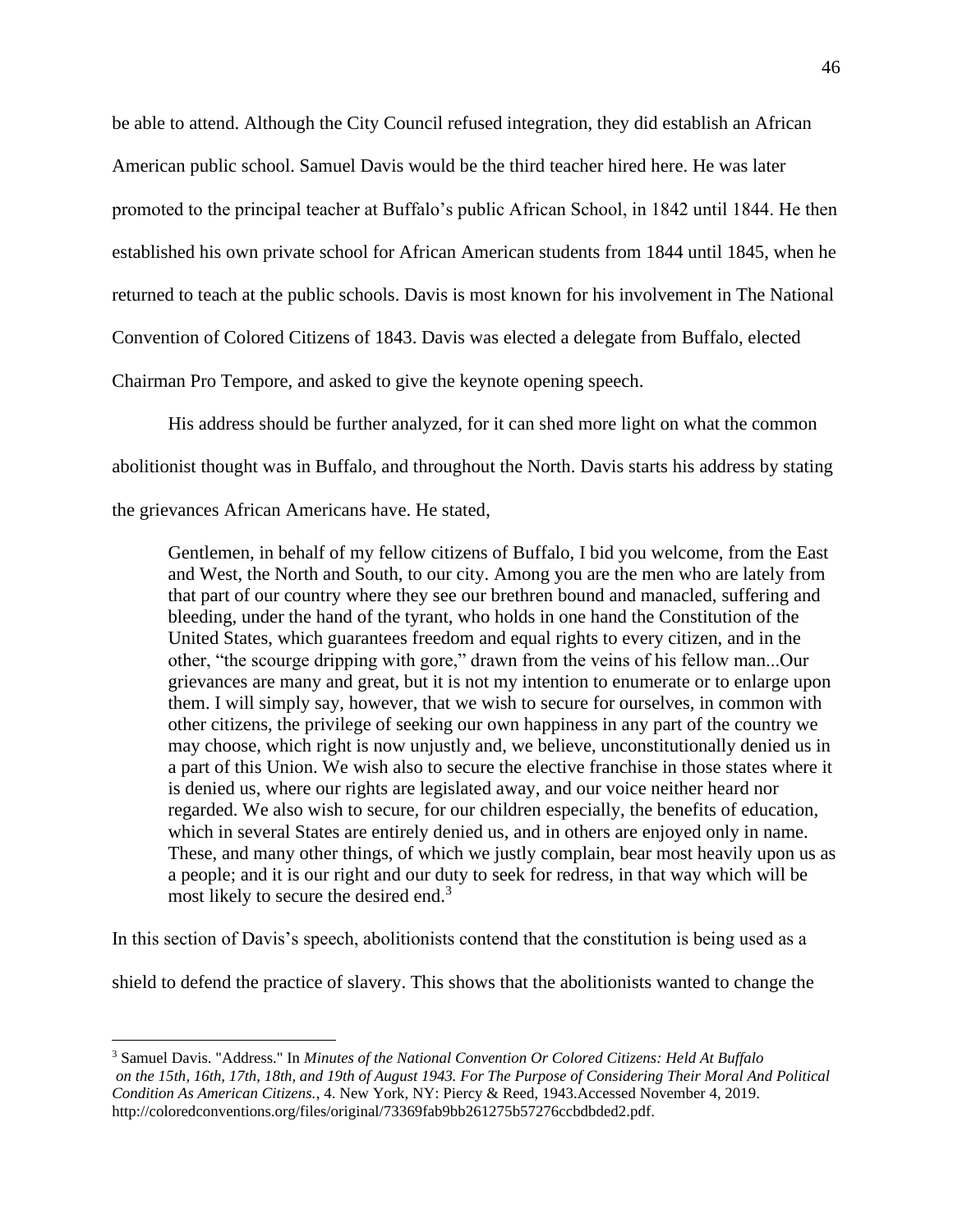constitution to abolish slavery and secure a form of equal rights, such as enfranchisement, uniformly across the entire United States. Talking about giving African Americans enfranchisement goes beyond the scope of ending slavery, especially a moral suasion argument, it is clear evidence that Buffalo is awoken to the idea of using political action to end slavery, and even enhance the lives of African American citizens. It is not surprising that Davis would choose to speak of the disparity in education received by African Americans, as he himself was a schoolteacher for the Buffalo area, which was one of few places providing any degree of public education to African Americans. An education he most likely believed to still be inferior to white students as he created his own school in Buffalo in 1844. It is also telling of the acceptance of political action in Buffalo that he states that it is their duty to seek change in any way that will accomplish the changes he wants to see.

After many paragraphs where Davis continues to provide reasons, slavery should end and states that they should persuade and pressure the white lawmakers into changing the situation for African Americans, Davis strikes a different tone. He states,

What shall we do? Shall we petition for our rights? I do not pretend to dictate the course that should be pursued; but I have very little hope in petitioning longer... Our humblest prayers have not been permitted a hearing. We could not even state our grievances...Shall we turn to either of the great political parties of the day? What are our prospects there?...They are but the slaves of slavery, too, contending which shall be most faithful in supporting the foul system of slavery, that they may secure the vote of the slaveholder himself, and of his scores of human cattle. Shall we, then, look to the abolitionists and wait for them to give us our rights? I would not say a word that would have a tendency to discourage them in their noble efforts in behalf of the poor slave, or their exertions to advance the cause of truth and humanity. Some of them have made great sacrifices and have labored with a zeal and fidelity that justly entitle them to our confidence and gratitude. But if we sit down in idleness and sloth, waiting for them—or any other class of men—to do our own work, I fear it will never be done. If we are not willing to rise up and assert our rightful claims, and plead our own cause, we have no reason to look for success. We ourselves must be willing to contend for the rich boon of freedom and equal rights, or we shall never enjoy that boon. $4$ 

 $<sup>4</sup>$  Davis, 6-7.</sup>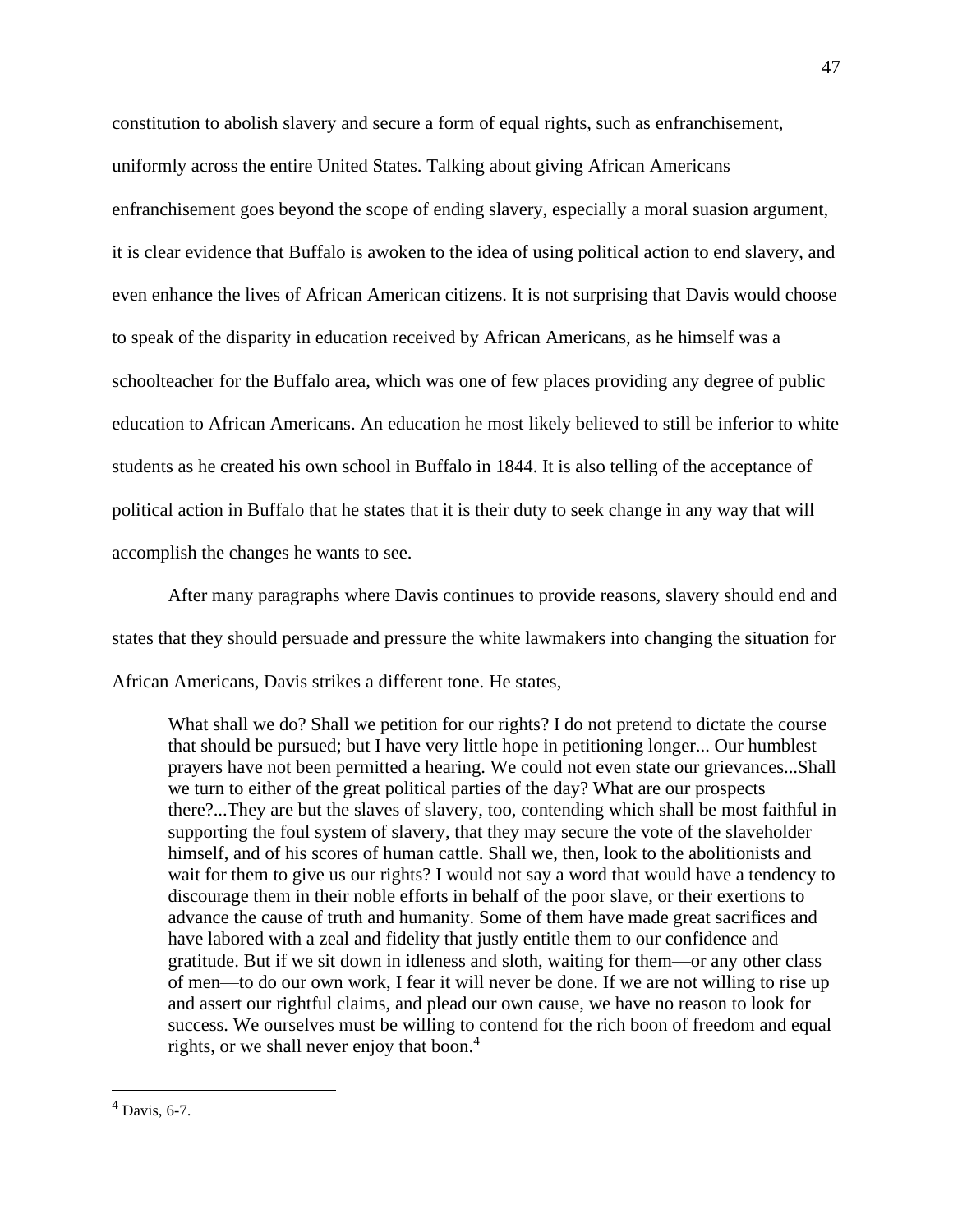Davis is clearly making a case that moral suasion alone has failed, thus exposing further evidence that Buffalo was in favor of the political action side of the abolitionist argument. With this quote, one can see that Davis is acknowledging the growing call in the abolitionist movement to do more than persuade. He provides evidence of moral suasion failing, while political parties continue to benefit from slavery. Since this is an address to African Americans in general, which was a remarkable advancement in its own right, Davis even states that African Americans should not wait for abolitionists to do their work for them, thus showing his growing attention to radical action. Any call for political action, for African Americans, was bound to raise some eyes of the White population. While Davis still falls short of calling for African Americans to take extreme, or violent action, he does make it clear that African Americans are going to have to take a more involved role in the abolitionist movement, if they want it to succeed. As for the general response to Davis's address in Buffalo little is known. Still, one could infer that it was not seen as inflammatory to local Buffalonians, as Davis retained his job as principal teacher at Buffalo's public school for African American children. If there was a backlash against his address his role as a public-school teacher would most likely have been terminated, and he most likely would not have been rehired as a teacher to the public school in 1845 after leaving to form his own school in 1844. Samuel Davis's speech could be seen as a lens to what the majority of the national abolitionist argument was at this time, pondering the merits of moral persuasion vs political or even militant action. It is also further evidence that Buffalo was on the radical political action side of the argument. One of the following speakers at the convention would take a more radical approach to abolition, which would continue to shape abolitionist thought going forward.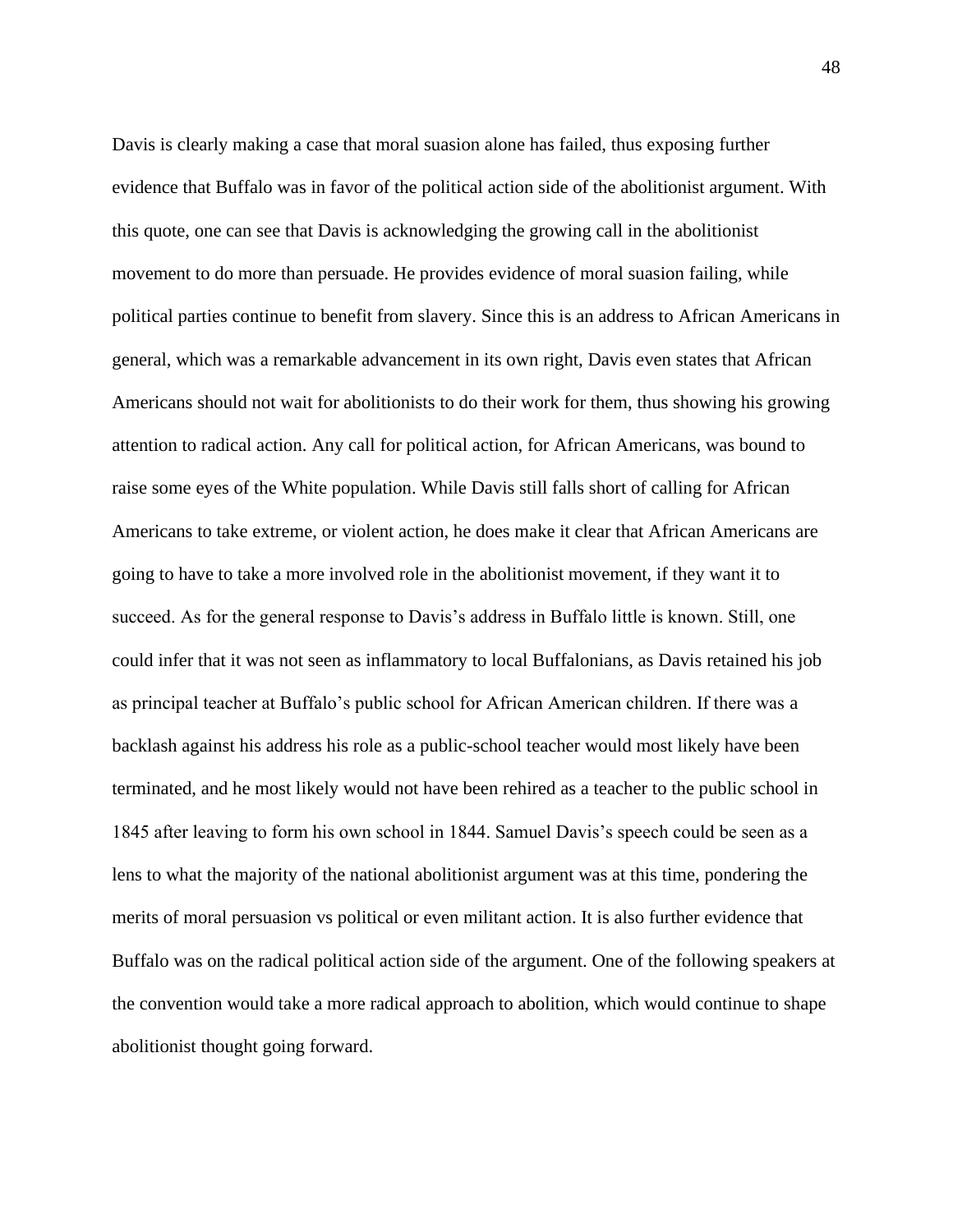Henry Highland Garnet's address is one of the most famous addresses to come out of Buffalo's National Convention of Colored Citizens of 1843. Importantly his address is directed towards those still enslaved. Even though no slaves were in attendance, this was a radical move as most previous abolitionists, besides Gerrit Smith, thought nothing would come from talking to slaves. He started his address by stating that abolitionists have come from all over the United States to these national conventions, where they "weep over your unhappy condition."<sup>5</sup> Garnet is alluding to the fact that the previous strategies of these conventions have been composed of moral persuasion. Garnet continues that up until now these conventions have been only for freemen, but this time he was offering the slaves advice. Garnet points out that the abolitionists at their conventions have been content to complain about enslaved peoples' situation, hoping their complaints would bring about liberty. He points out that this has not worked.<sup>6</sup>

Garnet continues by degrading the religious argument for slavery. As Southerners proclaimed that the state of slavery was ordained by God, Garnet stated to the slaves that,

You are not certain of Heaven, because you suffer yourselves to remain in a state of slavery, where you cannot obey the commandments of the Sovereign of the universe. If the ignorance of slavery is a passport to heaven, then it is a blessing, and no curse, and you should rather desire its perpetuity than its abolition. God will not receive slavery, nor ignorance, nor any other state of mind, for love and obedience to him. Your condition does not absolve you from your moral obligation. The diabolical injustice by which your liberties are cloven down, neither God, nor angels, or just men, command you to suffer for a single moment. Therefore, it is your solemn and imperative duty to use every means, both moral, intellectual, and physical that promise success.<sup>7</sup>

This quote is significant because Garnet is stating that even though God requires obedience, an enslaved person should not remain obedient, as slavery itself is abhorrent to God. More evidence of the growing movement towards militant abolitionists, at the Buffalo convention, is the fact

<sup>5</sup> Henry Highland Garnet, "An Address to the Slaves of the United States of America" (1848). Electronic Texts in American Studies. 2

<sup>6</sup> Ibid.

<sup>7</sup> Ibid. 5-6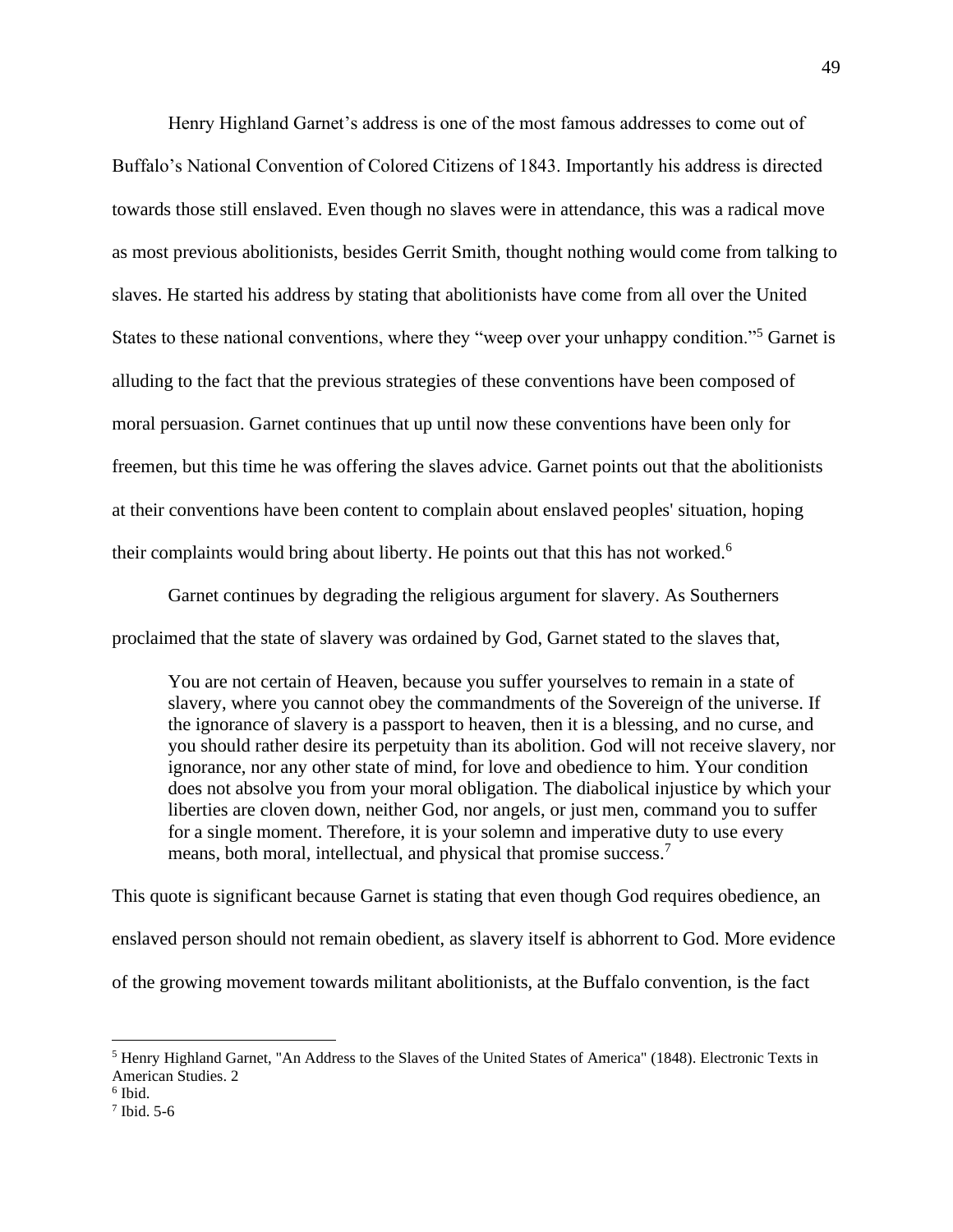that he states it is the religious duty of these slaves to not only use mental abilities, but physical abilities to end slavery. As white owners regularly used religion and even black preachers such as Nat Turner, to control their slave population, this must have been very inflammatory.

Garnet, then goes on to secular arguments for why African Americans should resist slavery. He contends that it is just as wrong for owners to continue to hold African Americans in captivity, as it was for their ancestors to go to Africa to take them. Therefore, current slaves are just as justified to respond with violence, as their ancestors in Africa were, while defending themselves from being taken captive, to the Americas.<sup>8</sup> Garnet continues to state,

Inform them that all you desire, is Freedom and that nothing else will suffice. Do this, and for ever after cease to toil for the heartless tyrants, who give you no other reward but stripes and abuse. If they then commence the work of death, they, and not you, will be responsible for the consequences. You had far better all die—die immediately, than live slaves, and entail your wretchedness upon your posterity. If you would be free in this generation, here is your only hope. However much you and all of us may desire it, there is not much hope of Redemption without the shedding of blood. If you must bleed, let it all come at once—rather, die freemen, than live to be slaves.<sup>9</sup>

This speech was an extremely provocative one, in its Garnet pushes for extreme abolitionist activity. He wants the slaves to take action, as it's better to die a freeman than live as slaves. This message seems to mean it's worth it to try to escape slavery and if one is captured, it was worth it to try to become a freeman. Frederick Douglass, still following non-violent ideals, helped to persuade the convention to reject Garnet's address.<sup>10</sup> Frederick Douglass, a strong force in the Rochester abolitionist community, lobbied for restraint from the abolitionist movement, thus this could be indicative of the Rochester abolitionist movement being a more politically conservative force in the abolitionist movement, aligned with the Garrisonian's of the East Coast.

<sup>8</sup> Ibid. 6

<sup>9</sup> Ibid. 7-8

<sup>10</sup> Sernett, *North Star Country: Upstate New York and the Crusade for African American Freedom*, 117.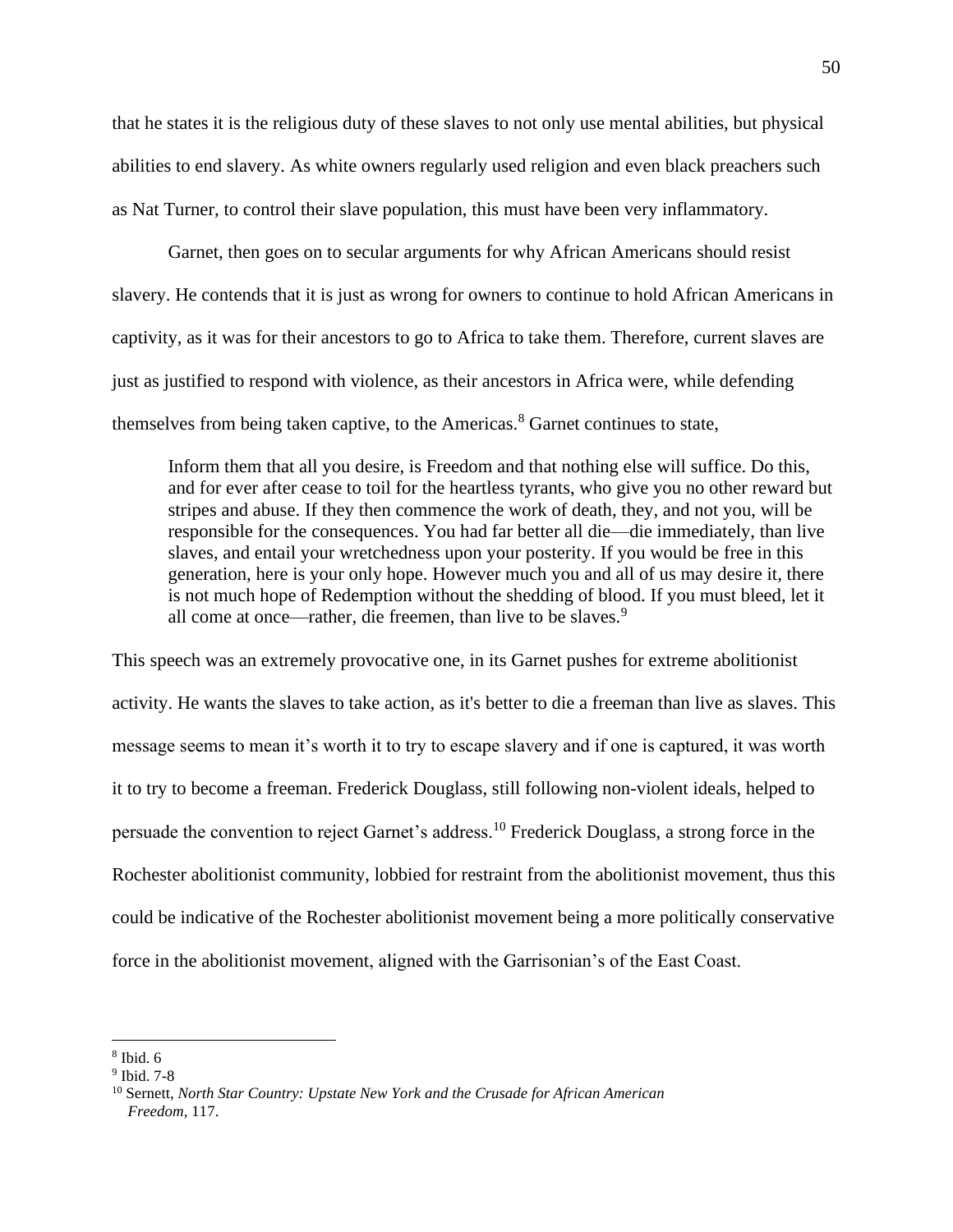Buffalo would host another significant abolitionist conference in the second week of August 1848. Thousands of delegates from every Northern state and three from the South, would meet in Buffalo for what would be the founding convention of the Free-Soil Party. This convention would create a platform and ticket for the presidential election of 1848. They would run Martin van Buren of New York for president, and Charles Adams of Massachusetts for vice president.<sup>11</sup> In Buffalo, the Free-Soil Party, adopted a platform that, "opposed the extension of slavery, advocated homestead legislation, and called for the elimination of slavery in the District of Colombia. But it failed to call for the end of slavery in the Southern states."<sup>12</sup> Even though the Free-Soil party would lose the election to the Whig candidate, Zachary Taylor, its existence, and formation in Buffalo, is still evidence of a city deeply involved in national abolitionist activity.

# **Newspapers**

Further evidence of Buffalo engaging in national events around the issue of slavery can

be seen in newspapers. In Buffalo there was an editor named Almon M. Clapp, who had deep

political connections. In 1846, he began the publication of a newspaper called the Buffalo

*Morning Express*. <sup>13</sup> When describing his motivation to create the *Express*, Almon Clapp said,

The growing sentiment that slavery had no proper abiding place on the soil of a free nation had begun to manifest and assert itself in Western New York without a sympathizing journal to espouse its cause. It seemed that the time had come when free sentiment should have an advocate, and that feeling crystallized in The Buffalo Morning Express, a journal of modest dimensions and pretensions at its birth, and which has survived the institution of slavery, the existence of which caused its conception.<sup>14</sup>

<sup>&</sup>lt;sup>11</sup> Ibid. 124

<sup>12</sup> Ibid. 125

<sup>&</sup>lt;sup>13</sup> Kondziela, 36.

<sup>14</sup> Almon M. Clapp, "Interesting Reminiscences of his Early Life." Buffalo *Morning Express* (Buffalo, NY), April 10, 1899. Microfilm.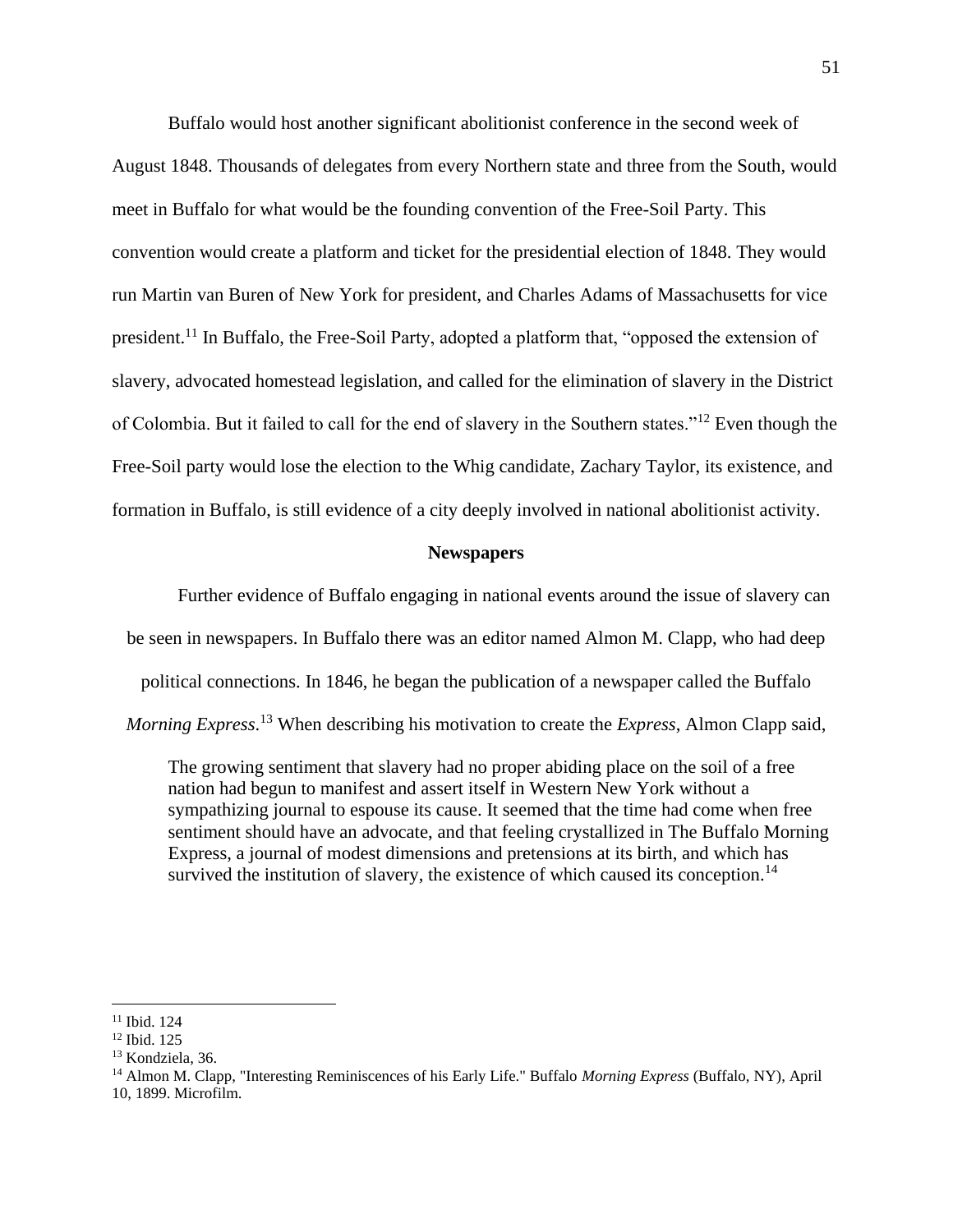This quote helps shed light on the fact that there was a growing abolitionist sentiment in the general population of Buffalo, that enough people were involved or at least cared about this cause to make a newspaper venture into the topic a worthwhile, profitable, venture.

Also of note is that Frederick Douglass's famed Rochester based abolitionist newspaper, *The North Star*, or later *Frederick Douglass Paper's* did not begin publication until 1847, a year after the Buffalo *Morning Express.<sup>15</sup>* If one compares Frederick Douglass's life as a slave and abolitionist to Almon Clapp's, who was involved in many ventures outside of abolition, such as a previous publisher of the Buffalo *Commercial Advertiser,* a clerk for the Erie County Board of Supervisors, and loan commissioner for the U.S. Deposit Fund, it is remarkable that Clapp founded his paper not only as an abolitionist paper, but founded it first, before Douglass.<sup>16</sup> This helps to shed light on a hunger for an abolitionist paper that could be theorized to be stronger in Buffalo than it had been even in Rochester, as Douglass, a former slave and abolitionist, would be a logical choice to start an abolitionist paper.

As Buffalo was the western most city in the North to have access to the telegraph in the early 1840s it was found that newspapers out West, such as Illinois were reprinting articles from Buffalo newspapers including the Buffalo *Morning Express*. Even after 1852, when almost every major city was connected by telegraph, Buffalo was still a gateway for news to the West, being that it was only beaten by Philadelphia for most telegraph links to New York City.<sup>17</sup> This means that Buffalo's newspapers and journalists were able to influence people's opinions in cities across the country. This is especially important with articles of the Buffalo *Morning Express*, as it

<sup>&</sup>lt;sup>15</sup> Douglass, 187.

<sup>16</sup> Kondziela, 36-37.

 $17$  Ibid. 3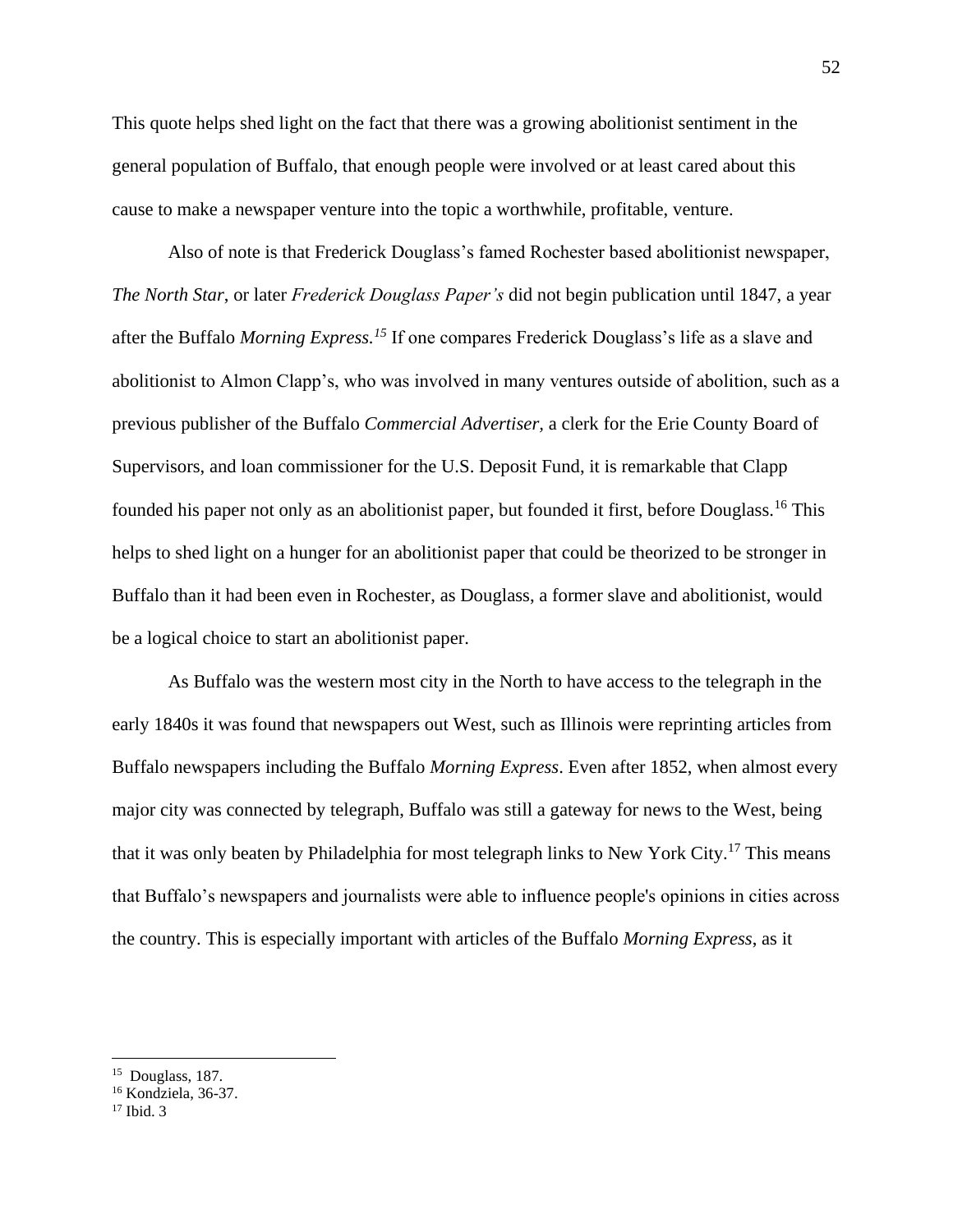would be spreading the word of the radical political activist side of the abolitionist movement which was dominant in Buffalo.

# **The Underground Railroad**

Buffalo during the 1840s did more than hold conventions on the evils of slavery, and print articles, it would be a place where slaves would finally become free. For some slaves, Buffalo might have been where they achieved their freedom because of circumstance, basically, they found themselves in Buffalo and took the opportunity for freedom. As for the African Americans who purposefully came to Buffalo as their point of liberation, one must wonder why they chose Buffalo. Could they have heard of any of the rhetoric coming out of Buffalo's conventions, such as Garnet stating that nothing but freedom will suffice, that it was better to die free than live as a slave? Or these slaves may have heard of the abolitionist newspapers coming out of Buffalo, identifying the city as one likely to be sympathetic to their cause. Perhaps they knew of Buffalo's proximity to Canada. Even though it is impossible to determine what, if any, pull factor brought African Americans escaping slavery, to Buffalo, it still important to note that these pull factors were numerous.

Pull factors aside, it is known that many African Americans came to, or through Buffalo seeking freedom from slavery. Such was the case of two unnamed slaves, from Louisiana whose tale was told by Frederick Douglass's *North Star,* in an article called, "They Are a Stupid Race Made to be Slaves." This article is indicative of the historiographic effort of African American historians before the 1960s, these histories are described as attempts to show that enslavement was not African Americans' natural condition.<sup>18</sup> Considering bias, it is important to note that this article's headline exposes that Douglass's intent was to disprove the notion that African

<sup>18</sup> Harris, Robert L., Jr. "The Changing Contours of African American History." In *A Century of American Historiography*, by James M. Banner, Jr, 52-65. Boston, MA: Bedford/ St. Martin's, 2010.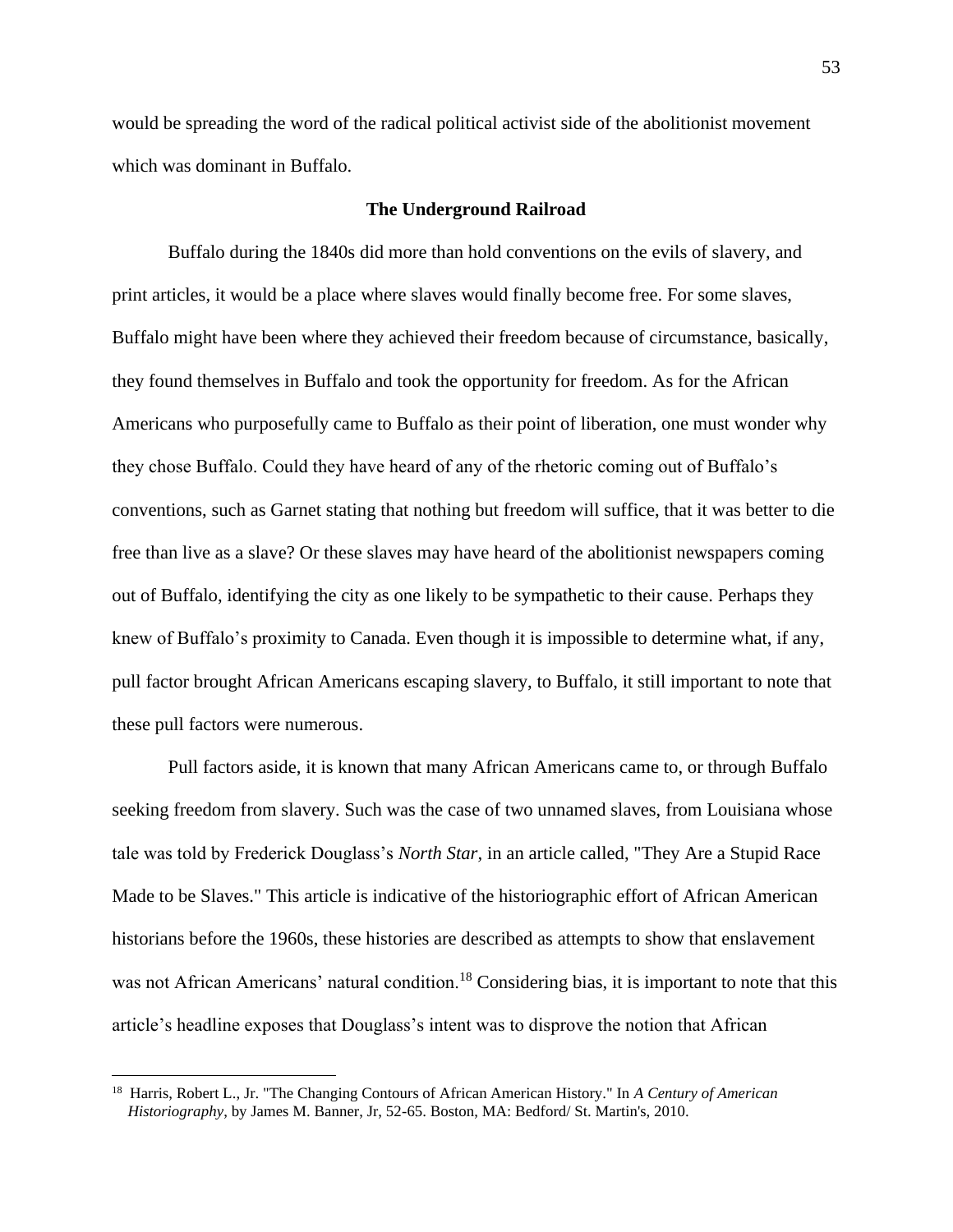Americans were stupid, docile, and made to be slaves, as such one might wonder what 'creative licenses' Douglass took, nevertheless it is a captivating story. Douglass states that these two slaves were skilled, intelligent, mechanics, who brought in high sums of money for their owner. The owner allowed these slaves to keep any money for work performed after they finished their daily allocated tasks. After accumulating what they thought to be a fair sum of money, they attempted to negotiate their freedom with their owner, who continuously refused to free them no matter what sum of money they would produce. Since they could not buy freedom, they would take it. Douglass then describes their journey North as perilous as if they had to face the many forces that might try to send them back such as in the southern patrols and lynchers, or northern kidnappers who as Douglass bitterly states were, 'backed by the glorious constitution.' What is most unique about their situation is they paid a white beggar to act as their owner and secure carriages and inns for them. When they arrived in Buffalo, they sold their horses and carriages, paid off the white beggar, and eventually crossed the border into Canada.<sup>19</sup> It is significant that they must have spent time in Buffalo, while selling the horses and carriages, instead of solely leaving that to the white beggar as payment. This could be interpreted as they felt relatively safe in Buffalo perhaps because of one of the previously mentioned pull factors.

Of course, African Americans were helped by White abolitionists along the Underground Railroad too. One such conductor on the Underground Railroad was George W. Jonson. Jonson's journal entries involve harboring African Americans as casual with little sense of drama, simply factual. This could indicate that he did not fear reprisals for his actions. Jonson commonly used

<sup>19</sup> Douglass, Frederick. "They Are A Stupid Race Made to be Slaves." *The North Star* (Rochester, NY), April 28, 1848. Accessed March 13, 2020. https://infoweb-newsbank-com.proxy.buffalostate.edu/ iwsearch/we/HistArchive/?p\_product=EANX&p\_theme=ahnp&p\_nbid=O5DO5BVYMTU4MDgzMzY1Ny42Mzg3 NzI6MToxMzoxMzYuMTgzLjExLjQz&p\_action=doc&s\_lastnonissuequeryname=6&d\_viewref=search&p\_queryn ame=6&p\_docnum=28&p\_docref=v2:11BE9340B7A005AB@EANX-11D0A37BC061C358@2396146- 11D0A37BCC8BEA00@0-11D0A37BF413F478@%22they%20Are%20a%20Stupid%20Race %20Made%20to%20be%20Slaves%22.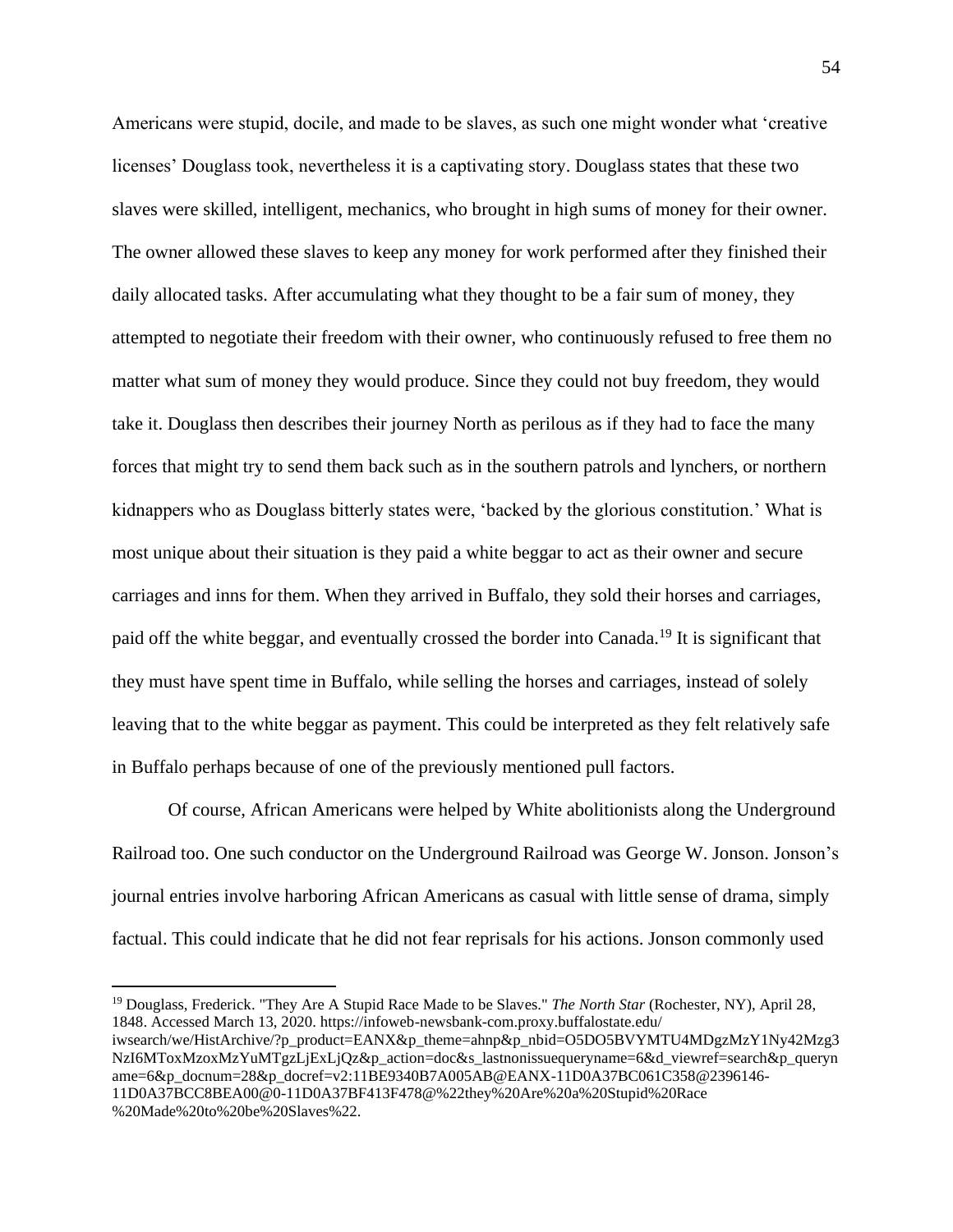these fugitive slaves as lectures. Jonson's journal entry on October 19th, 1842, states, "Rev.

Shepperd... presented a white-black man, named Milton Clark, a fugitive slave, from Kentucky.

Mr. S. asked if he could not be made useful, and we decided to set him lecturing..."<sup>20</sup> Using

fugitives as lectures could paint Jonson as an exploiter, this can be countered by his journals

which expose that he also harbored people he found distasteful as one of his journals from

October 24th, 1842, states,

Bored and vexed by a colored rascal, who has assumed my name, and pretends to have been a slave in the Dist. Col. but whom I suspect to be a fugitive from justice; and yet he has been recommended to me by the Revs. Brown and Torrey. They lack sagacity and prudence. He rails at the former, is sordid, unprincipled, his object notoriety and money. He will give us trouble.<sup>21</sup>

This journal gives insight into just how committed Jonson was to helping African Americans

escape injustice, even when he did not particularly like, or trust the individual, he still would

help them.

What Jonson wrote in his journal on July 24th, 1843, helps illuminate that by this date,

Jonson had much experience dealing with fugitive slave situations. The journal states,

About 11 at night a man rattled at my office door… It was Rev. G. W. Hosmer, Unitarian minister of Buffalo. Wanted my aid. Was very much agitated, he. A minister named East had commended to his care a colored fugitive slave [named Brown] wife, children. Hurried off with H. to rouse some of the colored folks here to take them. Not a Negro in the streets. Went way over to Quarles on Michigan street… got his son to go to a colored boarding house, and after much debate, induced three or four blacks to accompany me to Hosmer's… The fugitives were quartered among the colored people… I learned that Brown had escaped from prison in Philadelphia… The next day Brown went on to Detroit… Quite an amount contributed here for the fugitives… I must do Dandridge and other colored men justice to say they did their whole duty… I laugh at Hosmer's nervousness and fussing, this being about his first experience in such business, which he contrived to shirk on me and the colored folks. Why did he not take the whole family into his spacious house, temporarily at least? But H. did much and is a good man - for a priest.<sup>22</sup>

<sup>20</sup> Hientzman, 124

 $21$  Ibid.

<sup>22</sup> Ibid. 125-126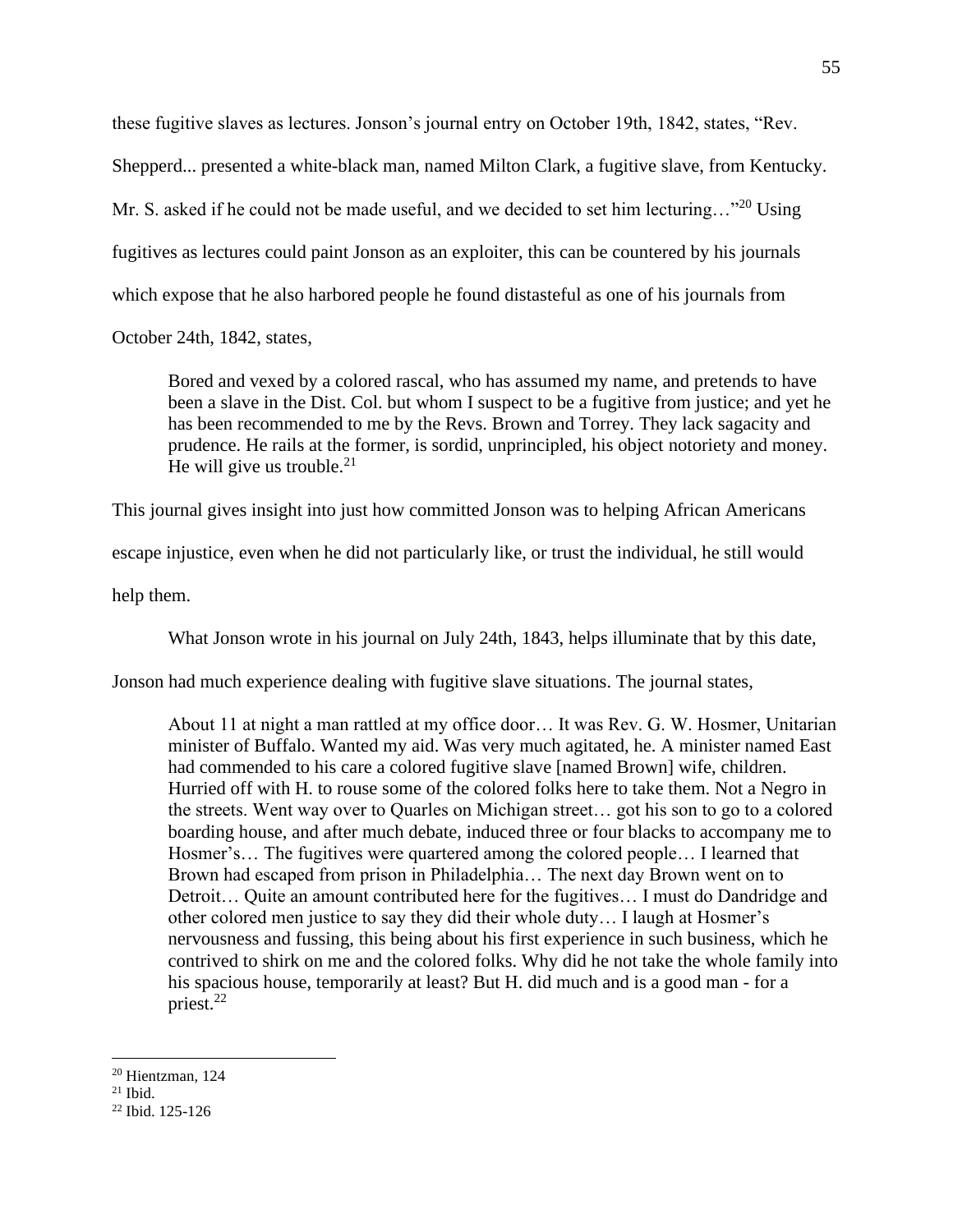This quote helps to summarize the actions taken by Buffalo's abolitionists, when dealing with fugitive slaves, during the 1840s. The abolition movement consisted of African Americans, church leaders and members, and well-off White men, such as Jonson, each performing a role, and contributing what resources they had to ensure freedom for the fugitive African Americans they took under their care. It is also worth mentioning that beyond Jonson's activities, of helping fugitive slaves, and being a leader in the local Liberty Party, he also assisted African Americans who sought to own property, and attempted to correct the inequalities present in the Buffalo public school system.<sup>23</sup> Jonson used his skills as a well-connected lawyer and businessman to advance both social and civil liberties for African Americans.

The development of Buffalo into a bigger city, would also be advantageous for African Americans seeking freedom in Canada. The Suspension Bridge, which was built in 1848, was the first and only bridge across the Niagara River to Canada.<sup>24</sup> This is an important development for fugitive slaves as now they would not have to find someone to ferry them across the Niagara River to Canada. This development will be vital to a story Samuel Ringgold Ward recounts in his autobiography, titled, *Autobiography of a Fugitive Negro: His Anti-Slavery Labours in the* 

*United States. Canada & England*. The story states,

He arrived at the Niagara River without serious mishap, and was just about to cross, and make the "leap" of which Miss Martineau speaks. But he cautiously approached the river's brink, and looked up and down before borrowing a boat, there being no ferry very near, and he preferring to cross quietly and privately, in that manner: but down the river he saw a man fishing, whose appearance he did not particularly like. He hesitated. The man turned his face towards him. It was the face of his master! In an instant, he ran almost flew--from the margin of the river, to gain the suspension bridge close at hand, and cross it. His master pursued... The keeper of the tollgate encouraged the Negro, who, though breathless, redoubled his energies and almost multiplied his speed at every bound, until he reached the Canadian end of the bridge-when he suddenly stopped, his haste being over, the goal having been reached, the prize won. He looked his former master, who had just "arrived in time to be too late." calmly in the eye, with a smile of

<sup>23</sup> Ibid. 126

<sup>&</sup>lt;sup>24</sup> Van Ness, "'Still they come': some eyewitness accounts of the Underground Railroad in Buffalo."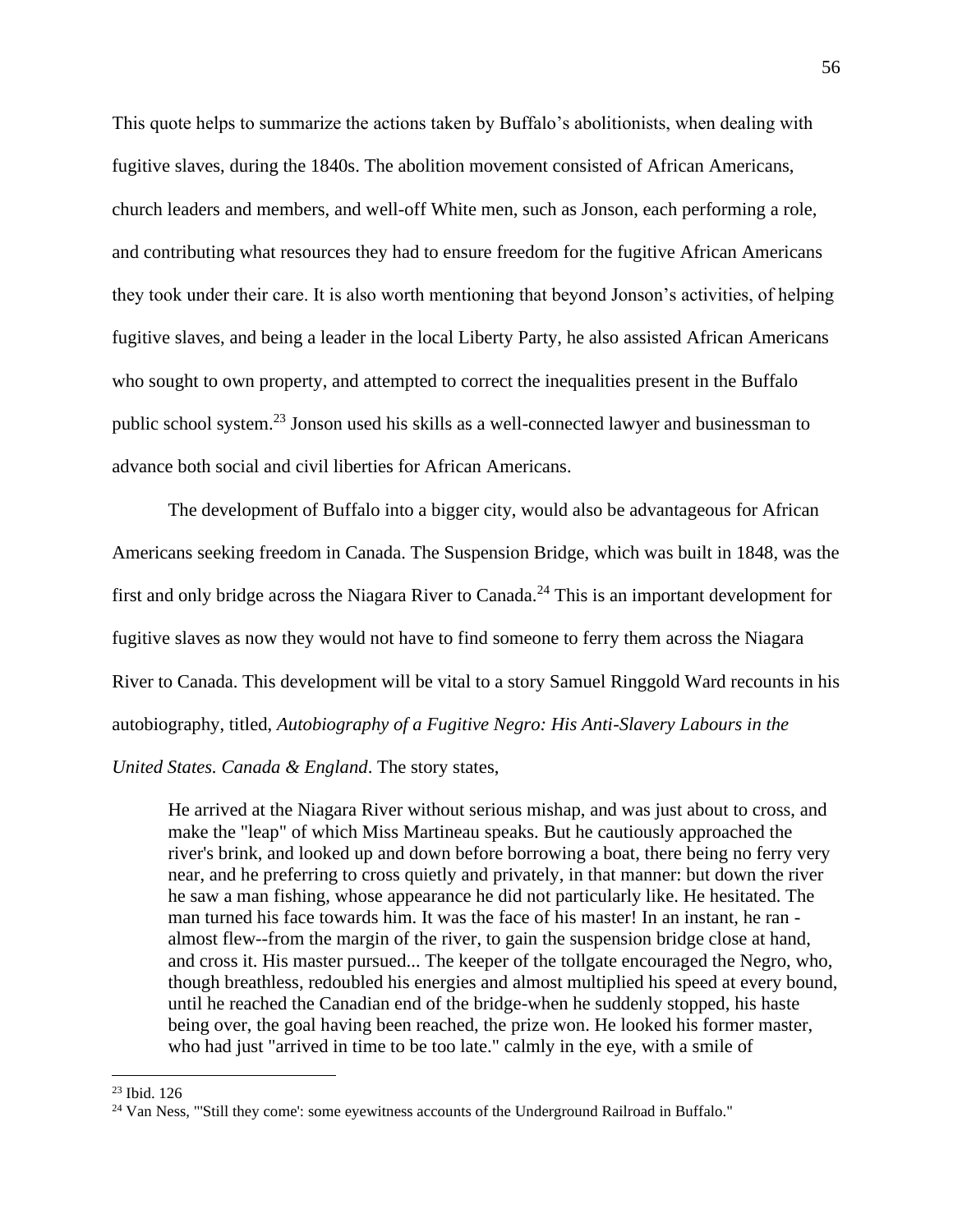satisfaction and triumph overspreading his features. The two were equals: both were free." $25$ 

This story is important because it shows how the development of Buffalo led to new avenues of escape for fugitive African Americans, without the bridge Samuel Ward would likely have been recaptured.

Although the Underground Railroad had been operating before the 1840s as previously mentioned, new infrastructure in the form of the Suspension Bridge, made it easier to cross the border than ever before. Beyond infrastructural improvements to aid in fugitive slaves escape, Buffalo now awakened to the abolitionist message seems to have more White involvement with the Underground Railroad, as evidenced by all the people involved in helping harbor fugitive slaves. This is in contrast to the 1830s when for the most part it was only Buffalo's African American community that was taking action to help fugitive slaves. Now well-off White people such as Jonson are purposefully getting involved and organizing a network of protecting fugitive slaves.

# **Conclusions**

In general, one can define the 1840s as an awakening of the Buffalonian abolitionist movement. The involvement Jonson describes in the 1830s, and the indifference Douglass received when he first arrived in 1843, is a far cry from the bustle of activity reported by the end of the 1840s. By the end of the 1840s, Buffalo had hosted both multiple national and local conventions on the abolition of slavery. The national conventions helped shift the nationwide strategy of abolitionists away from moral suasion towards radical abolitionism. Local conventions helped organize and promote the Liberty Party which became a contender for the

<sup>25</sup> Samuel Ringgold Ward, *Autobiography of a fugitive negro Ins anti-slavery labors in the United States. Canada & England. London*: J. Snow. 1855), 176. http://www.docsouth.unc.edu/neh/wards/menu.html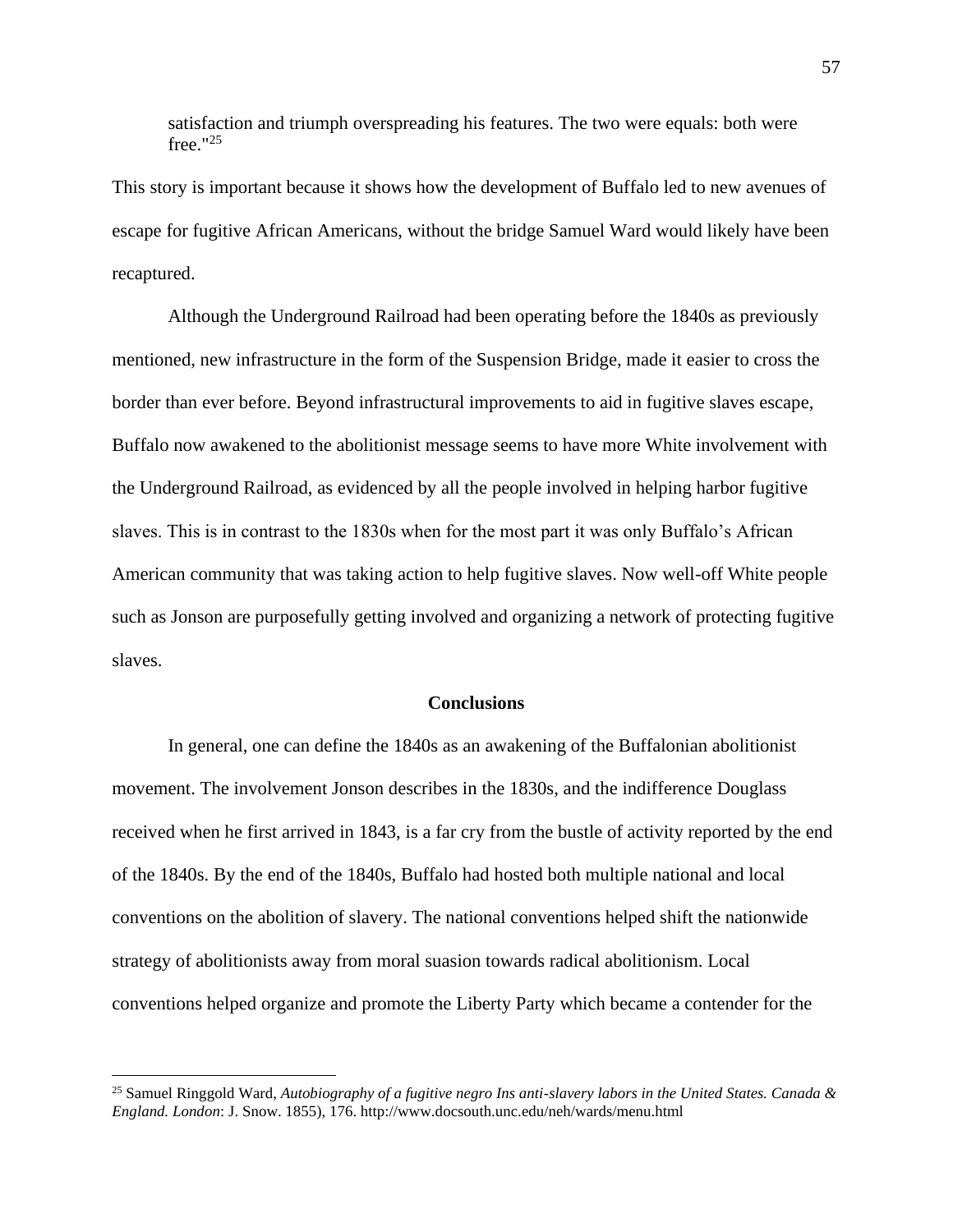Presidency. Local newspapers began to take interest in the abolitionist movement, and Buffalo started its own abolitionist paper in the form of The Buffalo *Morning Express.* These papers carrying abolitionist ideas were spread across the expanding United States via the telegraph. Also, the 1840s saw churches, African Americans, and White abolitionists come together to help fugitive slaves in an organized manner, now known as the Underground Railroad. This abolitionist awakening would progress into outrage and further radicalization in the 1850s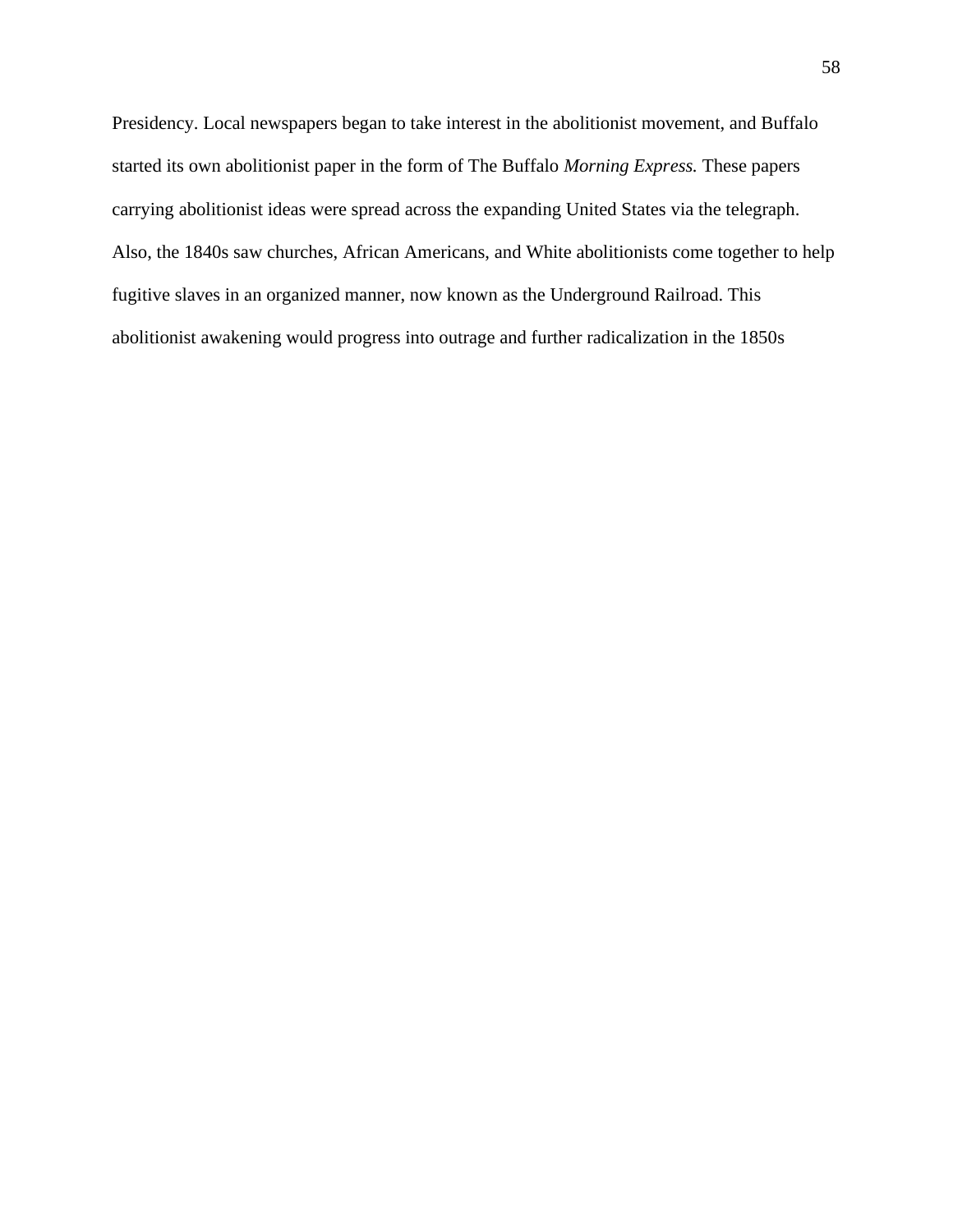#### Chapter IV

# Buffalo's Leading Role in the Abolitionist Movement of the 1850s

As shown the 1840s were an awakening for the abolition movement in Buffalo, the movement became more organized and attracted a broader audience by spreading its ideas through conventions and lectures. The abolition movement in Buffalo in the 1850s gained momentum from national issues such as the Fugitive Slave Act and the issue of the admittance of Kansas and Nebraska to the Union as either slave or free states. These national outrages would be met by Buffalo's organized abolitionist movement, who would then use these outrages to fuel their newspapers, and lecturers with the ammunition they needed to convert more people to their way of thinking. Thus, showing a community outraged by Southern aggression on the eve of the Civil War. This community would continue to help out on the Underground Railroad, which would take on additional significance after the issuance of the Fugitive Slave Act. Analysis of the condemnations of federal policy in local newspapers and the newsletters of abolitionist organizations will help expose Buffalo as a leading example of what abolitionist policy was in the antebellum North.

#### **The Fugitive Slave Act of 1850**

The Fugitive Slave Act of 1850 was perhaps the most aggressive action slaveholders ever took to defend slavery, before leaving the Union. The law expanded federal judicial authority and directed federal authorities to adopt a more direct role in guaranteeing the security of slavery. It exclusively empowered federal officials, with the ability to apprehend and repatriate fugitive slaves. A number of United States Commissioners, who were based in cities throughout the country, could issue warrants for the arrest of alleged fugitive slaves. Then these same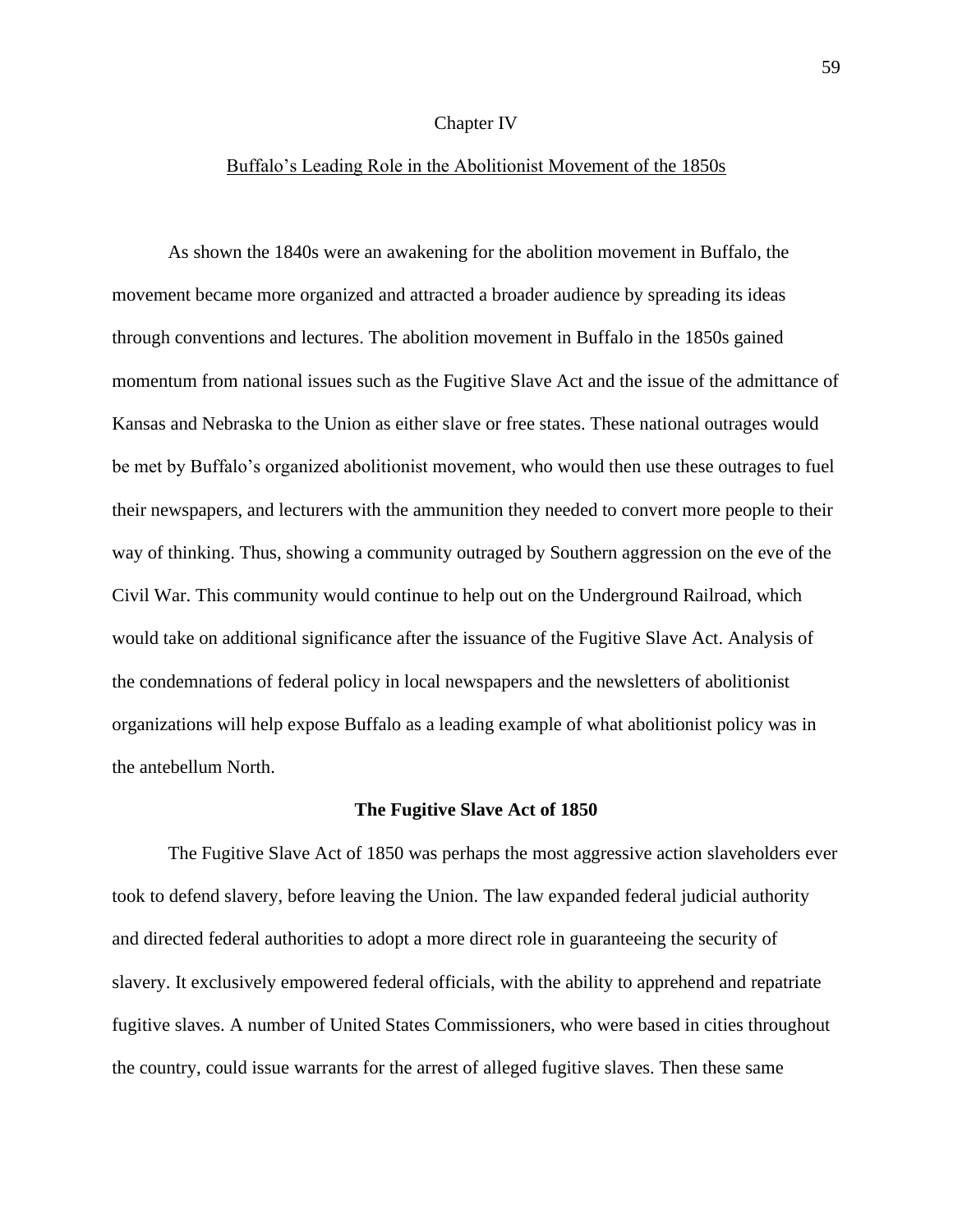Commissioners determined the status of the apprehended African Americans, and if they were found to be slaves, rather than free persons, these Commissioners could exact a higher fee, giving incentive to finding apprehended African Americans as runaway slaves. Alleged fugitives were denied many of their rights, such as a trial by jury, the right to speak on their own behalf, and no guarantee for legal counsel. Furthermore, the act provided for a \$1,000 fine and up to six months imprisonment for citizens who aided in the concealment of fugitive slaves.<sup>1</sup> From these provisions one can conclude that this law was created only for the benefit of the slaveholder. With Commissioners receiving incentives to find captured African Americans as runaway slaves, and these African Americans unable to exercise their rights, one could theorize that this law caused disruption in northern African American communities, with many free persons wrongly brought to the South and enslaved, just by being accused. Analysis of the responses to this act will help to expose the continuing theme of racial divergence in why both White and Black abolitionists became further radicalized. For many White abolitionists, the Fugitive Slave Act was seen as further regional aggression from the South, they saw it as an encroachment of Southern values over their own. Black abolitionists would become further militant and radicalized out of necessity, as now even free African Americans were at risk of being taken from the North to the South.

On September 18, 1850, President Fillmore signed the Fugitive Slave Act, into law. The fact that this law was signed into law by President Millard Fillmore, a western New York, native, who achieved his notoriety in Buffalo, could be construed by some as evidence that Buffalo did not have abolitionist sentiments. Instead, one should look at his time in Buffalo, and his record as

<sup>&</sup>lt;sup>1</sup> Richardson, Jean. "Buffalo's antebellum African American community and the Fugitive Slave Law of 1850." Afro-Americans in New York Life and History 27, no. 2 (2003): 29+. Gale Academic Onefile (accessed October 5, 2019). https://link-gale-

com.proxy.buffalostate.edu/apps/doc/A128705089/AONE?u=nysl\_we\_bsc&sid=AONE&xid=ef391e4d.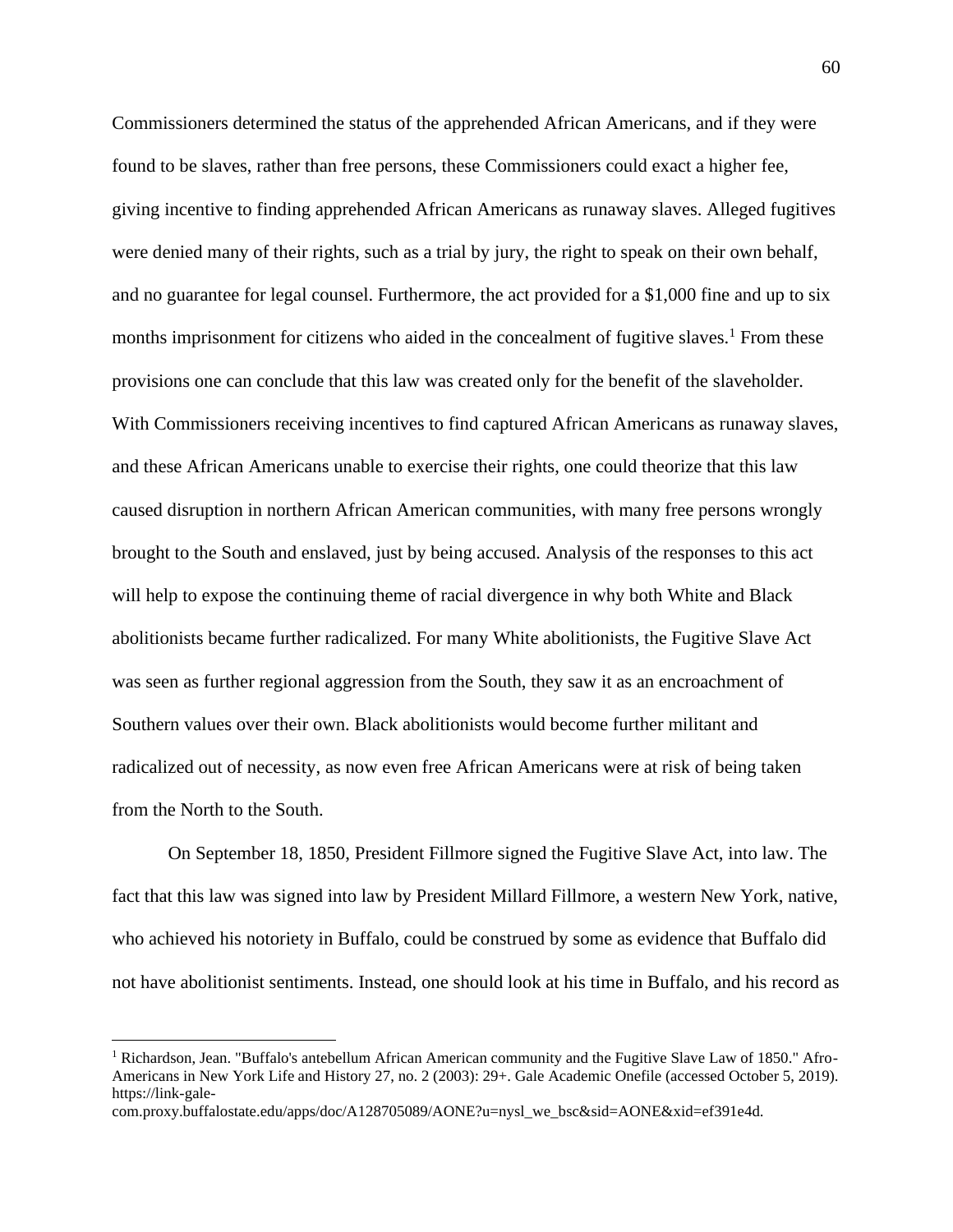a congressman. Fillmore was born in Cayuga county, New York, and moved to Buffalo in 1820, at the young age of 20 years old. In Buffalo, Fillmore studied law, taught students, and worked in the post office. From 1832 to 1834, he was a representative in the House of Representatives, opposing President Jackson. From 1836 to 1842, he served as the Whig party representative of his district. Congressmen generally earn votes and get re-elected, by representing the thoughts and interests of the people who elected them, in this case, Buffalo. As such Fillmore's congressional record reflects not only the mindset of a leader who was molded by Western New York values but the general mindset of the average Buffalonians who voted for him multiple times. Examining Fillmore's time in Congress, exposes Fillmore's anti-slavery sentiments. As a congressman, he opposed Texas being annexed as a slave territory, supported John Quincy Adam's fight against the 'gag rule' which forbid the house from considering anti-slavery petitions, advocated congress ending the interstate slave trade, and fought for the exclusion of slavery from Washington D.C. Beyond voting for these issues, in 1838, Fillmore responded to a letter from the chairman of the Anti-Slavery Society of the County of Erie, affirming he was in favor of all of their demands, but did not want them to consider this a pledge. This can be seen as politics as usual, especially for someone trying to climb the political ladder, to represent other parts of the country who may not have the same support for anti-slavery politics.<sup>2</sup>

Millard Fillmore's shift away from anti-slavery, towards the President who compromised for the union, by signing the Fugitive Slave Act of 1850, can be traced to his failed first attempt to represent citizens beyond Buffalo. In 1844 Fillmore ran for the Governor of New York and lost. He attributed this loss to the votes that the Liberty Party, poached from his mainstream appeal, and then denounced them in a letter written in 1844 to Henry Clay, stating "The

<sup>2</sup> Goldman, Mark. *High Hopes: The Rise and Decline of Buffalo, New York*, 48. Albany, NY: State University of New York Press, 1983.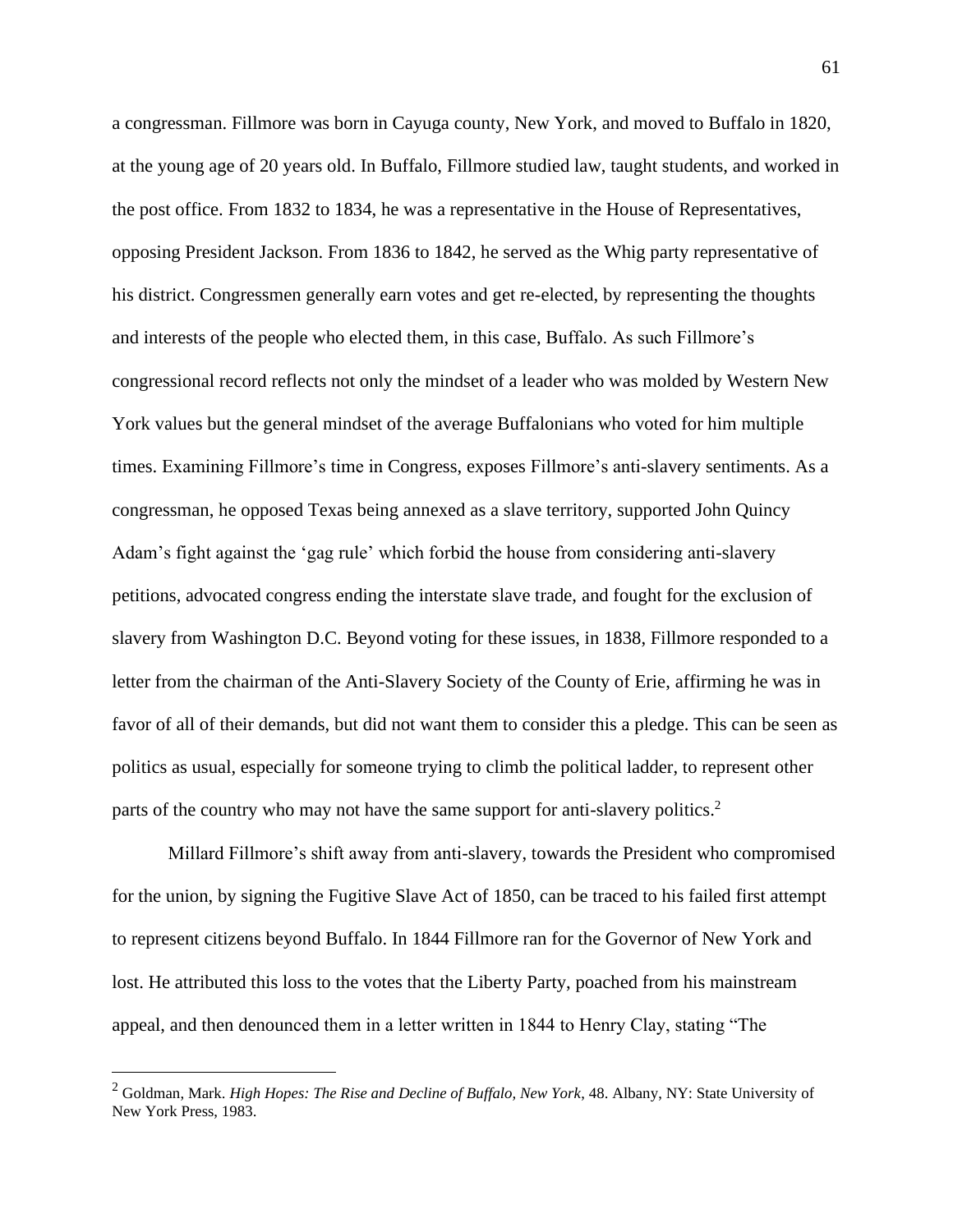Abolitionists and foreign Catholics have defeated us in this state. I will not trust myself to speak of the vile hypocrisy of the leading Abolitionists now. Doubtless many acted honestly but ignorantly in what they did."<sup>3</sup> This letter not only shows Fillmore's disappointment of losing the election to the Democrat Silas Wright Jr., but his dismay over the fact that because the Liberty Party ran their own candidate, instead of supporting him, New York would be controlled by the Democrat party, which would be worse for the abolitionist cause than Whigs. This forming divide between himself and abolitionists can be shown again in a letter to John Gayle, where he replies to being called an abolitionist by saying that even though slavery is evil, the constitution leaves the matter to the states, not the national government, that it is the constitutional right of states who call slavery a blessing to continue slavery and states that find it as evil can abolish it.<sup>4</sup> As an abolitionist, Millard Fillmore never made it past moral suasion. He was then spurned by the radicalizing abolitionists of the time who demanded more action and voted for their own candidate. These events help illuminate why, when he reached the White House, he places his anti-slavery sentiment below preserving the union.

As Vice President, who presides over the Senate, Millard Fillmore originally sided against the compromise bill. Soon after Fillmore became President following Taylor's death in July of 1850, he received multiple letters supporting the compromise over inaction. One of the last letters Fillmore received was from Samuel Addington, a Buffalonian abolitionist, who tried to persuade Fillmore against signing the bill. Sadly, Fillmore signed the bill, and his national image will forever be tainted by signing the Fugitive Slave Law, but by doing so he saved the union for about another 10 years. His actions and ideology is much the same as Lincoln. In response to the Black Lives Matter movement, in 2020, many statues of Fillmore, names of

<sup>&</sup>lt;sup>3</sup> "Millard Fillmore Papers", Book II, F. Severance (editor), Publications of the Buffalo Historical Society, XI. 4 Ibid. 267-268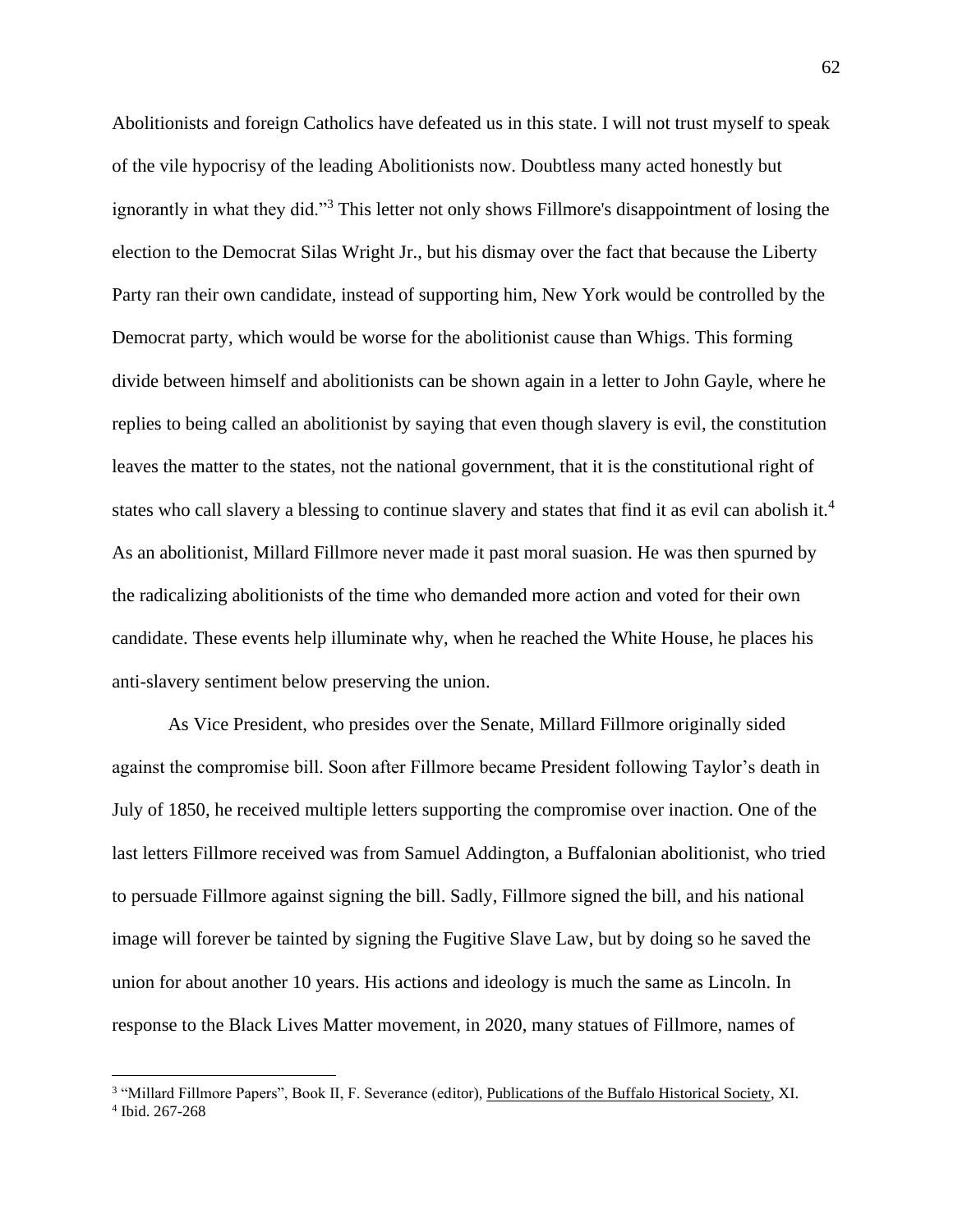campus buildings, such as the one at the University of Buffalo, where Fillmore was a founder of the university, are being removed, as he is now being seen as racist, or at the very least his connection to the Fugitive Slave Law is seen as offensive. To these charges one could state that this bill should not be the defining factor in Fillmore's life. Fillmore has a record of being against slavery as a personal conviction and a congressman. At the very least one should understand that Fillmore's signing of the Fugitive Slave Law was not due, or influenced by, his experiences in Buffalo. Furthermore, most Buffalonians did not support the Fugitive Slave Law. Illuminating the problems, and immortality, associated with the Fugitive Slave Law, was something the contemporary papers of Buffalo excelled at.

One Buffalo paper best illustrates how devious this new law was, and the chances for personal profit, if only one went along with the corruption of law and order and left behind their morality. The Buffalo *Daily Republic,* on October 9th, 1850, less than a month after the signing of the Fugitive Slave Act, released an article titled "Practice under the Fugitive Slave Law." In this article the paper creates a conversation between two different persons, Person A, and Person B. Person B is probably a Southern bounty hunter, who is trying to convince Person A, a Buffalonian, to help him identify African Americans, fugitive or otherwise, to be brought back to the South. Important pieces of the conversation goes as follows, after person Person A states that his conscience makes him decline Person B's offer, Person B responds with,

B: Conscience be hanged! If you wish to see the result of listening to the Whining's of conscience, go to the poor houses… You say you live in Buffalo. All that I require of you is to spy out all the runaway slaves you can, and send me a description of their persons with their ages as nearly as you can guess. And when you run out of these, free blacks will do just as well. As fast as you can send me these descriptions, I will procure affidavits of ownership and escape, and powers of attorney. These powers of attorney will authorize the holder to reclaim the slave described, and to return him to the owner, or sell him in any slave market. As the owners will be generally fictitious, we shall, in most cases, take the latter alternative.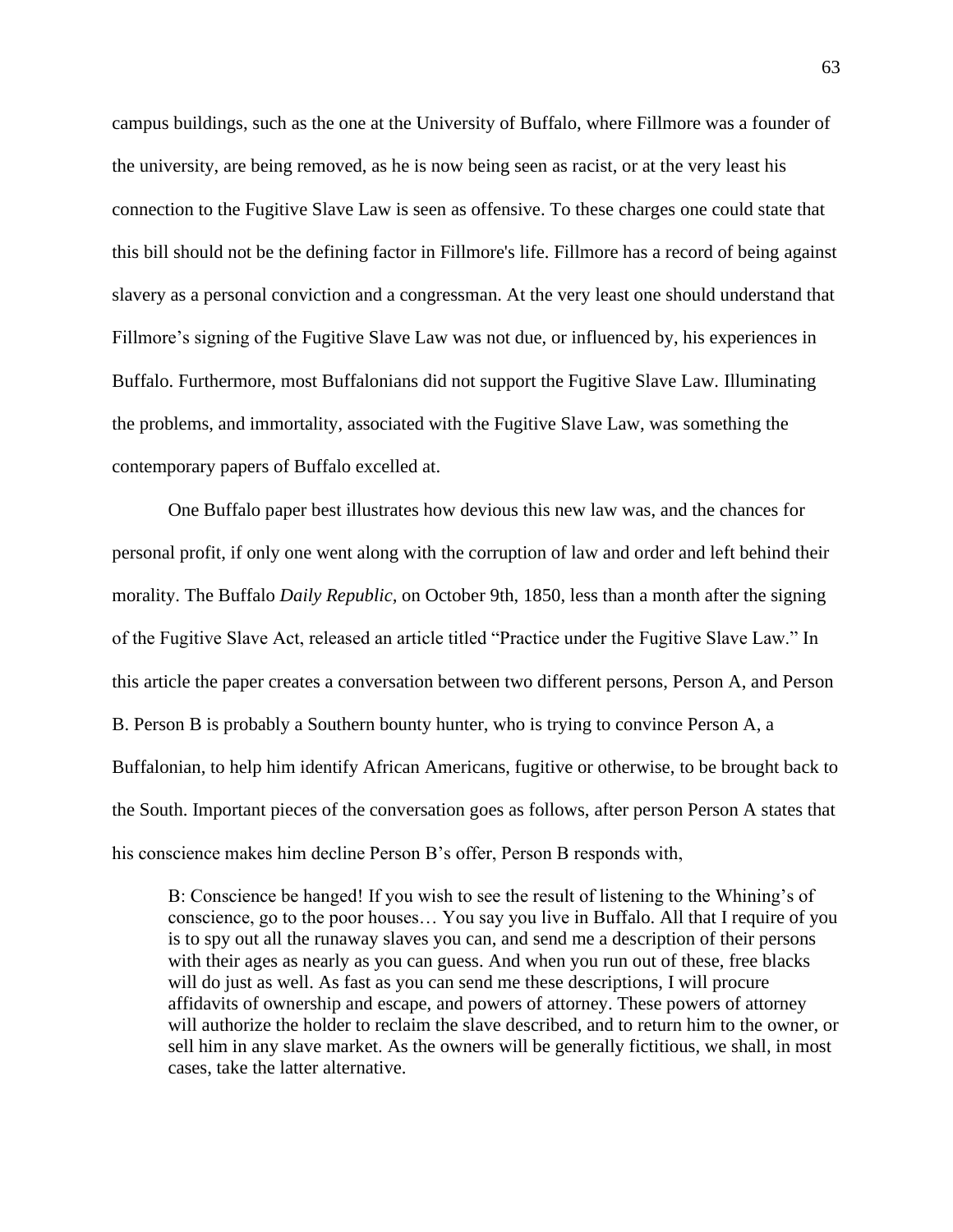A: But how do you propose to get these affidavits and powers of attorney? Do you intend to forge them?

B: By no means. I can procure thousands of them in any of the slave states... and if they are not true affidavits, it will not be our fault, you know. I will buy the affidavits and the powers of attorney, and have them certified as the law directs. If the persons of whom I purchase them choose to stretch their conscience, why let them do so- we take them in good faith, and nobody can hurt us for it.

A: But there is an affidavit to be made before the commissioner or the judge who issues the precept; and the person who makes this affidavit must swear he knows the negro in custody to be the identical one described in your papers. You could not of course expect me to do this.

B: Certainly not. I shall, in all cases, send persons to make these affidavits… The owners of runaway slaves will not leave their homes and their business, to go long journeys into free states, to swear to the identity of negroes; nor will they send members of their own families for that purpose. Making affidavits, in the slave states, is a mere business transaction, which anyone will do.

A: Well, suppose that we should run out of legitimate game and commence on the free negroes, would your agent swear to their identity?

B: Certainly, he would, and swear truly too; for the person he would swear to, would be the identical one which you had previously described.<sup>5</sup>

This whole conversation exposes the contempt the author of this article has for the Fugitive

Slave Law. Person A makes it quite clear that this law is not at all about capturing runaway

slaves and returning them to their rightful owners. This is a whole new industry to them, a way to

make a profit by taking African Americans from free states and selling them into slavery in the

South. It highlights the fact that since travel is neither cheap, easy, or fast, in the 1850s, the

Southern slave owners would never come North, and that by giving a mere description of an

African American, one could set in motion the enslavement of either a former slave or born free

African American. They would enter new slave markets, regardless of their former status,

making their accuser rich. The *Republic* characterizes Person B as extremely confident in the

ease of this operation. The *Republic* does this to highlight how absurd the law is, and how easy it

is to abuse.

<sup>5</sup> Buffalo *Daily Republic* (Buffalo, NY). "Practice under the Fugitive Slave Law." October 9, 1850. Accessed September 20, 2019. https://www.newspapers.com/image/254823008/ ?image=254823008&words=.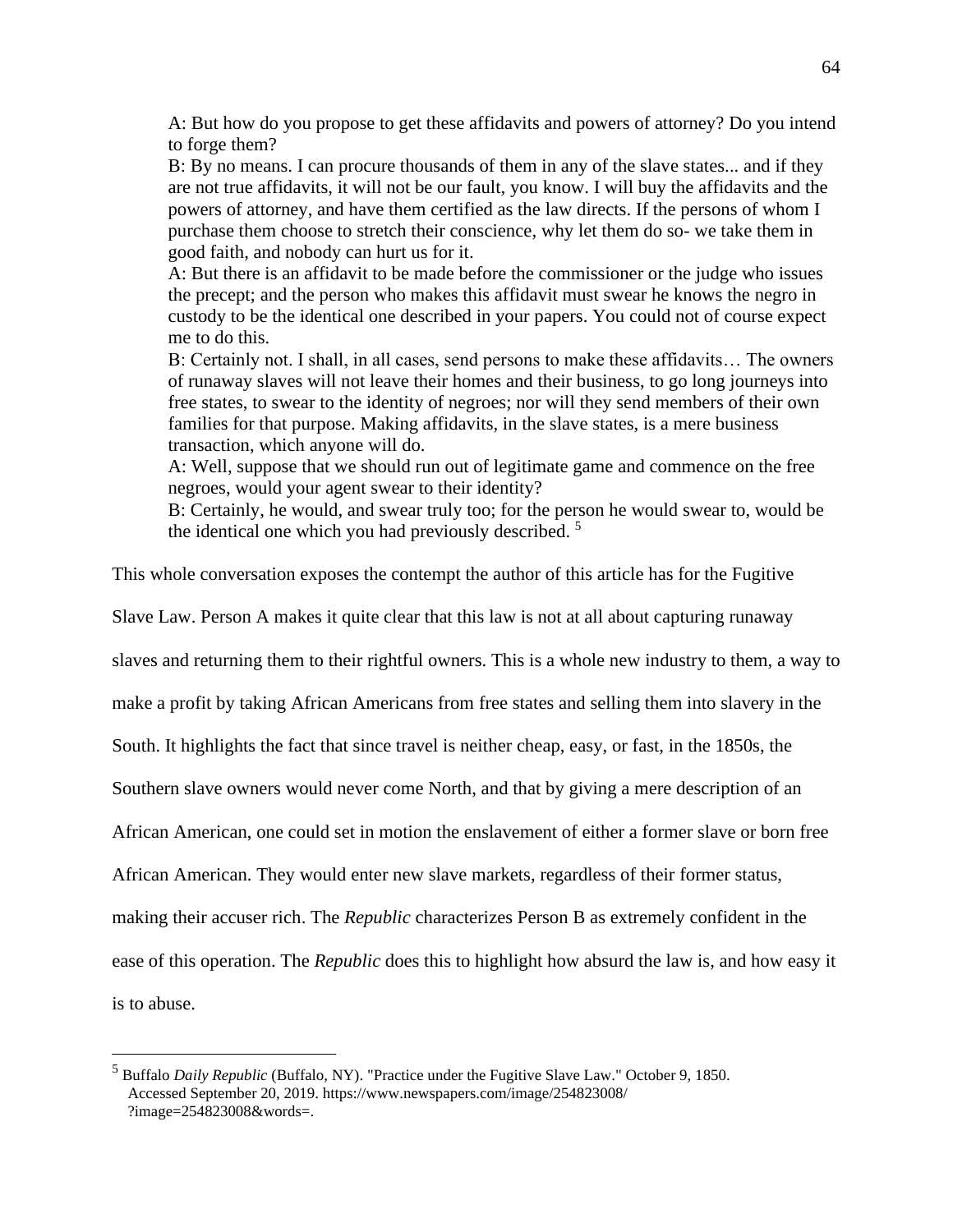As the conversation went on, Person B further explained how it did not matter if the African Americans were a freeman, and how much of an insult to the North this law was. Person B explains that there was no difference as to how a rightfully free African Americans could defend themselves, as they had no right to defend themselves, as they have no writ of habeas corpus, and others could not testify to the captured African Americans' place of birth. Then later when Person A brings up the possibility of other free men intervening to stop the African American from being fraudulently seized, Person B responds by reminding Person A of all the fines and imprisonment facing anyone doing so. In the end, the *Republic* has Person A agree to join Person B, in hunting African Americans as he could not find any possible repercussions to his involvement, besides his conscience, plus he would become very wealthy.<sup>6</sup>

An obvious message the Buffalo *Daily Republic* attempted to convey was the new danger facing both free African Americans and White abolitionists who continued to help African Americans, beyond the obvious, it seems the *Republic* was also trying to warn of a perceived cultural assault by the South, on Northern values. In fact, the author has Person B call it a humiliation when he states, "If a southern president had favored a law as humiliating to the south as this is to the north, he would have been lynched on his first return to his native state. But your northern politicians think more of offices and executive patronage than you do of honor.<sup>"7</sup> The article clearly tries to create regional tension by having Person B gloat about how this was a humiliation of Northern values, and stating that if a Southern politician did the same they would have been lynched, which implies that the author thinks that people from the South see Northern politicians as weak. Then he even has Person B insult the honor of people from the North. When this happens the author does not have Person A object, which signifies that the author feels this is

<sup>6</sup> Ibid.

<sup>7</sup> Ibid.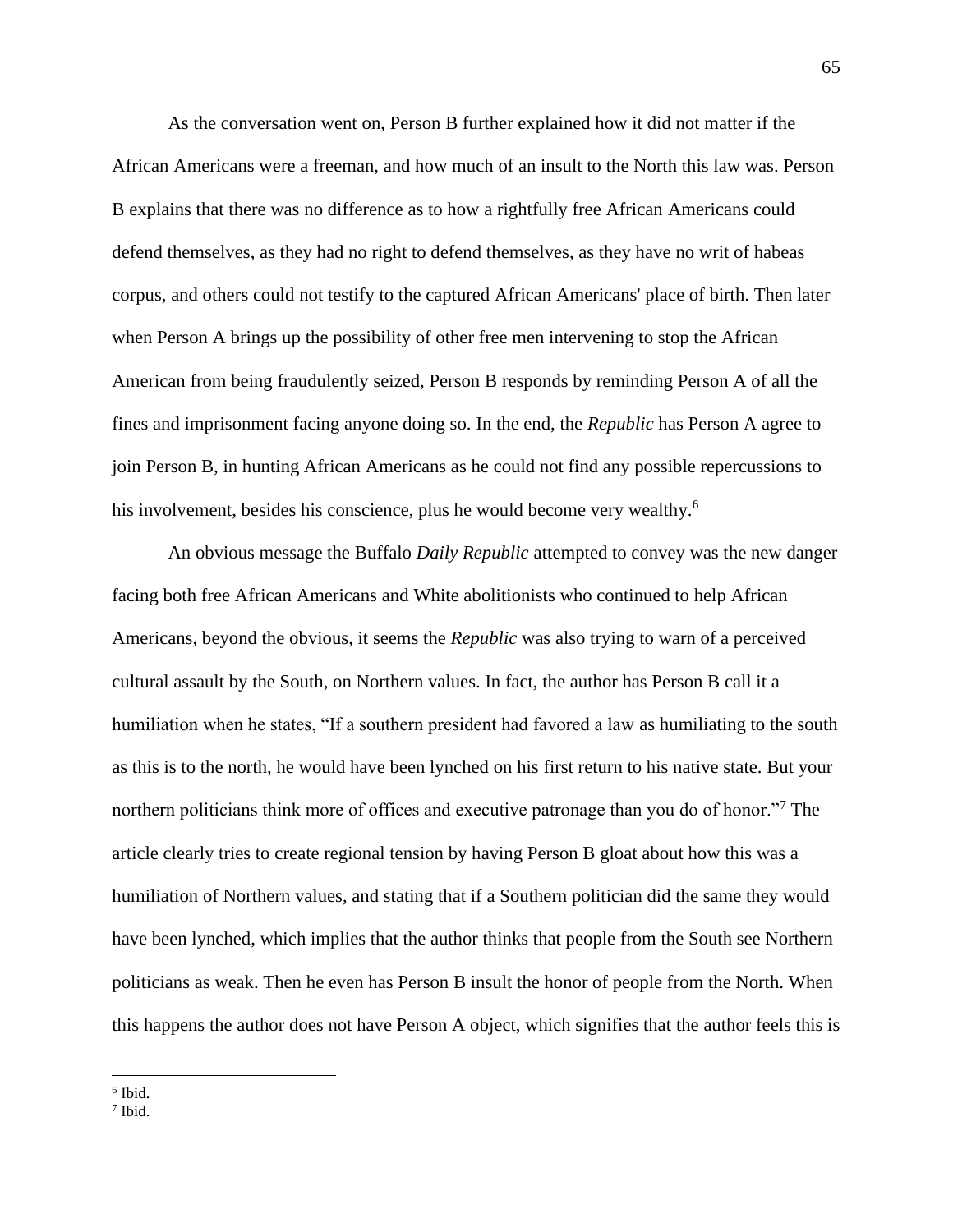a humiliation and wants the audience to feel that too. The author has Person B tell Person A to put his conscientious objections aside early in the conversation, which the author had Person A make to show he was raised with Northern ideals. After this, instead of questioning the morality of the situation the author purposefully has this average White guy from the North, only questioning the practicality of the situation. Once all his legal and financial questions on how slave catching in the North could be done, he has Person A agree to join Person B in the slave catching business. The article emphasized how an average Northerner who originally had not supported slavery could be convinced, based upon monetary advantage, to become an agent of slave catchers. This was most likely done by the author to exacerbate the idea of Southern ideology corrupting Northern sensibilities. The author purposefully has Person A be slowly corrupted by Person B, until he too takes up the slave catcher's cause. As established earlier in the story of the Stanford families' escape to Canada, slave catchers were seen by many as Southern interlopers who were not welcome in Buffalo, now the *Republic* is trying to say that they are trying to convert average White Buffalonians into slave catchers as well. As such this article would seem to serve as a rallying call for action towards national abolition exposing the South as an aggressor on Northern culture. Painting the South as not content to just have slavery be protected in their states, but forcibly enforced upon the Northern states by not only enterprising Southern slave catchers, but new financially motivated recruits from the North. The issue of the spread of slavery would also be present when new States joined the union.

The Buffalo *Daily Republic* in their very next article after, "Practice under the Fugitive Slave Law" provided a response to the passage of the Fugitive Slave Act, by pushing for political action, as it publicly vilified the Northern politicians who voted for this law. In the article titled, "The Fugitive Slave Bill" the *Republic* writes this introduction, "The deep feeling of indignation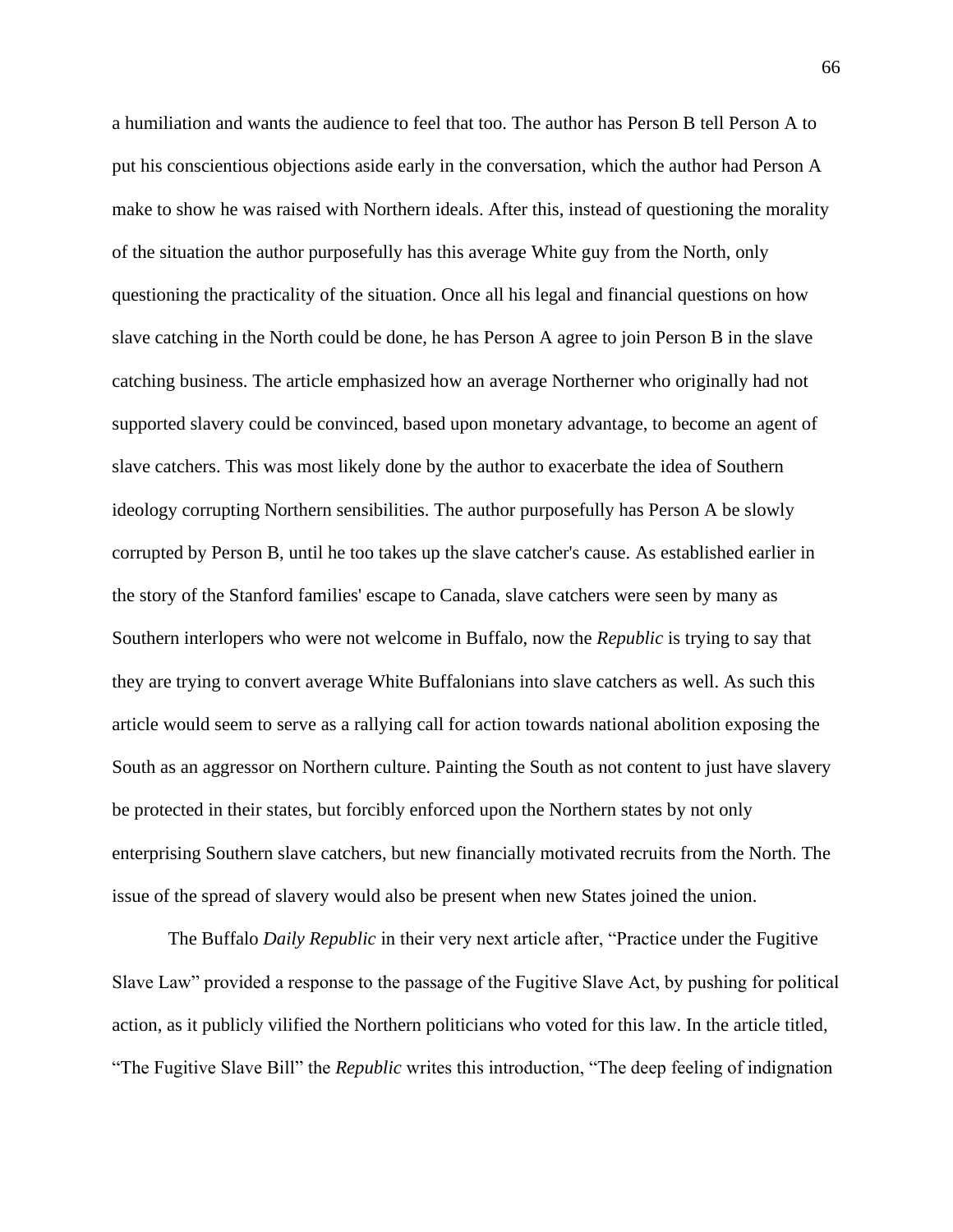which a knowledge of the wicked provisions of the fugitive slave bill has caused at the North, makes it desirable that the vote upon it in the Senate and House of Representatives should be placed on record."<sup>8</sup> The *Republic*, goes on to list all the congressmen who voted for the Fugitive Slave Law, and singles out the congressmen from the North and identifies their constituency.<sup>9</sup> It would be logical to assume that The *Republic* took this action so that these congressmen can be voted out of office. This assumption also is supported by the line from their previous edition when they had Person B allude that Northern politicians cared more about their career than doing what was right. This shows a Buffalo paper taking national action to attempt to create national political change by informing citizens across the country of which Northern representatives voted for this bill, that they have previously identified as an aggressive encroachment of Southern values and embarrassment to Northern values. This message would likely be read across the country because of the previously mentioned importance of Buffalo in connecting the telegraph network. Articles like these two, which came out of Buffalo, likely influenced countless literate White people across the country to take radical abolitionist political action.

Political action such as voting was not a luxury afforded to African Americans in the 1850s, unlike the average white citizen who could chose to do nothing, every African American living in the United States was in jeopardy. With the passage of the Fugitive Slave Law, Canada was one of the logical safe havens for African Americans in the 1850s. As such one would expect a mass exodus of the African American population from a border city such as Buffalo. Surprisingly, Buffalo's census data confirms that many African Americans decided not to leave Buffalo even after the passage of the Fugitive Slave Law. The 1850 census is the first census one

<sup>8</sup> *Buffalo Daily Republic* (Buffalo, NY). "The Fugitive Slave Bill." October 9, 1850. Accessed September 20, 2019. https://www.newspapers.com/image/254823008/ ?image=254823008&words=.

<sup>&</sup>lt;sup>9</sup> Ibid.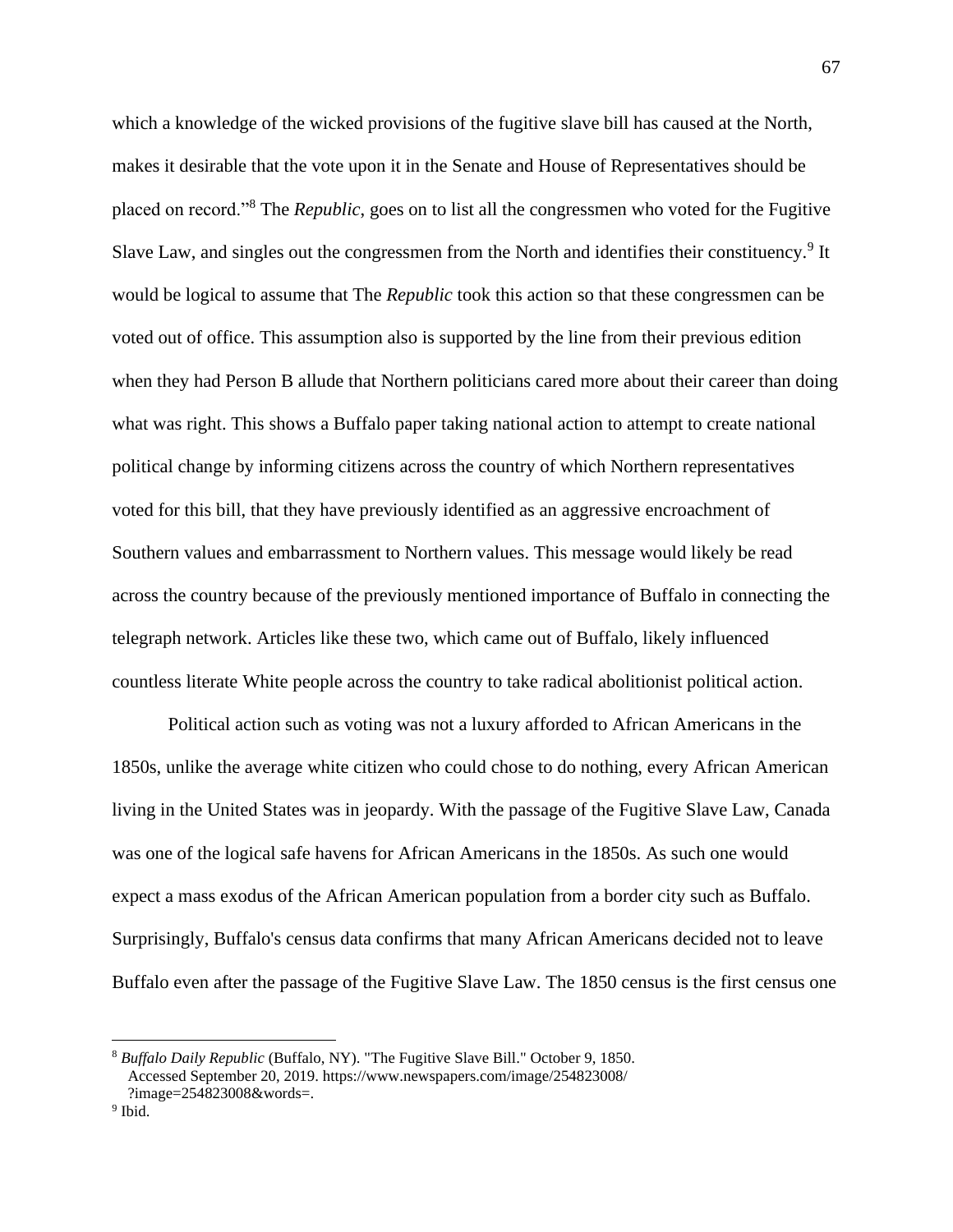can find online with data on how many African Americans were living in Erie County. In the city of Buffalo there were 41,586 people classified as White, and only 675 people classified as 'free colored.'<sup>10</sup> In light of the passage of the Fugitive Slave Law and the extremely dangerous situation it created for all African Americans, regardless of their freedom status, one would expect the population of African Americans in Buffalo to decrease, as they would look to find refuge in Canada. Surprisingly, the African American population in Buffalo would grow to 878 people in 1860.<sup>11</sup> Historian Jean Richardson, contends that census figures for the African American population may have been distorted lower, "due to absences from the city for seasonal work on the canals and lakes and reluctance to give information to white census takers."<sup>12</sup> Beyond Richardson's reasons believing the number of African Americans living in Buffalo might have been higher one must consider whether an African American might hide from census takers out of fear of being kidnapped as a repercussion of the Fugitive Slave Law. Meaning Buffalo probably had more African Americans than reported. This population change can be contrasted to the African American population of Columbia, Pennsylvania, which dropped from 943 to 487 after the passing of the bill.<sup>13</sup> Even in Monroe County which encompasses Rochester, a city many consider a hub of abolitionist activity, the census shows the African American population dropped from 699 in 1850 to 567 in 1860. Although one cannot ascertain if the African American population in Buffalo grew from natural birth or other African Americans relocating to Buffalo, it can be theorized that Buffalo was an attractive place for African Americans to live even after the passing of the Fugitive Slave Act. This could be explained by

<sup>10</sup> State of New York: Table NO.2 - Population by Subdivisions of Counties." In *Census of Population and Housing*. N.p.: U.S. Census Bureau, 1850.

<sup>11</sup> State of New York: Table NO.3 - Population of Cities, Towns." In *Census of Population and Housing*. N.p.: U.S. Census Bureau, 1860.

<sup>&</sup>lt;sup>12</sup> Richardson, Jean. "Buffalo's antebellum African American community and the Fugitive Slave Law of 1850." <sup>13</sup>Fred Landon. "The Negro Migration to Canada after the Passing of the Fugitive Slave Act." *The Journal of Negro History* 5, no. 1 (1920): 25. doi:10.2307/2713499.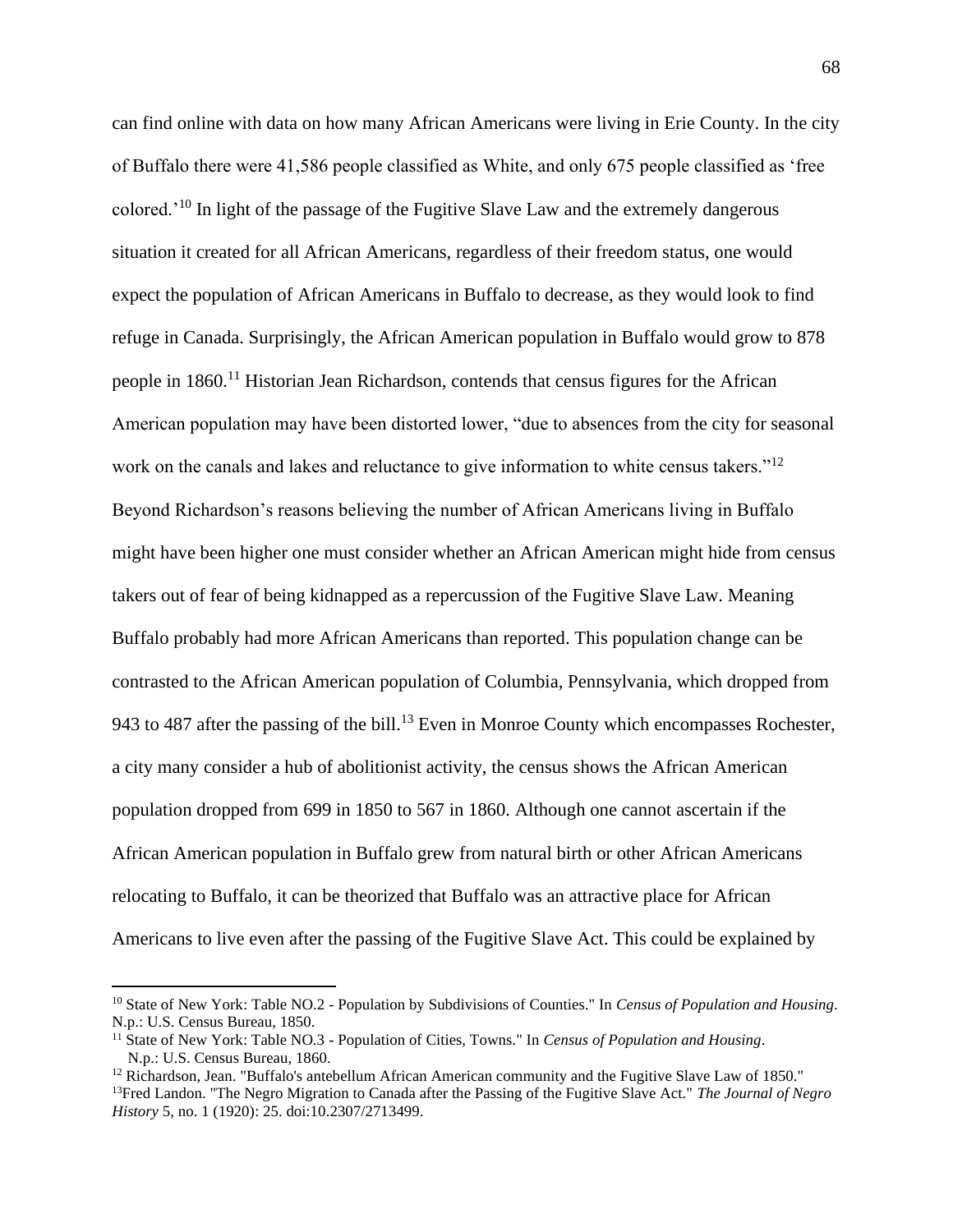the geographical advantage of being a border city to Canada, or a sense of an active community of abolitionists willing to help out African Americans who ran into trouble.

Fred Landon, in his article, "The Negro Migration to Canada after the Passing of the Fugitive Slave Act" finds that despite the law, severe repercussions for abolitionists, and the increased activities of slavecatchers, the Underground Railroad was never more successful as it had become after the passing of the Fugitive Slave law. He finds that at least 3,000 fugitives were able to make it into Canada within 3 months of the bill being signed. Landon mentions that 87 fugitives escaped through Buffalo within a year of the bills passing.<sup>14</sup> Landon finds that in Buffalo, at one Baptist church alone, more than 130 members fled across the border.<sup>15</sup> This is comparable to Rochester as Landon finds, only 2 of the 114 members of Rochester's African American Baptist church, did not flee for Canada. Landon illuminates an important distinction in Buffalo, that some African American Methodists decided to stay and make a stand.<sup>16</sup> Thus one could speculate that these black Methodists had faith in the people of Buffalo to protect them from this unjust law.

Contrary to Landon, Historian Jean Richardson, contends that the national number of African Americans emigrating to Canada was exaggerated by abolitionists, as propaganda against the Fugitive Slave Law. Regarding Buffalo, Richardson contends that the passage of the Fugitive Slave Law did not lead to large-scale emigration to Canada, from Buffalo's African American community. Richardson states, "Buffalo's Pre-Fugitive Slave Law African American community was active in opposing slavery and calling for local integration and civil rights. After passage of the bill, the community publicly demonstrated against the law and took actions to

<sup>14</sup> Ibid. 28

<sup>15</sup> Ibid. 25

 $16$  Ibid. 25-26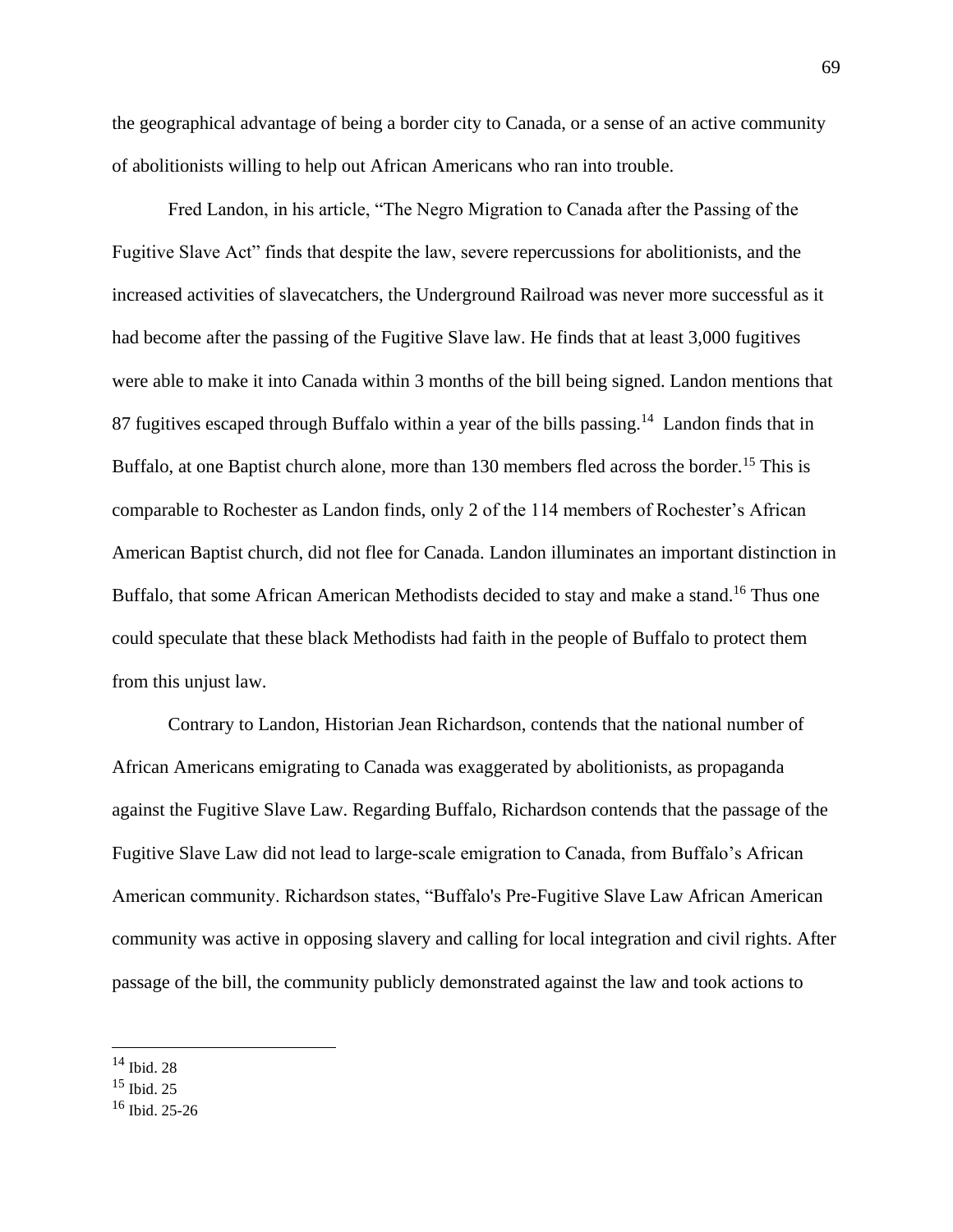save arrested fugitives."<sup>17</sup> He contends that this is why many African Americans decided to stay, as they had a community willing to defend them. As evidence to his claim, Richardson provides a letter by George Weir, Jr., who was an influential businessman in Buffalo's African American community. When the *New York Evening Post* wrote a report that stated 130 African Americans from Buffalo's Baptist church had fled, the same number historian Landon claims in his article, Weir contended that the *Post* was misinformed and refutes the *Post's* claims by publishing a

letter to the *North Star*, Weir states,

From whatever source this information emanated, allow me to inform you that it is incorrect, and instead of the large number spoken of, not three have left from either church, and I know that not three have left from the whole city; therefore, the report is entirely incorrect and without the least shadow of foundation. The Buffalonians are made up of different stuff. We are not so easily frightened as to leave our homes in consequence of any such machinations of the Devil... We have long since considered the matter and have come to the conclusion that we have a right to live here, and also that we have a right to use the same means to maintain our right that our revolutionary fathers taught us on a "certain occasion." No attempts have been made here as yet to arrest anyone. Our city has enjoyed a quietude and repose which is devoutly hoped may continue. But when it shall be broken, Buffalo will be heard from.<sup>18</sup>

Weir is a great contemporary source, illuminating a confident African American community in Buffalo, claiming that Buffalonians were different from the rest of the country. Although it should be noted that Weir was a businessman, meaning one might theorize that he would have an interest in making it appear that emigration from Buffalo was not a problem, so he didn't lose business. One should believe Weir since Landon and the census data both also show that Buffalo's African American population was not experiencing mass emigration and was actually growing. As a primary source Weir's account of African American resilience is a boost for the argument that the number of emigrants from Buffalo was much lower than other parts of the

 $17$  Jean Richardson. "Buffalo's antebellum African American community and the Fugitive Slave Law of 1850."

<sup>18</sup> Weir, George. "Letter from George Weir." *North Star* (Rochester, NY), March 20, 1851. Accessed April 24, 2020. https://www.loc.gov/resource/sn84026365/1851-03-20/ed-1/ ?sp=3&r=0.189,1.13,0.291,0.144,0.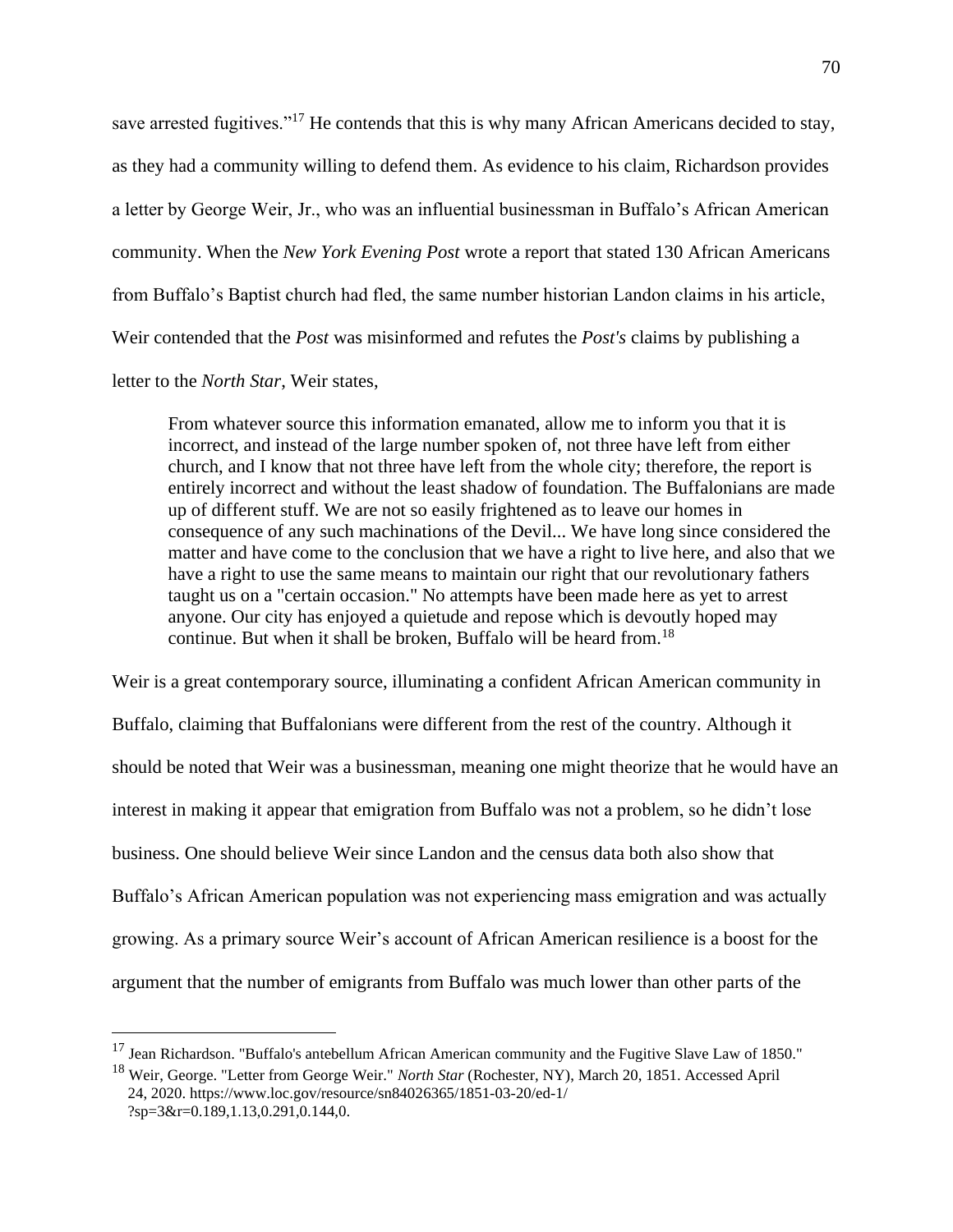country. Despite the disagreement over the actual number of African Americans who fled, both historians contend that Buffalo did not experience the same level of emigration as other parts of the country. Sadly, his claim, issued in March 1851, that no Buffalonian had been arrested under the Fugitive Slave Law would only be correct until August 1851. Thankfully, his claim that Buffalo would be heard from would be accurate.

### **Liberating Fugitive Slaves in Buffalo**

The first vignette of Buffalo abolitionists taking action, is the first legal case involving an African American being claimed by a slave catcher, in Buffalo, under the Fugitive Slave Law. This was the case of Daniel Davis, who was arrested in August of 1851. The accounts from various sources differ in what happened to Davis, what Landon writes, seems to be the least biased. Davis was a cook on the steamer *Buckeye,* while the vessel was docked in Buffalo, Landon describes the following actions occurring. Davis was called up from below, and the moment his head popped up above deck, a slave catcher named Benjamin Rust hit him hard in the head. Rust had a warrant from the United States Commissioner for his arrest. Davis fell into the hold, landing on top of a stove, which badly burned him. He was immediately brought to court. Newspapers state that at the trial he was still bleeding. In the rushed trial, Rust won. Rust would later lose when local abolitionists took legal action on a writ of habeas corpus. Davis was brought before Judge Conkling and was released. Once released, Davis was swiftly taken to Canada by Buffalo abolitionists. Rust was later even charged with a 50\$ fine for the assault of Davis.<sup>19</sup> Davis's tale shows the willingness of Buffalo abolitionists to use the court process to fight the Fugitive Slave Law. It also illuminates the efficiency in the capabilities of the Underground Railroad in Buffalo, as they were able to get Davis to Canada, so swiftly at the

<sup>19</sup> Ibid. 32-33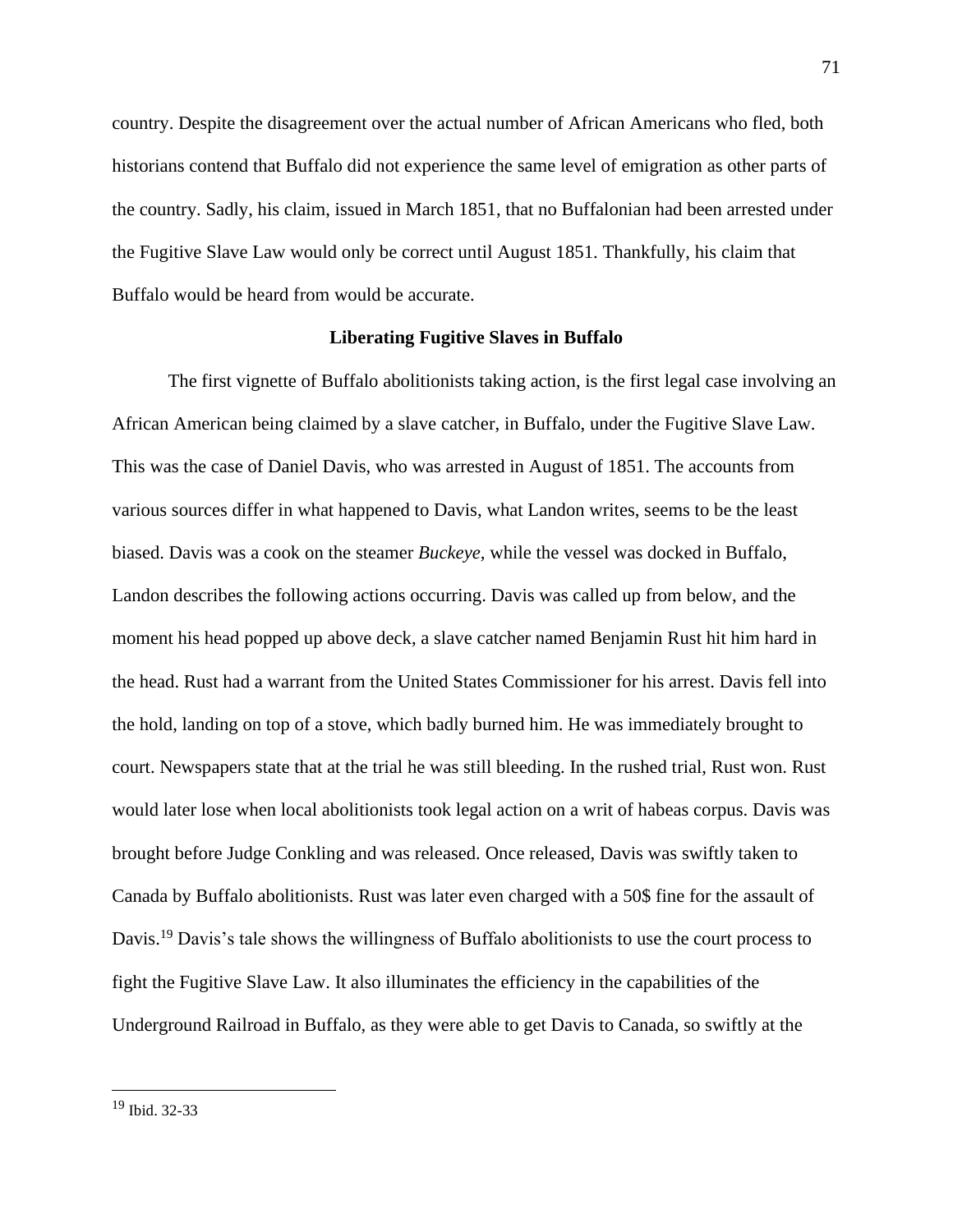conclusion of his trial before more action could be taken against him. If Buffalo did not have such an organized, swift acting, abolition movement, it is likely that Rust would have immediately taken Davis back to the South to be enslaved. Davis's tale ignited the press of Buffalo and Rochester alike. With Frederick Douglass's paper having this to say,

This fugitive slave case has done more to awaken disgust and abhorrence in this region towards slavery, slaveholders, slave-hungers, and the Fugitive Slave Bill, than any other case of the sort that has ever occurred. The murderous assault made upon Daniel, at the time of his arrest, has much to do with the sympathy aroused in his behalf, and the indignation and loathing with which his inhuman pursuers are regarded.<sup>20</sup>

This quote from the Frederick Douglass paper, helps to illuminate the fact that abolitionists in Rochester cared about what was happening in Buffalo. This event helped to further enflame public disgust towards slavery, not only in Buffalo and Rochester, but around the region.

Landon provides another vignette of abolitionist activity. He describes a 14 year old girl, who came to Buffalo to be a maid for her owner's daughter. Landon makes no mention of this girl seeking freedom, when abolitionists found her she was, "spirited off...transferred to a steamer flying the British flag, and landed in Canada."<sup>21</sup> When the master came up to Buffalo with his lawyers trying to retrieve his slave under the Fugitive Slave Law, his demands were refused as the girl in question was in Canada, so he could not hold anyone accountable for his estimated 1,000 dollar loss. This is an example of Buffalo abolitionists taking radical, lawbreaking action without even being asked to do so, exemplifying an active and motivated city.

Overall, the Underground Railroad was very effective in Buffalo, one of Buffalo's most celebrated 'stations' in this operation is the 511 Michigan Ave, Baptist Church. This was the site of the signing of New York's Freedom Trail Act, which looked to highlight places involved in

<sup>20</sup> Frederick Douglass. "The Man Daniel and his Captors." *Frederick Douglass Paper* (Rochester, NY), September 4, 1851.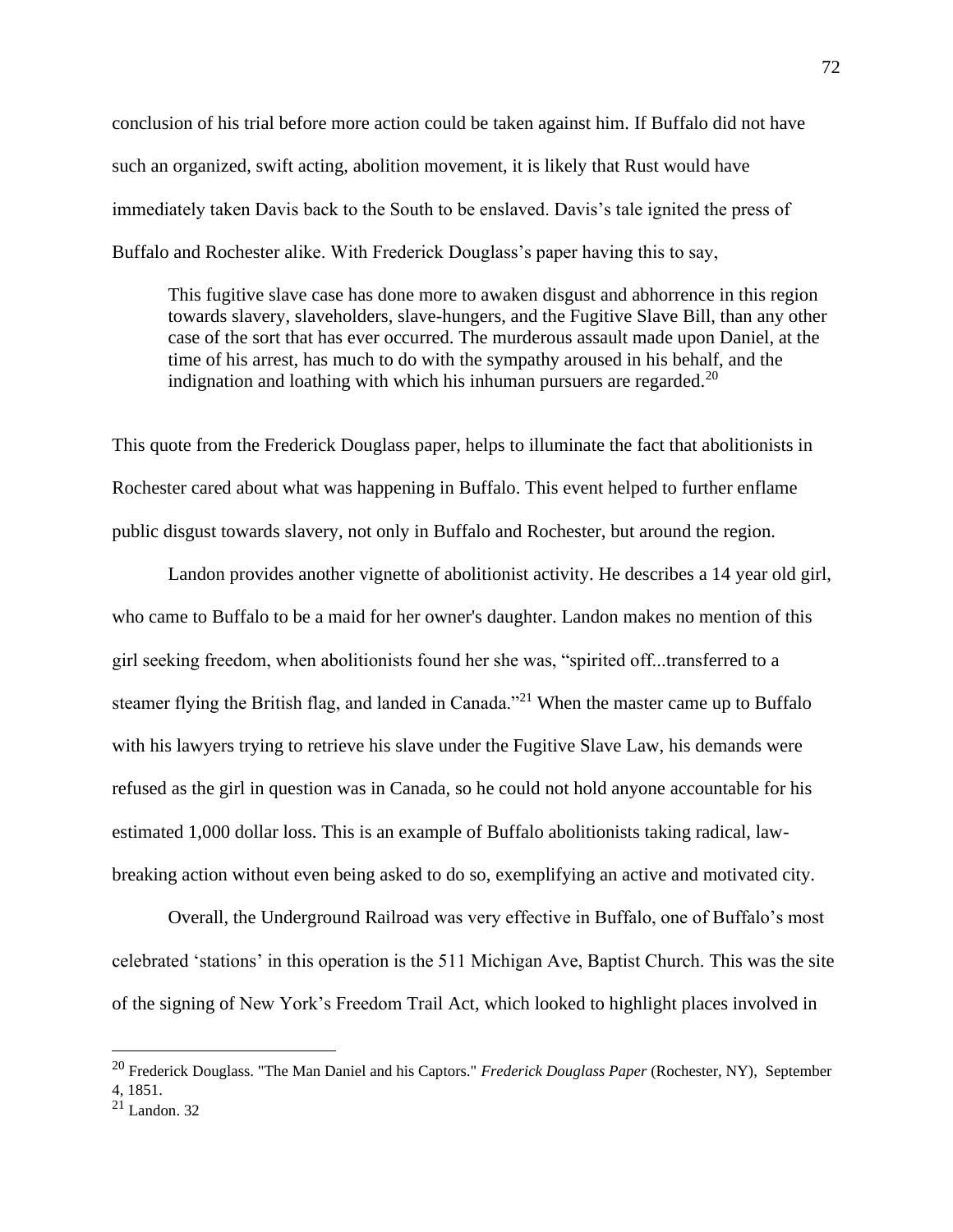the Underground Railroad. At this Baptist church some of Buffalo's wealthy and prominent families would hide slaves in the church before they could be taken across the river into Canada. The usual route taken would be to the Black Rock harbor then across to Fort Erie. Also, it is important to note that after the construction of the Suspension Bridge in 1848, which was expanded in 1855, to make a top level for locomotives, while the bottom level would continue carrying both pedestrians and horse and carriages, Buffalo was the only point where one could cross into Canada without the use of boat for hundreds of miles. Although no official record exists, as the Underground Railroad was a secret operation, some estimates claim that at least 30,000 slaves found their freedom through the Western New York portion of the Underground Railroad.<sup>22</sup>

#### **The Kansas-Nebraska Act of 1854**

One national issue that Buffalo newspapers took notice of was when new states would try to join the union. One of the most controversial states, for the nation and the Buffalo newspapers, was Kansas. The source of contention was the Kansas-Nebraska Act that proposed that Kansas would be admitted as a state, and it was the people of Kansas who would decide, through a vote, whether it would enter as a slave or free state. This was contentious because Kansas was located above the 36 ̊30' line of the Missouri Compromise. This would allow extension of slavery into the North. The potential extension angered abolitionists and Northerners in general. This is important because those who were fine with slavery being contained, instead of abolished, were now faced with the fact that slavery was expanding into the North.<sup>23</sup>

<sup>22</sup> "WNY: End of the Line On Freedom's Road" *Buffalo Evening News*, November, 9, 1963, microfilm.

<sup>&</sup>lt;sup>23</sup> Kondziela, 44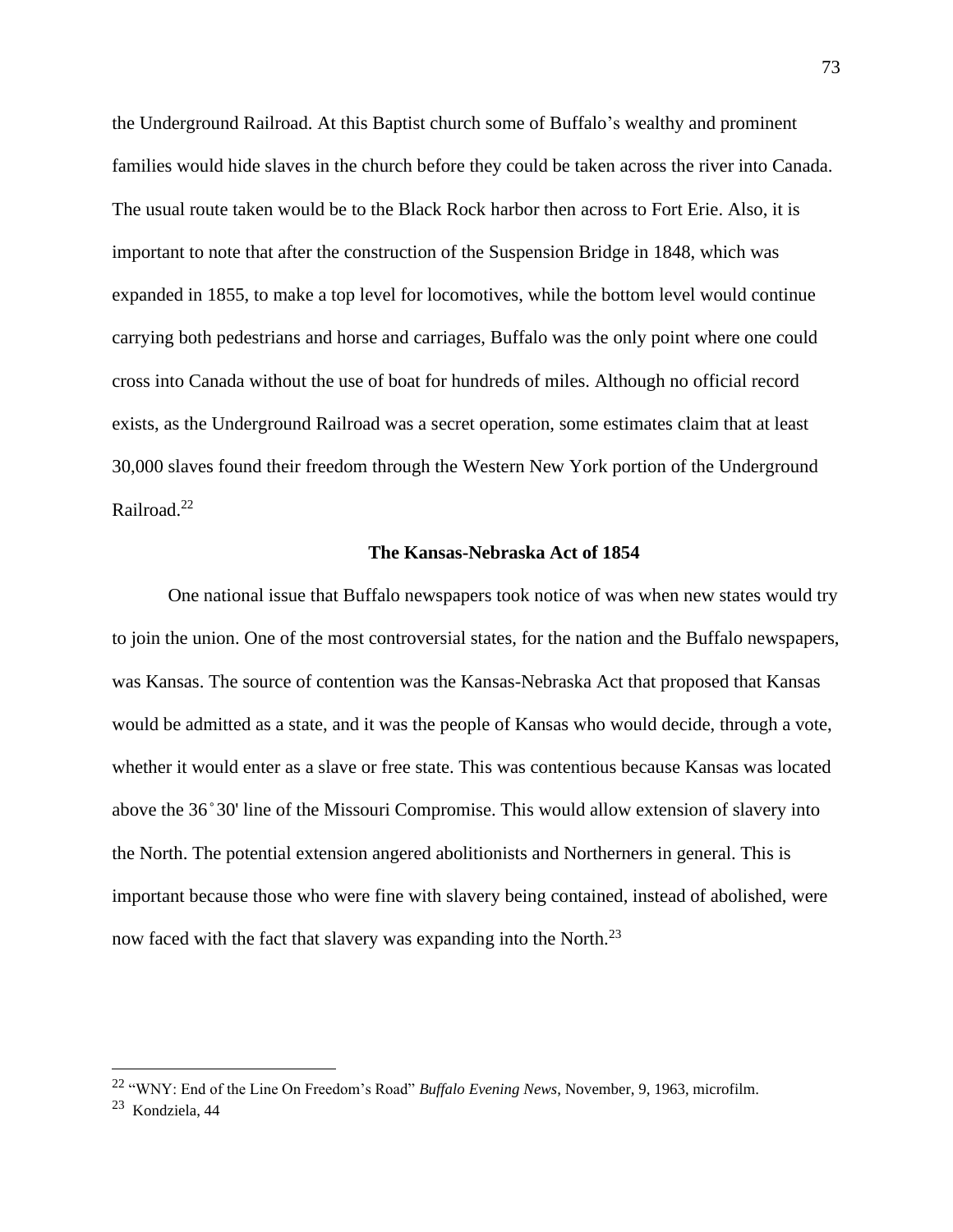Buffalo newspapers spent a great deal of time contesting this subject throughout the majority of the 1850s. Nicole Kondziela finds that the public opinion of the majority of both the city's newspapers and populace towards Kansas was that it should become a free state. Even so Kondziela finds, "differences in opinion among the local Buffalo newspapers which led to grand public spectacles that played out within their pages."<sup>24</sup> Even though the Kansas-Nebraska Act was not signed into law until May 30 1854, Kondziela finds that, "From the fifteenth of that month to the thirty-first, there were approximately seventy-five articles concerning the Kansas-Nebraska Act in the four Buffalo dailies that are being examined alone."<sup>25</sup> Kondziela obtains this number without including the numerous editorials on slavery in other capacities, such as the Fugitive Slave Law, or Kansas coverage in other, smaller, Buffalo papers.<sup>26</sup>

The Kansas-Nebraska act was so detested by a majority of Buffalonians that both liberal, and Southern Democrat, supporting newspapers would denounce it. With Buffalo's most liberal newspaper, The Buffalo *Morning Express*, calling the acts pending ratification, "the Nebraska fraud."<sup>27</sup> While the Buffalo *Daily Republic*, a paper that was generally viewed as having a Democratic Party bias, went against the Democrats and opposed the Act. On multiple occasions, the editorial pages of the *Republic* were similar to the content on the liberal Buffalo *Morning Express*. <sup>28</sup> The May 16th edition of the *Republic* stated,

We have protested from the outset against this measure, and have deemed it our duty to point out its impolitic and dishonorable characteristics. If its passage bequeaths to the country a legacy of sectional strife and domestic warfare; if it arrays one portion of the people against the other and compels the north to boldly assume the attitude of uncompromising hostility to the admission of another slave state into the Union, these consequences will be attributable to the authors of the violation of a solemn compact and not to those who have protested against it. Upon the former will rest the fearful

 $24$  Ibid. 45

 $25$  Ibid.

 $26$  Ibid.

 $^{27}$  Ibid.

<sup>28</sup> Ibid. 46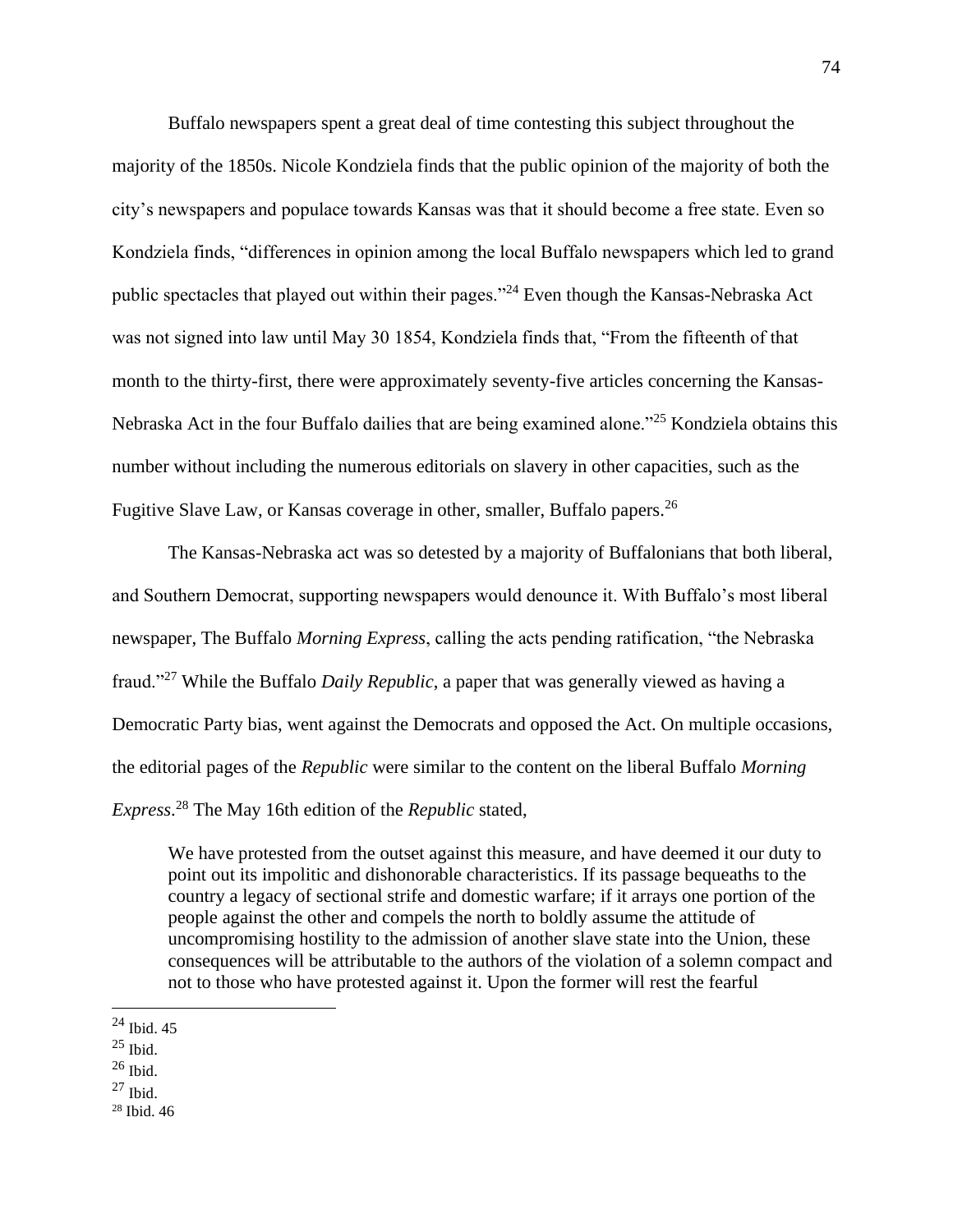responsibility of reviving an agitation which threatens the country with the most direful results.<sup>29</sup>

With this quote, one can see that the *Republic* was firmly against the Kansas-Nebraska act. This is significant because if both liberal and Democrat supporting papers are both against the act, it helps illuminate a probable majority feeling in Buffalo of disdain for the act. This disdain can be explained by Eric Foner in *Free Soil, Free Labor, Free Men*. Foner finds that Northerners wanted the newly formed states, from the territories, to remain as free from slavery as possible, since they thought that either they or their children, may one day go to these newly formed states, where they would have to compete with slave labor. These Northerners thought it was unfair to make them compete against slave labor, both from an economic and a racial standpoint.<sup>30</sup> Thus making some Northerners opposition to slavery not based in morality, but selfish self-interest.

This growing disdain for the South, which has been festering throughout the years, and mentioned many times, was exacerbated as the South continued to try every tactic to achieve their goal of Kansas becoming a slave state. Kondziela finds that abolitionist papers, such as the *Express*, contributed to a growing Northern clamoring for Southern separation, because of their constant hostility, chastisement, and ridicule, towards the South.<sup>31</sup> This was exemplified in an *Express* article where they state,

The 'South' was the spoiled peevish, bawling child, that was always threatening to throw itself out of the window and dash its little brains out if it could not have everything it cried for… But let this tawney [sic] half-savage urchin beware of a further repetition of its tantrums. The next time the North holds it out of the window in that way, the North will be in good earnest, and will certainly throw the good-for-nothing creature into outer darkness into the pit it has so long been digging. Fools! Quit your sham alarms and outcries of 'Wolf! Wolf!' You have cried that, just once two [sic] often. The wolf is

<sup>29</sup> "The Struggle in the House of Representatives," Buffalo *Daily Republic*, May 16, 1854, microfilm, p. 2. <sup>30</sup> Eric Foner. *Free Soil, Free Labor, Free Men: The Ideology of the Republican Party Before the Civil War: With a New Introductory Essay*. OUP USA, 1995.

<sup>31</sup> Kondziela, 50.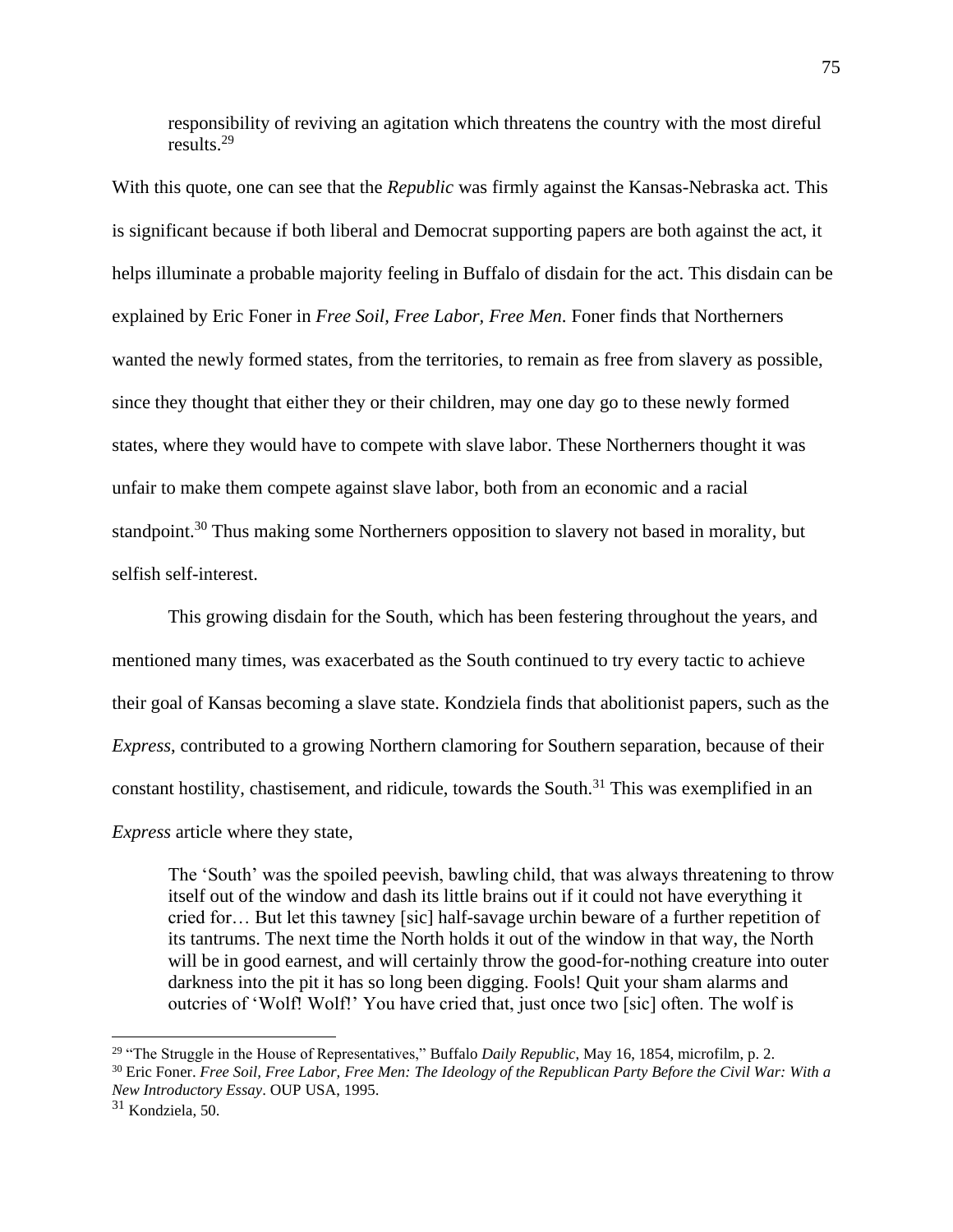acoming at last 'and no mistake' , and all your arms can bring you no deliverer, while you are torn in pieces and your flock is scattered.<sup>32</sup>

This article of *The Express,* published in 1854, helps to expose the thought process of abolitionists in Buffalo. It illuminates a people, who are tired of the South controlling the political narrative of abolition, by threatening to leave the Union. It even advocates letting them leave the union, as they have threatened so many times, as they are not worth dealing with, illuminating the disdain Northerners now had for the South.

This disdain was only exacerbated once the Kansas-Nebraska Act was passed through both houses of Congress by May 1854. The *Buffalo Morning Express* was outraged, and it began to make wild predictions on what the future held. The editors portrayed the issue of slavery as moving like a spreading empire. "Slavery might as well come into New York as go into Nebraska," wrote the editors, as if it brought with it a legion of warriors. "If it can go there [Nebraska] by bribery and fraud, it can attempt with equal propriety to come here by force." Slave interests in Congress had convinced the U.S. government to open Nebraska to slavery. Next, the Buffalo paper speculated, slave interests would require New York and other free territories to accept slavery "by force. In 1854, the paper was stoking the flames of civil war. "The fight between slavery and freedom is now to be open, and 'to the bitter end," the paper portended, "The gauntlet has been cast at our feet." The Buffalo press purported to stand on the side of freedom wielding a gauntlet against an 'empire of slavery' authorized by the U.S. government. Only self-defense, the paper suggested, would stop the encroachment of slavery in free and new territories. "<sup>33</sup> This paper helps shine light on the increasing power, radical abolitionism, had gained in Buffalo. With the editors making it clear that this continued

<sup>32</sup> "Sectional Malignity," Buffalo *Morning Express*, May 17, 1854, microfilm, p. 2.

<sup>33</sup> Kondziela, 52.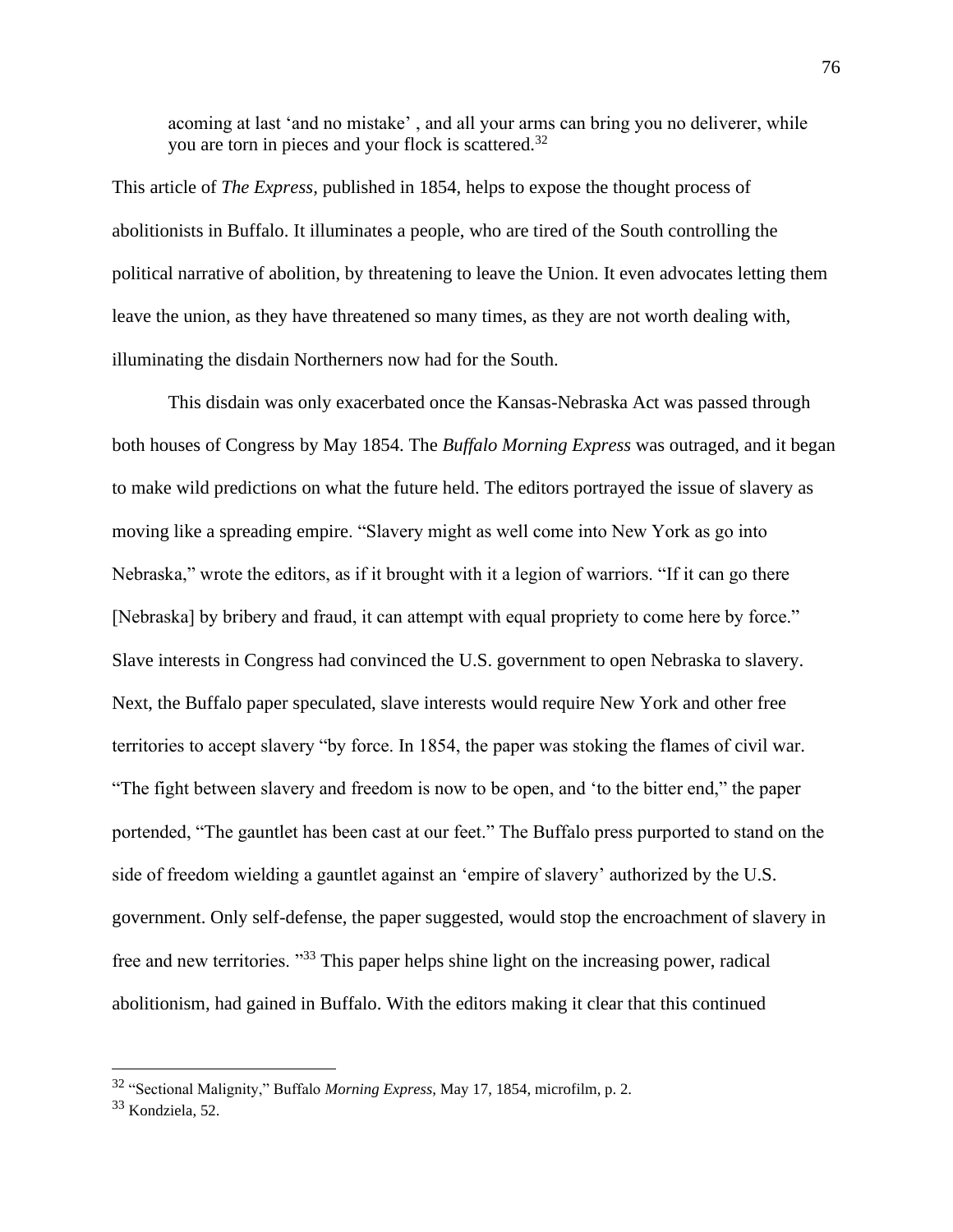aggression from the South could not continue, no matter the consequences including violence. This portrayal of the South as an expanding ominous empire helps illuminate how fierce the regional rivalry between the South and North had become, with newspapers openly showing their disdain for the South. These papers are more evidence that for White abolitionists, radical abolitionism grew in lockstep with regional rivalry.

As the Kansas territory's status as a free or slave state was to be decided by popular sovereignty, The Buffalo *Morning Express,* Buffalo *Commercial Advertiser,* Buffalo *Daily Republic,* among others, placed ads to encourage freedom-loving Buffalonians to move to Kansas to defeat slavery before it began.<sup>34</sup> With both Southerners and Northerners emigrating to Kansas, troubles were bound to flare up, such as when a mob from the southern state of Missouri sacked the town of Lawrence, Kansas. In a flair of 'yellow journalism,' the Buffalo *Daily Republic* put out a story titled, "GREYTOWN OUTDONE!! Destruction of the Printing Press and the Hotel, and Probably the Whole Town of Lawrence in Ashes – Women and Children Fleeing in Every Direction."<sup>35</sup> The story states,

People of Buffalo: –The city of Lawrence is partially if not totally destroyed! The blood of her murdered citizens cries to Heaven for vengeance. Armies of the ruffians of slavery…are hunting down with remorseless cruelty, the freemen of Kansas. Their cry is 'we will exterminate and drive out every  $d - d$  abolitionist!' meaning thereby every freeman of the North. Their victims are our countrymen, our fellow-citizens, our friends. Their only crime is that they love liberty rather than slavery...Have you no public voice of burning indignation, detestation, and scorn to utter? Have you no hand to stretch out to aid and succor the champions of liberty on the plains of Kansas, struck down by the strong arm of tyranny, and no words of cheering and hope to whisper in their ears?<sup>36</sup>

This quote helps to illuminate the scope of escalation, and exaggeration the Buffalo newspapers were willing to construe in the name of abolition. Papers engaged in what would later be coined

<sup>34</sup> Ibid. 62

<sup>35</sup> Ibid. 69

<sup>36</sup> Ibid. 69-70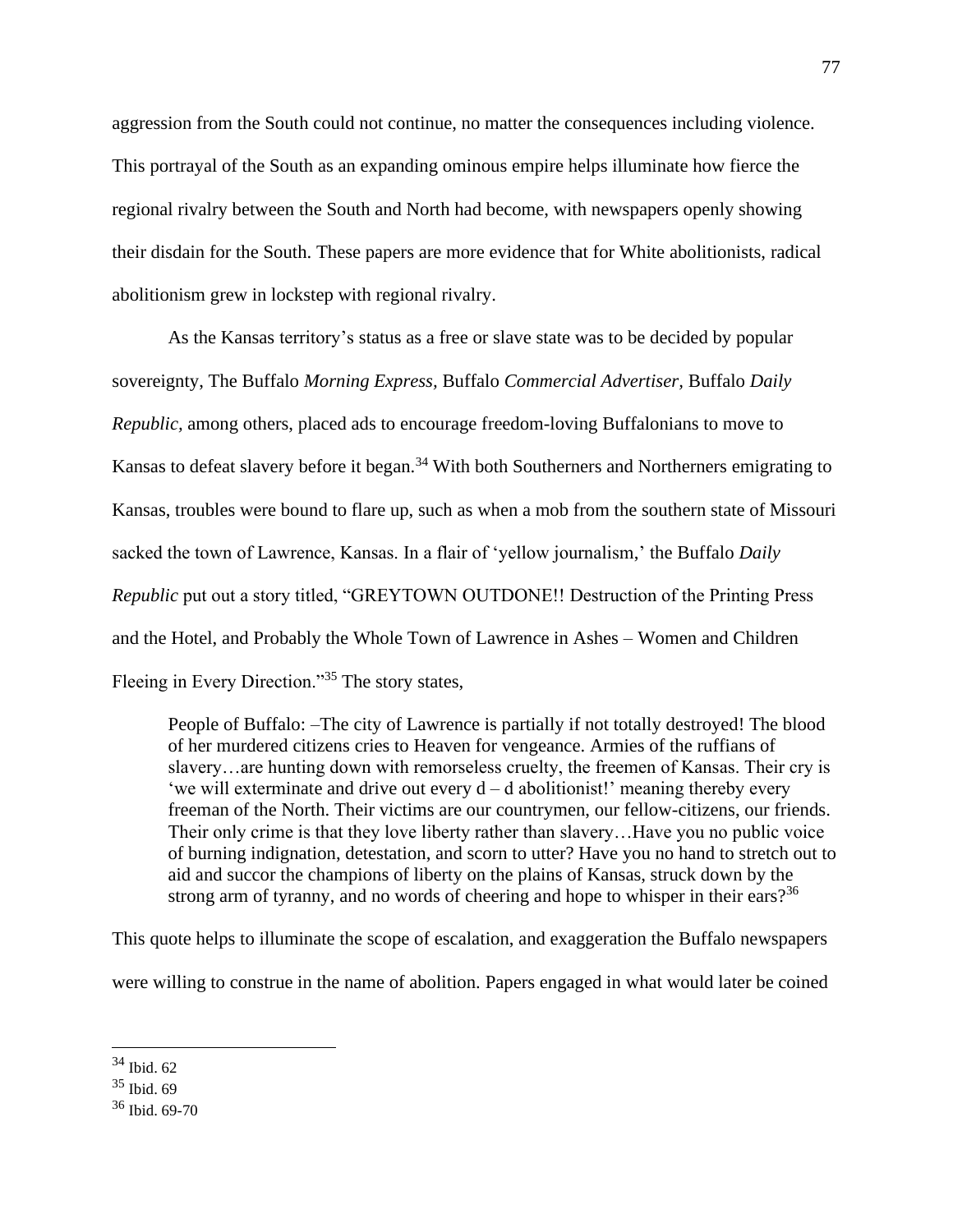'yellow journalism' to sell copies, so it could be assumed that many Buffalonians wanted to read of the evils of the slaveholders and held the goal of abolition dear to them. This escalation of the Buffalo paper's abolitionist ideologies gave Buffalo a national platform that encouraged local activists to infuse the movement with increasingly radical ideas. These Buffalo newspapers, being shaped by the abolitionist wants of Buffalo newspaper readers, were being transmitted out West, informing and influencing their readers as well. This transmitting West of Buffalo's ideas likely influenced many other parts of the country of the regional aggression of the South which would help grow the national abolitionist movement like it did in Buffalo, rallying the population to be willing to take on the South when the time came, and the Civil War began.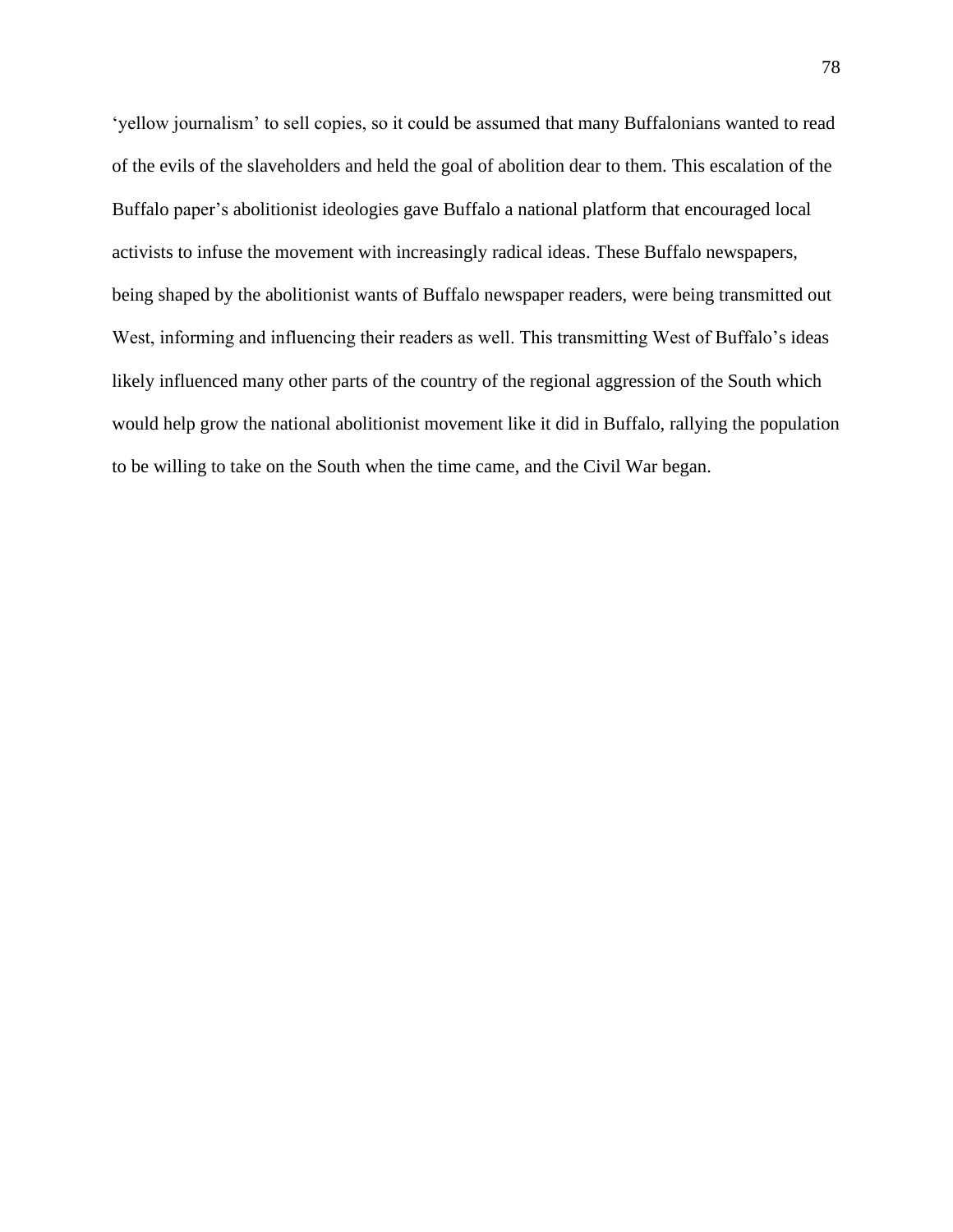#### Conclusion

Buffalo was not only a bustling and growing city in population from the 1840s and 1850s, but it was also a maturing hub of abolitionist thought, comparable to Rochester and other more well-known cities. Although it is shown that the White population may have taken longer to become organized and deliberately abolitionists, than the Black community, as shown in the case of the Stanford family. Even in the 1830s Buffalo had an active community of African Americans, such as William Wells Brown, who were willing to risk their lives to save African Americans, who were threatened by slave catchers. Still, even in the case of the Stanford many white individuals such as the tavern owner, did not accept Southern slave catchers interfering in Northern affairs and helped. Thus, showing regional tension was evident and a primary cause of White action even in the 1830s. This greater regional tension will grow in lock step with greater White action in the fight against slavery, and the agents of slavery.

Although White action will grow in lock step with regional aggression, the organizing efforts of Jonson and his Liberty Party, Douglass, and the nation conventions hosted in Buffalo, will be catalysts in mobilizing the White population and then news media to get involved with the national abolitionist movement. This is evident because from 1840 onwards, there is evidence of organized political action being taken to fight slavery. Evidence of this is provided through Jonson's mobilizing and organizing of the local Liberty Party. The trend of abolitionists taking immediate action to end slavery and help the enslaved, was developed at the same time and influenced by various events happening in Buffalo, such as the 1843 National Convention of Colored Citizens. This convention helped change the dialogue on abolitionism in many ways such as stating that immediate and unlawful activity should be taken by both slaves and allies of abolition to end slavery. Evidence of this change is exemplified in Jonson, who back in the 1830s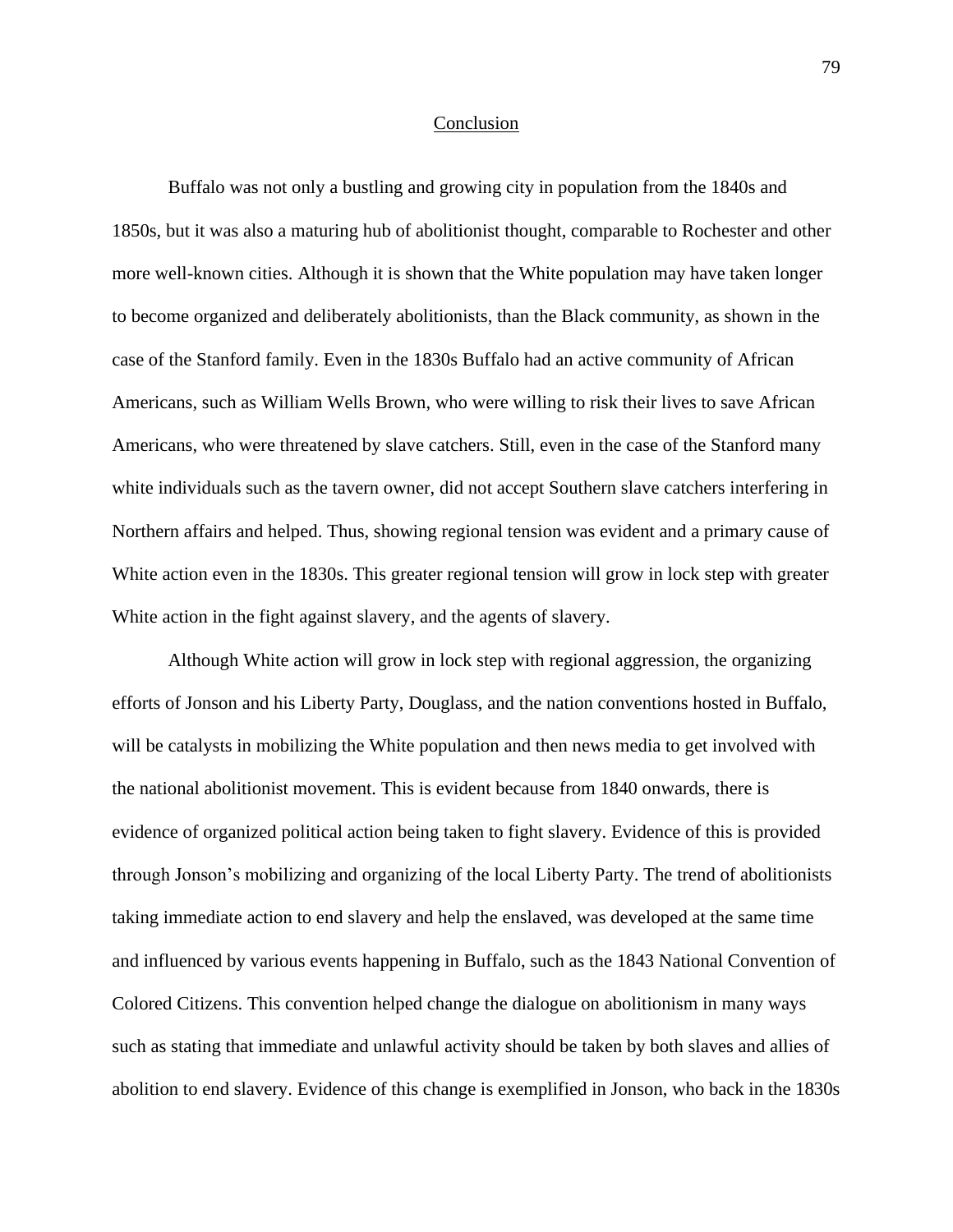only accidentally found himself involved in an argument against slavery, now he was an agent of the Underground Railroad. Overall, by the 1840s there is evidence of both White and Black citizens of Buffalo becoming involved with what was called radical abolition where they are taking physical action against slavery and its agents.

By the 1850s Buffalo was a city deeply involved with the abolitionist cause. Its newspapers would write about national events concerning slavery, such as The Fugitive Slave Law, and Kansas's admittance to the Union. The person A and B conversation in the October 9th, 1850, edition of the Buffalo *Daily Republic* (Buffalo, NY). "Practice under the Fugitive Slave Law" was a great example of how the Buffalo press attempted to inform and persuade the general population about how horrible the Fugitive Slave Law was. The *Republic's* next issue provided the name of every northern member of congress who voted for the Fugitive Slave Law. This is a great example of how the Buffalo press tried to influence abolitionist outcomes in elections across the country. During the Kansas - Nebraska Act the Buffalo press exaggerated the evils of forces of slavery against abolitionists to yellow journalism standards. The goal of these articles was to enrage abolitionist-minded Northerners to move to these new territories to stop the spread of slavery by both democratic as well as violent means. As such, Buffalo's press was continuing the trend of using regional tension to bring more Northerners across the country into the abolitionist cause. Thus, proving Buffalo was an influential city to the national abolitionist movement.

Individuals in Buffalo also stepped forward to help fugitive slaves, despite fear of harsh reprisals because of the Fugitive Slave Law. One example is the story of Daniel Davis, who was the first person arrested under the Fugitive Slave Law, in Buffalo, in August of 1851. Even though Davis was taken to court he did not get the fast trial that Rust, the slave catcher wanted.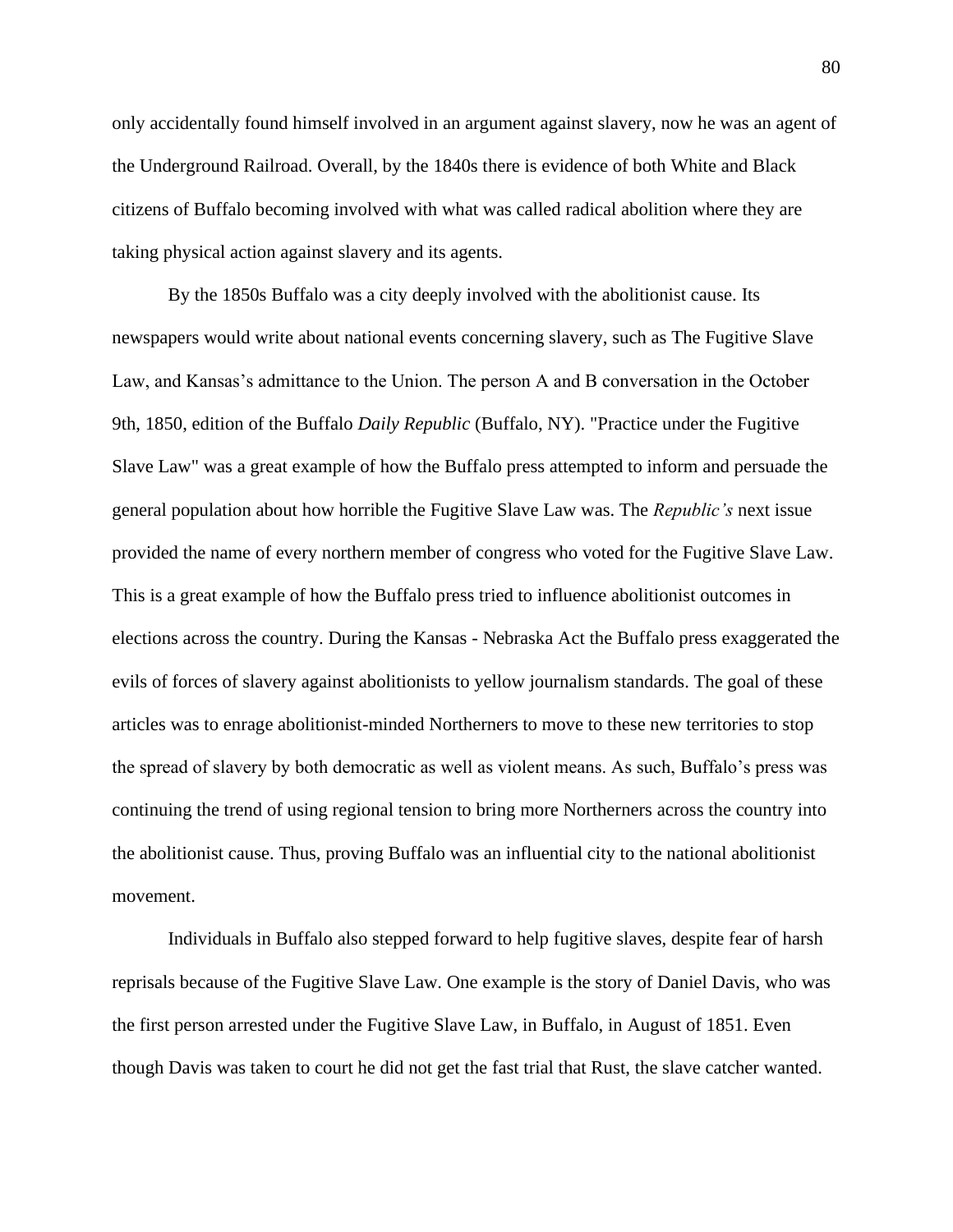The abolitionists were able to win in court and then quickly get Davis to Canada. Some estimates claim that at least 30,000 former slaves, such as Davis, found their freedom through the Western New York portion of the Underground Railroad.<sup>1</sup>

Overall, one can see that Buffalo was a key city in the abolition movement. Buffalo fostered leaders and newspapers who would speak out, and sometimes take action against agents of slavery. Buffalo attracted conventions and speakers, where leaders would speak out against slavery, and ideas that affected the national abolitionist movement would be spread. These ideas on slavery were spread, in multiple newspapers far beyond Buffalo. Buffalo with its suspension bridge into Canada, and a strong network of abolitionists was a prime location for crossing the border while on the Underground Railroad. One of the trailblazing historians to write about Buffalo's role in the abolitionist movement leading up to the civil war was Nicole Kondziela. While her thesis, "When Ink Turned into Bullets: The Effect of the Press in Buffalo, New York, and the Nation along with Its Role in Igniting a Civil War" was very helpful in identifying Buffalo newspaper articles that supported abolition, I was not convinced that the Buffalo press was actually a driving cause of the Civil War. Still, her thesis could be worked into this paper's main point, which I believe has been proven, that Buffalo was an influential and active city in the abolitionist movement.

<sup>&</sup>lt;sup>1</sup> "WNY: End of the Line On Freedom's Road" *Buffalo Evening News*, November, 9, 1963, microfilm.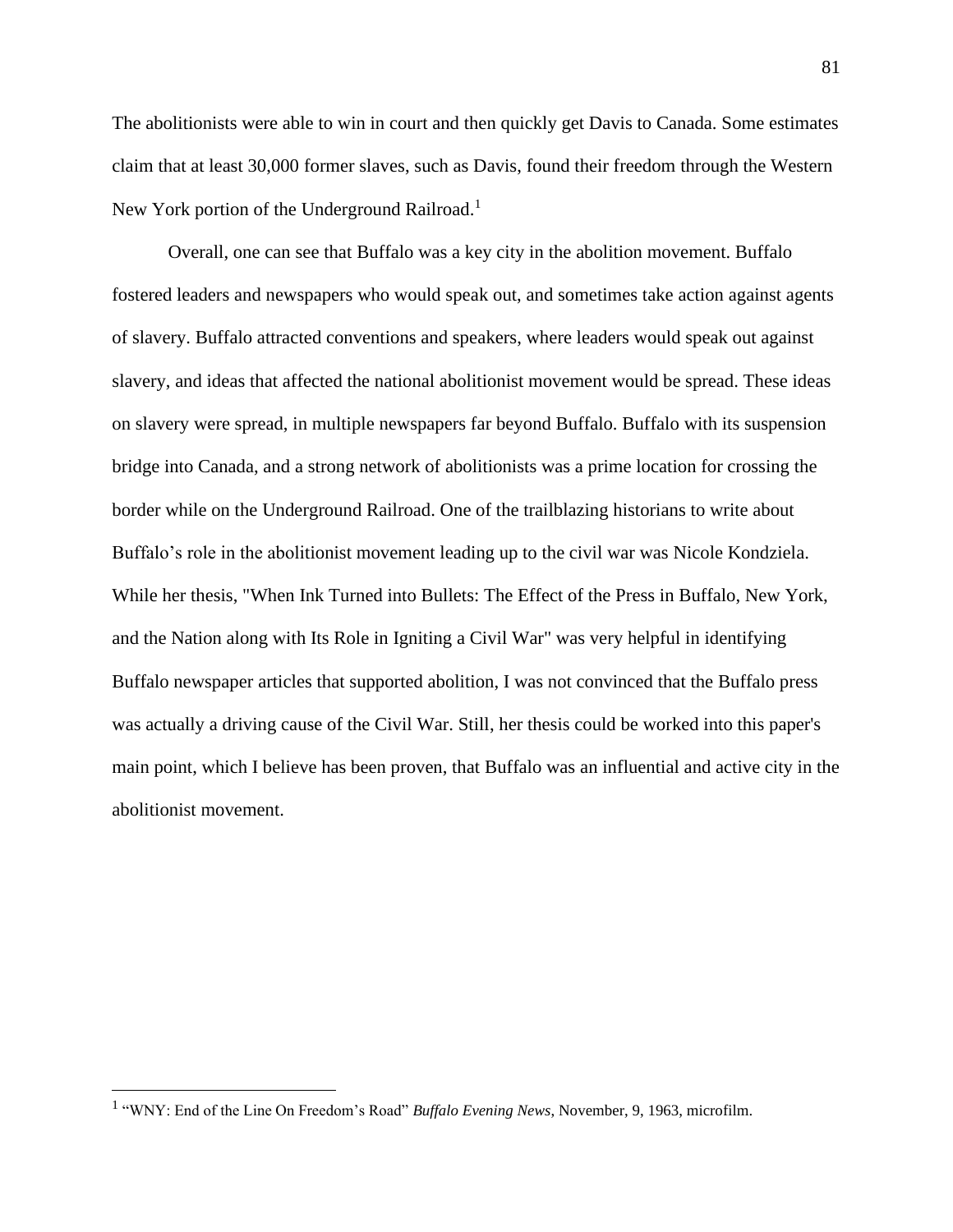## Bibliography

# Primary Sources

- Brown, William Wells. *Narrative of William W. Brown, an American Slave: Written by Himself*. Chapel Hill: University of North Carolina at Chapel Hill Library, 2011. Accessed December 6, 2020. ProQuest Ebook Central.
- Clapp, Almon M. "Interesting Reminiscences of his Early Life." Buffalo *Morning Express* (Buffalo, NY), April 10, 1899. Microfilm.
- Davis, Samuel. "Address." In *Minutes of the National Convention or Colored Citizens: Held \*At Buffalo on the 15th, 16th, 17th, 18th, and 19th of August 1943. For The Purpose of Considering Their Moral And Political Condition As American Citizens*. New York, NY: Piercy & Reed, 1943. Accessed November 4, 2019. http://coloredconventions.org/files/original/73369fab9bb261275b57276ccbdbded2.pdf.
- Douglass, Frederick, and Ruffin, George L. *The Life and Times of Frederick Douglass*. Scituate, Mass: Digital Scanning, 2001.
- Douglass, Frederick. "The Man Daniel and His Captors." *Frederick Douglass Paper* (Rochester, NY), September 4, 1851.
- --- "They Are a Stupid Race Made to be Slaves." *The North Star* (Rochester, NY), April 28, 1848. Accessed March 13, 2020. https://infoweb-newsbank-com.proxy.buffalostate.edu/ iwsearch/we/HistArchive/?p\_product=EANX&p\_theme=ahnp&p\_nbid=O5DO5BVYMT U4MDgzMzY1Ny42Mzg3NzI6MToxMzoxMzYuMTgzLjExLjQz&p\_action=doc&s\_las tnonissuequeryname=6&d\_viewref=search&p\_queryname=6&p\_docnum=28&p\_docref= v2:11BE9340B7A005AB@EANX-11D0A37BC061C358@2396146 11D0A37BCC8BEA00@011D0A37BF413F478@%22they%20Are%20a%20Stupid%20 Race %20Made%20to%20be%20Slaves%22.
- Garnet, Henry Highland. "An Address to the Slaves of the United States of America, Buffalo, NY, 1843." *Electronic Texts in American Studies* (2007)
- Hientzman, Nelson Terry. *"Not a Scintilla of Abolition in Buffalo:" The Rise of a Liberty Man as Revealed in the Journals of George Washington Jonson.* 1990.
- Johnson, Paul E. *A Shopkeeper's Millennium : Society and Revivals in Rochester, New York, 1815-1837*. 1st ed. New York: Hill and Wang, 1978.
- Lubet, Steven. *Fugitive Justice Runaways, Rescuers, and Slavery on Trial*. Cambridge, MA: Belknap Press of Harvard University Press, 2010.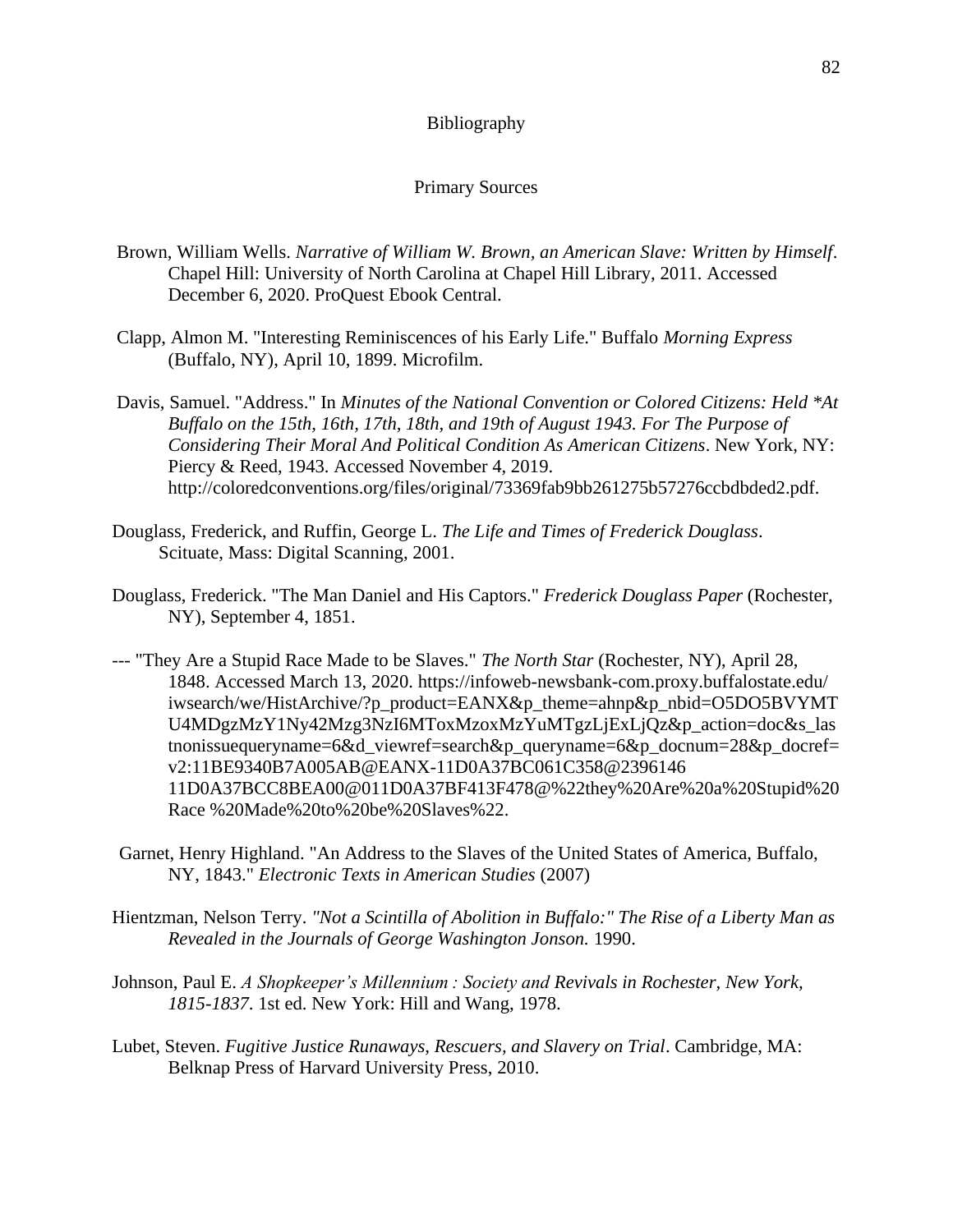- "Millard Fillmore Papers", Book II, F. Severance (editor), Publications of the Buffalo Historical Society, XI.
- Sellers, Charles. *The Market Revolution Jacksonian America, 1815-1846*. Oxford, U.K.: Oxford University Press, 1991.
- Weir, George. "Letter from George Weir." *North Star* (Rochester, NY), March 20, 1851. Accessed April 24, 2020. https://www.loc.gov/resource/sn84026365/1851-03-20/ed-1/ ?sp=3&r=0.189,1.13,0.291,0.144,0.
- Buffalo *Daily Republic* (Buffalo, NY). "Practice under the Fugitive Slave Law." October 9, 1850. Accessed September 20, 2019. https://www.newspapers.com/image/254823008/?image=254823008&words=.
- Buffalo *Daily Republic* (Buffalo, NY). "The Fugitive Slave Bill." October 9, 1850. Accessed September 20, 2019 https://www.newspapers.com/image/254823008/?image=254823008&words=.
- *The Northern Star and Freeman's Advocate* (Albany, NY), January 2, 1843. Accessed March 7, 2020. [https://infoweb-newsbank-com.proxy.buffalostate.edu/iw](https://infoweb-newsbank-com.proxy.buffalostate.edu/iw-search/we/HistArchive/?p_product=EANX&p_theme=ahnp&p_nbid=X5FK5BGXMTU4MzYwOTMzNS45NDQ0MzY6MToxMzoxMzYuMTgzLjExLjQz&p_action=doc&s_lastnonissuequeryname=6&d_viewref=search&p_queryname=6&p_docnum=7&p_docref=v2:12B02274CE22BA88@EANX-12BF1D9B3009BEA8@2394203-12BF1D9B44BCE7E8@1-14352AC98B0A6BFA@%5BInformed%3B%20Buffalo%3B%20Principles%3B%20Rochester%5D)[search/we/HistArchive/?p\\_product=EANX&p\\_theme=ahnp&p\\_nbid=X5FK5BGXMTU4](https://infoweb-newsbank-com.proxy.buffalostate.edu/iw-search/we/HistArchive/?p_product=EANX&p_theme=ahnp&p_nbid=X5FK5BGXMTU4MzYwOTMzNS45NDQ0MzY6MToxMzoxMzYuMTgzLjExLjQz&p_action=doc&s_lastnonissuequeryname=6&d_viewref=search&p_queryname=6&p_docnum=7&p_docref=v2:12B02274CE22BA88@EANX-12BF1D9B3009BEA8@2394203-12BF1D9B44BCE7E8@1-14352AC98B0A6BFA@%5BInformed%3B%20Buffalo%3B%20Principles%3B%20Rochester%5D) [MzYwOTMzNS45NDQ0MzY6MToxMzoxMzYuMTgzLjExLjQz&p\\_action=doc&s\\_las](https://infoweb-newsbank-com.proxy.buffalostate.edu/iw-search/we/HistArchive/?p_product=EANX&p_theme=ahnp&p_nbid=X5FK5BGXMTU4MzYwOTMzNS45NDQ0MzY6MToxMzoxMzYuMTgzLjExLjQz&p_action=doc&s_lastnonissuequeryname=6&d_viewref=search&p_queryname=6&p_docnum=7&p_docref=v2:12B02274CE22BA88@EANX-12BF1D9B3009BEA8@2394203-12BF1D9B44BCE7E8@1-14352AC98B0A6BFA@%5BInformed%3B%20Buffalo%3B%20Principles%3B%20Rochester%5D) [tnonissuequeryname=6&d\\_viewref=search&p\\_queryname=6&p\\_docnum=7&p\\_docref=v](https://infoweb-newsbank-com.proxy.buffalostate.edu/iw-search/we/HistArchive/?p_product=EANX&p_theme=ahnp&p_nbid=X5FK5BGXMTU4MzYwOTMzNS45NDQ0MzY6MToxMzoxMzYuMTgzLjExLjQz&p_action=doc&s_lastnonissuequeryname=6&d_viewref=search&p_queryname=6&p_docnum=7&p_docref=v2:12B02274CE22BA88@EANX-12BF1D9B3009BEA8@2394203-12BF1D9B44BCE7E8@1-14352AC98B0A6BFA@%5BInformed%3B%20Buffalo%3B%20Principles%3B%20Rochester%5D) [2:12B02274CE22BA88@EANX-12BF1D9B3009BEA8@2394203-](https://infoweb-newsbank-com.proxy.buffalostate.edu/iw-search/we/HistArchive/?p_product=EANX&p_theme=ahnp&p_nbid=X5FK5BGXMTU4MzYwOTMzNS45NDQ0MzY6MToxMzoxMzYuMTgzLjExLjQz&p_action=doc&s_lastnonissuequeryname=6&d_viewref=search&p_queryname=6&p_docnum=7&p_docref=v2:12B02274CE22BA88@EANX-12BF1D9B3009BEA8@2394203-12BF1D9B44BCE7E8@1-14352AC98B0A6BFA@%5BInformed%3B%20Buffalo%3B%20Principles%3B%20Rochester%5D) [12BF1D9B44BCE7E8@1-](https://infoweb-newsbank-com.proxy.buffalostate.edu/iw-search/we/HistArchive/?p_product=EANX&p_theme=ahnp&p_nbid=X5FK5BGXMTU4MzYwOTMzNS45NDQ0MzY6MToxMzoxMzYuMTgzLjExLjQz&p_action=doc&s_lastnonissuequeryname=6&d_viewref=search&p_queryname=6&p_docnum=7&p_docref=v2:12B02274CE22BA88@EANX-12BF1D9B3009BEA8@2394203-12BF1D9B44BCE7E8@1-14352AC98B0A6BFA@%5BInformed%3B%20Buffalo%3B%20Principles%3B%20Rochester%5D) [14352AC98B0A6BFA@%5BInformed%3B%20Buffalo%3B%20Principles%3B%20Ro](https://infoweb-newsbank-com.proxy.buffalostate.edu/iw-search/we/HistArchive/?p_product=EANX&p_theme=ahnp&p_nbid=X5FK5BGXMTU4MzYwOTMzNS45NDQ0MzY6MToxMzoxMzYuMTgzLjExLjQz&p_action=doc&s_lastnonissuequeryname=6&d_viewref=search&p_queryname=6&p_docnum=7&p_docref=v2:12B02274CE22BA88@EANX-12BF1D9B3009BEA8@2394203-12BF1D9B44BCE7E8@1-14352AC98B0A6BFA@%5BInformed%3B%20Buffalo%3B%20Principles%3B%20Rochester%5D) [chester%5D.](https://infoweb-newsbank-com.proxy.buffalostate.edu/iw-search/we/HistArchive/?p_product=EANX&p_theme=ahnp&p_nbid=X5FK5BGXMTU4MzYwOTMzNS45NDQ0MzY6MToxMzoxMzYuMTgzLjExLjQz&p_action=doc&s_lastnonissuequeryname=6&d_viewref=search&p_queryname=6&p_docnum=7&p_docref=v2:12B02274CE22BA88@EANX-12BF1D9B3009BEA8@2394203-12BF1D9B44BCE7E8@1-14352AC98B0A6BFA@%5BInformed%3B%20Buffalo%3B%20Principles%3B%20Rochester%5D)
- "Sectional Malignity," Buffalo Morning Express, May 17, 1854, microfilm, p. 2.
- "The Struggle in the House of Representatives," Buffalo *Daily Republic*, May 16, 1854, microfilm, p. 2.

## Secondary Sources

- Bell, Howard H. "National Negro Conventions of the Middle 1840's: Moral Suasion vs. Political Action." The Journal of Negro History 42, no. 4 (1957): 247. doi:10.2307/2715512.
- Blight, David W. *Passages to Freedom : the Underground Railroad in History and Memory*. Washington: Smithsonian Books in association with the National Underground Railroad Freedom Center, 2004.
- Blue, Frederick J. *No Taint of Compromise : Crusaders in Antislavery Politics*. Baton Rouge: Louisiana State University Press, 2005.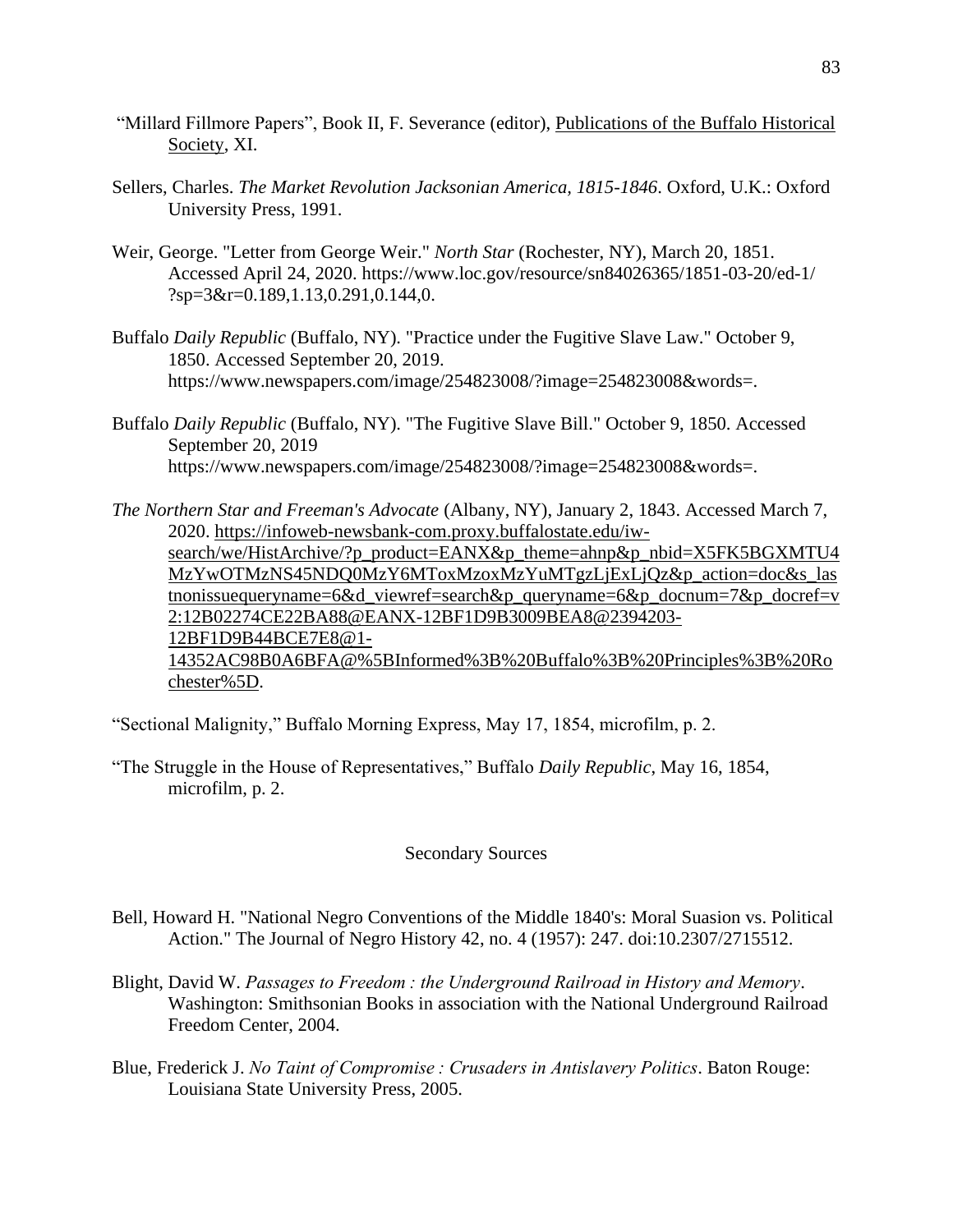- Burns, Jennifer J. Thompson. "Black Trojans: The Free Black Community's Grassroots Abolition Campaign in Troy, New York before 1861". ProQuest Dissertations Publishing, 2019.
- Drescher, Seymour. *Abolition: a History of Slavery and Antislavery*. Cambridge: Cambridge University Press, 2009.
- DuBois, Eugene E. The City of Frederick Douglass: Rochester's African-American People and Places. Rochester, N.Y.: Landmark Society of Western New York, 1994.
- Duling, Gretchen, and Dennis Duling. *A Final River to Cross: The Underground Railroad at Youngstown, NY*. Buffalo, NY: Buffalo Heritage Press, 2017.
- Fagant, John. "Frederick Douglass in Buffalo." Buffalo Architecture and History. Accessed October 3, 2019. https://buffaloah.com/h/fagant/Douglass.pdf.
- Farrison, William. "William Wells Brown in Buffalo." *Journal of Negro History* 39, no. 1 (January 1, 1954). http://search.proquest.com/docview/1290540775/.
- Foner, Eric. *Free Soil, Free Labor, Free Men: The Ideology of the Republican Party Before the Civil War: With a New Introductory Essay*. OUP USA, 1995.
- Foner, Eric. Gateway to Freedom: The Hidden History of the Underground Railroad. First edition. New York: W.W. Norton & Company, 2015.
- Goddu, Teresa A. *Selling Antislavery: Abolition and Mass Media in Antebellum America*. 1st edition. Philadelphia: University of Pennsylvania Press, 2020.
- Goldman, Mark. *High Hopes: The Rise and Decline of Buffalo, New York*. Albany, NY: State University of New York Press, 1983.
- Harris, Robert L., Jr. "The Changing Contours of African American History." In *A Century of American Historiography*, by James M. Banner, Jr, 52-65. Boston, MA: Bedford/ St. Martin's, 2010.
- Harrold, Stanley. *Rise of Aggressive Abolitionism: Addresses to the Slaves*. Lexington: University Press of Kentucky, 2004. Accessed October 5, 2019. ProQuest Ebook Central.
- Johnson, Paul D. "Goodbye to Sambo The Contribution of Black Slave Narratives to the Abolition Movement." Negro American Literature Forum 6, no. 3 (Autumn 1972).
- Johnson, Reinhard Johnson. *The Liberty Party, 1840-1848: Antislavery Third-Party Politics in the United States*. Baton Rouge, LA: Louisiana State University Press, 2021.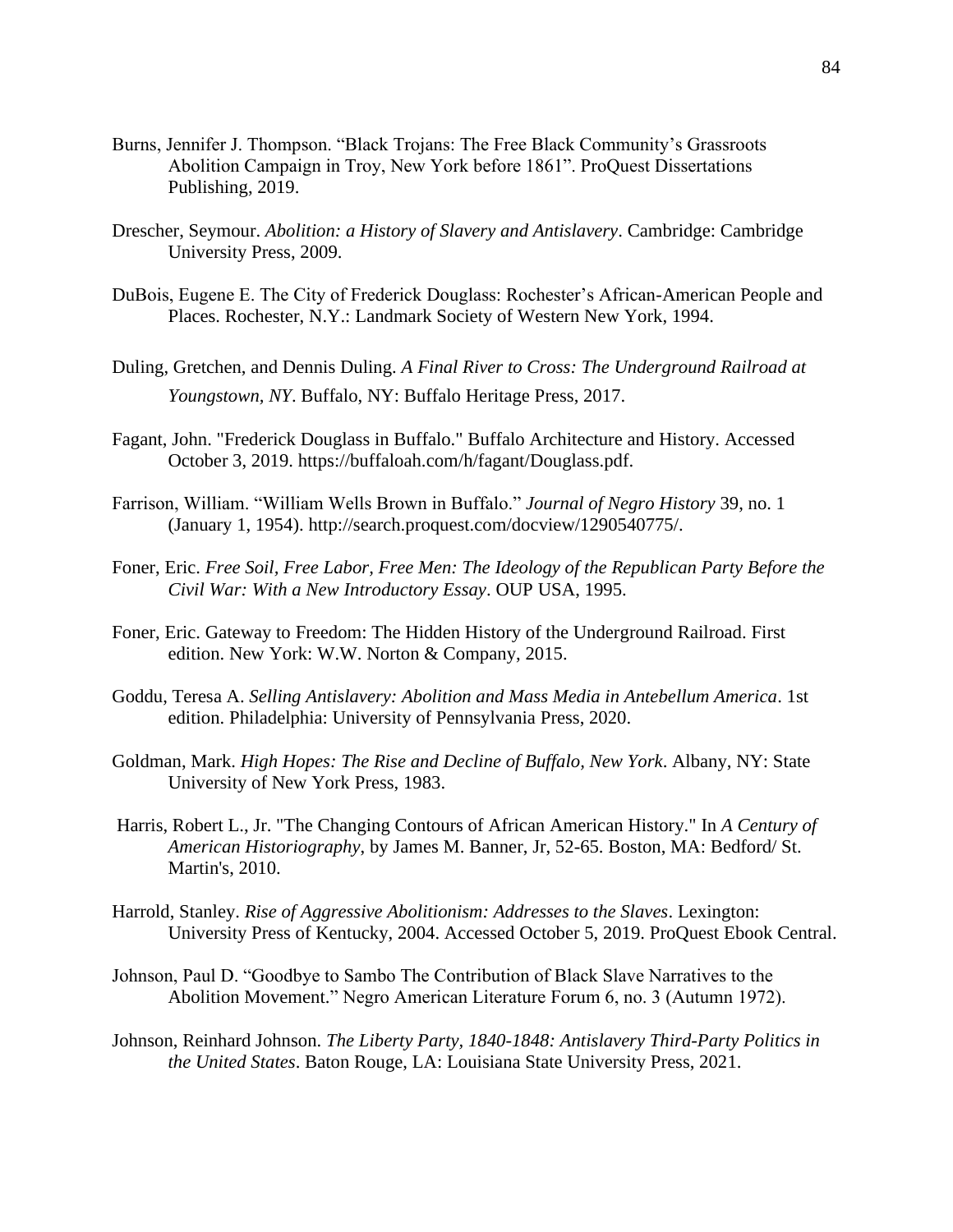- Kondziela, Nicole C., "When Ink Turned into Bullets: The Effect of the Press in Buffalo, New York and the Nation along with Its Role in Igniting a Civil War" (2016). History Theses. Paper 39.
- Lampe, Gregory P. *Frederick Douglass: Freedom's Voice, 1818-1845*, 176. Michigan State University Press, 1998.
- Landon, Fred. "The Negro Migration to Canada after the Passing of the Fugitive Slave Act." *The Journal of Negro History* 5, no. 1 (1920): 22-36. doi:10.2307/2713499.
- Myers, John L. "The Major Effort of National Anti-Slavery Agents In New York State, 1836- 1837." *New York History* 46, no. 2 (1965): 162–86. http://www.jstor.org/stable/23162538.
- Richardson, Jean. "Buffalo's antebellum African American community and the Fugitive Slave Law of 1850." Afro-Americans in New York Life and History 27, no. 2 (2003): 29+. Gale Academic Onefile (accessed October 5, 2019). https://link-galecom.proxy.buffalostate.edu/apps/doc/A128705089/AONE?u=nysl\_we\_bsc&sid=AONE &xid=ef391e4d.
- Richardson, William J. "The life and times of Samuel H. Davis: an anti slavery activist." *Afro-Americans in New York Life and History* 33, no. 1 (2009): 47+. *Gale Academic OneFile* (accessed March 8, 2021). https://link.gale.com/apps/doc/A192404032/AONE?u=nysl\_we\_albionhs&sid=AONE&x id=f7c13d13.
- O'Keefe, Rose. Frederick and Anna Douglass in Rochester, New York: Their Home Was Open To All. Charleston, SC: The History Press, 2014.
- Quarles, Benjamin. Black Abolitionists. New York: Oxford University Press, 1969.
- Reisem, Richard O. Frederick Douglass and the Underground Railroad. Rochester, NY: Friends of Mount Hope Cemetery, 2010.
- Sernett, Milton C. *North Star Country: Upstate New York and the Crusade for African American Freedom* 1st ed. Syracuse, N.Y: Syracuse University Press, 2002.
- Singer, Alan J. *New York's Grand Emancipation Jubilee: Essays on Slavery, Resistance, Abolition, Teaching, and Historical Memory*. Albany: State University of New York Press, 2018.
- Sinha, Manisha. *The Slave's Cause: A History of Abolition*. London, UK: Yale University Press, 2016.